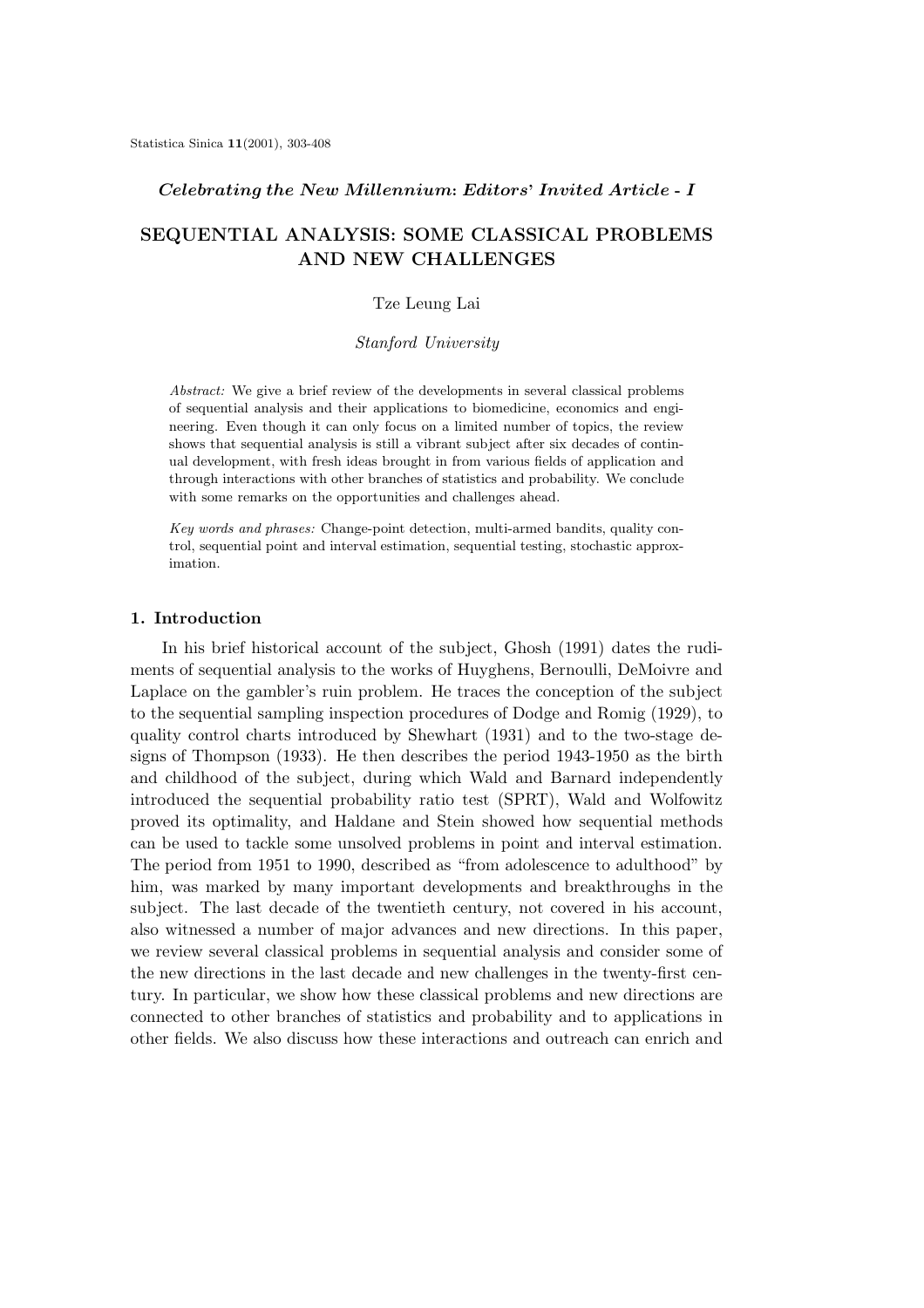broaden the subject and help meet the challenges ahead. Because of the broad scope of the subject and its vast and multifarious literature, our review can only focus on a limited number of topics that are chosen to relate sequential analysis to other fields and its past to the new challenges.

The first classical problem, which dates back to what Ghosh calls the "birth" of the subject, is the theory of sequential tests of hypotheses. How the problem has evolved from Wald's (1945) seminal paper on testing a simple null versus a simple alternative hypothesis to a relatively complete theory of sequential testing of composite hypotheses is summarized in Section 2. We also indicate the need to modify this theory for practical applications, particularly in the context of comparative clinical trials, and review in Section 2 the development of group sequential designs and statistical methods for their analysis during the past two decades.

Closely related to sequential testing theory is the theory of sequential detection. Section 3 reviews some major developments in sequential change-point detection and diagnosis beginning with the pioneering works of Shewhart (1931) and Page (1954) on quality control charts and culminating in the rich theory and widespread applications at present. It also discusses the connections between the theories of sequential testing and sequential change-point detection.

Another classical problem, which dates back to the birth and childhood years of sequential analysis, is sequential estimation. Section 4 gives a brief review of several different directions in the development of sequential estimation, from the more traditional fixed-accuracy/fixed-width/risk-efficient sequential estimates in the statistics literature to recursive estimators in signal processing and adaptive control in the engineering literature. It also reviews important developments in the long-standing problem of interval estimation following sequential tests, which is of basic importance in statistical inference in clinical trials that may be stopped early during interim analysis.

The theory of recursive estimation in the engineering literature originates from another classical sequential analysis problem, namely, stochastic approximation, introduced by Robbins and Monro (1951). Section 5 reviews not only important developments of stochastic approximation but also its subsequent interactions with stochastic adaptive control in the engineering literature. Another widely studied problem which also has significant impact on stochastic adaptive control is the "multi-armed bandit problem" introduced by Robbins (1952). Section 6 reviews important developments in this problem and their applications to engineering and economics, together with the closely related topic of adaptive treatment allocation in clinical trials.

Section 7 discusses some challenges and opportunities for sequential analysis in the twenty-first century. The experience of the twentieth century during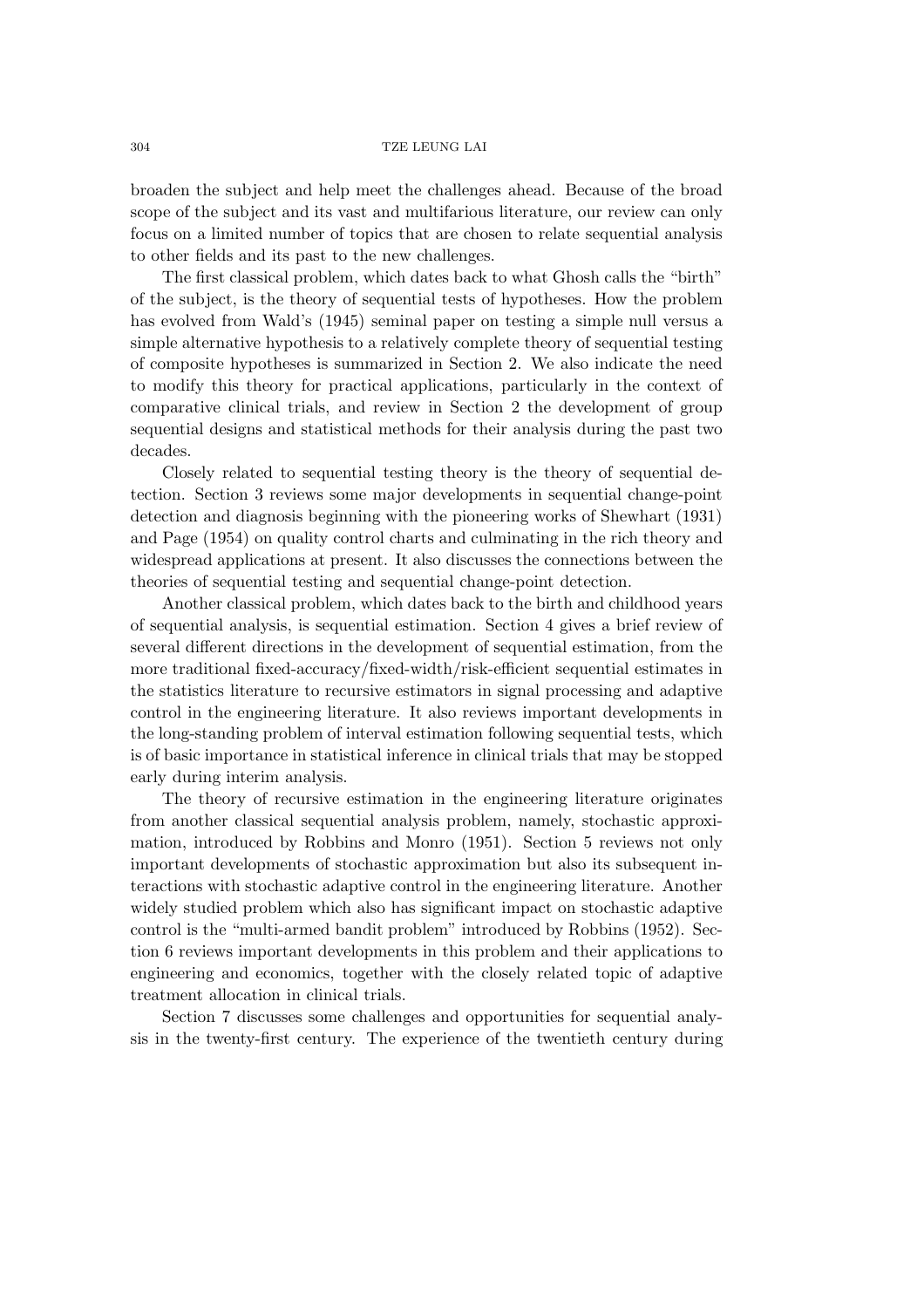which the subject was born and grew to maturity sheds light on how to prepare for these opportunities and challenges. We conclude with some remarks on the interdisciplinary nature of the subject, which should therefore interact with other disciplines and other branches of statistics and probability for its healthy development. In view of the rich arsenal of techniques and concepts, methods and theories developed so far, some of which are reviewed in Sections 2-6, sequential analysis is ready to grow outwards and reach new horizons in the twenty-first century.

### **2. Sequential Tests of Hypotheses: Theory and Applications**

Sequential analysis was born in response to demands for more efficient testing of anti-aircraft gunnery during World War II, culminating in Wald's development of the SPRT in 1943 (cf. Wallis (1980)). Let  $X_1, X_2, \ldots$  be i.i.d. random variables with a common distribution P. To test the null hypothesis  $H : P = P_0$  versus  $K: P = P_1$ , the SPRT stops sampling at stage

$$
N = \inf\{n \ge 1 : R_n \ge A \text{ or } R_n \le B\},\tag{2.1}
$$

where  $A > 1 > B > 0$  are stopping boundaries and  $R_n = \prod_{i=1}^n (f_1(X_i)/f_0(X_i))$ is the likelihood ratio,  $f_i$  being the density of  $P_i$  with respect to some common dominating measure  $\nu$ ,  $i = 0, 1$ . When stopping occurs, H or K is accepted according as  $R_N \leq B$  or  $R_N \geq A$ . The choice of A and B is dictated by the error probabilities  $\alpha = P_0\{R_N \ge A\}$  and  $\beta = P_1\{R_N \le B\}$ . This simple test was shown by Wald and Wolfowitz (1948) to be the optimal solution of testing H versus K, in the sense that the SPRT minimizes both  $E_0(T)$  and  $E_1(T)$  among all tests whose sample size  $T$  has a finite expectation under both  $H$  and  $K$ , and whose error probabilities satisfy

$$
P_0\{\text{Reject } H\} \le \alpha \quad \text{and} \quad P_1\{\text{Reject } K\} \le \beta. \tag{2.2}
$$

Note the close analogy between Wald's SPRT and the classical Neyman-Pearson fixed sample size test of the simple null hypothesis  $H$  versus the simple alternative K, subject to the type I error constraint  $P_0\{\text{Reject } H\} \leq \alpha$ . Both tests involve the likelihood ratios  $R_n$  and are solutions to natural optimization problems. While the Neyman-Pearson optimization criterion is to maximize the power  $P_1$ {Reject H} for a given sample size n and type I error bound  $\alpha$ , the Wald-Wolfowitz criterion is to minimize both  $E_0T$  and  $E_1T$  under the type I and type II error constraints (2.2).

For fixed sample size tests, a first step to extend the Neyman-Pearson theory from simple to composite hypotheses is to consider one-sided composite hypotheses of the form  $H_0: \theta \leq \theta_0$  versus  $H_1: \theta > \theta_0$  in the case of parametric families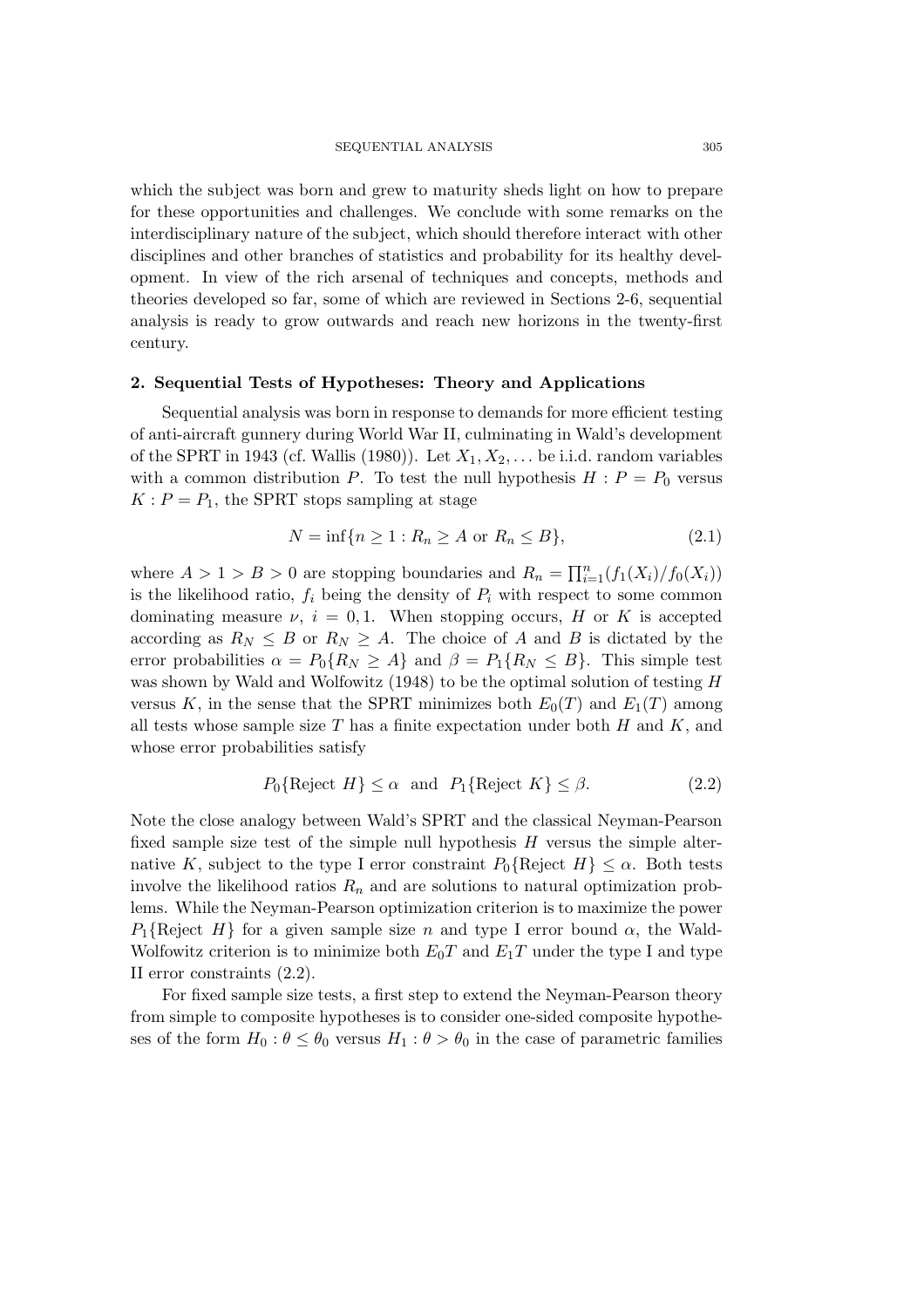with monotone likelihood ratio in a real parameter  $\theta$ . In this case, the level  $\alpha$ Neyman-Pearson test of  $H: \theta = \theta_0$  versus  $K: \theta = \theta_1(>\theta_0)$  does not depend on the alternative  $\theta_1$  and has level  $\alpha$  for testing the composite hypotheses  $H_0$  versus  $H_1$ . Thus, the ability to reduce the composite hypotheses  $H_0$  versus  $H_1$  to the problem of simple hypotheses  $H$  versus  $K$  gives an optimal solution (in the sense of uniformly most powerful level  $\alpha$  tests) in this case. In the sequential setting, however, we cannot reduce the optimality considerations for one-sided composite hypotheses to those for simple hypotheses even in the presence of monotone likelihood ratio. For example, let  $X_1, X_2, \ldots$ , be i.i.d. normal random variables with mean  $\theta$  and variance 1. To test  $H_0$ :  $\theta \leq \theta_0$  versus  $H_1$ :  $\theta \geq \theta_1$   $> \theta_0$  with type I and type II error probabilities not exceeding  $\alpha$  and  $\beta$ , one can use the SPRT of  $H : \theta = \theta_0$  versus  $K : \theta = \theta_1$  with type I and type II error probabilities  $\alpha$ and  $\beta$ . However, while this SPRT has minimum expected sample size at  $\theta = \theta_0$ and at  $\theta = \theta_1$  by the Wald-Wolfowitz theorem, its maximum expected sample size over  $\theta$  can be considerably larger than the optimal fixed sample size. This led Kiefer and Weiss (1957) to consider the problem of minimizing the expected sample size at a given  $\theta^*$  subject to error probability constraints at  $\theta_0$  and  $\theta_1$  in a one-parameter exponential family with natural parameter  $\theta$ . Hoeffding (1960) derived a lower bound on  $E_{\theta^*}T$  subject to error probability constraints at  $\theta_0$ and  $\theta_1$ . Lorden (1976) showed that an asymptotic solution to the Kiefer-Weiss problem is a 2-SPRT with stopping rule of the form

$$
\tilde{N} = \inf \{ n : \prod_{i=1}^{n} (f_{\theta^*}(X_i) / f_{\theta_0}(X_i)) \ge A_0 \text{ or } \prod_{i=1}^{n} (f_{\theta^*}(X_i) / f_{\theta_1}(X_i)) \ge A_1 \}. (2.3)
$$

For the special case of a normal family with mean  $\theta$ , he also showed numerically that  $E_{\theta^*}N$  is close to Hoeffding's lower bound. In this normal case, N reduces to the triangular stopping boundary introduced by Anderson (1960), and has been shown by Lai (1973) to be an approximate solution to the optimal stopping problem associated with the Kiefer-Weiss problem. Making use of Hoeffding's (1960) lower bound on  $E_{\theta^*}T$ , Hall (1980) derived a family of tests, called "minimum probability ratio tests", that include Lorden's 2-SPRT as a special case.

Ideally the  $\theta^*$  in (2.3), where we want to minimize the expected sample size, should be chosen to be the true parameter value  $\theta$  that is unknown. For the problem of testing  $H_0$ :  $\theta \leq \theta_0$  versus  $H_1$ :  $\theta \geq \theta_1$   $(>\theta_0)$  in the exponential family, replacing  $\theta^*$  in (2.3) by its maximum likelihood estimate  $\hat{\theta}_n$  at stage n leads to Schwarz's (1962) test which he derived as an asymptotic solution to the Bayes problem of testing  $H_0$  versus  $H_1$  with 0-1 loss and cost c per observation, as  $c \to 0$  while  $\theta_0$  and  $\theta_1$  are fixed. For the case of a normal mean  $\theta$ , Chernoff (1961, 1965) derived a different and considerably more complicated approximation to the Bayes test of  $H'_0$ :  $\theta < \theta_0$  versus  $H'_1$ :  $\theta > \theta_0$ . In fact, setting  $\theta_1 = \theta_0$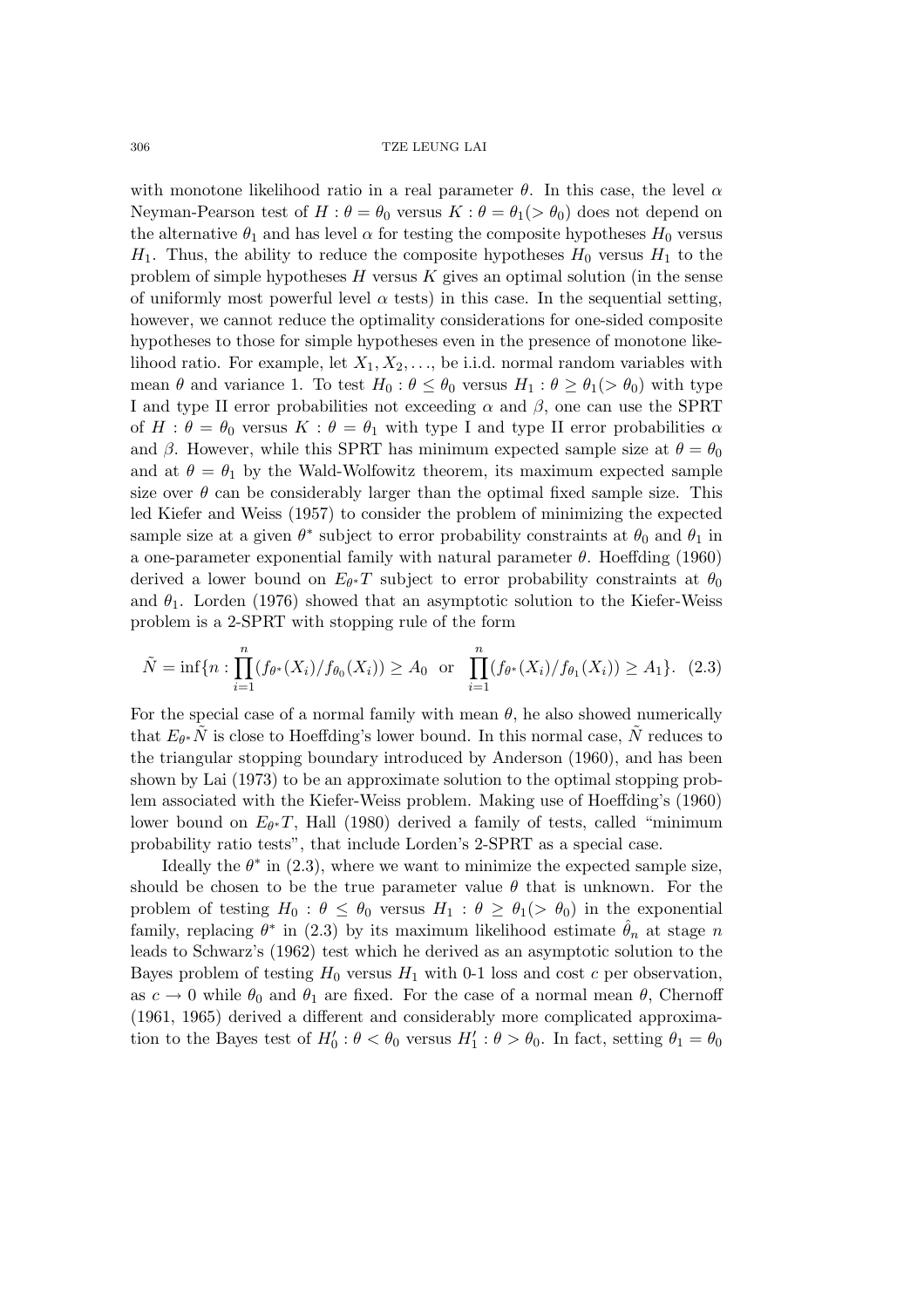in Schwarz's test does not yield Chernoff's test. This disturbing discrepancy between the asymptotic approximations of Schwarz (assuming an indifference zone) and Chernoff (without an indifference zone separating the one-sided hypotheses) was resolved by Lai (1988), who gave a unified solution (to both problems) that uses a stopping rule of the form

$$
\hat{N} = \inf \left\{ n : \max \left[ \sum_{i=1}^{n} \log \frac{f_{\hat{\theta}_n}(X_i)}{f_{\theta_0}(X_i)}, \sum_{i=1}^{n} \log \frac{f_{\hat{\theta}_n}(X_i)}{f_{\theta_1}(X_i)} \right] \ge g(cn) \right\}
$$
(2.4)

for testing  $H_0$  versus  $H_1$ , and setting  $\theta_1 = \theta_0$  in (2.4) for the test of  $H'_0$  versus  $H'_1$ . The function g in (2.4) satisfies  $g(t) \sim \log t^{-1}$  as  $t \to 0$  and is the boundary of an associated optimal stopping problem for the Wiener process. By solving the latter problem numerically, Lai (1988) also gave a closed-form approximation to the function g.

This unified theory for composite hypotheses provides a bridge between asymptotically optimal sequential and fixed sample size tests. In the fixed sample size case, the Neyman-Pearson approach replaces the likelihood ratio by the generalized likelihood ratio (GLR), which is also used in (2.4) for the sequential test. Since the accuracy of  $\hat{\theta}_n$  as an estimate of  $\theta$  varies with n, (2.4) uses a time-varying boundary  $g(cn)$  instead of the constant boundary in (2.3) (with  $A_0 = A_1$ ) where  $\theta$  is completely specified. Simulation studies and asymptotic analysis have shown that  $\hat{N}$  is nearly optimal over a broad range of parameter values  $\theta$ , performing almost as well as (2.3) that assumes  $\theta$  to be known; see Lai (1988). This broad range covers both fixed alternatives, at which the expected sample size is of the order  $O(|\log c|)$ , and local alternatives  $\theta$  approaching  $\theta_0$ (with  $\theta_1 \rightarrow \theta_0$  also) as  $c \rightarrow 0$ , at which the expected sample size divided by  $\log c$  tends to  $\infty$ . In other words,  $\hat{N}$  can adapt to the unknown  $\theta$  by learning it during the course of the experiment and incorporating the diminishing uncertainties in its value into the stopping boundary  $q(cn)$ . Lai and Zhang (1994) have extended these ideas to construct nearly optimal sequential GLR tests of one-sided hypotheses concerning some smooth scalar function of the parameter vector in multiparameter exponential families, with an indifference zone separating the null and alternative hypotheses and also without an indifference zone. Lai (1997) has provided further extension to a general class of loss functions and prior distributions, thereby unifying (2.4) with another type of sequential tests involving mixture likelihood ratios which were introduced by Robbins (1970) and whose asymptotic optimality properties under certain loss functions were subsequently established by Pollak (1978) and Lerche (1986). For  $n \geq n_c$  with  $n_c/|\log c| \to \infty$ , the GLR statistics can be replaced by Rao-type score statistics. These score statistics can be extended to nonparametric/semiparametric models,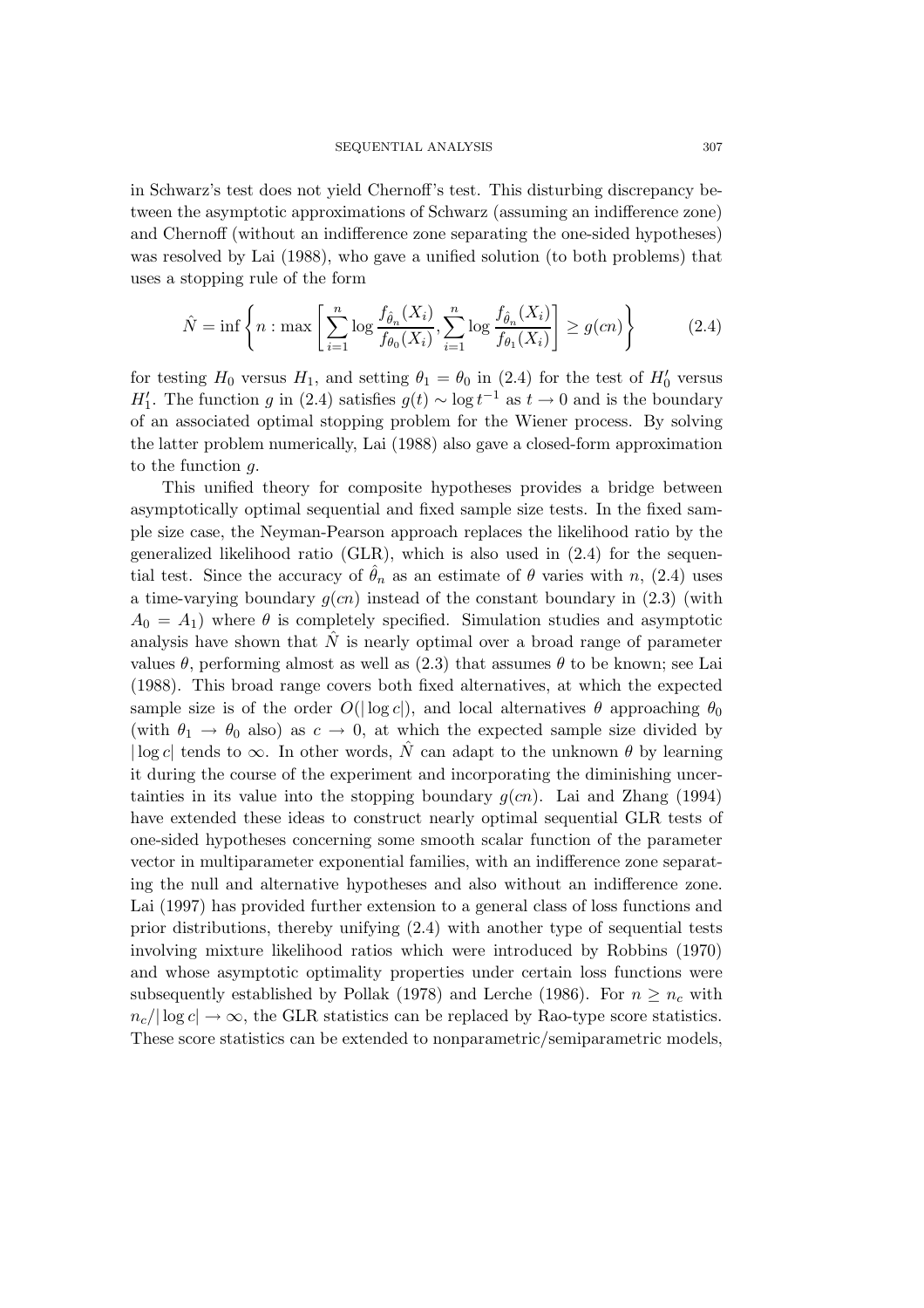providing a complete analogue of the corresponding large-sample theory for fixed sample size tests.

Ghosh (1970) summarizes the extensive literature on sequential tests of composite hypotheses in multiparameter families that had grown steadily from 1945 to 1970. With the exception of Bartlett (1946), Cox (1963) and a few others, most of the authors during this period used invariance to reduce certain composite hypotheses to simple ones involving a single parameter for the distribution of the maximal invariant, instead of using GLR statistics or score statistics that have been widely used in fixed sample size tests. Because of this reduction, Wald's SPRT can again be applied, with  $R_n$  in (2.1) now given by  $R_n = f_{1,n}(M_n)/f_{0,n}(M_n)$ , where  $M_n$  is a maximal invariant (based on n observations) with respect to a group of transformations leaving the problem invariant, and  $f_{i,n}$  is the density function of  $M_n$  under  $H_i$ ,  $i = 0,1$ . For these invariant SPRTs,  $\{\log R_n, n \geq 1\}$  is no longer a random walk, and the arguments in the proof of the Wald-Wolfowitz theorem on the optimum character of Wald's SPRT are no longer applicable. By making use of approximations to  $\log R_n$ and nonlinear renewal theory, Lai (1981) developed asymptotic approximations to the expected sample size of an invariant SPRT under prescribed probability constraints and showed that it is asymptotically minimal in the sense that for  $i = 0, 1, E_iN$  differs from  $\inf\{E_iT : T$  is the stopping time of an invariant sequential test with type I and type II error probabilities  $\alpha$  and  $\beta$  by at most  $O(1)$  as  $\alpha + \beta \rightarrow 0$  such that  $\alpha \log \beta + \beta \log \alpha \rightarrow 0$ . The  $O(1)$  term is due to the overshoot  $\log(R_N/A)$  or  $\log(R_N/B)$  of the invariant SPRT, analogous to Wald's (1945) lower bound for the expected sample size of sequential tests, which is attained by the SPRT when overshoots of the SPRT are ignored.

The reduction of composite hypotheses to simple ones using invariance may require unduly strong restrictions on the composite hypotheses. For example, consider the problem of testing whether the mean  $\mu$  of a normal distribution is 0 when the variance  $\sigma^2$  is unknown. To be able to reduce the composite hypotheses on  $(\mu, \sigma^2)$  to simple ones on  $\theta = \mu/\sigma$  by scale invariance, one has to formulate the null hypothesis as  $H : \theta = 0$  and pick an alternative hypothesis  $K: \theta = \theta_1$ . Although the invariant SPRT, which is the sequential t-test in this case (cf. Ghosh (1970)), is asymptotically optimal for testing  $H$  versus  $K$ , it is no longer asymptotically optimal for testing  $H_0$ :  $\theta \leq 0$  versus  $H_1$ :  $\theta \geq \theta_1$  (in the case  $\theta_1 > 0$ , similar to the case of known variance discussed above. On the other hand, it is relatively straightforward to use GLR statistics to test  $H_0$  versus  $H_1$ , or even to test  $H'_0$ :  $\theta = 0$  versus  $H'_1$ :  $\theta \neq 0$  (without an indifference zone), in conjunction with a time-varying threshold of the form  $g(cn)$  as in (2.4). Such sequential GLR tests have nearly optimal frequentist properties over a wide range of parameter values (ranging from  $\theta$  near 0 to large  $\theta$ ) and are asymptotically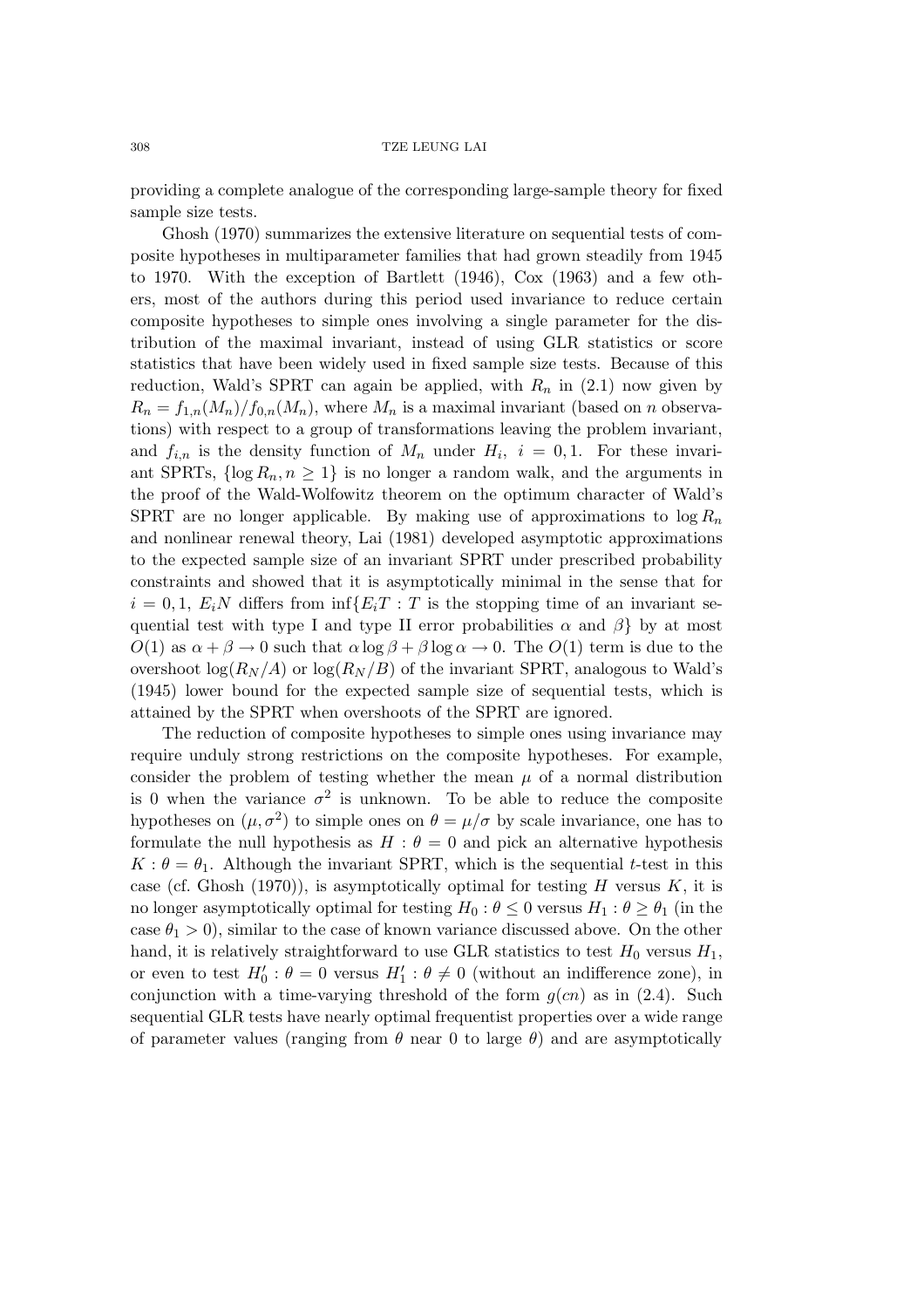Bayes with respect to a large class of prior distributions; see Lai and Zhang (1994) and the simulation studies therein. The GLR statistics and the threshold  $g(cn)$ basically "self-tune" the test to the unknown alternatives, irrespective of whether they are near 0 (local alternatives) or sufficiently far away from 0 (non-local alternatives). In the asymptotic theory, the non-local alternatives involve large deviation approximations to the boundary crossing probabilities, while the local alternatives involve moderate deviation approximations and functional central limit theorems.

Roughly speaking, functional central limit theorems are applicable only to contiguous alternatives that differ from the null by  $O(n^{-1/2})$ , while moderate deviation approximations are for alternatives further away from, but still within  $o(1)$ , of the null hypothesis, as the sample size n becomes infinite. When n is a stopping time (and therefore random), the  $o(1)$  above refers to convergence in probability, while the  $\hat{O}$  refers to boundedness in probability. Functional central limit theorems have been widely used in the analysis of nonparametric tests; see Sen (1981, 1991) for comprehensive overviews. The distinction between functional central limit theorems and moderate deviation approximations in the derivation and analysis of stopping rules will be discussed further near the end of Section 3 in the context of sequential change-point detection. Lemmas 4 and 9 of Lai (1988) illustrate such distinction in the context of the sequential GLR test (2.4).

Sequential life testing and acceptance sampling procedures, which were introduced in the decade after Wald's pioneering work on the SPRT, have been widely used by governments and industries; see Epstein and Sobel (1955), MIL-STD 781C (1977) and Basu's (1991) survey. The SPRT (2.1) was extended to handle sequential decision problems with 3 or more hypotheses by Sobel and Wald (1949), Armitage (1950) and Simons (1967). Sequential testing of 3 or more hypotheses has been applied to a variety of engineering problems, including target detection in multi-resolution radar, pattern recognition and machine learning, fault detection and isolation, cf. Marcus and Swerling (1962), Fu (1968) and Lai (2000). Closely related to the sequential multi-hypothesis testing problem are problems of sequential selection and ranking of 3 or more populations. Bechhofer, Kiefer and Sobel (1968) give a comprehensive treatment of the so-called "indifference zone approach" using vector-at-a-time sampling schemes. Gupta and Panchapakesan (1991) review subsequent developments and other approaches, including the "subset selection approach" and adaptive sampling schemes.

Hypothesis testing has been widely accepted by the biomedical community as a means of assessing the reproducibility of the results of an experiment. Within a few years after Wald's introduction of the SPRT, it was recognized that sequential hypothesis testing might provide a useful tool in clinical trials to test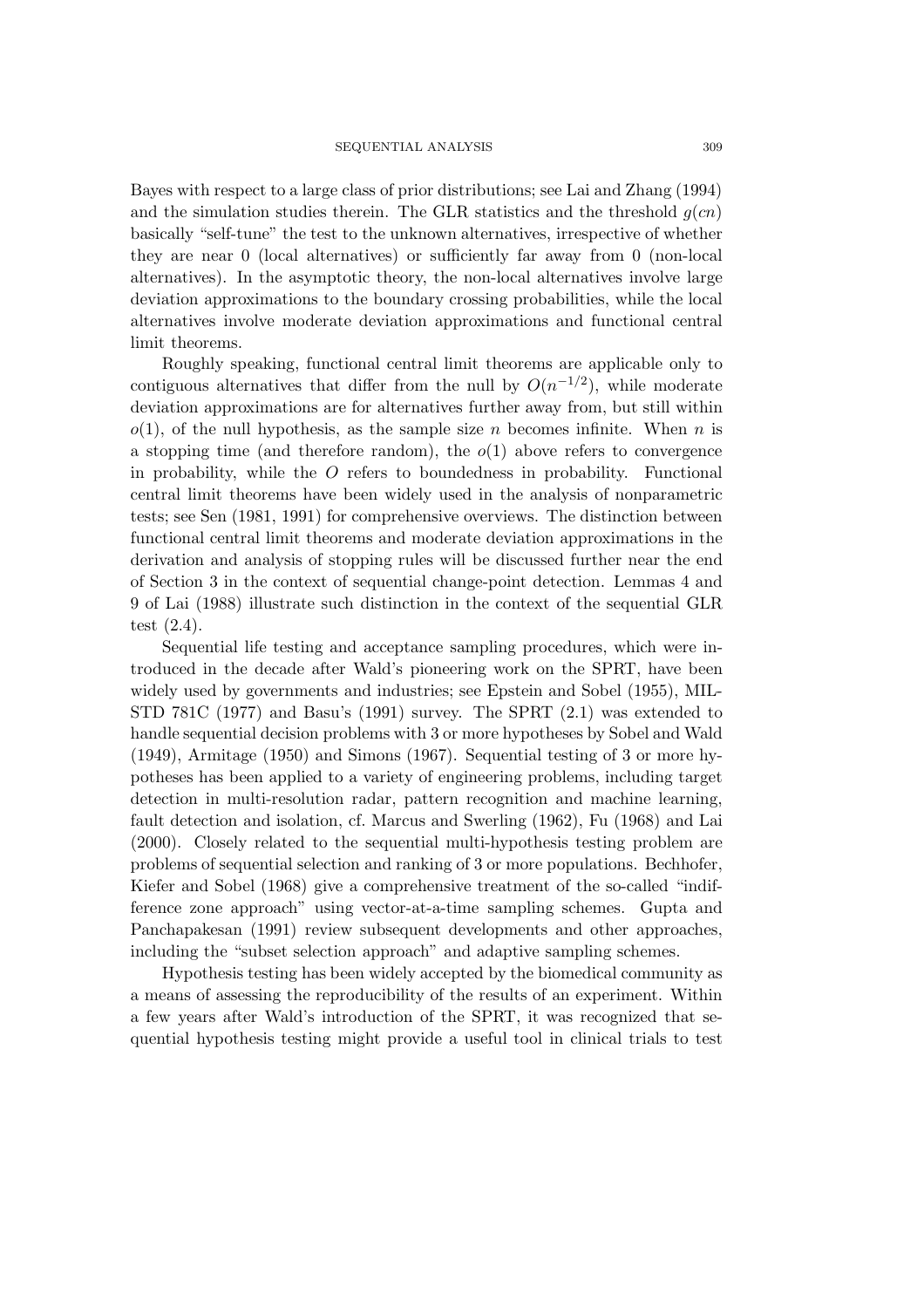new medical treatments. A number of papers appeared during the 1950s on modifications of the SPRT for the design of clinical trials, and an overview of these developments was given in Armitage's (1960) book, which was subsequently reviewed by Anscombe (1963). In his review, Anscombe introduced a decision-theoretic model for clinical trials to select the better of two treatments for treating a specified number  $N$  of patients. The trial phase involves pairwise allocation of treatments to  $n$  pairs of patients, after which the apparently superior treatment is given to the remaining  $N - 2n$  patients. The pairwise treatment differences  $Z_1, Z_2, \ldots, Z_N$  are assumed to be i.i.d. normal with mean  $\delta$  and variance 1. If the magnitude  $|\delta|$  is known, then the optimal fixed sample size can be shown by differentiation (assuming  $n$  to be a continuous variable) to be the solution of the equation  $2g(|\delta|\sqrt{n}) = N/n$ , where  $g(0) = 0$  and  $g(x)=1+ {2\Phi(x)-1}/x\varphi(x), \varphi$  and  $\Phi$  being the standard normal density and distribution function, respectively. Since  $|\delta|$  is unknown in Anscombe's model, Lai, Levin, Robbins and Siegmund (1980) proposed to estimate it during the course of the trial, yielding the stopping rule  $T^* = \inf\{k : 2g(|S_k|/\sqrt{k}) \ge N/k\}$ , where  $S_k = Z_1 + \cdots + Z_k$ . Anscombe (1963) proposed to put a normal prior distribution on  $\delta$  and compute the Bayes solution to the corresponding optimal stopping problem. He did not carry out such computation, however, and argued heuristically that  $T_A = \inf\{k : 1 - \Phi(|S_k|/\sqrt{k}) \leq k/N\}$  should provide a good approximation to the Bayes stopping rule. Subsequent computation of the Bayes rule  $T_B$  by Lai, Levin, Robbins and Siegmund (1980) and Chernoff and Petkau (1981) showed that this is actually not the case. However, the asymptotic results and simulation studies in Lai, Levin, Robbins and Siegmund (1980) show that  $T^*, T_A, T_B$  (and in fact a general class of rules including them as special cases) are all asymptotically optimal for large N and have similar performance as the optimal fixed sample size test that assumes known  $|\delta|$ , even for a patient horizon N as small as 100. Thus, suitably devised sequential procedures can self-tune themselves to unknown parameters that can be learned during the course of the trial.

In 1969, Armitage, McPherson and Rowe proposed a new alternative to the SPRT and its variants, called the "repeated significance test" (RST). The underlying motivation for the RST is that, since the strength of evidence in favor of a treatment from a clinical trial is conveniently indicated by the results of a conventional significance test, it is appealing to apply the significance test, with nominal significance level  $\alpha$ , repeatedly during the trial. Noting that the overall significance level  $\alpha^*$ , which is the probability that the nominal significance level is attained at some stage, is larger than  $\alpha$ , they developed a recursive numerical algorithm to compute  $\alpha^*$  in the case of testing a normal mean  $\theta$  with known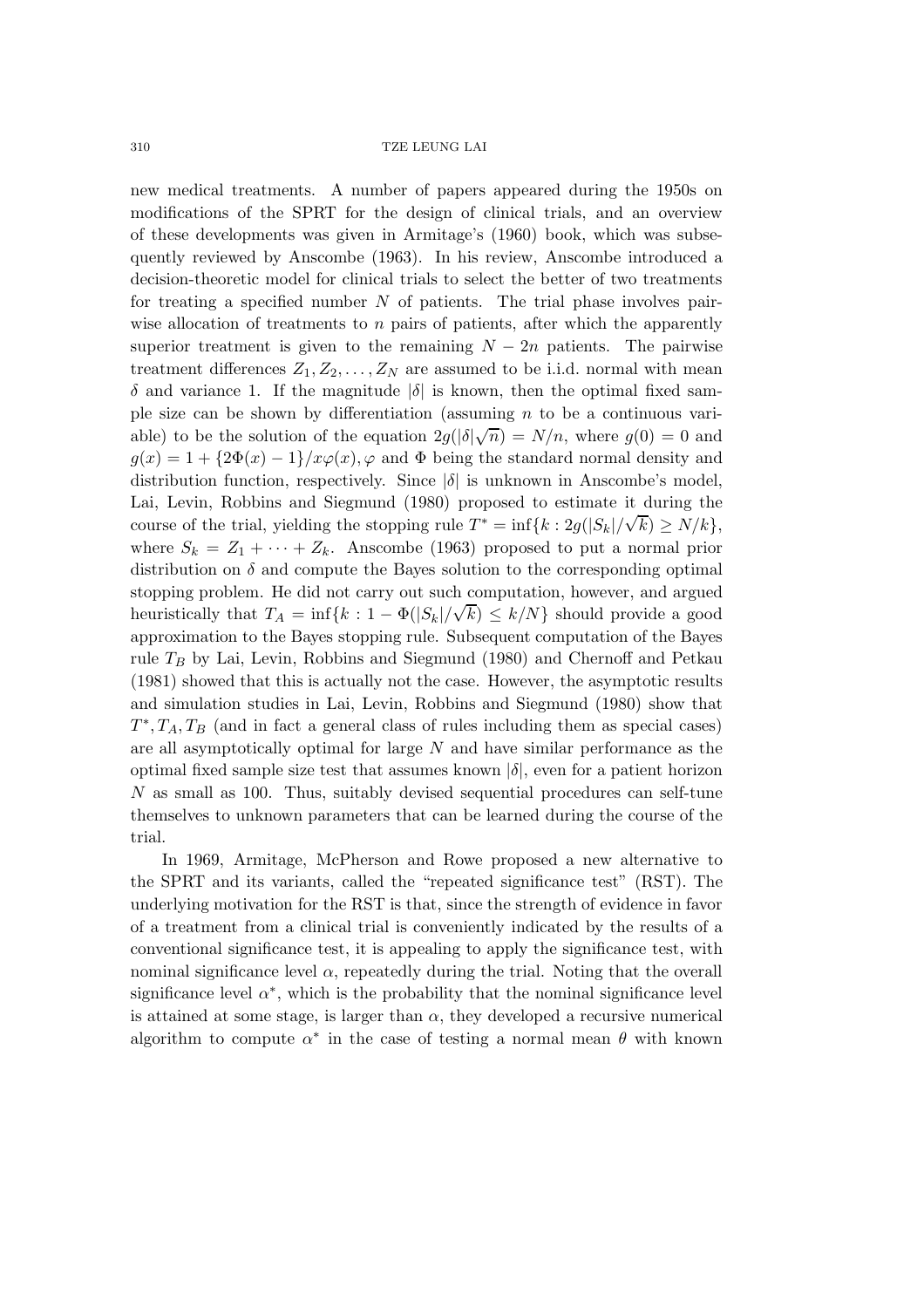variance  $\sigma^2$ , for which the RST of  $H_0$ :  $\theta = 0$  is of the form

$$
T = \inf\{n \le M : |S_n| \ge a\sigma\sqrt{n}\},\tag{2.5}
$$

rejecting  $H_0$  if  $T < M$  or if  $T = M$  and  $|S_M| \ge a\sigma\sqrt{M}$ , where  $S_n = X_1 + \cdots + X_n$ . Haybittle (1971) proposed the following modification of the RST to increase its power. The stopping rule has the same form as (2.5) but the rejection region is power. The stopping rule has the same form as  $(2.5)$  but the rejection region is modified to  $T < M$  or  $|S_M| \ge c\sigma\sqrt{M}$ , where  $a(\ge c)$  is so chosen that the overall significance level is equal to some prescribed number. In particular,  $a = \infty$  gives the fixed sample size test while  $a = c$  gives the RST.

In double blind multicenter clinical trials, it is not feasible to arrange for continuous examination of the data as they accumulate to perform the RST. This led Pocock (1977) to introduce a "group sequential" version of (2.5), in which the  $X_n$  represents an approximately normally distributed statistic of the data in the nth group (instead of the nth observation) and  $M$  represents the maximum number of groups. Instead of the square-root boundary  $a\sigma\sqrt{n}$ , O'Brien and Fleming (1979) proposed to use a constant stopping boundary in

$$
T = \inf\{n \le M : |S_n| \ge b\},\tag{2.6}
$$

which corresponds to the group-sequential version of Wald's SPRT.

While sequential analysis had an immediate impact on weapons testing when it was introduced during World War II to reduce the sample sizes of such tests (cf. Wallis (1980)), its refinements for testing new drugs and treatments received little attention from the biomedical community until the Beta-Blocker Heart Attack Trial (BHAT) that was terminated in October 1981, prior to its prescheduled end in June 1982. The main reason for this lack of interest is that the fixed sample size (i.e., the number of patients accrued) for a typical trial is too small to allow further reduction while still maintaining reasonable power at the alternatives of interest, as pointed out by Peto (1985). On the other hand, BHAT, which was a multicenter, double blind, randomized placebo-controlled trial to test the efficacy of long-term therapy with propranolol given to survivors of an acute myocardial infarction (MI), drew immediate attention to the benefits of sequential methods not because it reduced the number of patients but because it shortened a fouryear study by 8 months, with positive results for a long-awaited treatment for MI patients. The trial started in June 1978 and was scheduled for 4 years, with all patients accrued within the first 27 months and with periodic reviews of the data by a Data and Safety Monitoring Board (DSMB) at 11, 16, 21, 28, 34, 40 and 48 months. These interim reviews of the data were incorporated into the trial design mainly for ethical reasons, so that patients would not be exposed to unsafe or ineffective treatment regimens. Actually the group sequential methods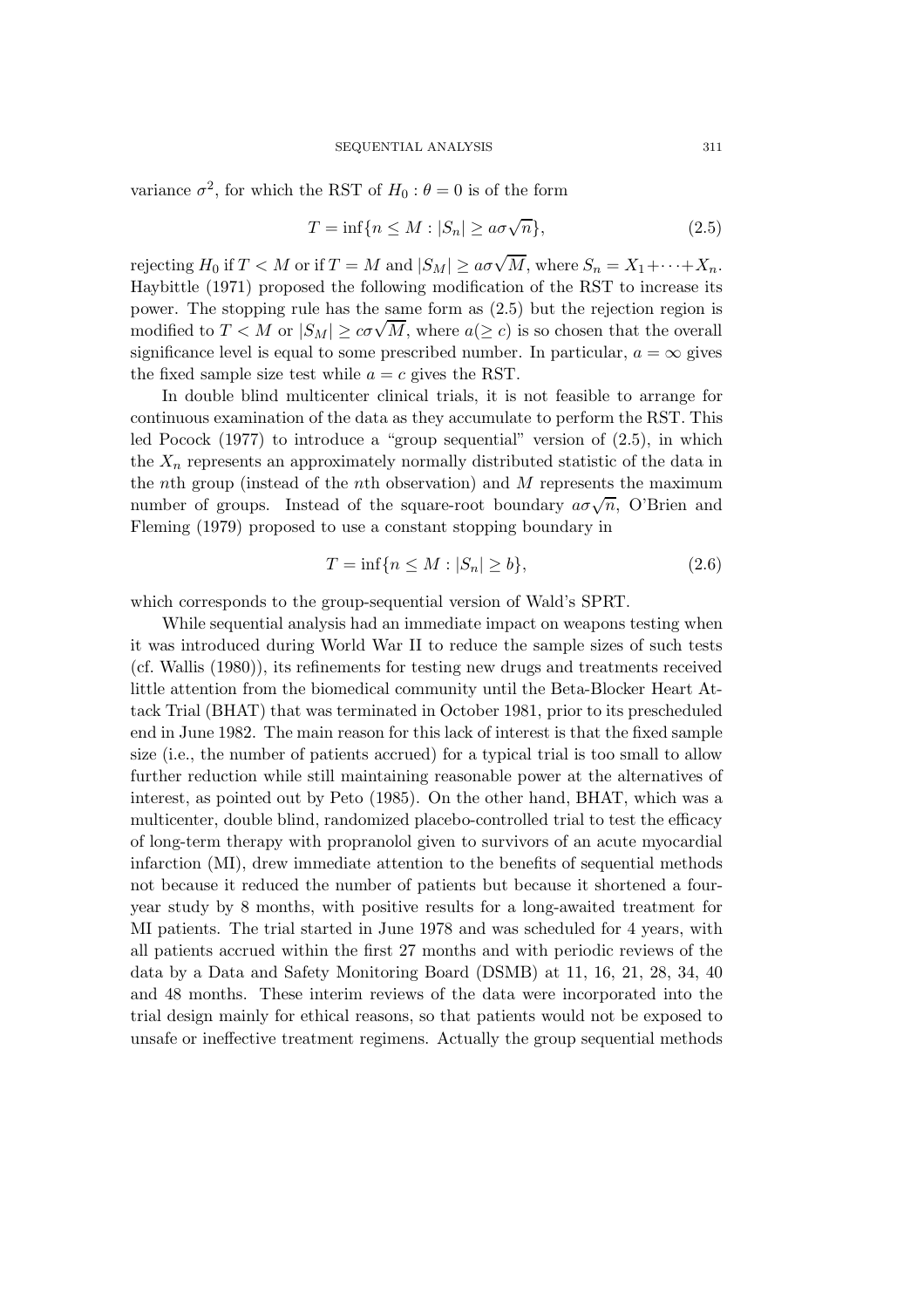available at that time were not quite adequate to perform the interim analyses. The DSMB used some informal arguments based on stochastic curtailment, together with a formal statistical test involving the O'Brien-Fleming boundary applied to the null variances of the time-sequential logrank statistics (instead of to the total sample size up to the *n*th group in  $(2.6)$ , whose joint asymptotic normality was just established by Tsiatis (1981); see BHAT (1982) and DeMets, Hardy, Friedman and Lan (1984).

The past two decades following the "success story" of BHAT witnessed not only steadily increasing use of group sequential designs in clinical trials to test the efficacy and safety of new drugs and treatments, but also major advances in the development of group sequential methods in clinical trials, beginning with the influential work of Lan and DeMets (1983) on using a "type I error spending function" to modify a fully sequential procedure that has a prescribed maximum sample size into a group sequential procedure when the group sizes are unequal and unknown at the beginning of the trial; see Lan and DeMets (1989), Jennison and Turnbull (1991, 2000) and Gu and Lai (1998) for reviews of these advances. In particular, inspired by the statistical issues raised by BHAT, a number of important and difficult problems concerning the design and analysis of clinical trials with failure-time endpoints and interim analyses have been resolved.

We now briefly describe these problems and related developments in timesequential methods for survival analysis. Suppose that a clinical trial to compare times to failure between two treatment groups  $X$  and  $Y$  involves  $n$  patients who enter the trial serially, are randomly assigned to treatment  $X$  or  $Y$  and are then followed until they fail or withdraw from the study or until the study is terminated. Let  $T'_i \geq 0$  denote the entry time and  $X_i > 0$  the survival time (or time to failure) after entry of the *i*th subject in treatment group  $X$  and let  $T''_j$  and  $Y_j$  denote the entry time and survival time after entry of the jth subject in treatment group  $Y$ . Thus the data at calendar time  $t$  consist of  $(X_i(t), \delta'_i(t)), i = 1, \ldots, n'$ , and  $(Y_j(t), \delta''_j(t)), j = 1, \ldots, n''$ , where

$$
X_i(t) = X_i \wedge \xi'_i \wedge (t - T'_i)^+, \quad Y_j(t) = Y_j \wedge \xi''_j \wedge (t - T''_j)^+, \n\delta'_i(t) = I_{\{X_i(t) = X_i\}}, \quad \delta''_j(t) = I_{\{Y_j(t) = Y_j\}},
$$

and  $\xi_i'(\xi_j'')$  denotes the withdrawal time, possibly infinite, of the *i*th (*j*th) subject in treatment group  $X(Y)$ . At a given calendar time t, one can compute, on the basis of the observed data from the two treatment groups, a rank statistic of the general form considered by Tsiatis (1982):

$$
S_n(t) = \sum_{i=1}^{n'} \delta_i'(t) Q_n(t, X_i(t)) \left\{ 1 - \frac{m'_{n,t}(X_i(t))}{m'_{n,t}(X_i(t)) + m''_{n,t}(X_i(t))} \right\}
$$

$$
- \sum_{j=1}^{n''} \delta_j''(t) Q_n(t, Y_j(t)) \frac{m'_{n,t}(Y_j(t))}{m'_{n,t}(Y_j(t)) + m''_{n,t}(Y_j(t))},
$$
(2.7)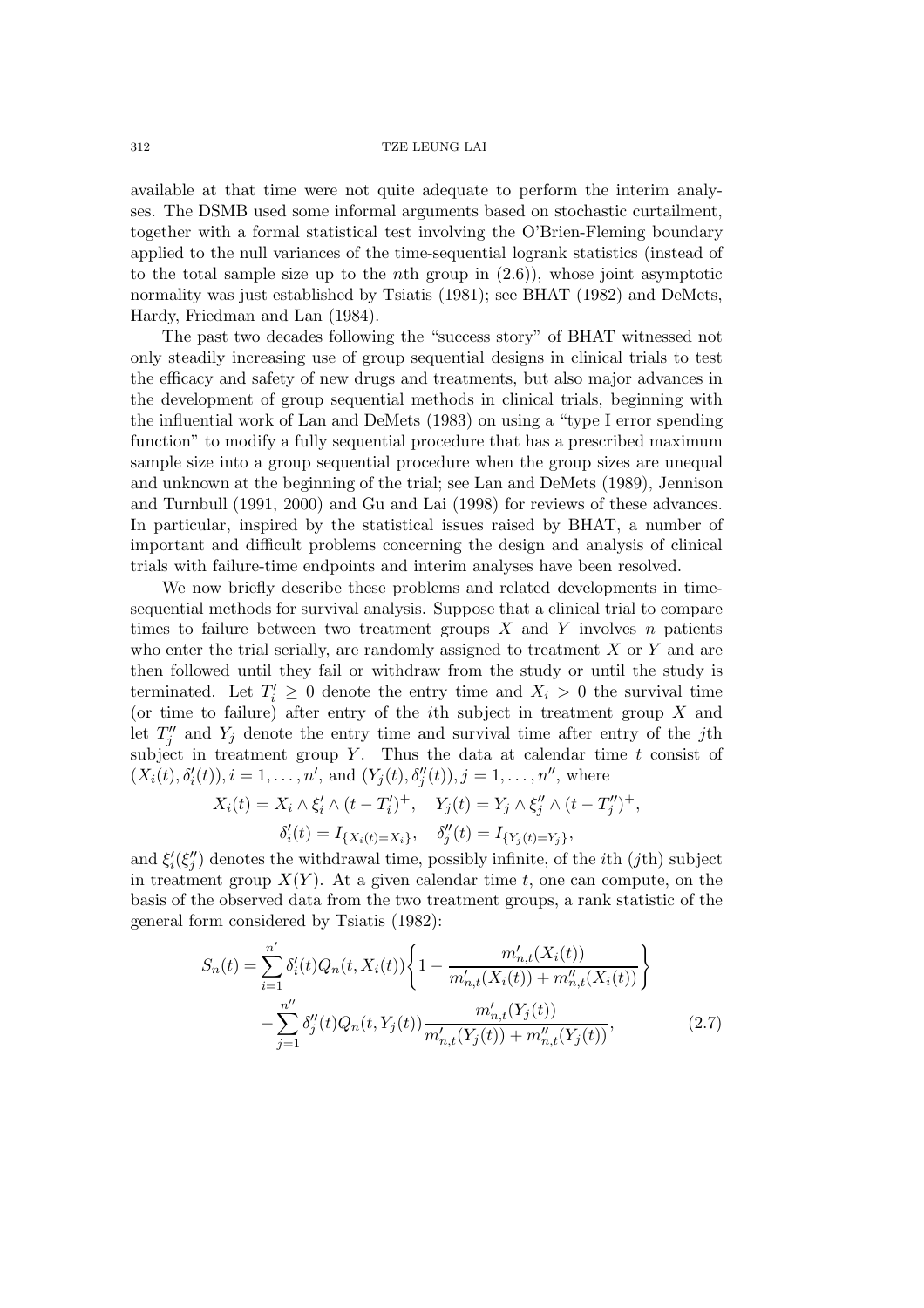where  $m'_{n,t}(s) = \sum_{i=1}^{n'} I_{\{X_i(t) \ge s\}}, m''_{n,t}(s) = \sum_{j=1}^{n''} I_{\{Y_j(t) \ge s\}},$  and  $Q_n(t, s)$  is some weight function satisfying certain measurability assumptions. The case  $Q_n \equiv 1$ corresponds to the logrank statistic. Letting  $H_{n,t}$  denote a product-limit-type estimator of the common distribution function of the two treatment groups under the null hypothesis, based on  $\{(X_i(t), \delta_i(t), Y_j(t), \delta_j(t)) : i \leq n', j \leq n''\}$ , Prentice's (1978) generalization of the Wilcoxon statistic is the statistic (2.7) with  $Q_n(t,s)=1 - H_{n,t}(s)$ , which was extended by Harrington and Fleming (1982) to the case  $Q_n(t,s) = (1 - H_{n,t}(s))^{\rho}$  with  $\rho \geq 0$ .

Let F and G denote the distribution functions of  $X_i$  and  $Y_j$ , respectively. Assuming the  ${T'_{i}}$ ,  ${T''_{j}}$ ,  $\{\xi'_{i}\}$ ,  $\{\xi''_{j}\}$  to be i.i.d. sequences, Tsiatis (1982) showed that under the null hypothesis  $H_0 : F = G$ ,  $(S_n(t_1),...,S_n(t_k))/\sqrt{n}$  has a limiting multivariate normal distribution for any k and  $0 \leq t_1 < \cdots < t_k$ , for a large class of two-sample rank statistics that includes the logrank statistics considered previously in Tsiatis (1981). Earlier, assuming a Lehmann (proportional hazards) family of the form  $1 - G(s) = (1 - F(s))^{1-\theta}$ , Jones and Whitehead (1979) considered the use of time-sequential logrank statistics  $S_n(t)$  to test sequentially over time the one-sided null hypothesis  $H'_0: \theta \leq 0$ . They suggested plotting  $S_n(t)$  versus  $V_n(t)$ , where  $V_n(t)$  is Mantel's (1966) estimate of the variance of  $S_n(t)$  under  $F = G$ . They argued heuristically that  $\{(V_n(t), S_n(t)), t \geq 0\}$ should behave approximately like  $\{(v, W(v)), v \geq 0\}$ , where  $W(v)$  is the standard Wiener process under  $\theta = 0$  and is a Wiener process with drift coefficient depending on  $\theta$  under alternatives near 0. Using this Wiener process approximation, they suggested replacing  $(v, W(v))$  in a sequential test for the sign of the drift of a Wiener process by  $(V_n(t), S_n(t))$  to construct a corresponding sequential logrank test of  $H'_0$ , and considered in particular the case where the sequential test based on  $(v, W(v))$  is an SPRT. Sellke and Siegmund (1983) established weak convergence of  $\{S_n(t)/\sqrt{n}, t \geq 0\}$  to a zero-mean Gaussian process with independent increments under  $F = G$  and general arrival and withdrawal patterns, thus providing a rigorous asymptotic justification of the heuristics of Jones and Whitehead (1979) under  $H_0$ :  $\theta = 0$ . Gu and Lai (1991) later showed that  $\{ (V_n(t)/n, S_n(t)/\sqrt{n}), t \ge 0 \}$  converges weakly to  $\{ (v, W(v)), v \ge 0 \}$  under contiguous proportional hazards alternatives, where  $W(v)$  is a Wiener process with  $EW(v)/v = c$ , thus giving a rigorous asymptotic justification of the heuristics of Jones and Whitehead under  $H_1$  :  $\theta = c/\sqrt{n}$ .

For a general weight function of the form  $Q_n(t,s) = \psi(H_{n,t}(s))$  in (2.7), Gu and Lai (1991) showed that  $\{S_n(t)/\sqrt{n}, t \ge 0\}$  converges weakly to a Gaussian process with independent increments and variance function  $V(t)$  under the null hypothesis and contiguous alternatives. The mean function of the limiting Gaussian process is 0 under the null hypothesis and is of the form  $\mu_q(t)$  under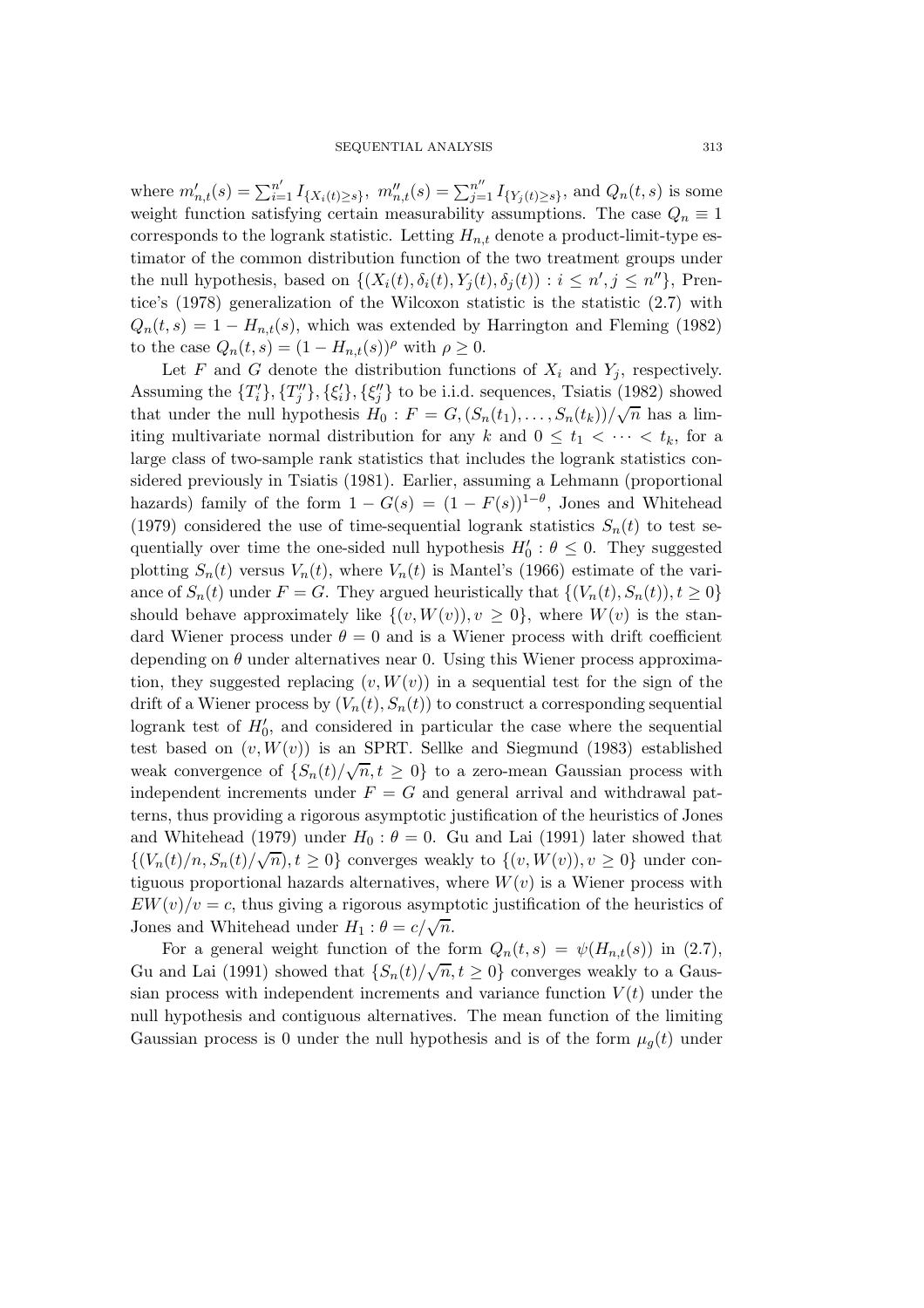contiguous alternatives that satisfy

$$
\int_0^{t^*} \left| \frac{d\Lambda_G}{d\Lambda_F} - 1 \right| d\Lambda_F = O\left(\frac{1}{\sqrt{n}}\right), \sqrt{n} \left\{ \frac{d\Lambda_G}{d\Lambda_F}(s) - 1 \right\} \to g(s)
$$

as  $n \to \infty$ , uniformly over closed subintervals of  $\{s \in [0, t^*] : F(s) < 1\}$ , where  $\Lambda_F$  and  $\Lambda_G$  are the cumulative hazard functions of F and G. In the case of the asymptotically optimal score function  $\psi(\cdot) = g(F^{-1}(\cdot))$  for these alternatives,  $\mu_q(t) = V(t)$  and therefore the Jones-Whitehead framework can be extended from the logrank score function to general  $\psi$ . In practice, the actual alternatives are unknown and  $\mu_q$  need not even be monotone when  $\psi$  is not optimal for the actual alternatives, such as using logrank statistics for non-proportional hazards alternatives. This means that time-sequential tests based on  $S_n(t)$  can achieve *both* savings in study duration and increase in power over the fixed-duration test based on  $S_n(t^*)$ , as shown by Gu and Lai (1991, 1998).

Lan and DeMets (1989) noted that there are two time scales in interim analysis of clinical trials with failure-time endpoints. One is "calendar time" t and the other is "information time" which is the estimate  $V_n(t)$  of the variance of  $S_n(t)/\sqrt{n}$  under the null hypothesis. There is no simple relationship between these two time scales and  $V_n(t)$  is typically unknown before time t unless restrictive assumptions are made *a priori*. This had been a major difficulty in extending group sequential methods from immediate responses (e.g., Lan and DeMets (1983)) to failure-time outcomes. Gu and Lai (1998) recently resolved this difficulty by modifying and extending the Haybittle method described after (2.5) to time-sequential rank statistics, yielding simple but efficient time-sequential rank tests that can achieve both savings in study duration and increase in power over their nonsequential counterparts, not only when the score function used is not optimal for the actual alternatives, but also when there is noncompliance or crossover, which commonly occurs in practice. Gu and Lai (1999) also developed a simulation program to compute power and expected duration of these trials and to check the adequacy of the normal approximation to the type I error probability under various scenarios of baseline survival, censoring pattern, noncompliance, and accrual rate. The program gives the clinical trial designer four options for choosing the stopping boundary, including the boundary developed in Gu and Lai (1998), the earlier methods of Slud and Wei (1982) and Lan and DeMets (1983), and any other boundary specified by the user. The program also allows the user to choose the score function  $\psi$  in  $Q_n(t,s) = \psi(H_{n,t}(s))$  from the beta family proposed by Self (1991), which includes the Harrington-Fleming (1982) class of statistics. This enables the clinical trialist to select the test statistic most sensitive to the anticipated kind of departures from the null hypothesis.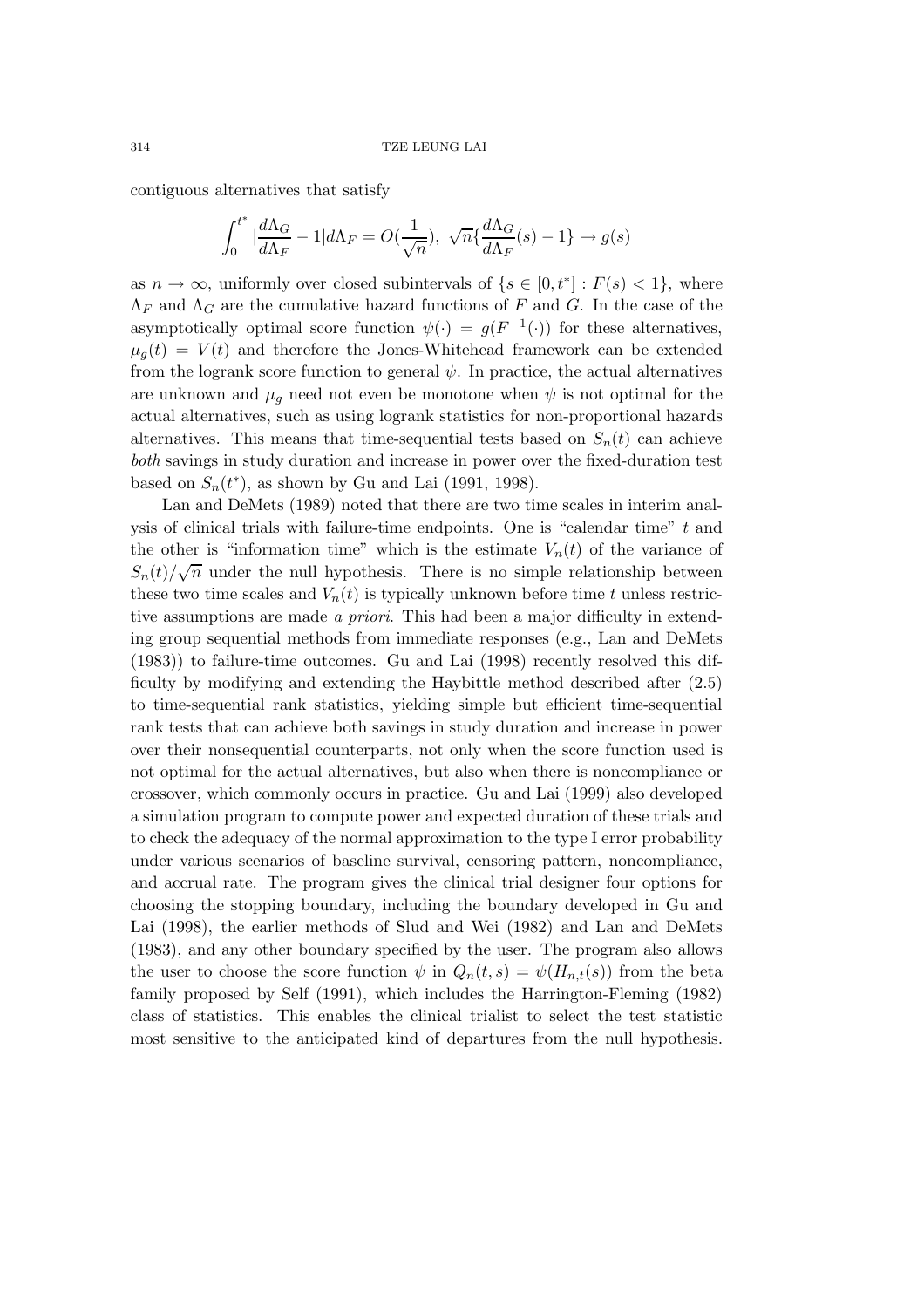Gu and Lai (1999) also incorporated this power calculation program into another program that computes the sample size of a group sequential trial having a prescribed power at given baseline and alternative distributions.

It is widely recognized that tests of treatment effects based on the rank statistics (2.7) may lose substantial power when the effects of other covariates are strong. In nonsequential trials, a commonly used method to remedy this when logrank statistics are used is to assume the proportional hazards regression model and to use Cox's partial likelihood approach to adjust for other covariates. Tsiatis, Rosner and Tritchler (1985) and Gu and Ying (1995) have developed group sequential tests using this approach. A general asymptotic theory for timesequential methods in proportional hazards regression models with applications to covariate adjustment is provided by Bilias, Gu and Ying (1997). Instead of relying on the proportional hazards model to adjust for concomitant variables, it is useful to have other methods for covariate adjustment, especially in situations where other score functions than the logrank are used in (2.7) to allow for the possibility of non-proportional hazards alternatives. Gu and Lai (1998) developed alternative covariate adjustment methods based on M-estimators in accelerated failure time models and established the associated asymptotic theory.

## **3. Sequential Change-point Detection in Quality Control and Stochastic Systems**

The subject of statistical quality control is concerned with monitoring and evaluation of the quality of products from a continuous production process. Shewhart (1931) introduced the fundamental concept of a "state of statistical control", in which the behavior of some suitably chosen quality characteristic at time t has a given probability distribution. To detect significant departures from this state, he introduced a process inspection scheme that takes samples of fixed size at regular intervals of time and computes from the sample at time  $t$  a suitably chosen statistic  $X_t$ , which can be presented graphically in the form of a control chart.

Shewhart's control chart is a "single-sample" scheme whose decision depends solely on the current sample although the results of previous samples are available from the chart. To improve the sensitivity of the Shewhart charts, Page (1954) and Shiryaev (1963) modified Wald's theory of sequential hypothesis testing to develop the CUSUM and the Shiryaev-Roberts charts that have certain optimality properties. Their underlying statistical model, which will be denoted by  $P^{(\nu)}$ , is a sequence of independent random variables  $X_1, X_2, \ldots$ , where  $X_t$  denotes a statistic computed from the sample at monitoring time  $t$ , such that the  $X_t$  have a common specified distribution  $F_0$  for  $t < \nu$ , representing Shewhart's "state of statistical control", and such that the  $X_t$  have another common distribution  $F_1$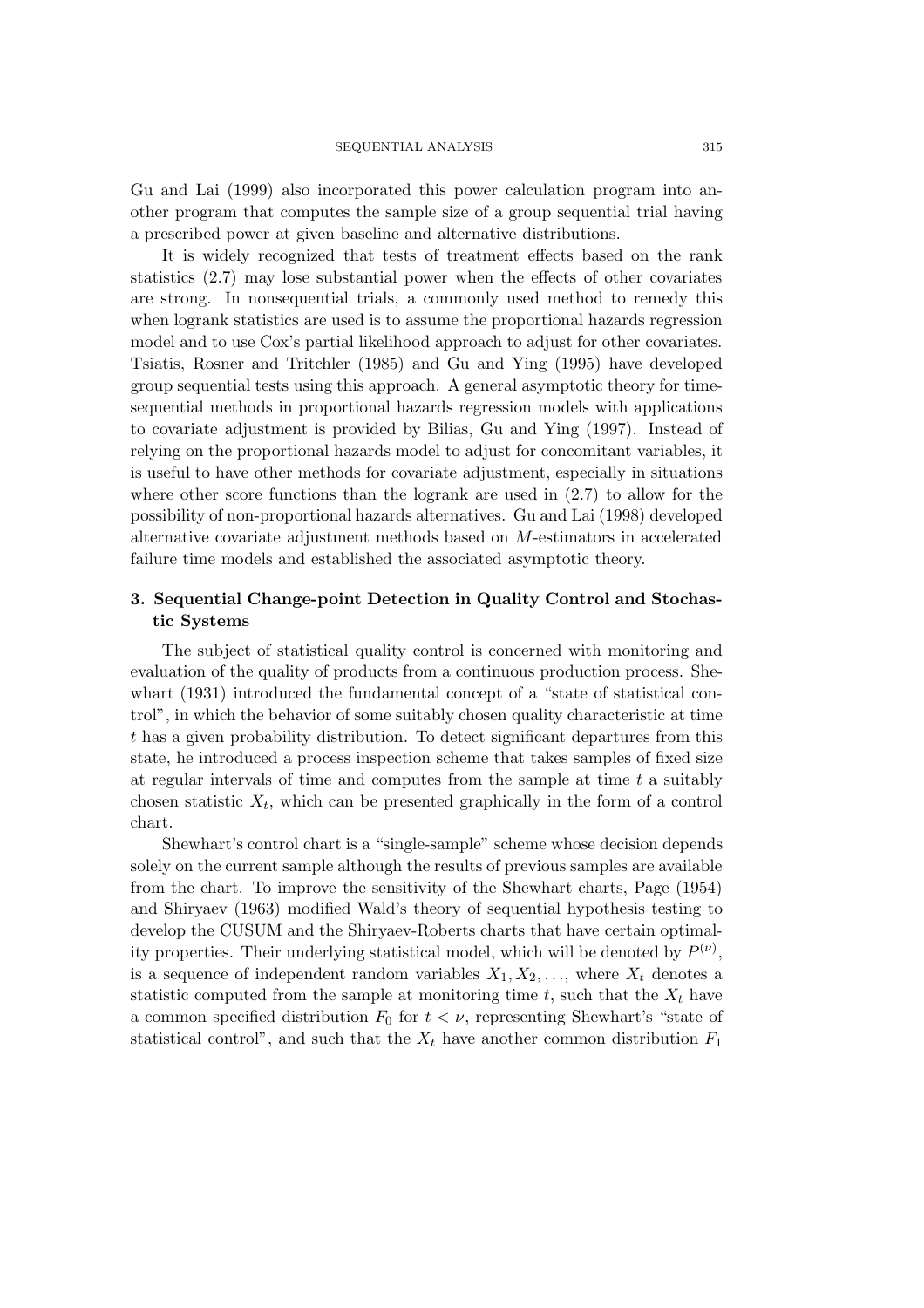for  $t \geq \nu$ . We shall use  $P_0$  to denote the alternative model of perpetual statistical control (corresponding to  $\nu = \infty$ ). Assuming that  $F_0, F_1$  have densities  $f_0$  and  $f_1$ with respect to some measure, Moustakides (1986) showed that Page's CUSUM scheme

$$
N = \inf\{n : \max_{1 \le k \le n} \sum_{i=k}^{n} \log(f_1(X_i)/f_0(X_i)) \ge c_\gamma\}
$$
(3.1)

is optimal in the following minimax sense: Let  $c_{\gamma}$  be so chosen that  $E_0(N) = \gamma$ and let  $\mathcal{F}_{\gamma}$  be the class of all monitoring schemes subject to the constraint  $E_0(T) \geq \gamma$ . Then (3.1) minimizes the worst-case expected delay sup<sub> $\nu>1$ </sub> ess  $\sup E^{(\nu)}[(T-\nu+1)^+]X_1,\ldots,X_{\nu-1}]$  over all rules T that belong to  $\mathcal{F}_{\gamma}$ . Earlier Lorden (1971) showed that this minimax property holds asymptotically as  $\gamma \to \infty$ . Specifically he showed that  $E_0(N) \geq \exp(c_\gamma)$  and that for  $c_\gamma = \log \gamma$ ,

sup> 
$$
\text{ess sup } E^{(\nu)}[(N - \nu + 1)^+ | X_1, \dots, X_{\nu-1}] \sim (\log \gamma) / I(f_1, f_0)
$$
  
\n $\sim \inf_{T \in \mathcal{F}_{\gamma}} \{ \text{sup} \text{ess sup } E^{(\nu)}[(T - \nu + 1)^+ | X_1, \dots, X_{\nu-1}] \},$  (3.2)

where  $I(f_1, f_0) = E_{f_1} \{ \log(f_1(X_1)/f_0(X_1)) \}$  denotes the Kullback-Leibler information number.

Note that the unknown change-point  $\nu$  is estimated by maximum likelihood in Page's CUSUM scheme (3.1). Using a Bayesian approach, Shiryaev (1963, 1978) assumed a geometric prior distribution on  $\nu$  ( $P\{\nu = n\} = p(1-p)^{n-1}, n =$ 1, 2,...) and formulated the problem of optimal sequential change-point detection as an optimal stopping problem, with a loss of  $c$  for each observation taken after  $\nu$  and a loss of 1 for a false alarm before  $\nu$ . He showed that the Bayes rule is defined by the stopping time

$$
N_q(\gamma) = \inf\{n \ge 1 : P(\nu \le n | X_1, \dots, X_n) \ge \gamma/(\gamma + p^{-1})\} = \inf\{n \ge 1 : R_{q,n} \ge \gamma\},\tag{3.3}
$$

where  $q = 1 - p$  and  $R_{q,n} = \sum_{k=1}^{n} \prod_{i=k}^{n} {q^{-1}f_1(X_i)/f_0(X_i)}$ . Note that  $P(\nu \leq$  $n|X_1,\ldots,X_n|=R_{q,n}/(R_{q,n}+p^{-1}).$  Without assuming a specified prior distribution on  $\nu$ , Roberts (1966) modified Shiryaev's rule to

$$
N(\gamma) = \inf\{n \ge 1 : \lim_{q \to 1} R_{q,n} \ge \gamma\} = \inf\{n \ge 1 : \sum_{k=1}^{n} \prod_{i=k}^{n} (f_1(X_i)/f_0(X_i)) \ge \gamma\},\tag{3.4}
$$

which Pollak (1985) proved to be asymptotically Bayes risk efficient as  $p \to 0$ and also asymptotically minimax as  $\gamma \to \infty$ .

As noted by Lorden (1971), Page's CUSUM scheme (3.1) corresponds to stopping when a one-sided SPRT with log-boundary based on  $X_K, X_{K+1}, \ldots$ ,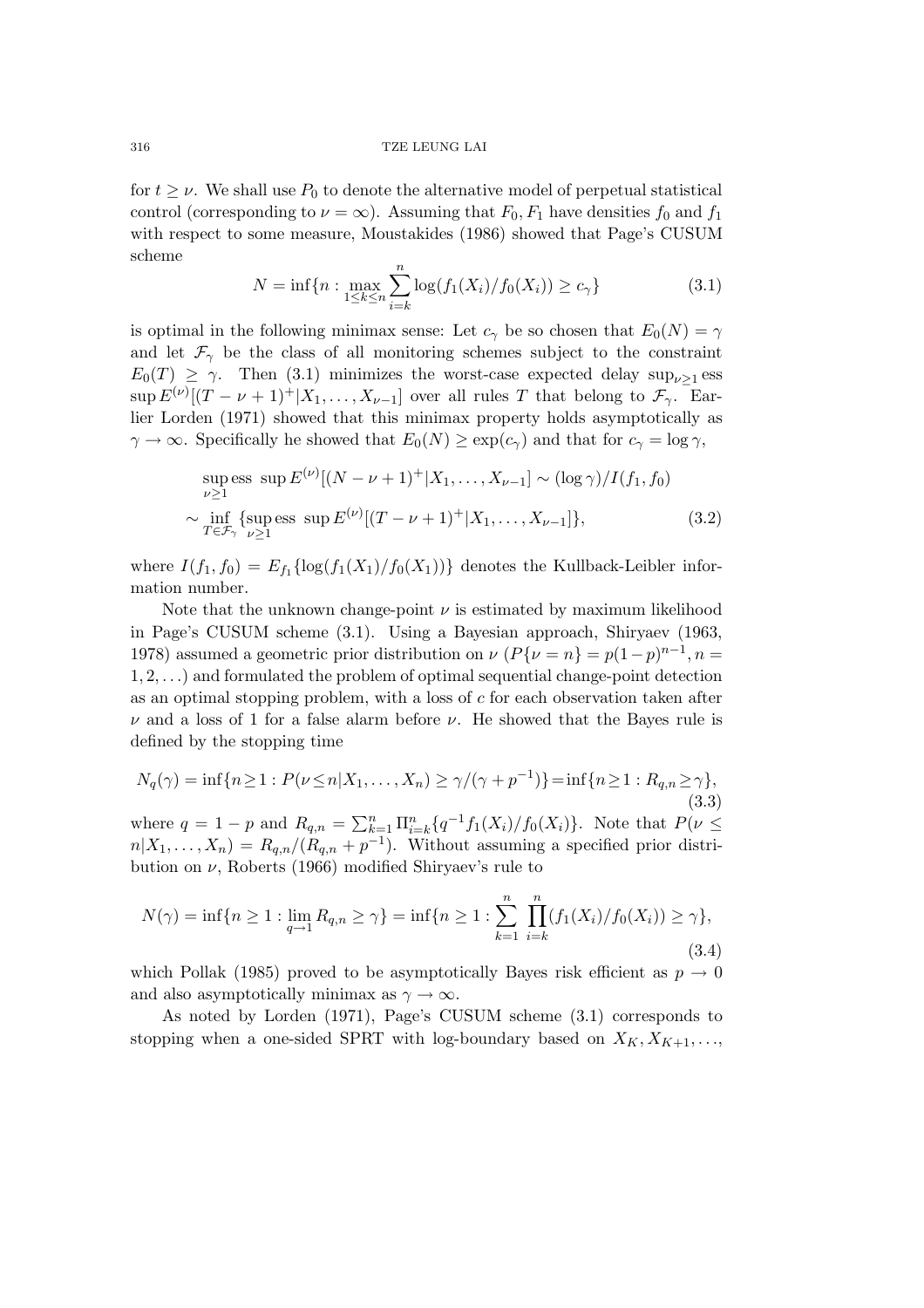rejects the null hypothesis  $H_0$ :  $f = f_0$ , where K is the maximum likelihood estimate of  $\nu$ . Thus, (3.1) can be expressed as

$$
N = \min_{k \ge 1} (N_k + k - 1),
$$
\n(3.5)

where  $N_k$  is the stopping time of the one-sided SPRT applied to  $X_k, X_{k+1}, \ldots$ Instead of the stopping rule of the one-sided SPRT, one can use other stopping rules. Lorden (1971) showed that if  $X_1, X_2, \ldots$  are i.i.d. and  $\tau$  is a stopping time with respect to  $X_1, X_2, \ldots$  such that  $P(\tau < \infty) \leq \alpha$ , then letting  $N_k$  be the stopping time obtained by applying  $\tau$  to  $X_k, X_{k+1},...$  and defining N by (3.5),  $EN \geq 1/\alpha$  and N is a stopping time. Making use of Lorden's result with  $\tau = m_{\gamma}$ if  $\sum_{i=1}^{m_{\gamma}} \log(f_1(X_i)/f_0(X_i)) \ge \log \gamma$  and  $\tau = \infty$  otherwise, Lai (1995) showed that the moving average scheme

$$
N^* = \inf\{n : \sum_{i=n-m_{\gamma}+1}^{n} \log(f_1(X_i)/f_0(X_i)) \ge \log \gamma\}
$$
 (3.6)

satisfies both  $E_0(N^*) \geq \gamma$  and the asymptotic minimax property (3.2) (with N replaced by  $N^*$ ) if the fixed sample size  $m_{\gamma}$  of the Neyman-Pearson test in  $\tau$  is so chosen that

$$
m_{\gamma} \sim (\log \gamma) / I(f_1, f_0)
$$
 and  $\{m_{\gamma} - (\log \gamma) / I(f_1, f_0)\} / (\log \gamma)^{\frac{1}{2}} \to \infty.$  (3.7)

In fact, the moving average rule (3.6) is asymptotically as efficient as the CUSUM and the Shiryaev-Roberts rules as  $\gamma \to \infty$  when the window size  $m_{\gamma}$  satisfies (3.7).

Moving averages of the type  $\sum_{i=1}^n a_{n-i}X_i$  that put most (or all) weight on the current and immediate past observations are popular alternatives to Shewhart's  $\bar{X}$ -chart for detecting changes in the process mean. A commonly used performance measure of the Shewhart, CUSUM, Shiryaev-Roberts and moving average charts is the *average run length* (ARL), which is defined as  $E_{\theta}T$  when the quality parameter remains at a fixed level  $\theta$ . Roberts (1966) studied by simulation the ARL of moving average schemes of the form  $N^* = \inf\{n : \sum_{i=1}^n a_{n-i}X_i \ge c\}$  for the special cases  $a_i = p^i$  with  $0 < p < 1$  (exponentially weighted moving averages, or EWMA) and  $a_0 = \cdots = a_{m-1} = m^{-1}$ ,  $a_i = 0$  for  $i \geq m$  (finite moving averages). In the case of normally distributed  $X_i$ , Lai (1974) derived sharp upper and lower bounds and asymptotic approximations for  $E_{\theta}N^*$ . Böhm and Hackl (1990) extended these results to non-normal  $X_i$ . For EWMA charts, Crowder (1987) and Lucas and Saccuci (1990) developed numerical approximations to the ARL.

Topics of current interest in industrial quality control include use of variable sampling rates to achieve quicker detection by increasing the sampling rate when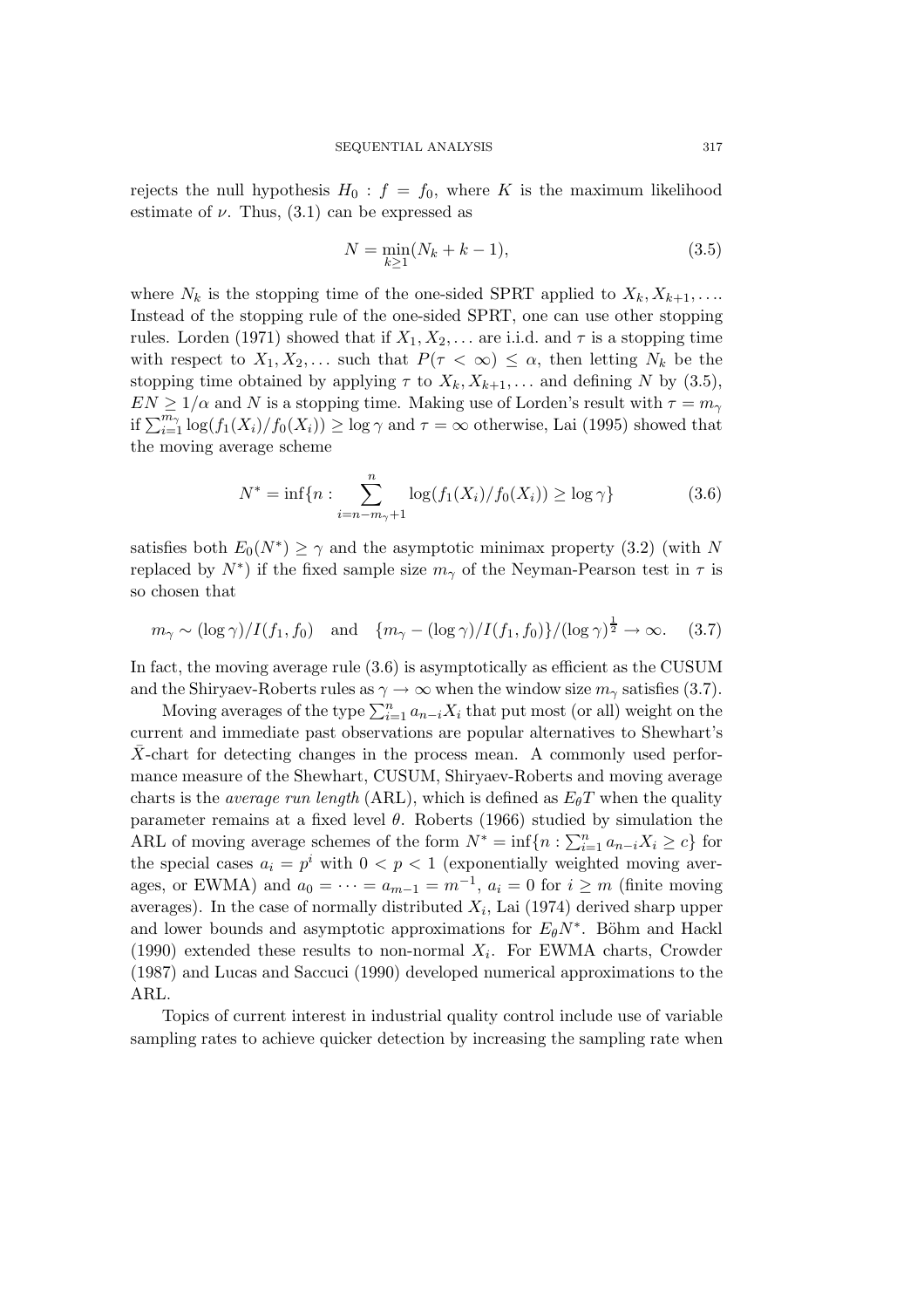the quality statistics  $X_t$  are near the control limits (cf. Assaf (1988), Reynolds, Amin and Arnold (1990)), multivariate control charts (cf. Mason, Champ, Tracy, Wierda and Young (1997)) and dependent observations (cf. Hunter (1990), Box and Ramirez (1992), Box and Luceño (1997). Stoumbos, Reynolds, Ryan and Woodall (2000) give an overview of these topics and additional references in their discussion of the current status of statistical process control.

Sequential change-point detection involving multivariate and dependent observations is also an important topic in the engineering literature on fault detection and diagnosis, where  $X_t$  typically represents the output of a partially observable stochastic dynamical system at time t. Basseville and Nikiforov (1993) provide an overview of various detection algorithms in this literature. Although it is easy to extend the CUSUM rule (3.1) to non-independent observations by simply replacing  $f_i(X_i)$  in (3.1) by the conditional density  $f_i(X_i|X_1,\ldots,X_{i-1})$ for  $j = 0, 1$ , it has been an open problem concerning whether the asymptotic optimality property (3.2) of the CUSUM rule still holds. By using a change-ofmeasure argument and the strong law for log-likelihood ratio statistics, similar to that used by Lai (1981) to prove an asymptotic analogue of Hoeffding's (1960) lower bound for sequential tests based on dependent data, Lai (1998) recently proved that  $(3.2)$  holds quite generally, with  $I(f_1, f_0)$  being the limit in the aforementioned strong law. Instead of the ARL constraint  $E_0(T) \geq \gamma$ , suppose one imposes a probability constraint of the form  $\sup_{k>1} P_0\{k \leq T < k+m\} \leq m/\gamma$ with  $m = o(\gamma)$  but  $m / \log \gamma \to \infty$ . Then a similar change-of-measure argument gives an asymptotic lower bound for the detection delay of the form

$$
E^{(k)}(T - k + 1)^{+} \geq \{P_0(T \geq k) / I(f_1, f_0) + o(1)\} \log \gamma, \quad \text{uniformly in} \quad k \geq 1.
$$
\n(3.8)

Alternatively, if one puts a prior distribution  $\pi$  on  $\nu$  and imposes the false alarm constraint  $P\{T < \nu\} = \sum_{k=1}^{\infty} \pi(k) P_0\{T < k\} \leq \gamma^{-1}$ , then a similar argument can be used to derive an asymptotic lower bound for the expected detection delay  $E(T-\nu+1)^{+} = \sum_{k=1}^{\infty} \pi(k)E^{(k)}(T-k+1)^{+}$  under certain conditions on  $\pi$ . Moreover, CUSUM rules of the form (3.1) with  $f_i(X_i)$  replaced by  $f_i(X_i|X_1,\ldots,X_{i-1})$ for  $j = 0, 1$  attain these asymptotic lower bounds subject to the ARL constraint  $E_0(T) \geq \gamma$ , or the probability constraint  $\sup_k P_0(k \leq T < k + m) \leq m/\gamma$ , or the Bayesian false alarm constraint  $P(T \lt \nu) \leq \gamma^{-1}$  with a prior distribution  $\pi$  on  $\nu$ ; see Lai (1998).

Subject to the Bayesian false alarm constraint, minimization of  $E(T - \nu)^+$ can be formulated as the optimal stopping problem of choosing a stopping rule  $T$ to minimize the expected loss  $E[\lambda I_{\{T \leq \nu\}}+(T-\nu)I_{\{T \geq \nu\}}]$ , where  $\lambda$  can be regarded as a Lagrange multiplier associated with the probability constraint and  $E$  denotes expectation with respect to the probability measure  $P$  under which the changetime  $\nu$  has the prior distribution  $\pi$ . For the case of geometrically distributed  $\nu$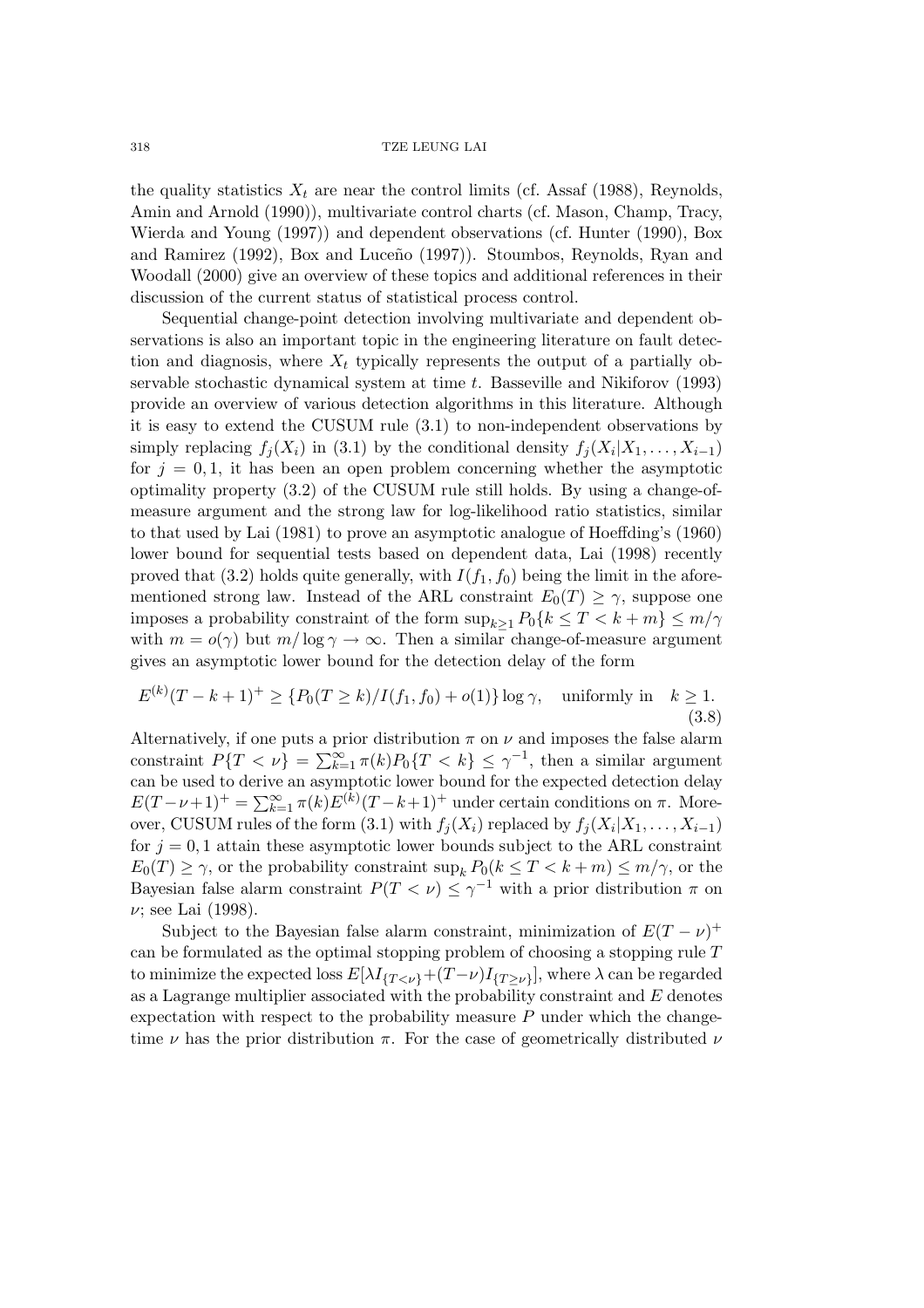and independent  $X_t$ , Shiryaev (1978) showed that the optimal stopping rule has the form (3.3). Yakir (1994) generalized this result to finite-state Markov chains  $X_t$ . For more general prior distributions on  $\nu$  or non-Markovian stochastic systems  $X_t$ , the optimal stopping problem associated with the Bayes detection rule becomes intractable. Instead of solving the optimal stopping problem directly, Lai's (1998) approach is to develop an asymptotic lower bound for the detection delay subject to the Bayesian false alarm constraint  $P(T \langle \nu \rangle \leq \gamma^{-1}$  and to show that the CUSUM rule with a suitably chosen threshold  $c<sub>\gamma</sub>$  asymptotically attains this lower bound as  $\gamma \to \infty$ .

In practice, the post-change distributions are usually modeled by parametric families with unknown parameters, and the preceding theory that assumes completely specified  $f_1(\cdot|x_1,\ldots,x_{i-1})$  is too restrictive. Nevertheless, the asymptotic lower bounds assuming known  $f_1$  provide benchmarks that we try to attain even when unknown parameters are present. An obvious way to modify the CUSUM rule (3.1) for the case of  $f_{\theta}(\cdot|x_1,\ldots,x_{i-1})$  with unknown post-change parameter  $\theta$  is to estimate it by maximum likelihood, leading to the generalized likelihood ratio (GLR) rule

$$
N_G = \inf \left\{ n : \max_{1 \le k \le n} \sup_{\theta \in \Theta} \sum_{i=k}^n \log \frac{f_{\theta}(X_i | X_1, \dots, X_{i-1})}{f_{\theta_0}(X_i | X_1, \dots, X_{i-1})} \ge c_\gamma \right\}.
$$
 (3.9)

For the problem of detecting shifts in the mean  $\theta$  of independent normal observations with known variance, this idea was proposed by Barnard (1959), but the statistical properties of the procedure remained a long-standing problem that was recently solved by Siegmund and Venkatraman (1995), whose asymptotic approximations to the ARL of the GLR rule under  $\theta_0$  and under  $\theta \neq \theta_0$  show that the GLR rule is asymptotically optimal in the sense of (3.2).

For practical implementation, the CUSUM rule (3.1) can be written in the recursive form  $N = \inf\{n : \ell_n \geq c_\gamma\}$ , where  $\ell_n = {\ell_{n-1} + \log(f_1(X_n)/f_0(X_n))\}^+$ with  $\ell_0 = 0$ . The GLR rule (3.9) does not have such convenient recursive forms and the memory requirements and number of computations at time n grow to infinity with  $n$ . A natural modification to get around this difficulty is to replace max<sub>1≤k≤n</sub> in (3.9) by max<sub>n-M≤k≤n</sub>. Such window-limited GLR rules were first introduced by Willsky and Jones (1976) in the context of detecting additive changes in linear state-space models. Consider the stochastic system described by the state-space representation of the observed signals  $y_t$ :

$$
x_{t+1} = F_t x_t + G_t u_t + w_t \tag{3.10a}
$$

$$
y_t = H_t x_t + J_t u_t + \epsilon_t \tag{3.10b}
$$

in which the unobservable state vector  $x_t$ , the observable input vector  $u_t$  and the measurement vector  $y_t$  have dimensions  $p, q$  and  $r$ , respectively, and  $w_t, \epsilon_t$  are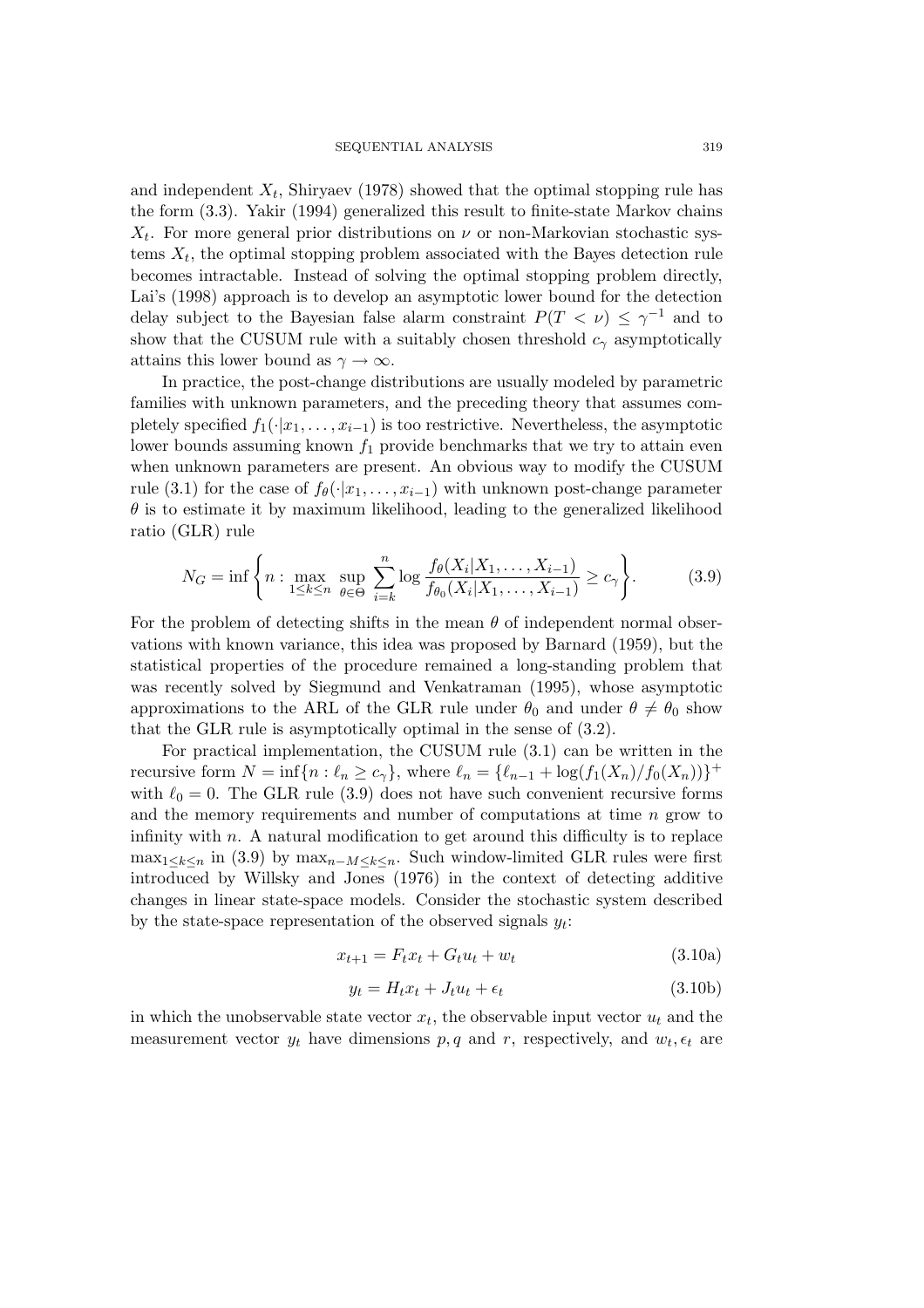independent Gaussian vectors with zero means and  $Cov(w_t) = Q_t$ ,  $Cov(\epsilon_t) = R_t$ . The Kalman filter provides a recursive algorithm to compute the conditional expectation  $\hat{x}_{t|t-1}$  of the state  $x_t$  given the past observations  $y_{t-1}, u_{t-1}, y_{t-2}, u_{t-2}$ , ... The innovations  $e_t := y_t - H_t \hat{x}_{t|t-1} - J_t u_t$  are independent zero-mean Gaussian vectors with  $Cov(e_t) = V_t$  given recursively by the Riccati equations. If at an unknown time  $\tau$  the system undergoes some additive change in the sense that  $u'_t I_{\{t \geq \tau\}}$  and/or  $u''_t I_{\{t \geq \tau\}}$  are added to the right hand side of (3.10a) and/or  $(3.10b)$ , then the innovations  $e_t$  are still independent Gaussian vectors with covariance matrices  $V_t$ , but their means  $m_t = E(e_t)$  for  $t \geq \tau$  are of the form  $m_t = \rho(t, \tau) \theta$  instead of the baseline values  $m_t = 0$  for  $t < \tau$ , where  $\rho(t, k)$  is a matrix that can be computed recursively and  $\theta$  is an unknown parameter vector; see Willsky and Jones (1976) who proposed the window-limited GLR detector of the form

$$
N_W = \inf \left\{ n : \max_{n-M \le k \le n-\tilde{M}} \sup_{\theta} \sum_{i=k}^n \log[f(V_i^{-1/2}(e_i - \rho(i,k)\theta))/f(V_i^{-1/2}e_i)] \ge c_{\gamma} \right\}
$$
  
= 
$$
\inf \left\{ n : \max_{n-M \le k \le n-\tilde{M}} \left( \sum_{i=k}^n \rho^T(i,k)V_i^{-1}e_i \right)^T \left( \sum_{i=k}^n \rho^T(i,k)V_i^{-1}\rho(i,k) \right)^{-1} \right\}
$$
  

$$
\times \left( \sum_{i=k}^n \rho^T(i,k)V_i^{-1}e_i \right) / 2 \ge c_{\gamma} \right\},
$$
(3.11)

where f denotes the standard r-dimensional normal density function.

Although window-limited GLR rules of the type (3.11) have found widespread applications in fault detection of navigation and other control systems and in signal processing and tracking of maneuvering targets (cf. Basseville and Nikiforov (1993)), how to choose  $M, M$  and  $c<sub>\gamma</sub>$  appropriately has remained a difficult open problem that was recently addressed by Lai (1995) and Lai and Shan (1999). Lai (1995) began by considering the simpler situation of detecting changes in the mean  $\theta$  of independent normal observations  $X_1, X_2, \ldots$  from a known baseline value  $\theta = 0$ . Here the window-limited GLR rule has the form

$$
N_W = \inf\{n : \max_{n-M \le k \le n} (X_k + \dots + X_n)^2 / 2(n - k + 1) \ge c_\gamma\},\tag{3.12}
$$

and the methods of Siegmund and Venkatraman (1995) to analyze the GLR rule (3.9) in this independent normal case can be extended to (3.12). In particular, if we choose  $M \sim \gamma$ , then we have  $E_0 N_W \sim E_0 N_G \sim K c_\gamma^{-1/2} e^{c_\gamma}$  as  $c_\gamma \to \infty$ , where an explicit formula for  $K$  is given in Siegmund and Venkatraman (1995). Therefore, choosing  $c_{\gamma} = \log \gamma + \frac{1}{2} \log \log \gamma - \log K + o(1)$  gives  $E_0 N_W \sim E_0 N_G \sim$ γ. With this choice of  $c_\gamma$ , we also have  $E_\theta N_W \sim E_\theta N_G \sim \min\{\gamma, (2\log \gamma)/\theta^2\}$ uniformly in  $0 < |\theta| \leq (\log \gamma)^{\frac{1}{2}-\epsilon}$  for every  $\epsilon > 0$ . The choice  $M = \gamma$  for the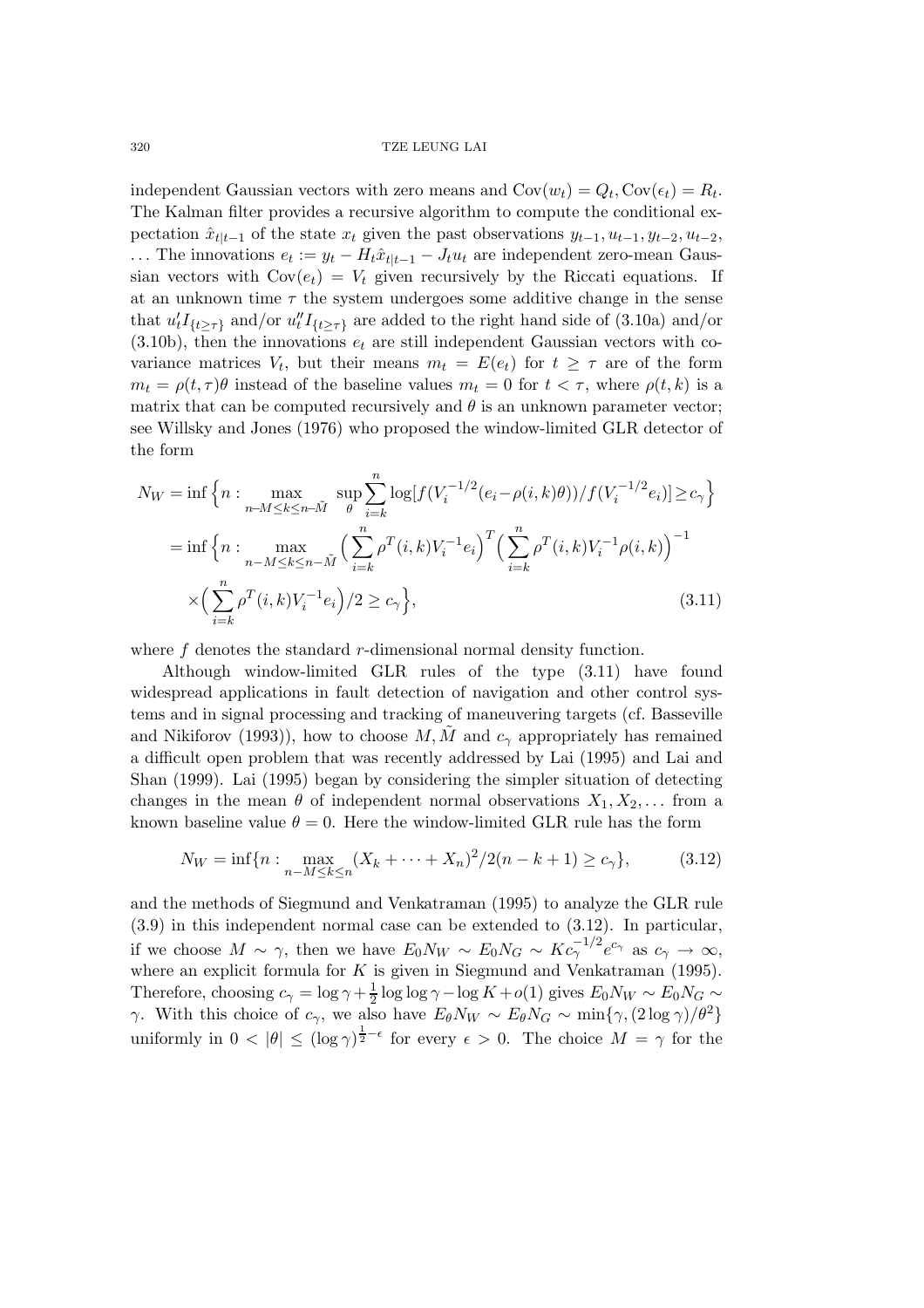window size in (3.12) requires computation of  $\gamma + 1$  quantities  $(X_{n-i} + \cdots +$  $X_n^2/(i+1), i=0,\ldots,\gamma$ , at every stage  $n>\gamma$ , and it is desirable to reduce the computational burden for large  $\gamma$  by using a smaller window size. To develop efficient detection schemes that involve  $O(\log \gamma)$  computations at every stage  $n<sub>1</sub>$ , Lai (1995) used an idea similar to that in the theory of group sequential tests, which is to replace  $\max_{0 \leq n-k \leq M}$  in (3.12) by  $\max_{n-k+1 \in \mathcal{N}}$  where  $\mathcal{N}$  =  $\{1,\ldots,M\}\cup\{[b^jM]:1\leq j\leq J\}$ , with  $M\sim a\log\gamma, b>1$  and  $J=\min\{j:1\leq j\leq J\}$  $[b^j M] \ge \gamma$  ~  $(\log \gamma)/(\log b)$ . Specifically, replacing N<sub>W</sub> by

$$
\tilde{N}_W = \inf \{ n : \max_{k:n-k+1 \in \mathcal{N}} (X_k + \dots + X_n)^2 / 2(n - k + 1) \ge c_\gamma \},\tag{3.13}
$$

Lai (1995) showed that  $E_0(N_W) \sim \tilde{K} c_\gamma^{-1/2} e^{c_\gamma} \sim \gamma$  if  $c_\gamma = \log \gamma + \frac{1}{2} \log \log \gamma \log \tilde{K} + o(1)$ , and that  $E_{\theta}(\tilde{N}_W) \sim (2 \log \gamma)/\theta^2$  if  $|\theta| > \sqrt{2/a}$  while  $E_{\theta}(\tilde{N}_W) \leq (1+\epsilon)/\sqrt{2/a}$  $o(1)$ ) min{ $\gamma$ ,  $(2b \log \gamma)/\theta^2$ } uniformly in  $0 < |\theta| \leq \sqrt{2/a}$ . Hence, choosing b close to 1 (say  $b = 1.1$ ), there is little loss of efficiency in reducing the computational complexity of  $N_G$  by its window-limited modification (3.13).

This idea was subsequently extended by Lai and Shan (1999) to address the long-standing problem concerning how the window size and the threshold should be chosen in the Willsky-Jones rule (3.11). As pointed out by Basseville and Benveniste (1983), the main difficulty of this problem lies in the coupling effect between the threshold and window size on the performance of the rule. The basic idea of Lai and Shan (1999) is to decouple the effects of the threshold and window size. A threshold of order  $\log \gamma$  is needed to ensure a false alarm duration of  $\gamma$ , as in the simpler problem of detecting changes in a normal mean. With the threshold thus chosen to control the false alarm rate, the choice of the windows is targeted towards making the rule as efficient as possible for detecting the unknown change. Putting a complexity constraint of  $O(\log \gamma)$  on the number of elements of the window, the Willsky-Jones window in (3.11) is enlarged to the form  $\mathcal{N} = \{M, \ldots, M\} \cup \{b^j M : 1 \leq j \leq J\}$  as in (3.11). Here we need a minimal delay  $\tilde{M} \geq \dim(\theta)$  to avoid difficulties with GLR statistics when  $n-k$  $\dim(\theta)$ . Under certain stability assumptions on the Kalman filter, such windowlimited GLR rules with  $\max_{n-M\leq k\leq n-\tilde{M}}$  in (3.11) replaced by  $\max_{k:n-k+1\in\tilde{\mathcal{N}}}$ can be shown to be asymptotically optimal for detecting changes with  $I(\theta,0)$  $a^{-1}$ , and to be within b times the asymptotic lower bound for expected delay in detecting smaller changes. Moreover, for these window-limited GLR rules T,  $\sup_{k\geq 1} P_0(k \leq T < k+m) \sim P_0(T \leq m) \sim m/E_0(T)$ , as  $E_0(T) \sim \gamma \to \infty$ and  $m/\log \gamma \to \infty$  but  $\log m = o(\log \gamma)$ . Hence to determine the threshold  $c_{\gamma}$ , the ARL constraint  $E_0(T) \doteq \gamma$  can be replaced by the probability constraint  $P_0(T \le m) \doteq m/\gamma$ , which is much more tractable since simulating  $P_0(T \le m)$ involves far fewer random variables (no more than  $m$  in each simulation run)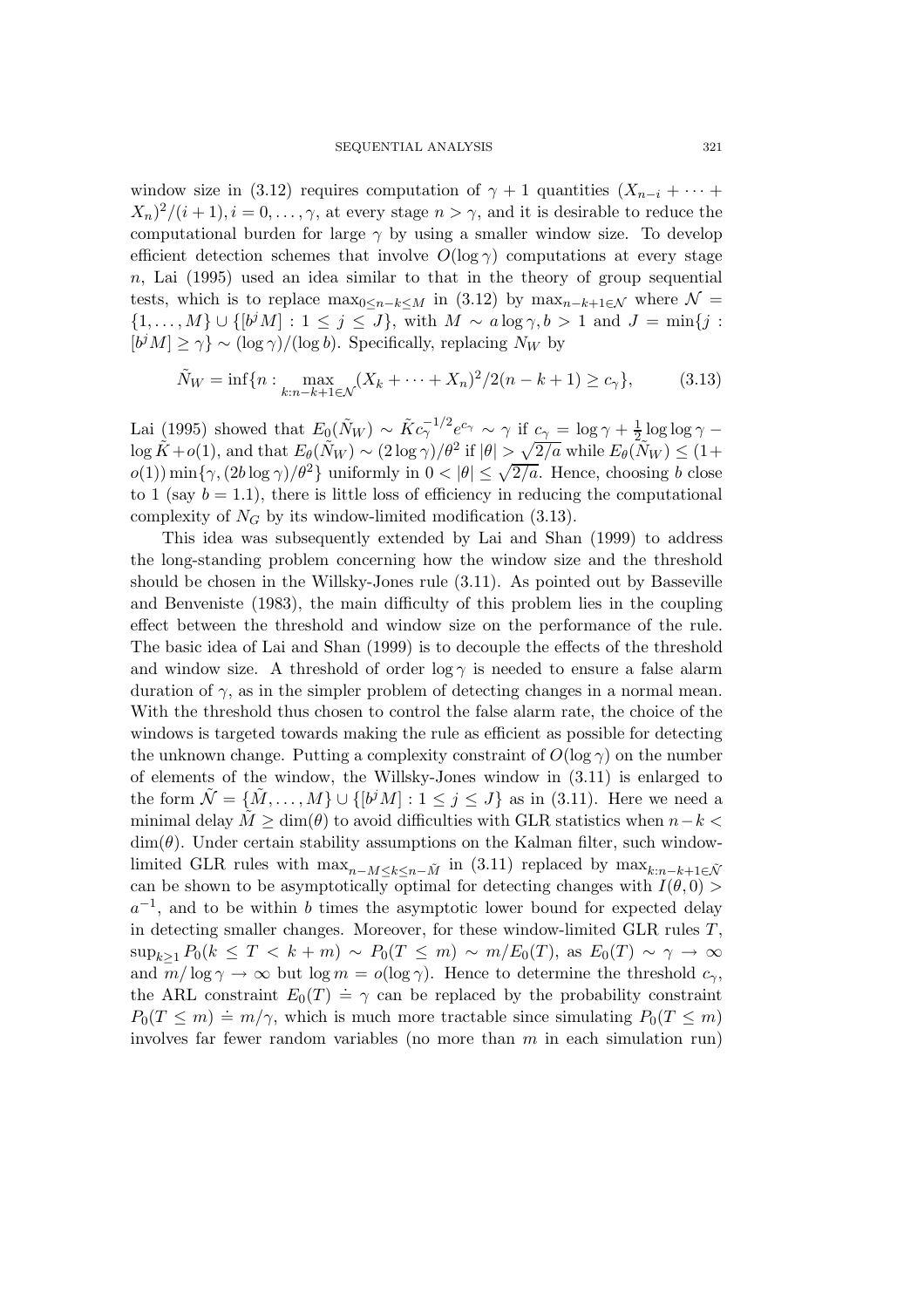than directly simulating  $E_0(T)$ . Importance sampling methods have also been developed by Lai and Shan (1999) for the Monte Carlo evaluation of  $P_0(T \leq m)$ . Making use of saddlepoint approximations for Markov additive processes, Chan and Lai (2000a) have developed asymptotic formulas for  $P_0(T \leq m)$  when T is a window-limited rule applied to the GLR or other functions of scan statistics based on Markov-dependent observations. Siegmund and Yakir (2000) have used another approach to derive asymptotic approximations for GLR rules.

Another topic in the engineering literature on sequential detection of parameter changes of signals and systems is concerned with detection rules based on non-likelihood-based detection statistics, which are often used in applications. By using weak convergence theory, the CUSUM rule has been extended to nonlikelihood-based detection statistics by Benveniste, Basseville and Moustakides (1987), whose "asymptotic local approach" can be summarized as follows. Suppose the detection statistics  $Y_i$  are such that for every fixed  $\mu$ ,

$$
\{\gamma^{-1/2} \sum_{i=1}^{\lfloor \gamma t \rfloor} Y_i, t \ge 0\} \quad \text{converges weakly under} \quad P_{\mu/\sqrt{\gamma}} \quad \text{to} \quad \{W_{\mu}(t), t \ge 0\}
$$
\n
$$
(3.14)
$$

as  $\gamma \to \infty$ , where  $\{W_\mu(t), t \geq 0\}$  is a multivariate Gaussian process with independent increments such that  $EW_\mu(t) = \mu t$  and  $Cov(W_\mu(t)) = tV$ . The baseline probability measure is  $P_0$  that corresponds to  $\mu = 0$ . Let  $S_{n,k} = \sum_{i=k}^{n} Y_i$  and  $\lambda = \lambda_1/\sqrt{\gamma}$ . Consider the CUSUM rule

$$
T_{\gamma} = \inf \{ n : \max_{1 \le k \le n} [\lambda^T S_{n,k} - (n - k + 1)\lambda^T V \lambda / 2] \ge c \}. \tag{3.15}
$$

Then as  $\gamma \to \infty$ , the weak convergence property (3.14) implies that for fixed  $c, T_\gamma/\gamma$  converges in distribution under  $P_{\mu/\sqrt{\gamma}}$  to  $\tau_\mu(c) = \inf\{t : \max_{0 \le u \le t}\}$  $\left[\lambda_1^T(W_\mu(t)-W_\mu(u))-(t-u)\lambda_1^TV\lambda_1/2\right] \geq c\},$  and therefore  $E_{\mu/\sqrt{\gamma}}(T_\gamma) \sim \gamma E \tau_\mu(c)$ . How should (3.15) be modified when  $\lambda$  is not specified in advance? Maximizing the CUSUM statistics  $\lambda^T S_{n,k} - (n-k+1)\lambda^T V \lambda/2$  over  $\lambda$  yields  $S_{n,k}^T V^{-1} S_{n,k}/2(n-k+1)$  $k+1$ , which leads to the following window-limited rule proposed by Zhang, Basseville and Benveniste (1994):

$$
\tilde{T}_{\gamma} = \inf\{n > b_1\gamma : \max_{n - b_2\gamma \le k \le n - b_1\gamma} S_{n,k}^T V^{-1} S_{n,k} / 2(n - k + 1) \ge c\},\tag{3.16}
$$

with  $b_2 > b_1 > 0$ . For fixed c and  $\mu$ , (3.14) implies that  $\tilde{T}_{\gamma}/\gamma$  converges in distribution under  $P_{\mu/\sqrt{\gamma}}$  to  $\tilde{\tau}_{\mu} = \inf\{t > b_1 : \max_{t-b_2 \le u \le t-b_1} (W_{\mu}(t) W_{\mu}(u)T V^{-1}(W_{\mu}(t)-W_{\mu}(u))/2(t-u) \geq c$ . The preceding asymptotic approach has been called "local" because it is based on weak convergence of  $T_\gamma/\gamma$  or  $\tilde{T}_\gamma/\gamma$ under  $P_0$  to the same limiting distribution as that in the canonical setting of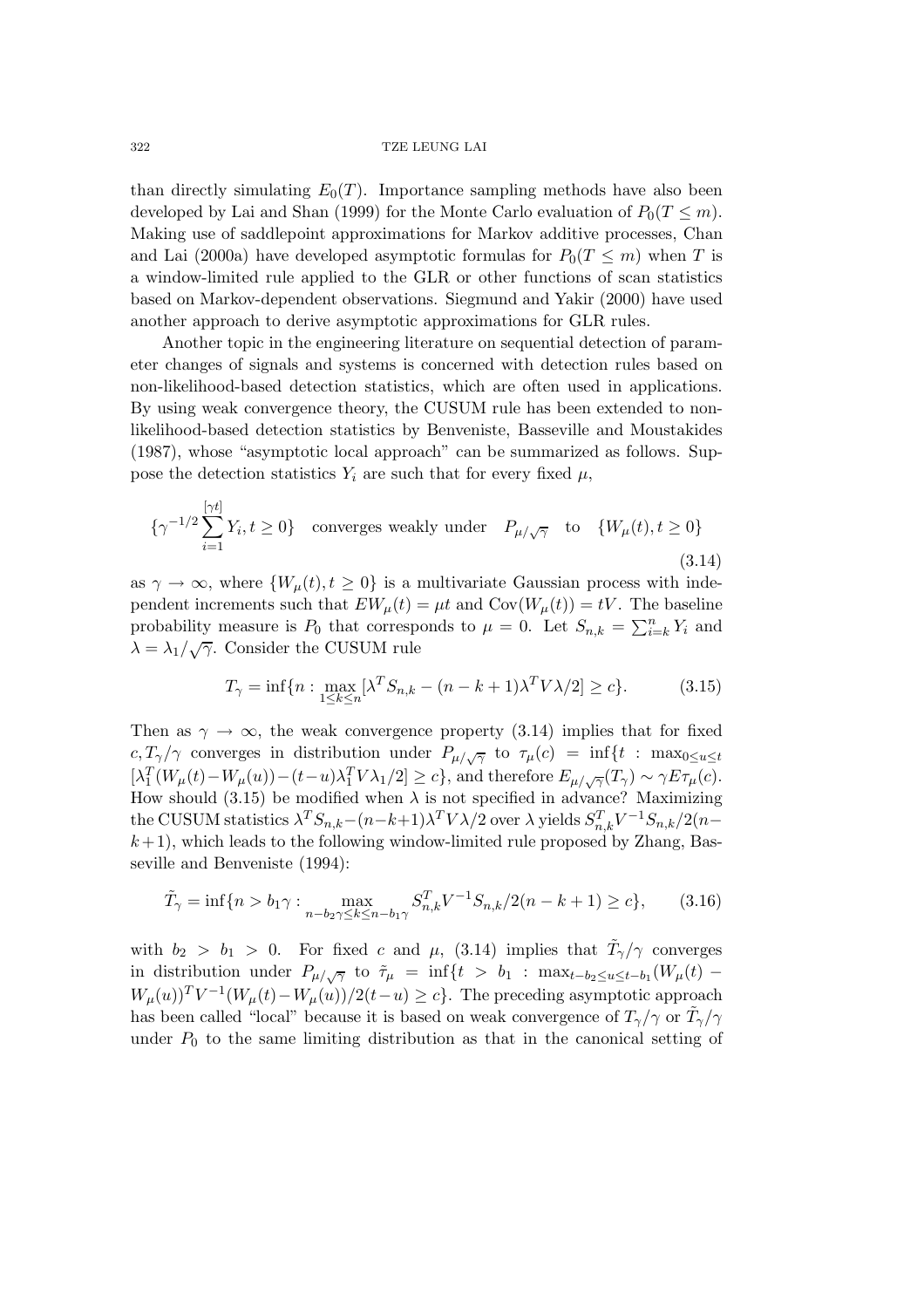independent standard normal  $V^{-1/2}Y_t$ , when  $\lambda$  is of the order  $\lambda_1/\sqrt{\gamma}$  in (3.15) or when the window is of the form  $b_1\gamma \leq n-k \leq b_2\gamma$  in (3.16). Such choice of window size (or  $\lambda$ ) makes  $\tilde{T}_{\gamma}$  (or  $T_{\gamma}$ ) very inefficient for detecting changes that are considerably larger than the  $O(\gamma^{-1/2})$  order of magnitude for the "local" changes.

Lai and Shan (1999) and Chan and Lai (2000b) have used another approach based on moderate deviations theory instead of weak convergence approximations to extend the window-limited GLR rule (3.11) to non-likelihood-based detection statistics. The detection rule has the general form

$$
N_W^* = \inf\{n > \tilde{M} : \max_{k:n-k+1 \in N_{\tilde{M}}} \left(\sum_{i=k}^n Y_i\right)^T V_{n,k}^{-1} \left(\sum_{i=k}^n Y_i\right) / 2 \ge c\},\tag{3.17}
$$

where  $c \sim \log \gamma$  (instead of bounded c in the asymptotic local approach),  $\mathcal{N}_{\tilde{M}} =$  $\{\tilde{M}j : j \in \mathcal{N}\}, \mathcal{N} = \{1,\ldots,M\} \cup \{[b^jM] : 1 \leq j \leq J\}, b > 1, M \sim ac, J =$  $\min\{j : [b^j M \tilde{M}] \ge \gamma\}, \tilde{M}/c \to \infty$  (to ensure that the sums  $\sum_{i=k}^n Y_i$  become approximately Gaussian in the moderate deviations sense), and  $V_{n,k}$  is an estimate of the asymptotic covariance matrix of  $S_{n,k}$  under  $P_0$ . Note that  $V^{-1}/(n-k+1)$ in (3.16) corresponds to the inverse of  $V_{n,k} = (n - k + 1)V$ . In many applications  $V$  is unknown and needs to be estimated. Even when  $V$  is known, using  $V_{n,k}$  instead of  $(n-k+1)V$  offers the flexibility of making adjustments for nonnormality in treating  $(3.17)$  under  $P_0$  as if it were a window-limited GLR rule with independent standard normal  $V^{-1/2}Y_t$ , where the  $Y_t$  are actually dependent random vectors with unknown (and possibly non-normal) distributions. Note that grouping the observations into batches as in (3.17) arises naturally in conventional quality control applications, in which samples of size s are taken at regular intervals of time, so  $M$  is either  $s$  or some multiple thereof.

Another direction of research in the engineering literature is on-line fault isolation (or change diagnosis), whose objective is to determine, upon detection of change in a system, which one in a set of J possible changes has actually occurred (cf. Basseville and Nikiforov (1993), Nikiforov (1995), Patton, Frank and Clark (1989)). By making use of sequential testing theory for  $J+1$  hypotheses together with the basic ideas in sequential change-point detection described above, Lai (2000) recently developed window-limited detection-isolation rules that are not too demanding in computational and memory requirements and yet are nearly optimal under several performance criteria.

## **4. Point and Interval Estimation in Sequential Experiments**

In this section we first consider the topic of bounded-risk and asymptotically risk-efficient point estimates and fixed-width confidence intervals that are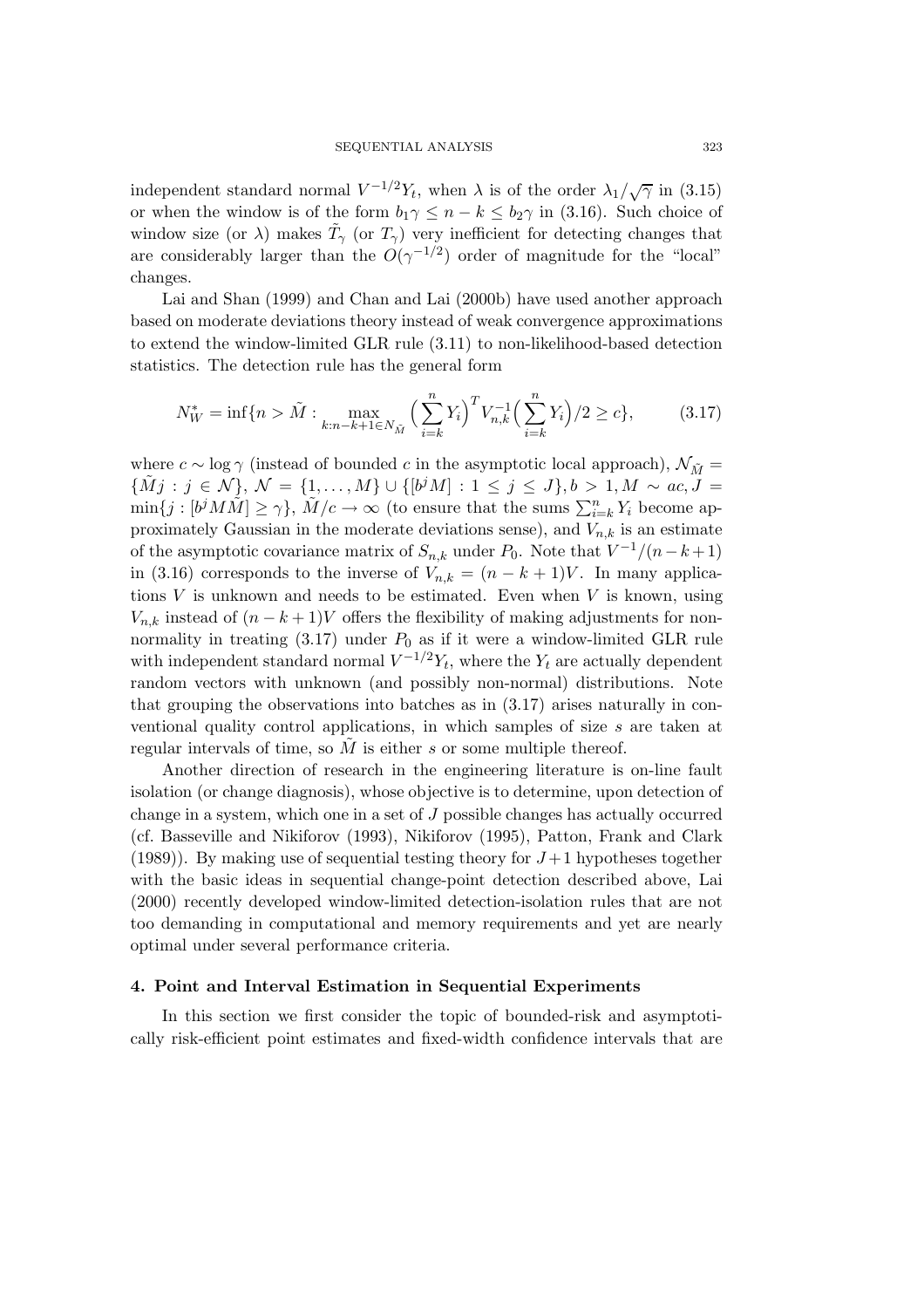possible only in sequential designs. We then consider the difficult but important problem of confidence intervals following sequential tests, especially those in group sequential trials where this long-standing problem is of particular practical importance. The third topic considered is recursive estimation in signal processing and adaptive control in the engineering literature.

## **4.1. Bounded-risk estimators, fixed-width confidence intervals and asymptotically risk-efficient sequential estimation**

In the same year that Wald's pioneering paper on sequential testing appeared, Haldane (1945) published a seminal paper on bounded-risk sequential estimation. He was motivated by a biological application involving estimating the small probability p of some attribute. Noting that the usual sample proportion based on *n* observations has variance  $p(1-p)/n$ , he introduced a sequential estimate that stops sampling at the first time N when  $m(\geq 2)$  successes occur and used the estimate  $\hat{p}_m = (m-1)/(N-1)$ . He showed that  $\hat{p}_m$  is unbiased and has variance

$$
\frac{p^2(1-p)}{m} \left\{ 1 + \frac{2(1-p)}{m+1} + \frac{3!(1-p)^2}{(m+1)(m+2)} + O(m^{-3}) \right\}.
$$
 (4.1)

Thus,  $\hat{p}_m$  has bounded quadratic risk  $E\{(\hat{p}_m - p)/p\}^2 = O(m^{-1})$  uniformly in  $0 < p \leq \frac{1}{2}$ .

About thirty years later, Borisov and Konev (1977) gave another application of sequential designs to yield a bounded-risk unbiased estimator in the AR(1) model  $y_n = \beta y_{n-1} + \epsilon_n$  with i.i.d. errors  $\epsilon_n$  such that  $E \epsilon_n = 0$  and  $E \epsilon_n^2 = \sigma^2$ . The  $y_n$  have a limiting distribution when  $|\beta|$  < 1, behave like a random walk when  $|\beta| = 1$ , and exhibit exponential growth when  $|\beta| > 1$ . In spite of this, they showed that it is possible to construct a sequential estimate  $\hat{\beta}_c$  that is unbiased and whose variance is uniformly bounded by  $\sigma^2/c$  over all  $\beta \in \mathbb{R}$ . Konev and Lai (1995) generalized the construction to the stochastic regression model  $y_n = \beta x_n + \epsilon_n$ , in which  $x_n$  is measurable with respect to the  $\sigma$ -field  $\mathcal{F}_{n-1}$  generated by  $\{\epsilon_1,\ldots,\epsilon_{n-1}\}\$  and  $\{\epsilon_n,\mathcal{F}_n, n \geq 1\}$  is a martingale difference sequence such that

$$
\sup_{n} E(\epsilon_n^2 | \mathcal{F}_{n-1}) \le \sigma^2 \quad \text{a.s. and} \quad \sum_{n=1}^{\infty} x_n^2 = \infty \text{ a.s.}
$$
 (4.2)

Let  $N_c = \inf\{n \ge 1 : \sum_{i=1}^n x_i^2 \ge c\}$ . Then  $N_c < \infty$  a.s. by (4.2) and  $\sum_{i \le N_c} x_i^2 \ge c$  $c > \sum_{i < N_c} x_i^2$ , so we can define  $\theta_c \in (0, 1]$  uniquely by the equation

$$
\sum_{i < N_c} x_i^2 + \theta_c x_{N_c}^2 = c. \tag{4.3}
$$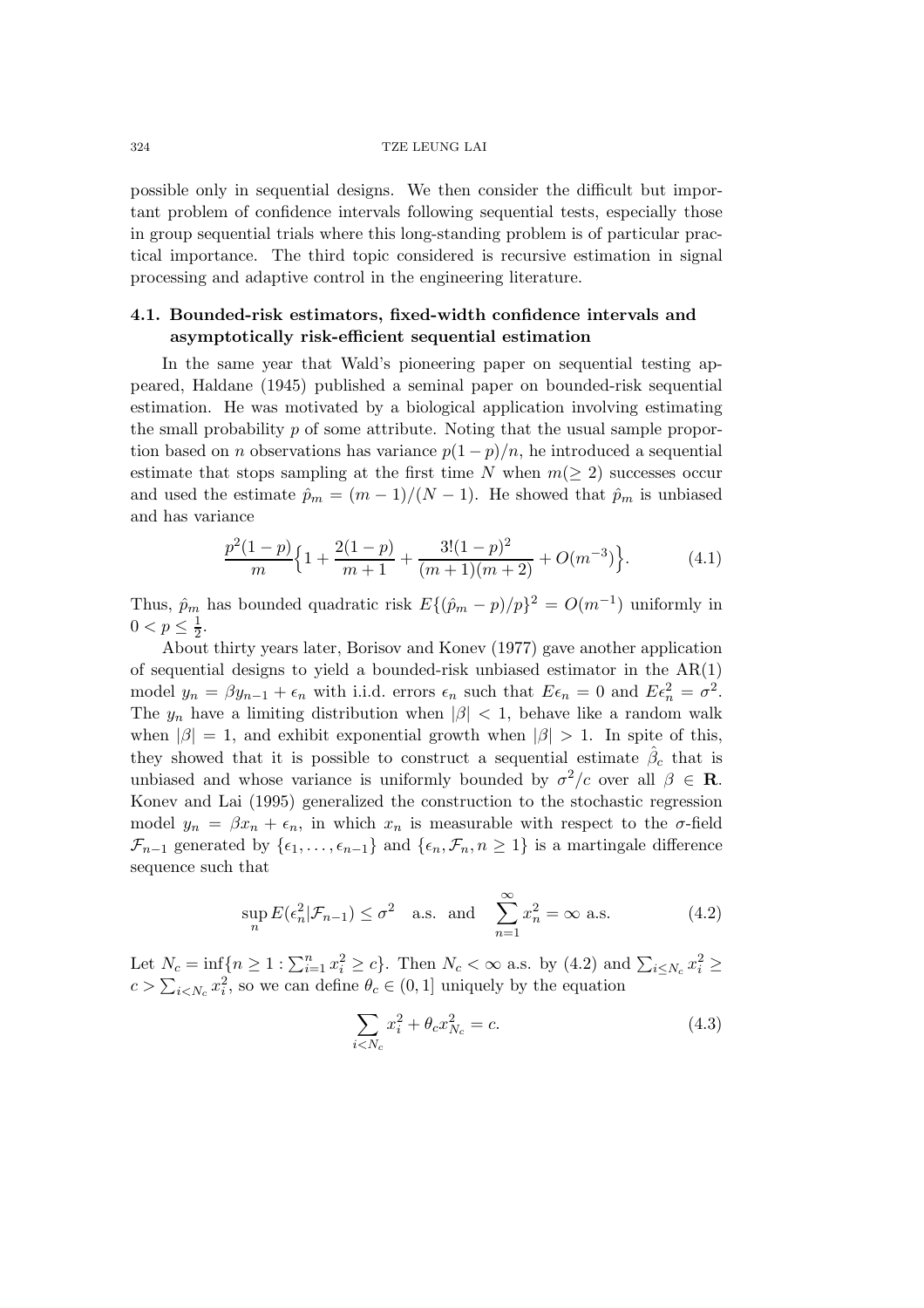Let  $\hat{\beta}_c$  be the modified least squares estimator

$$
\hat{\beta}_c = \left(\sum_{i < N_c} x_i y_i + \theta_c x_{N_c} y_{N_c}\right) / c. \tag{4.4}
$$

Konev and Lai (1995) showed that  $\hat{\beta}_c$  is unbiased and  $\text{Var}(\hat{\beta}_c) \leq \sigma^2/c$ . They also extended this to construct bounded-risk estimators in the multiple stochastic regression model  $y_n = \beta^T \mathbf{x}_n + \epsilon_n$ , in which  $\mathbf{x}_n$  is a  $p \times 1$   $\mathcal{F}_{n-1}$ -measurable random vector.

It is well known that the usual least squares estimator  $\beta_n$  of the autoregressive parameter based on a sample of fixed size  $n$  from an AR(1) model is asymptotically normal if  $|\beta|$  < 1, but its limiting distribution after studentization is highly non-Gaussian if  $|\beta| = 1$ . This causes considerable difficulty in constructing large-sample confidence intervals in non-explosive but possibly nonstationary AR(1) models. Lai and Siegmund (1983) circumvented this difficulty by using the stopping rule  $N_c = \inf\{n \geq 1 : \sum_{i=1}^n y_{i-1}^2 \geq c\}$ . They proved the following uniform asymptotic normality property of  $\tilde{\beta}_{N_c}$  as  $c \to \infty$ :

$$
\sup_{|\beta| \le 1, x \in \mathbf{R}} |P\{\sqrt{c} \ (\tilde{\beta}_{N_c} - \beta)/\sigma \le x\} - \Phi(x)| \to 0,
$$
\n(4.5)

in which  $\Phi$  denotes the standard normal distribution. Since  $\hat{\sigma}_n^2 := n^{-1} \sum_{i=1}^n (y_i (\tilde{\beta}_n y_{i-1})^2$  is a consistent estimate of  $\sigma^2$ ,  $\tilde{\beta}_{N_c} \pm c^{-1/2} \hat{\sigma}_{N_c} \Phi^{-1}(1-\alpha)$  is an approximate  $(1 - 2\alpha)$ -level confidence interval for  $\beta$  in non-explosive AR(1) models. Moreover, letting

$$
N(d) = \inf \left\{ n \ge 1 : (\hat{\sigma}_n \vee n^{-1/2}) \Phi^{-1} (1 - \alpha) \Big( \sum_{i=1}^n y_{i-1}^2 \Big)^{-1/2} \le d \right\},\qquad(4.6)
$$

 $\tilde{\beta}_{N(d)} \pm d$  is an approximate  $(1 - 2\alpha)$ -level confidence interval for  $\beta$ , with fixed width  $2d \rightarrow 0$ .

Fixed-width confidence intervals based on stopping rules of the type (4.6) were first proposed by Chow and Robbins (1965) for a population mean when the variance  $\sigma^2$  is unknown. Letting  $\bar{Y}_n$  denote the sample mean and  $\hat{\sigma}_n$  the sample variance based on a sample of size  $n$ , define

$$
\tilde{N}(d) = \inf\{n \ge n_0 : (\hat{\sigma}_n \vee n^{-1/2})\Phi^{-1}(1-\alpha) \le d\sqrt{n}\}.
$$
 (4.7)

The Chow-Robbins approximate  $(1 - 2\alpha)$ -level confidence interval for the population mean is  $\bar{Y}_{\tilde{N}(d)} \pm d$ . When the  $Y_i$  are normal, Stein (1945, 1949) introduced a two-stage procedure, giving an exact confidence interval with width 2d. Its first stage uses a sample of fixed size m to estimate  $\sigma$  and the sample size for the second stage is based on the estimate  $\hat{\sigma}_m$ . Let  $n(\sigma, d)$  be the fixed sample size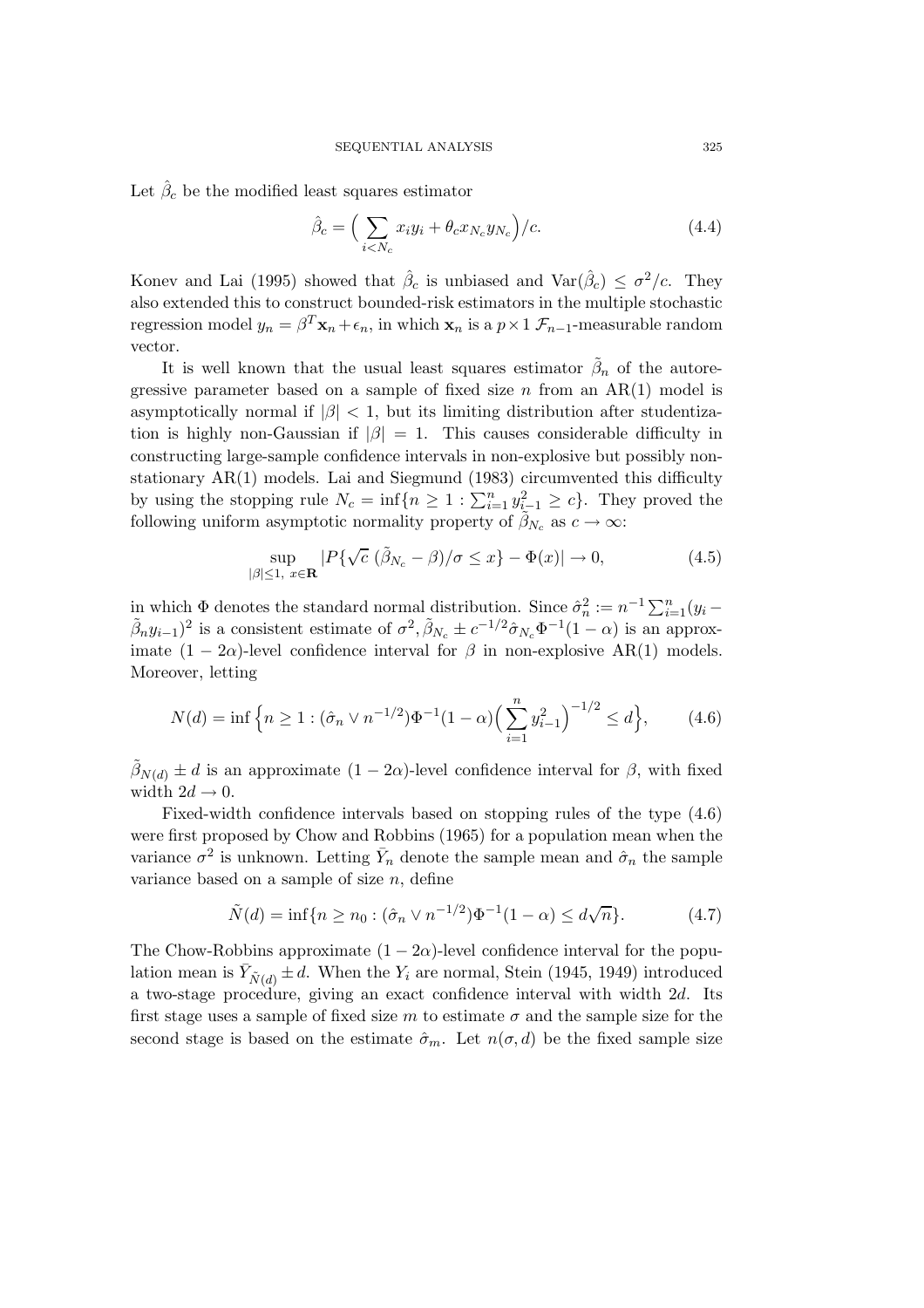such that  $\bar{Y}_{n(\sigma,d)} \pm d$  has coverage probability  $1-2\alpha$  when  $\sigma$  is known. If  $m \to \infty$ but  $m = o(n(\sigma, d))$  as  $d \to 0$ , then the expected sample size of Stein's two-stage procedure is of a larger order of magnitude than  $n(\sigma, d)$  (cf. Cox (1952)). On the other hand, for the Chow-Robbins procedure, Woodroofe (1977) showed that for  $n_0 \geq 4$ ,  $E(\tilde{N}(d)) - n(\sigma, d)$  approaches a finite limit as  $d \to 0$ . Moreover, for  $n_0 \geq 7$ , the coverage probability of  $\bar{Y}_{\tilde{N}(d)} \pm d$  is  $1-2\alpha+O(d^2)$ . Hall (1981) showed that a suitably chosen three-stage procedure can give a fixed-width interval with similar second-order properties in comparison with the fully sequential procedure. For the parametric problem of fixed-width interval estimation of the mean of a normal distribution with unknown variance, Woodroofe (1986b) developed an asymptotic lower bound for the expected sample size of any sequential fixedwidth procedure that has the prescribed coverage probability as the width  $2d$ approaches 0, and showed that this bound is attained by a fully sequential procedure. For nonparametric problems, Jurečková (1991) gives a review of extensions of the Chow-Robbins approach to the multivariate setting and to U-statistics and R- and M-estimators.

Closely related to the Chow-Robbins theory of fixed-width confidence intervals is the theory of asymptotically risk-efficient sequential estimation, introduced by Robbins (1959) for estimating a normal mean  $\mu$  with cost c per observation. If the variance  $\sigma^2$  is known, the optimal fixed sample size that minimizes  $R_n := E(\bar{X}_n - \mu)^2 + cn = \sigma^2/n + cn$  is  $n_c$ , which is the smallest positive integer  $\sum \sigma/\sqrt{c}$ , and  $R_{n_c} = 2\sigma\sqrt{c} + O(c)$  as  $c \to 0$ . Without assuming  $\sigma$  to be known, Robbins (1959) proposed to replace  $n_c$  by the stopping rule

$$
T_c = \inf\{n \ge n_0 : n^2 \ge \hat{\sigma}_n^2/c\}.
$$
 (4.8)

Woodroofe (1977) showed that  $(R_{T_c} - R_{n_c})/c$  converges to a finite limit as  $c \to 0$ if  $n_0 \geq 4$ , where the risk of a stopping rule T is defined by  $R_T = E\{(\bar{Y}_T (\mu)^2 + cT$ . Without assuming normality, Chow and Martinsek (1982) showed under certain assumptions on  $n_0$  and the moments of  $Y_1$  the "bounded regret" property  $(R_{T_c} - R_{n_c})/c = O(1)$ , by using certain asymptotic expansions for the moments of the stopping time and of the randomly stopped sample mean. A comprehensive theory of these asymptotic expansions has been developed by Aras and Woodroofe (1993). Extending this theory to U-statistics, de la Peña and Lai (1997) have established the bounded regret property for sequential estimators based on U-statistics.

Closely linked to the theory of asymptotically risk-efficient estimation is the asymptotic theory of sequential Bayes and empirical Bayes estimators. For a given prior, the Bayes rule involves an optimal stopping problem to determine the stopping rule, whose explicit solution is difficult in most situations. In the case of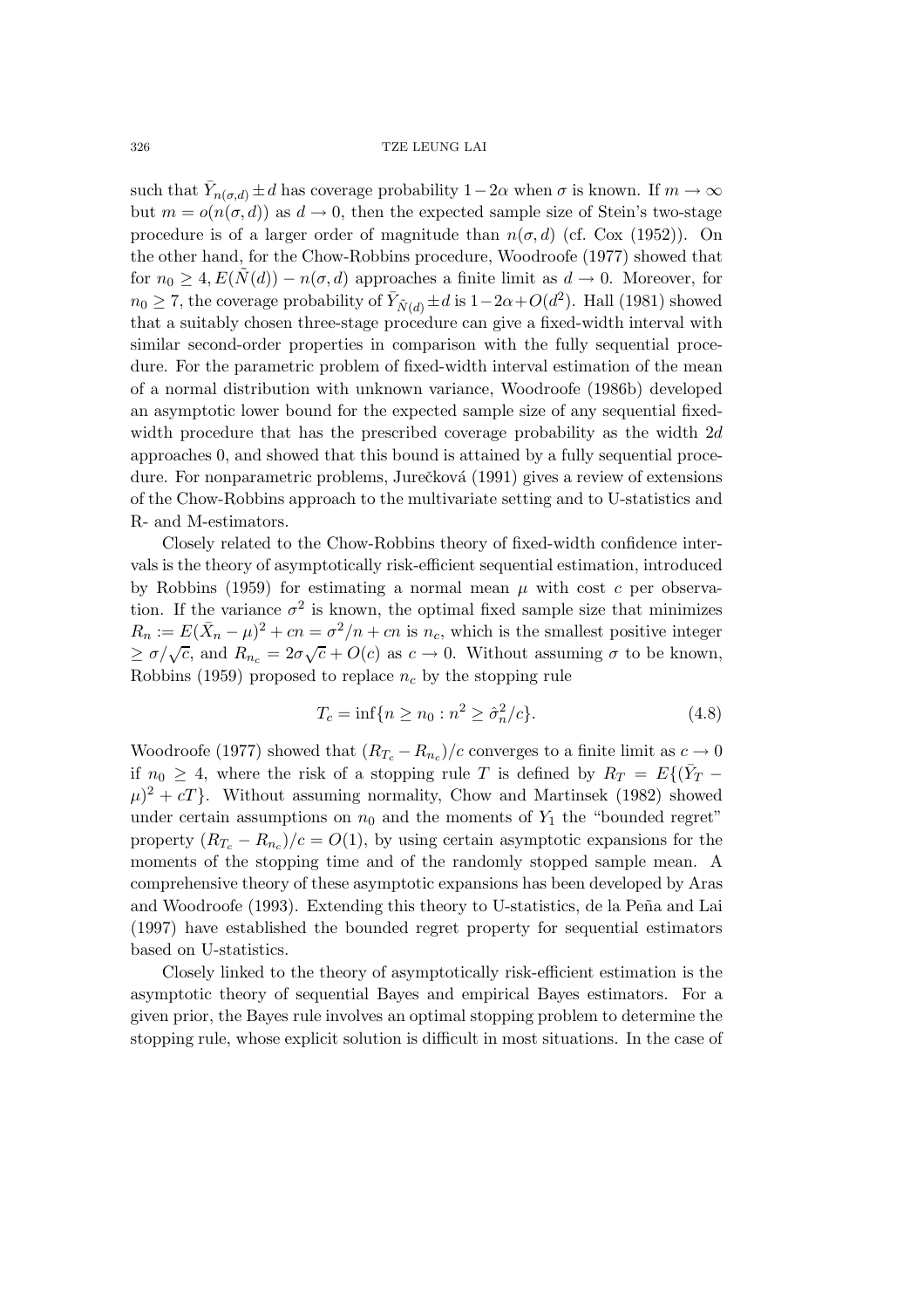a one-parameter exponential family, Bickel and Yahav (1968) derived simple stopping rules whose Bayes risks are asymptotically equivalent to that of the Bayes rule as the cost c per observation approaches 0. Woodroofe  $(1981)$  subsequently showed that such rules are asymptotically non-deficient in the sense that their Bayes risks are within  $o(c)$  of that of the Bayes rule. Martinsek (1987) extended Woodroofe's result to the problem of sequential empirical Bayes estimation of the mean of a normal or exponential distribution where certain hyperparameters of the conjugate prior are unknown and have to be estimated from auxiliary data. Besides the Bayes risk, similar asymptotic techniques can also be applied to analyze the frequentist risks of sequential Bayes and empirical Bayes estimators. In particular, for the problem of estimating the mean vector of a  $p$ -variate normal distribution with covariance matrix  $\sigma^2 V$ , in which V is known but  $\sigma$  is unknown, Ghosh, Nickerson and Sen (1987) developed asymptotic expansions of the frequentist risks of certain empirical Bayes estimators (the James-Stein shrinkage estimators) when the stopping rule  $T_c$  is of the form (4.8) modified for the present multivariate problem. These asymptotic expansions show that the shrinkage estimators outperform the sample mean  $X_{T_c}$  for  $p \geq 3$ . Ghosh, Mukhopadhyay and Sen (1997) give an introduction to the developments in this problem and other topics in sequential estimation.

#### **4.2. Confidence intervals following sequential tests**

Analysis of the data at the conclusion of a clinical trial typically involves not only testing of the null hypothesis but also providing estimates of the parameters associated with the primary and secondary endpoints. The use of a stopping rule whose distribution depends on these parameters introduces substantial difficulties in constructing valid confidence intervals. Siegmund (1978) developed a method, based on ordering the sample space in a certain way, to construct confidence intervals for the mean of a normal population with known variance following a repeated significance test. Tsiatis, Rosner and Mehta (1984) extended Siegmund's method to the group sequential tests of Pocock (1977) and O'Brien and Fleming (1979). Alternative orderings of the sample space were subsequently introduced by Chang and O'Brien (1986), Rosner and Tsiatis (1988), Chang (1989) and Emerson and Fleming (1990).

For samples of fixed size, an important methodology for constructing confidence intervals without distributional assumptions is Efron's (1981, 1987) bootstrap, which can be extended as follows to the case where the sample size is determined from the data by a stopping rule T. Let  $X_1, X_2, \ldots$  be i.i.d. random variables with a common unknown distribution function  $F$ . Given a randomly stopped sample  $X_1, \ldots, X_T$ , let  $F_T$  denote the empirical distribution function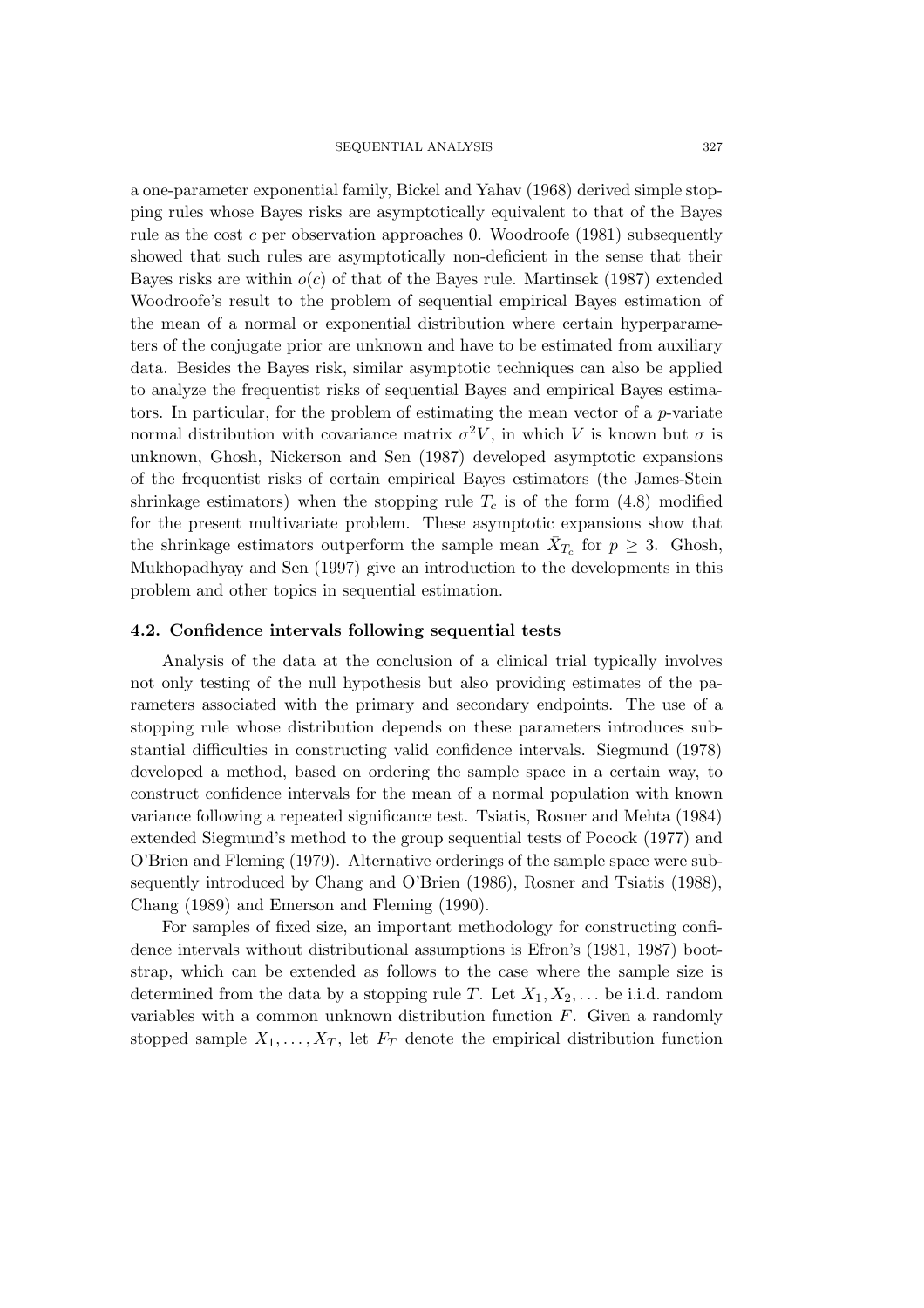that puts probability mass  $1/T$  at each of the sample values  $X_i$ . Let  $X_1^*, X_2^*, \ldots$ be i.i.d. random variables with common distribution function  $F_T$ , and let  $T^*$  denote the corresponding stopping time for the sequence  $\{X_i^*\}$ . The "bootstrap" sample"  $\{X_1^*, \ldots, X_{T^*}^*\}$  can be used to tackle a wide range of problems in sequential analysis, and it is natural to ask whether known methods and results in the bootstrap literature dealing with fixed sample sizes generalize to the sequential setting. To study this problem, Chuang and Lai (1998) began by considering the simple example where the  $X_i$  are i.i.d. with unknown mean  $\mu$  and known variance 1. If the  $X_i$  are known to be normal, then Rosner and Tsiatis (1988) developed the following method to construct from  $(T, \bar{X}_T)$  an exact  $(1-2\alpha)$ -level confidence interval for  $\mu$ , when T is the stopping rule of a group sequential test. For each value of  $\mu$ , one can find by the recursive numerical integration algorithm of Armitage, McPherson and Rowe (1969) the quantiles  $u_{\alpha}(\mu)$  and  $u_{1-\alpha}(\mu)$  that satisfy

$$
P_{\mu}\{(S_T - \mu T)/\sqrt{T} < u_{\alpha}(\mu)\} = \alpha = P_{\mu}\{(S_T - \mu T)/\sqrt{T} > u_{1-\alpha}(\mu)\}.\tag{4.9}
$$

Hence the confidence region  $\{\mu : u_{\alpha}(\mu) \leq (S_T - \mu) / \sqrt{T} \leq u_{1-\alpha}(\mu)\}$  has coverage probability  $1-2\alpha$ . Letting  $\bar{X}_T = S_T/T$ , this confidence region reduces to an age probability  $1 - 2\alpha$ . Letting  $\Delta T = 3T/T$ , this confidence region reduces to all interval whose end-points are found by intersecting the line  $\sqrt{T}(\bar{X}_T - \mu)$  with the curves  $u_{\alpha}(\mu)$  and  $u_{1-\alpha}(\mu)$  if there is only one intersection with each curve, which is the case commonly encountered in practice. In particular, if T is nonrandom (corresponding to a fixed sample size), then  $(S_T - \mu T)/\sqrt{T}$  is standard normal with  $\alpha$ -quantile  $z_{\alpha}$ , and therefore (4.9) implies that  $u_{\alpha}(\mu)$  and  $u_{1-\alpha}(\mu)$  are horiwith  $\alpha$ -quantifie  $z_{\alpha}$ , and therefore (4.3) implies that  $a_{\alpha}(\mu)$  and  $a_{1-\alpha}(\mu)$  are non-<br>zontal lines, yielding the classical confidence interval  $\bar{X}_T \pm z_{\alpha}/\sqrt{T}$ . One way of relaxing the assumption of normally distributed  $X_i$  with mean  $\mu$  and variance 1 is to assume that  $X_i - \mu$  has some unknown distribution G that has mean 0 and variance 1. After stopping we can estimate G by the empirical distribution  $\hat{G}_T$ of  $(X_i - \bar{X}_T)/\hat{\sigma}_T$ ,  $1 \leq i \leq T$ , where  $\hat{\sigma}_T^2 = T^{-1} \sum_{i=1}^T (X_i - \bar{X}_T)^2$ . Let  $\epsilon_1, \epsilon_2, \ldots$ be i.i.d. with distribution  $\widehat{G}_T$  and let  $X'_i = \mu + \epsilon_i$ . Let T' be the stopping rule T applied to  $X'_1, X'_2, \ldots$  (instead of to  $X_1, X_2, \ldots$ ). In analogy with (4.9), define the quantiles  $\widehat{u}_{\alpha}(\mu)$  and  $\widehat{u}_{1-\alpha}(\mu)$  of the distribution of  $(\sum_{i=1}^{T'} \epsilon_i)/\sqrt{T'}$  given  $\widehat{G}_T$ . An approximate  $1 - 2\alpha$  confidence set is

$$
\{\mu : \hat{u}_{\alpha}(\mu) < \sqrt{T}(\bar{X}_T - \mu) < \hat{u}_{1-\alpha}(\mu)\}.\tag{4.10}
$$

For every fixed  $\mu$ , the quantiles  $\hat{u}_{\alpha}(\mu)$  and  $\hat{u}_{1-\alpha}(\mu)$  in (4.10) can be computed by simulation. Chuang and Lai (1998) developed an algorithm to compute (4.10) and used Edgeworth expansions to establish its second-order accuracy. They carried out simulation studies and found (4.10) to compare favorably with the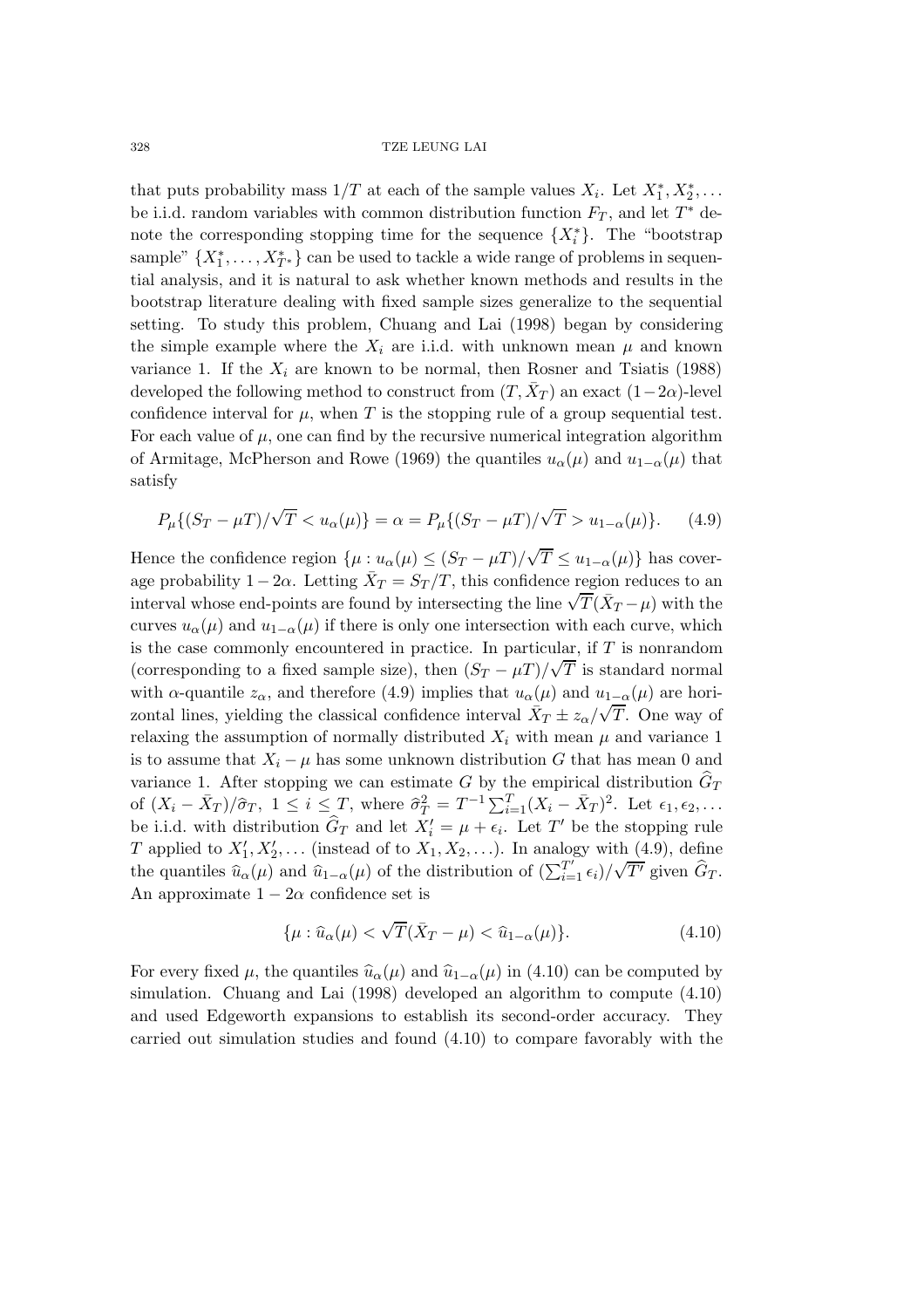exact confidence interval when the  $X_i$  are normal. They also extended the method to more complex situations involving nuisance parameters.

Chuang and Lai (2000a) subsequently developed a relatively complete theory of the hybrid resampling approach. As they point out, there are three issues that must be addressed for the practical implementation of hybrid resampling methods. First, one must choose a root  $R(\mathbf{X}, \theta)$ , where **X** denotes the vector of observations and  $\theta$  is the unknown parameter of interest; e.g.,  $R(\mathbf{X}, \mu) = \sqrt{\pi} \sqrt{\lambda}$  $\sqrt{T}(\bar{X}_T - \mu)$  in (4.10). Second, one needs to find a suitable resampling family  $\{F_{\theta}, \theta \in \Theta\}$ , where  $\Theta$  denotes the set of all possible values of  $\theta$ . For example, in (4.10) we take  $F_{\mu}$  as the distribution of  $\mu + \epsilon_i$  with the  $\epsilon_i$  generated from  $G_T$ . Finally, an "implicit" hybrid region of the form  $\{\theta: \hat{u}_{\alpha}(\theta) < R(\mathbf{X}, \theta) < \hat{u}_{1-\alpha}(\theta)\}\$ (such as (4.10) above) has to be inverted into an "explicit" confidence interval in practice. These issues are addressed in Chuang and Lai (2000a), who also provide a synthesis and refinement of a variety of basic results from the bootstrap literature (since the bootstrap confidence interval is a special case of the hybrid confidence set with  $F_{\theta} \equiv F$ , the empirical distribution function).

Another approach to the construction of confidence intervals following sequential tests in exponential families has been developed by Woodroofe (1986a, 1992), Woodroofe and Coad (1997) and Weng and Woodroofe (2000). This approach makes use of "very weak" asymptotic expansions that provide confidence intervals I whose integrated coverage errors  $\int P_{\theta}(\theta \notin I)\xi(\theta)d\theta$  differ from the nominal value  $2\alpha$  by  $o(a^{-1})$  for a large class of smooth probability densities  $\xi$ , where  $a(\rightarrow \infty)$  denotes the boundary of the stopping rule  $T_a$ . This average coverage accuracy differs from the usual sense of second-order accuracy used in the bootstrap literature where Edgeworth expansions are applied to the coverage errors  $P_{\theta}(\theta \notin I)$  for all parameter values  $\theta$  (cf. Hall (1992), Efron and Tibshirani (1993)). On the other hand, the very weak expansions are computationally much more appealing than the Edgeworth-type expansions (which involve difficult fluctuation-theoretic quantities) for randomly stopped sample sums in Woodroofe and Keener (1987), Woodroofe (1988) and Lai and Wang (1994). However, as pointed out by Chuang and Lai (2000a, b), these Edgeworth-type expansions can be implemented indirectly by simulation via the bootstrap or hybrid resampling, which has the additional advantage of not requiring parametric assumptions on the underlying distribution. Resampling methods are particularly attractive in clinical trials with multiple endpoints, where the stopping rule may be based on a primary outcome variable of interest and the estimation may be related to a secondary variable. It is often difficult to come up with tractable and realistic statistical models between the primary and secondary variables, although some progress has been made in this direction; see e.g., Whitehead (1986,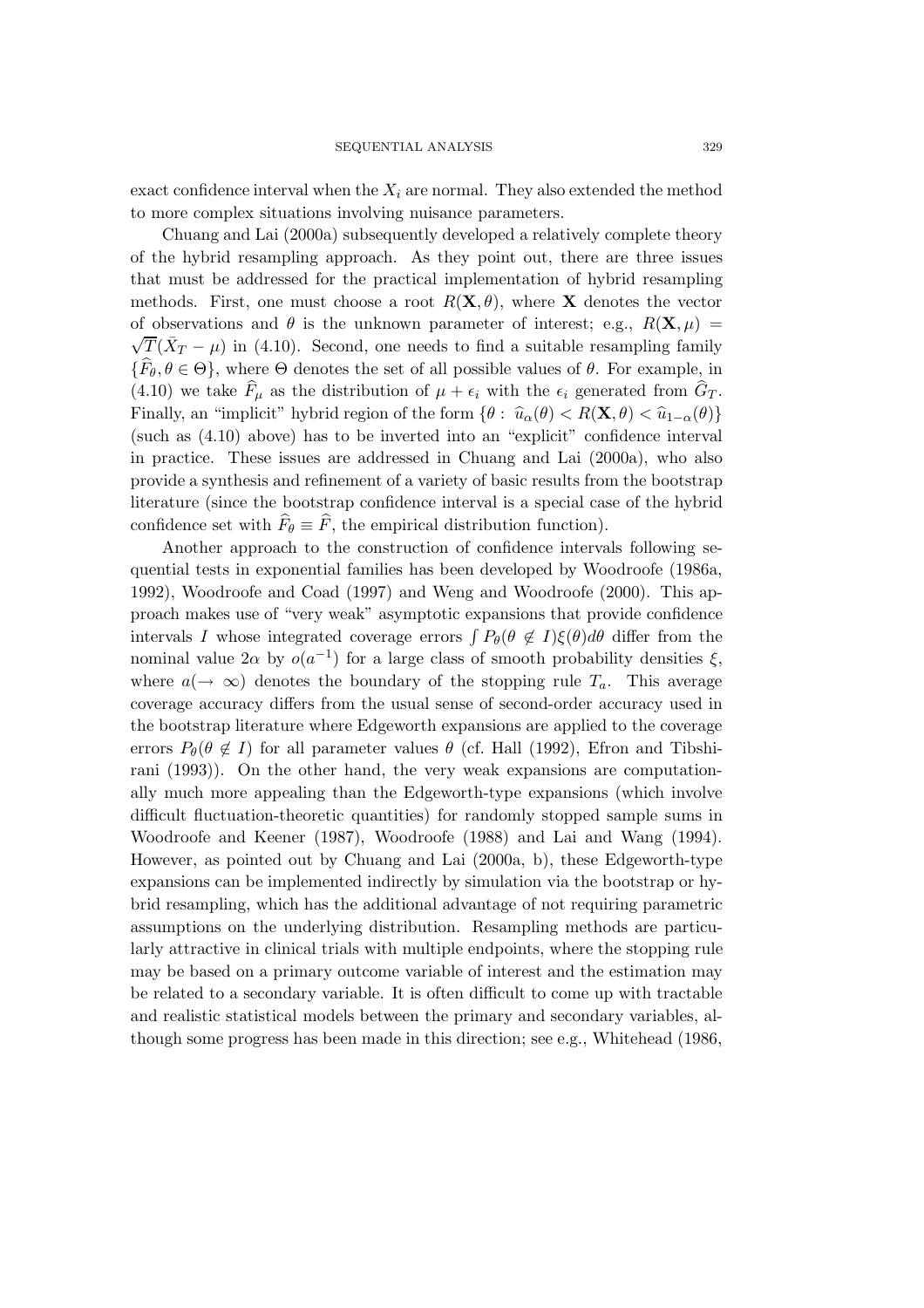1997) and Yakir (1997). Instead of explicit modeling, the hybrid resampling approach uses nonparametric estimates of the joint distribution of the primary and secondary variables to adjust for early stopping in the construction of confidence intervals.

## **4.3. Recursive estimation in signal processing and adaptive control**

The sequential estimation problems in Section 4.1 are actually sequential design problems in which a conventional estimate, based on a sample whose size is determined by a suitably chosen stopping rule, achieves certain properties such as bounded risk or asymptotic risk efficiency that are unattainable by samples of fixed size. This is in sharp contrast with sequential (or on-line) estimation in engineering, where methods for fast updating of parameter or state estimates as new data arrive in real time are known as "recursive identification" in the control systems literature, and as "adaptive algorithms" in signal processing. Prototypical of these recursive procedures is the well-known Kalman filter, which expresses in a recursive form the conditional expectation of the state  $x_t$  given current and past observations  $y_t, u_t, y_{t-1}, u_{t-1}, \ldots$  for the filtering problem (or given the past observations  $y_{t-1}, u_{t-1}, \ldots$  for the prediction problem) in the linear state-space model (3.10). Applying the Kalman filter to the matrix parameter  $\theta$ (as the unobservable state) in the stochastic regression model

$$
Y_n = \theta X_n + w_n,\tag{4.11}
$$

the least squares estimate  $\hat{\theta}_n = (\sum_{i=1}^n Y_i X_i^T)(\sum_{i=1}^n X_i X_i^T)^{-1}$  can be represented recursively as

$$
\hat{\theta}_n = \hat{\theta}_{n-1} + (Y_n - \hat{\theta}_{n-1} X_n) X_n^T P_n,
$$
\n(4.12a)

$$
P_n = P_{n-1} - P_{n-1} X_n X_n^T P_{n-1} / (1 + X_n^T P_{n-1} X_n).
$$
 (4.12b)

The  $Y_n$  in the multivariate regression model (4.11) are  $k \times 1$  vectors,  $\theta$  is a  $k \times h$  matrix of unknown parameters,  $X_n$  is an  $\mathcal{F}_{n-1}$ -measurable  $h \times 1$  vector of regressors and the unobservable disturbances  $w_n$  form a martingale difference sequence with respect to an increasing sequence of  $\sigma$ -fields  $\mathcal{F}_n$ . Note that (4.12a) updates the previous estimate  $\hat{\theta}_{n-1}$  by using the prediction error  $Y_n - \hat{\theta}_{n-1}X_n$ , while (4.12b) computes  $P_n = (\sum_{i=1}^n X_i X_i^T)^{-1}$  recursively without having to invert matrices, an obvious advantage when h is large or when  $\sum_{i=1}^{n} X_i X_i^T$  is ill-conditioned.

A special case of (4.11) is the ARX model (autoregressive model with exogenous inputs)  $A(q^{-1})Y_n = B(q^{-1})U_{n-d} + w_n$ , where  $A(q^{-1}) = I + A_1q^{-1} +$  $\cdots + A_{\ell}q^{-\ell}$  and  $B(q^{-1}) = B_1 + \cdots + B_rq^{-(r-1)}$  are matrix polynomials in the unit delay operator  $q^{-1}$  (defined by  $q^{-1}x_n = x_{n-1}$ ) and  $d \ge 1$  represents the delay. Here  $X_n^T = (Y_{n-1}^T, \ldots, Y_{n-\ell}^T, U_{n-d}^T, \ldots, U_{n-d-r-1}^T)$ . While the least squares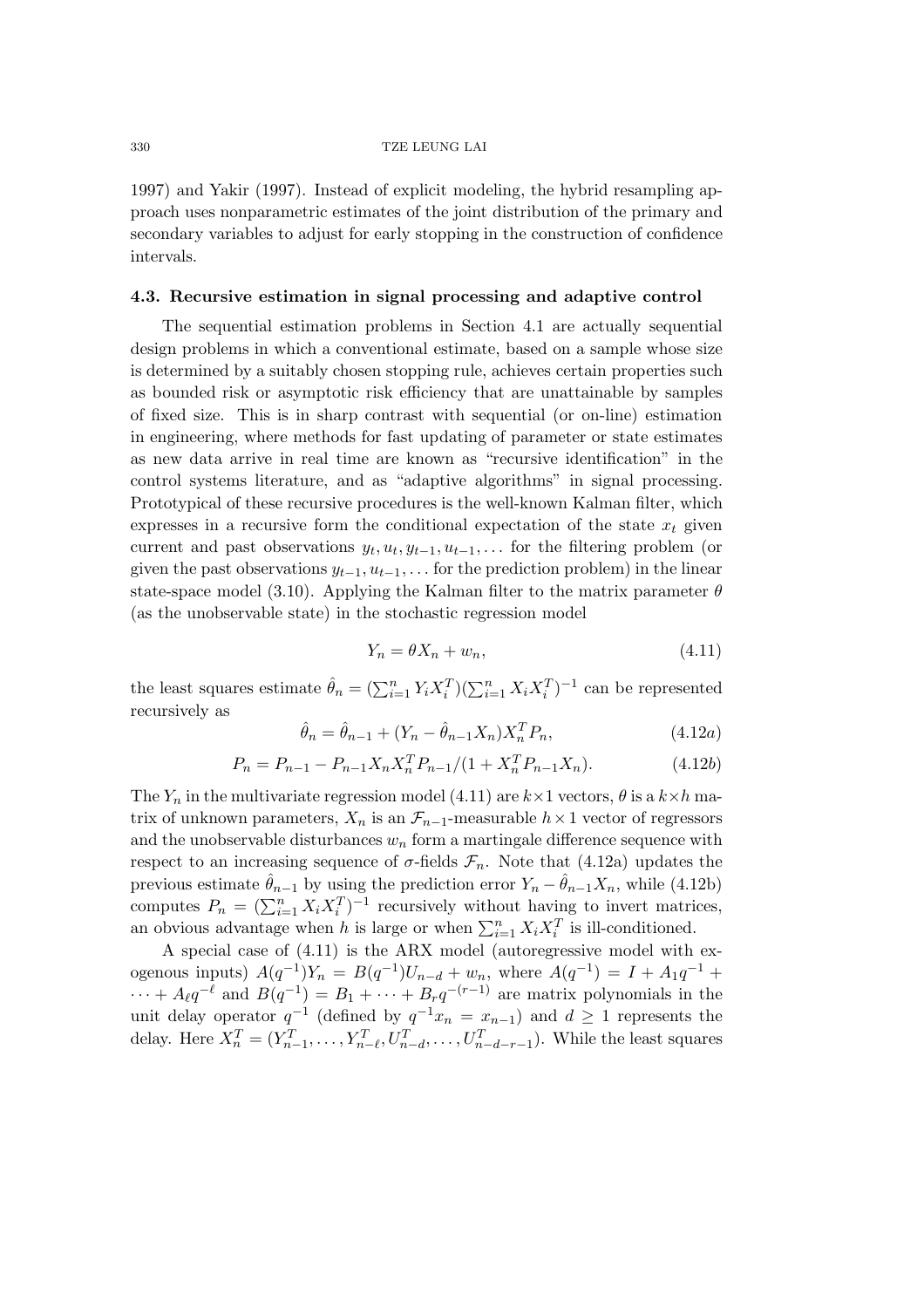estimate of  $\theta = (A_1, \ldots, A_\ell, B_1, \ldots B_r)$  has a simple recursive form  $(4.12)$  for on-line updating, a major topic in the literature is the development of similar recursive algorithms for the ARMAX model (in which MA stands for "moving average" disturbances):

$$
A(q^{-1})Y_n = B(q^{-1})U_{n-d} + C(q^{-1})w_n,
$$
\n(4.13)

in which  $C(q^{-1}) = I + C_1 q^{-1} + \cdots + C_\nu q^{-\nu}$ . Many recursive algorithms have been proposed in the literature for the ARMAX model (cf. Ljung and Söderström (1983)). However, little was known about their statistical properties until the 1980s, when convergence results were established for the stochastic gradient algorithm by Goodwin, Ramadge and Caines (1981) and for extended least squares algorithms by Lai and Wei (1986). These recursive estimates, however, are asymptotically less efficient than the off-line maximum likelihood estimates. Lai and Ying (1991) showed how parallel recursive algorithms can be developed to attain full asymptotic efficiency. The basic idea is to use an extended least squares algorithm AML, which is consistent but inefficient, to monitor a recursive maximum likelihood algorithm (RML2) that is obtained by linearizing the likelihood function in some neighborhood of  $\hat{\theta}_{n-1}$ . Thus, AML and RML2 are run in parallel.

The stochastic gradient algorithm in Goodwin, Ramadge and Caines (1981) is a special case of stochastic approximation, which will be considered in the next section. Stochastic approximation offers a simple approach to construct and to analyze recursive estimators; see Nevel'son and Has'minskii (1973), Fabian (1978) and Ljung and Söderström (1983).

#### **5. Stochastic Approximation and Sequential Optimization**

Consider the regression model

$$
y_i = M(x_i) + \epsilon_i \quad (i = 1, 2, ...)
$$
 (5.1)

where  $y_i$  denotes the response at the design level  $x_i$ , M is an unknown regression function, and  $\epsilon_i$  represents unobservable noise (error). In the deterministic case (where  $\epsilon_i = 0$  for all i), Newton's method for finding the root  $\theta$  of a smooth function  $M$  is a sequential scheme defined by the recursion

$$
x_{n+1} = x_n - y_n / M'(x_n).
$$
 (5.2)

When errors  $\epsilon_i$  are present, using Newton's method (5.2) entails that

$$
x_{n+1} = x_n - M(x_n) / M'(x_n) - \epsilon_n / M'(x_n).
$$
 (5.3)

Hence, if  $x_n$  should converge to  $\theta$ , so that  $M(x_n) \to 0$  and  $M'(x_n) \to M'(\theta)$ (assuming M to be smooth and to have a unique root  $\theta$  such that  $M'(\theta) \neq 0$ ),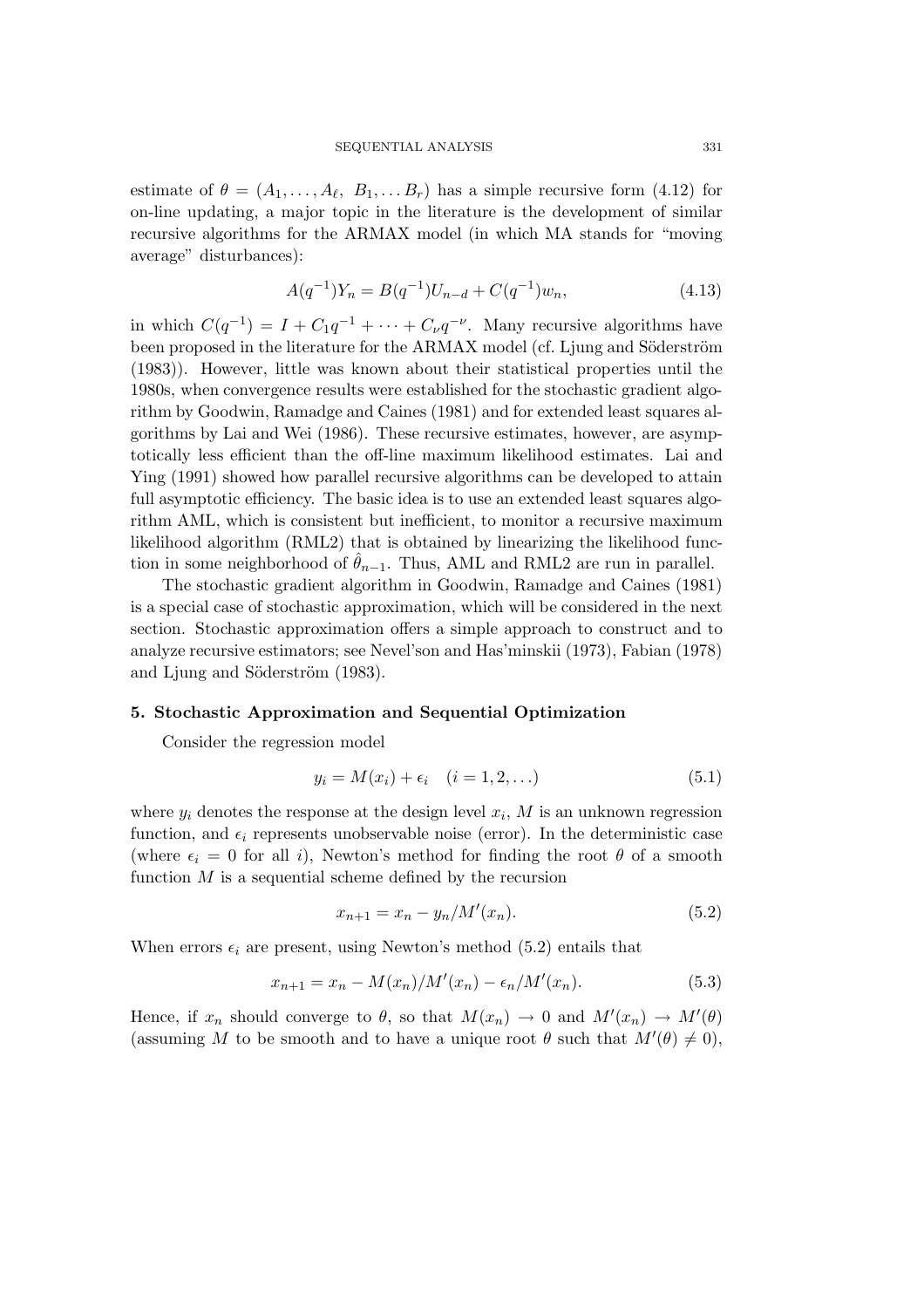then (5.3) implies that  $\epsilon_n \to 0$ , which is not possible for many kinds of random errors  $\epsilon_i$  (e.g., when the  $\epsilon_i$  are i.i.d. with mean 0 and variance  $\sigma^2 > 0$ ). To dampen the effect of the errors  $\epsilon_i$ , Robbins and Monro (1951) replaced  $1/M'(x_n)$ in (5.2) by constants that converge to 0. Specifically, assuming that

$$
\inf_{\epsilon \le |x-\theta| \le \epsilon^{-1}} \{ M(x)/(x-\theta) \} > 0 \quad \text{for all} \quad 0 < \epsilon < 1,
$$
\n
$$
(5.4)
$$

the Robbins-Monro scheme is defined by the recursion

$$
x_{n+1} = x_n - \alpha_n y_n \quad (x_1 = \text{ initial guess of } \theta), \tag{5.5}
$$

where  $\alpha_n$  are positive constants such that

$$
\sum_{1}^{\infty} \alpha_n^2 < \infty, \quad \sum_{1}^{\infty} \alpha_n = \infty. \tag{5.6}
$$

It is well known that many stochastic models of random noise  $\epsilon_n$  (e.g., i.i.d. random variables with mean 0 and finite variance,  $L_2$ -bounded martingale difference sequences) have the property that

$$
\sum_{1}^{\infty} \alpha_n \epsilon_n
$$
 converges a.s. for all constants  $\alpha_n$  such that  $\sum_{1}^{\infty} \alpha_n^2 < \infty$ . (5.7)

Assuming that  $\{\epsilon_n\}$  satisfies (5.7) and that M satisfies (5.4) and

$$
|M(x)| \le c|x| + d
$$
 for some  $c, d$  and all  $x,$  (5.8)

Blum (1954) showed that the Robbins-Monro scheme (5.5) indeed converges a.s. to  $\theta$ . Earlier, Robbins and Monro (1951) showed that the scheme converges to  $\theta$  in  $L_2$  under additional assumptions. It should be noted that although Blum's assumptions on  $\{\epsilon_n\}$  were stronger than (5.7), his proof in fact consisted of showing that the scheme converges if (5.7) obtains.

Noting that maximization of a smooth unimodal regression function  $M$ :  $\mathbf{R} \to \mathbf{R}$  is equivalent to solving the equation  $M'(x) = 0$ , Kiefer and Wolfowitz (1952) proposed the following recursive maximization scheme

$$
x_{n+1} = x_n + \alpha_n \triangle (x_n), \tag{5.9}
$$

where at the *n*th stage observations  $y_n^{(1)} = M(x_n^{(1)}) + \epsilon_n^{(1)}$  and  $y_n^{(2)} = M(x_n^{(2)}) + \epsilon_n^{(2)}$ are taken at the design levels  $x_n^{(1)} = x_n - c_n$  and  $x_n^{(2)} = x_n + c_n$ , respectively,  $\alpha_n$ and  $c_n$  are positive constants such that

$$
\sum_{1}^{\infty} (\alpha_n/c_n)^2 < \infty, \ \sum_{1}^{\infty} \alpha_n = \infty, \ c_n \to 0,\tag{5.10}
$$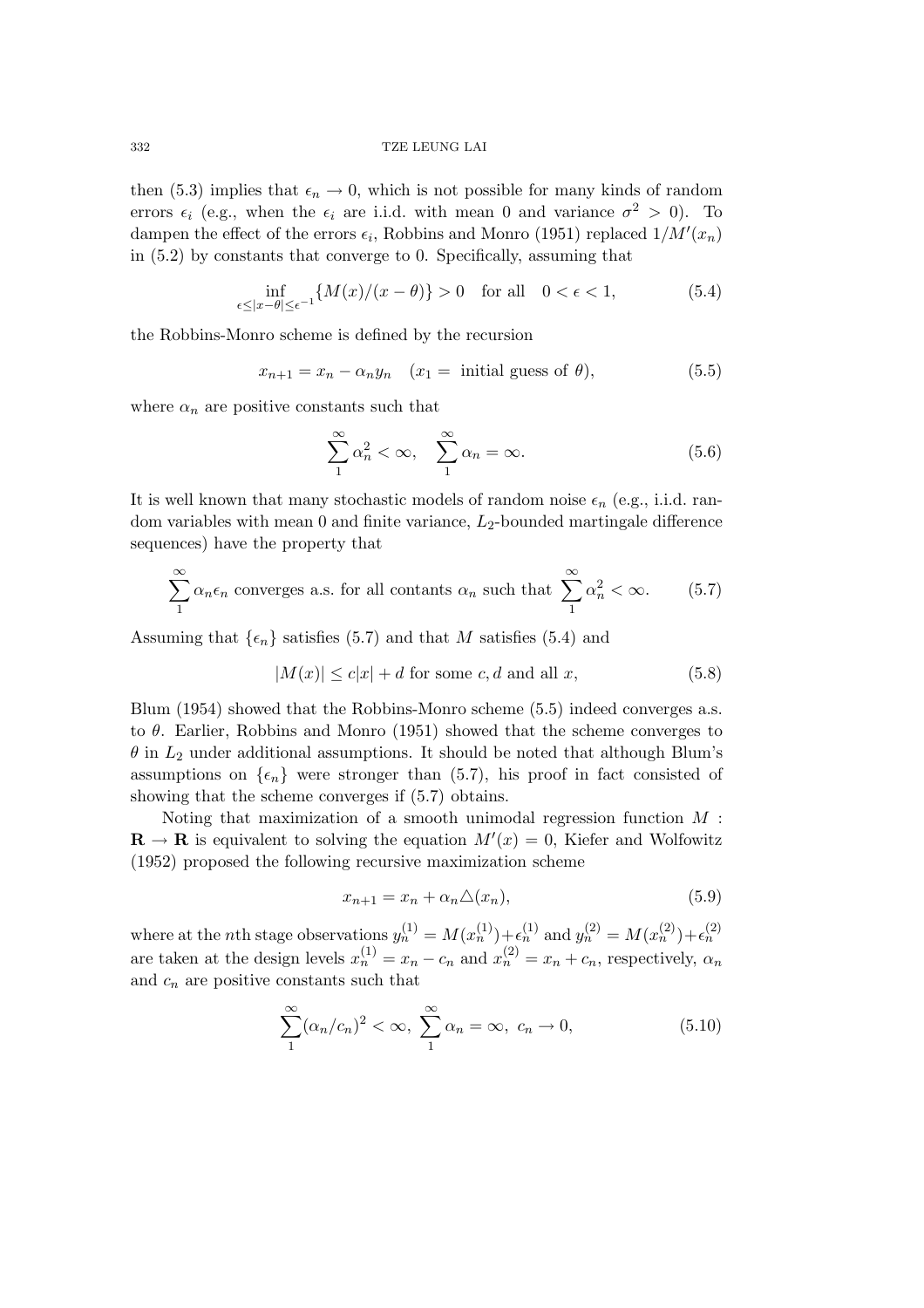and  $\Delta(x_n)=(y_n^{(2)}-y_n^{(1)})/2c_n$  is an estimate of  $M'(x_n)$ . Blum (1954) proved a.s. convergence of the Kiefer-Wolfowitz scheme to the maximizer of M under certain assumptions on  $M, \epsilon_n^{(1)}$  and  $\epsilon_n^{(2)}$ .

Beginning with the seminal papers of Robbins and Monro (RM) and Kiefer and Wolfowitz (KW), there is a vast literature on stochastic approximation (SA) schemes of the type (5.5) and (5.9) in statistics and engineering. In particular, for the case of i.i.d.  $\epsilon_i$  with mean 0 and variance  $\sigma^2$  in (5.1), it has been shown by Sacks (1958) that an asymptotically optimal choice of  $\alpha_n$  in the RM scheme (5.5) is  $\alpha_n \sim (n\beta)^{-1}$ , for which  $\sqrt{n}(x_n - \theta)$  has a limiting normal distribution with mean 0 and variance  $\sigma^2/\beta^2$ , assuming that  $\beta := M'(\theta) > 0$ . This led Venter (1967) and Lai and Robbins (1979) to develop adaptive SA schemes of the form

$$
x_{n+1} = x_n - y_n / nb_n, \t\t(5.11)
$$

in which  $b_n$  is an estimate of  $\beta$  based on the current and past observations. It is relatively easy to estimate  $\beta$  consistently, by using  $b_n = \zeta_n \vee \{\xi_n \wedge n^{-1} \sum_{j=1}^{n-1} (y_j^{(2)}$  $y_j^{(1)})/(2c_j)$ , with  $\zeta_n \to 0$  and  $\xi_n \to \infty$  and with suitably chosen  $c_j$ , as in the KW scheme. Venter took  $y_n = (y_n^{(1)} + y_n^{(2)})/2$  in (5.11) as an estimate of the unobserved response at  $x_n$ , and chose  $c_j$  of the order  $j^{-\gamma}$  for some  $1/4 < \gamma < 1/2$ to meet the goal of attaining the variance  $\sigma^2/\beta^2$  in the limiting distribution of  $\sqrt{n}(x_n - \theta)$ . Motivated by adaptive control applications in engineering (as reviewed in Section 4.3) and economics (as in Anderson and Taylor (1976)), Lai and Robbins (1979) considered the efficiency of the final estimate  $x_N$  of  $\theta$  as well as the "regret" (or cost)  $\sum_{i=1}^{N} (x_i - \theta)^2$  of the design. The rationale is that if  $\theta$  were known, then the inputs for the finite-horizon regulation problem of minimizing  $E(\sum_{i=1}^{N} y_i^2)$  should be set at  $x_i \equiv \theta$ . While Venter's design has regret of the algebraic order of constant times  $N^{1-2\gamma}$ , Lai and Robbins (1979) showed that it is possible to have both asymptotically minimal regret and efficient final estimate, i.e.,

$$
\sum_{i=1}^{N} (x_i - \theta)^2 \sim (\sigma^2/\beta^2) \log N \text{ a.s. and } \sqrt{N}(x_N - \theta) \Rightarrow N(0, \sigma^2/\beta^2) \qquad (5.12)
$$

as  $N \to \infty$ , by using a modified least squares estimate in (5.11) or by certain modifications of Venter's design. Wei (1987) generalized (5.12) to the multivariate case in which  $x_n, y_n, \theta$  and  $M(\theta)$  are  $p \times 1$  vectors and  $1/b_n$  is replaced by a  $p \times p$  matrix  $A_n$  that estimates the inverse of the Jacobian matrix  $\partial M/\partial \theta$  using a modified Venter-type design.

Asymptotic normality of the KW scheme (5.9) has also been established by Sacks (1958). However, instead of the usual  $n^{-1/2}$  rate, one has the  $n^{-1/3}$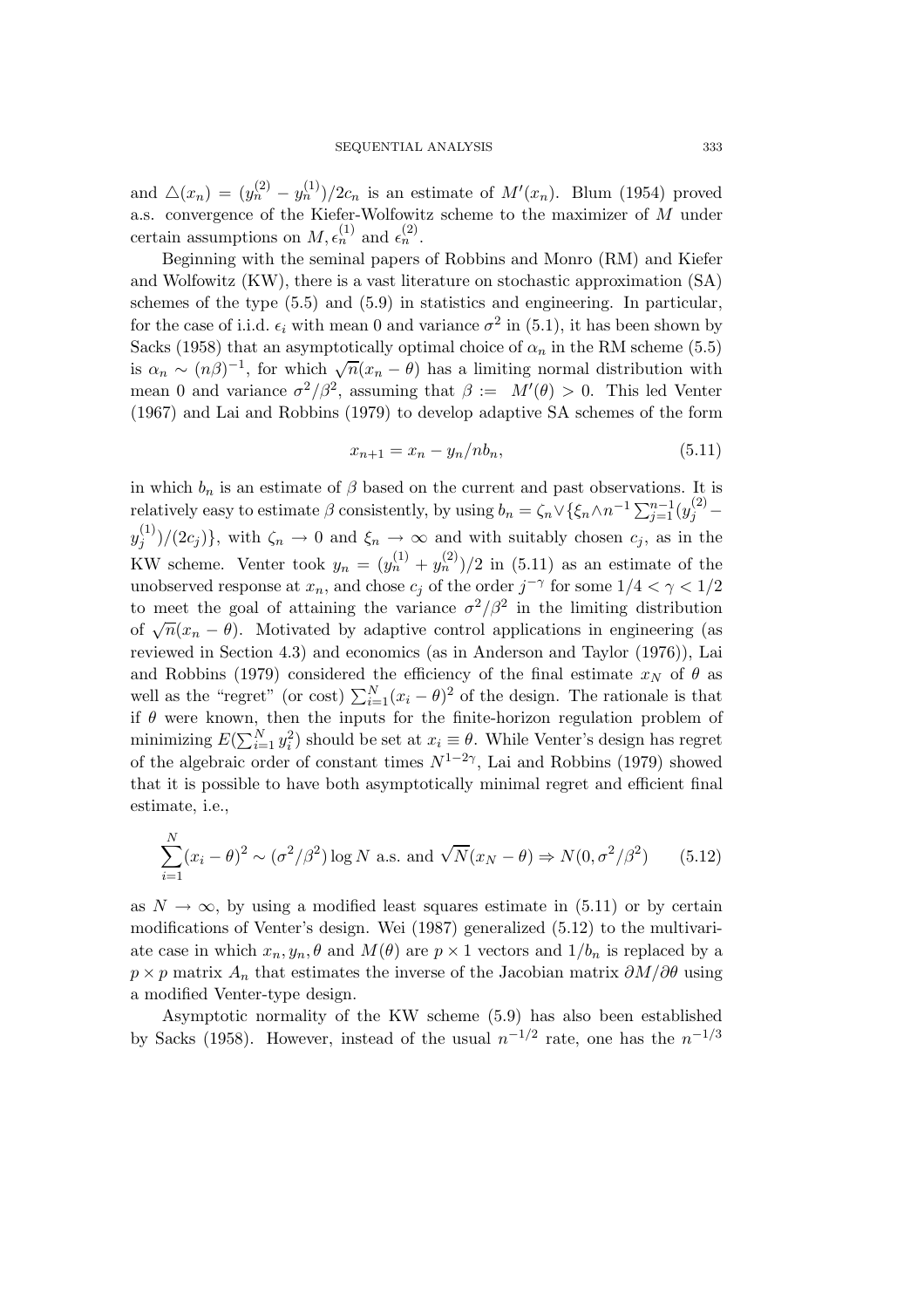rate for the choices  $\alpha_n = a/n$  and  $c_n = cn^{-1/6}$ , assuming M to be three times continuously differentiable in some neighborhood of  $\theta$ . The reason for the slower rate is that the estimate  $\Delta(x)$  of  $M'(x)$  has a bias of the order  $O(c_n^2)$  when  $M'''(x) \neq 0$ . This slower rate is common to nonparametric regression and density estimation problems, where it is known that the rate of convergence can be improved by making use of additional smoothness of M. Fabian (1967, 1971) showed how to redefine  $\Delta(x_n)$  in (5.9) when M is  $(s + 1)$ -times continuously differentiable in some neighborhood of  $\theta$  for even integers s, so that letting  $c_n =$  $cn^{-1/(2s+2)}, n^{s/(2s+2)}(x_n - \theta)$  has a limiting normal distribution.

In the engineering literature, SA schemes are usually applied to multivariate problems and dynamical systems, instead of to (static) regression functions considered in the statistics literature. Besides the dynamics in the SA recursion, the dynamics of the underlying stochastic system also plays a basic role in the convergence analysis. Ljung (1977) developed the so-called ODE method that has been widely used in such convergence analysis in the engineering literature; it studies the convergence of SA or other recursive algorithms in stochastic dynamical systems via the stability analysis of an associated ordinary differential equation (ODE) that defines the "asymptotic paths" of the recursive scheme; see Kushner and Clark (1978) and Benveniste, Metivier and Priouret (1987). Moreover, a wide variety of KW-type algorithms have been developed for constrained or unconstrained optimization of objective functions on-line in the presence of noise. For  $M : \mathbb{R}^p \to \mathbb{R}$ , Spall (1992) introduced "simultaneous perturbation" SA schemes that take only 2 (instead of  $2p$ ) measurements to estimate a smoothed gradient approximation to  $\nabla M(\theta)$  at every stage; see also Spall and Cristion (1994). For other recent developments of SA in the engineering literature, see Kushner and Yin (1997). Ruppert (1991) gives a brief survey of the statistics literature on SA up to 1990.

## **6. Adaptive Treatment Allocation and the Multi-Armed Bandit Problem**

The pioneering paper of Robbins (1952) introduced the multi-armed bandit problem and stochastic approximation as two new problems in sequential design of experiments, "different from those usually met in statistical literature". The latter problem deals with the continuous case where the design points can be chosen sequentially from **R** or a finite interval to maximize  $E(\sum_{i=1}^{N} y_i)$ , in which  $y_i$  is given by the regression model (5.1), while the former problem deals with the finite case where the design chooses sequentially which of  $k$  populations to sample from so that  $E(\sum_{i=1}^{N} y_i)$  is maximized. Actually Robbins considers only the case  $k = 2$ , but his results in fact apply to any k. He cites Wald's (1950)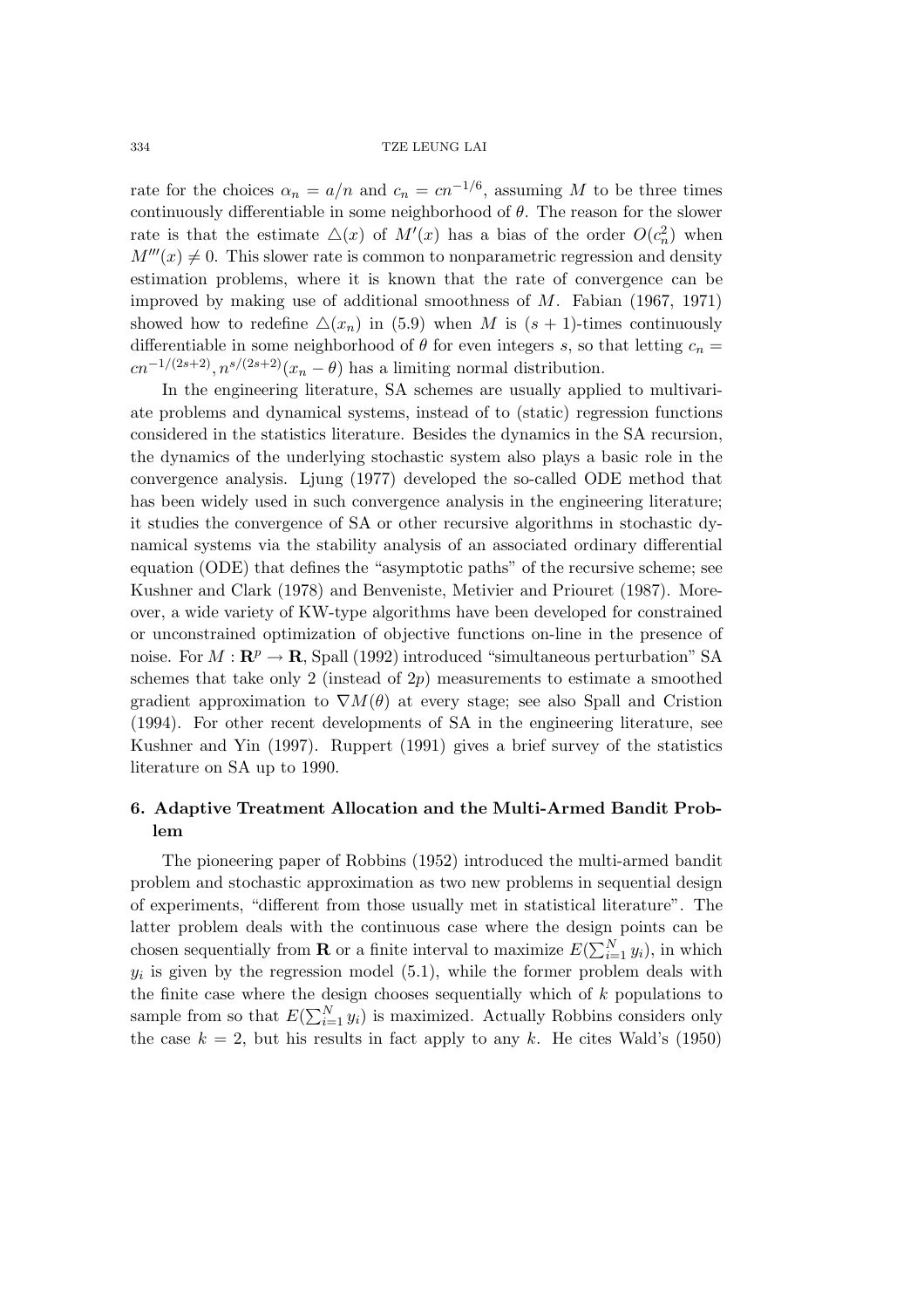book on statistical decision theory as "the first significant contribution to the theory of sequential design", and comments that although it "states the problem in full generality" it does not provide concrete solutions to these two particular sequential design problems. Both problems have subsequently been extensively studied and undergone far-reaching generalizations, and have become fundamental problems in the field of stochastic adaptive control; see Kumar (1985) and Benveniste, Metivier and Priouret (1987).

The "multi-armed bandit problem" derives its name from an imagined slot machine with  $k \geq 2$  arms. When an arm is pulled, the player wins a random reward. For each arm j, there is an unknown probability distribution  $\Pi_i$  of the reward, and the player's problem is to choose  $N$  successive pulls on the  $k$ arms so as to maximize the total expected reward. The problem is prototypical of a general class of adaptive control problems in which there is a fundamental dilemma between "information" (such as the need to learn from all populations about their parameter values) and "control" (such as the objective of sampling only from the best population), cf. Kumar (1985). Suppose  $\Pi_i$  has finite mean  $\mu(\theta_i)$  and density function  $f(x; \theta_i)$  with respect to some nondegenerate measure  $\nu$ , where  $f(\cdot;\cdot)$  is known and the  $\theta_i$  are unknown parameters belonging to some set Θ. An adaptive allocation rule consists of a sequence of random variables  $\phi_1, \phi_2, \ldots$  taking values in  $\{1, \ldots, k\}$  such that the event  $\{\phi_t = j\}$  (" $X_{t+1}$  is sampled from  $\Pi_j$ ") belongs to the  $\sigma$ -field generated by  $\phi_0, X_1, \phi_1, \ldots, X_{t-1}, \phi_{t-1}, X_t$ . Let  $\theta = (\theta_1, \ldots, \theta_k)$ . If  $\theta$  were known, then we would sample from the population  $\Pi_{j(\theta)}$  with the largest mean; i.e.,  $\mu_{\theta}^* := \max_{1 \leq j \leq k} \mu(\theta_j) = \mu(\theta_{j(\theta)})$ . In ignorance of  $\theta$ , the problem is to sample  $X_1, X_2, \ldots$  sequentially from the k populations to maximize  $E_{\theta}(\sum_{i=1}^{N} X_i)$ , or equivalently to minimize the regret

$$
R_N(\theta) = N\mu_\theta^* - E_\theta \left(\sum_{i=1}^N X_i\right) = \sum_{j:\mu(\theta_j) < \mu_\theta^*} (\mu_\theta^* - \mu(\theta_j)) E_\theta T_N(j),\tag{6.1}
$$

where  $T_N(j) = \sum_{t=1}^N I_{\{\phi_{t-1}=j\}}$  is the total number of observations from  $\Pi_j$  up to stage N.

Lai and Robbins (1985) showed how to construct sampling rules for which  $R_N(\theta) = O(\log N)$  at every  $\theta$ . These rules are called "uniformly good". They also developed asymptotic lower bounds for the regret  $R_N(\theta)$  of uniformly good rules and showed that the rules constructed actually attain these asymptotic lower bounds and are therefore asymptotically efficient. Specifically, they showed that under certain regularity conditions

$$
\lim_{\delta \to \infty} \inf_{N \to \infty} R_N(\theta) / \log N \ge \sum_{j:\mu(\theta_j) < \mu_{\theta}^*} (\mu_{\theta}^* - \mu(\theta_j)) / I(\theta_j, \theta^*),\tag{6.2}
$$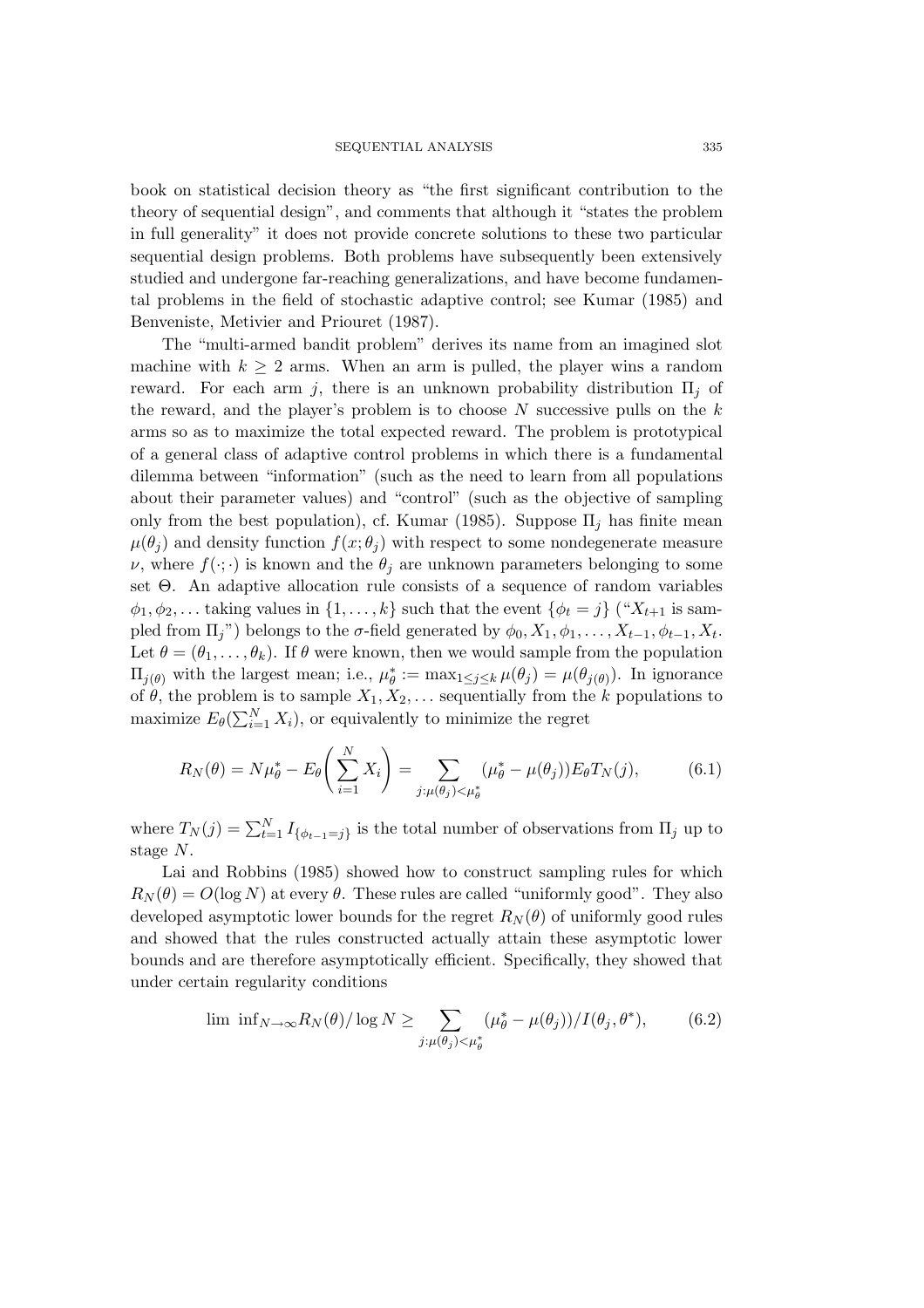for uniformly good rules, where  $\theta^* = \theta_{j(\theta)}$  and  $I(\lambda, \lambda')$  is the Kullback-Leibler information number. Their result was subsequently generalized by Anantharam, Varaiya and Walrand (1987) to the multi-armed bandit problem in which each  $\Pi_i$ represents an aperiodic, irreducible Markov chain on a finite state space S so that the successive observations from  $\Pi_i$  are no longer independent but are governed by a Markov transition density  $p(x, y; \theta_i)$ . This extension was motivated by the more general problem of adaptive control of finite-state Markov chains with a finite control set, whose development up to the mid-1980s has been surveyed by Kumar (1985).

Let  $\{X_n, n \geq 0\}$  be a controlled Markov chain on state space S, with a parametric family of transition density functions  $p(x, y; u, \theta)$  with respect to some measure M on S, where u belongs to a control set U and  $\theta$  is an unknown parameter taking values in a compact metric space Θ. Thus the transition probability measure under control action u and parameter  $\theta$  is given by  $P_{\theta}^{u}(X_{n+1} \in A | X_n = x) = \int_{A} p(x, y; u, \theta) dM(y)$ . The initial distribution of  $X_0$ under  $P_{\theta}^{u}$  is also assumed to be absolutely continuous with respect to M. Let  $G = \{g_1, \ldots, g_k\}$  be a finite set of stationary control laws  $g_j : S \to U$  such that for every  $g \in G$ , the transition probability function  $P_{\theta}^{g(x)}(x, A)$  is irreducible with respect to some maximal irreducibility measure and has stationary distribution  $\pi_{\theta}^{g}$ . Let  $r(X_t, u_t)$  represent the one-step reward at time t, where  $r : S \times U \to \mathbf{R}$ , and define the long-run average reward

$$
\mu_{\theta}(g) = \int r(x, g(x)) d\pi_{\theta}^{g}(x), \qquad (6.3)
$$

assumed to be finite. If  $\theta$  were known, then one would use the stationary control law  $g_{i(\theta)}$  such that

$$
\mu_{\theta}^* := \max_{g \in G} \mu_{\theta}(g) = \mu_{\theta}(g_{j(\theta)}).
$$
\n(6.4)

Suppose there is no switching cost among the (typically equivalent) optimal stationary control laws that attain the maximum in  $(6.4)$  and a cost  $a(\theta)$  for each switch from one  $g \in G$  to another  $g' \in G$  when g and  $g'$  are not both optimal. An *adaptive control rule*  $\phi$  is a sequence of random variables  $\phi_1, \phi_2, \ldots$  taking values in G such that  $\{\phi_t = g\} \in \mathcal{F}_t$  for all  $g \in G$  and  $t \geq 0$ , where  $\mathcal{F}_t$  is the  $\sigma$ -field generated by  $X_0, \phi_0, \ldots, X_{t-1}, \phi_{t-1}, X_t$ . We can generalize (6.1) to controlled Markov chains by letting

$$
R_N(\theta) = \sum_{g \in G: \mu_{\theta}(g) < \mu_{\theta}^*} (\mu_{\theta}^* - \mu_{\theta}(g)) E_{\theta} T_N(g), \quad \text{with} \quad T_N(g) = \sum_{t=0}^{N-1} I_{\{\phi_t = g\}}. \tag{6.5}
$$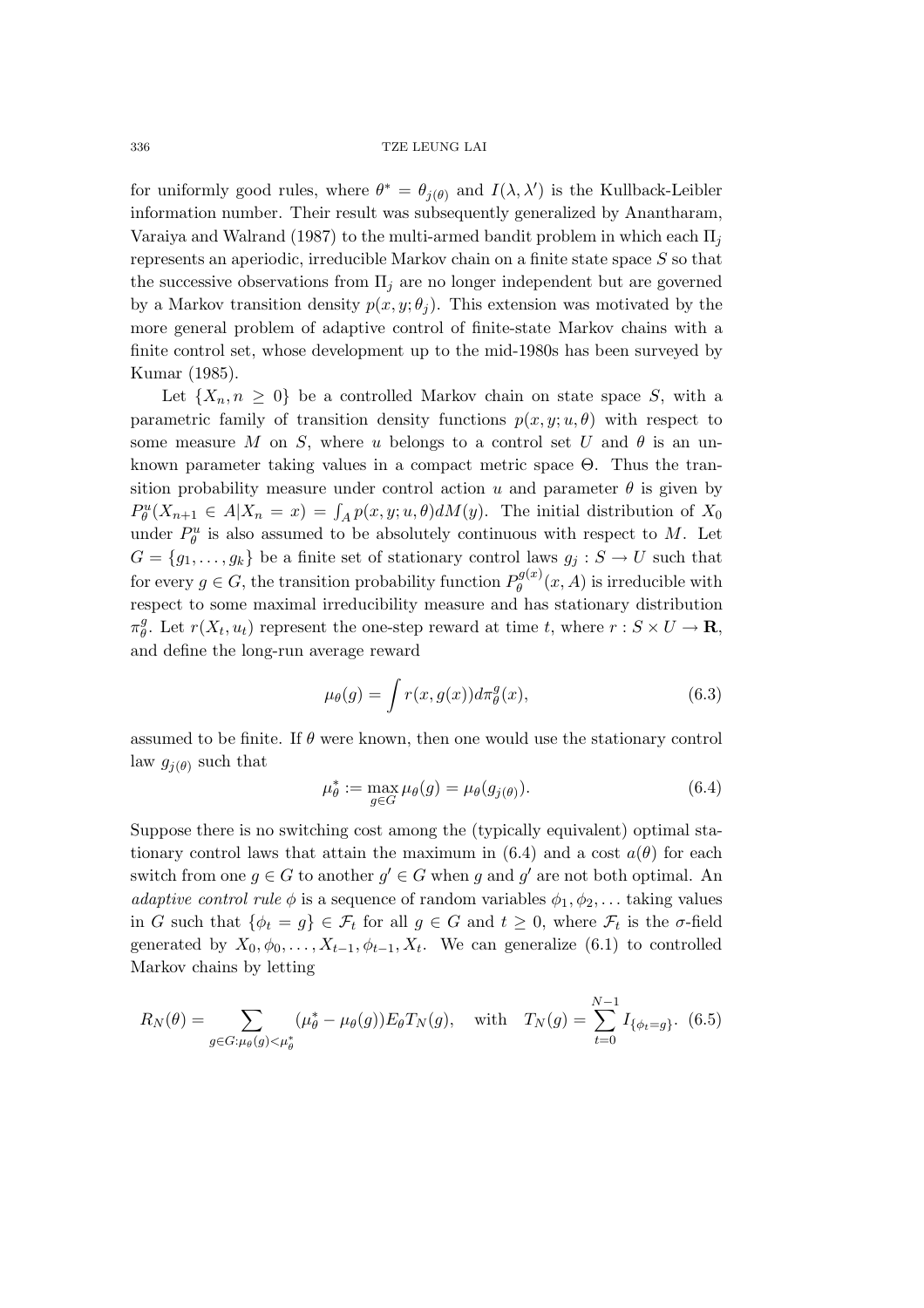In view of the additional switching cost  $a(\theta)$  for each switch between two control laws in G, not both optimal, we define the overall regret to be  $R_n(\theta) + a(\theta)S_n(\theta)$ , where

$$
S_N(\theta) = E_{\theta} \left( \sum_{t=1}^N I_{\{\phi_t \neq \phi_{t-1}, \min(\mu_{\theta}(\phi_t), \mu_{\theta}(\phi_{t-1})) < \mu_{\theta}^* \}} \right)
$$

An adaptive control rule  $\phi$  is said to be *uniformly good* if

$$
R_N(\theta) = O(\log N) \quad \text{and} \quad S_N(\theta) = o(\log N) \quad \text{for every} \quad \theta \in \Theta. \tag{6.6}
$$

Graves and Lai (1997) extended the asymptotic lower bound (6.2) for the regret  $R_N(\theta)$  in multi-armed bandits to a similar lower bound for the regret in (6.5) for controlled Markov chains. Moreover, by making use of sequential testing theory, they constructed uniformly good adaptive control rules that attain this asymptotic lower bound.

Besides control engineering, the theory of multi-armed bandits also has an extensive literature in economics. In particular, it has been applied to pricing under demand uncertainty, decision making in labor markets, general search problems and resource allocation (cf. Rothschild (1974), Mortensen (1985), Banks and Sundaram (1992), Brezzi and Lai (2000)). Unlike the formulation above, the formulation of adaptive allocation problems in the economics literature involves a discount factor that relates future rewards to their present values. Moreover, an economic agent typically incorporates his prior beliefs about the unknown parameters into his choice of actions. Suppose an agent chooses actions sequentially from a finite set  $\{a_1,\ldots,a_k\}$  such that the reward  $r(a_j)$  of action  $a_j$  has a probability distribution depending on an unknown parameter  $\theta_j$  which has a prior distribution  $\Pi^{(j)}$ . The agent's objective is to maximize the total discounted reward

$$
\int \ldots \int E_{\theta_1,\ldots,\theta_k} \left\{ \sum_{t=0}^{\infty} \beta^t r(u_{t+1}) \right\} d\Pi^{(1)}(\theta_1) \ldots d\Pi^{(k)}(\theta_k), \tag{6.7}
$$

where  $0 < \beta < 1$  is a discount factor and  $u_t$  denotes the action chosen by the agent at time t. The optimal solution to this problem, commonly called the "discounted multi-armed bandit problem", was shown by Gittins and Jones (1974) and Gittins (1979) to be the "index rule" that chooses at each stage the action with the largest "dynamic allocation index" (DAI).

The DAI is a complicated functional of the posterior distribution  $\Pi_n^{(j)}$  given the rewards  $Y_{j,1},\ldots,Y_{j,T_n(j)}$  of action  $a_j$  up to stage n. Bounds and approximations to the DAI have been developed by Brezzi and Lai (2000) and Chang and Lai (1987). Making use of these bounds, Brezzi and Lai (2000) gave a simple proof of the incompleteness of learning from endogenous data by an optimizing

.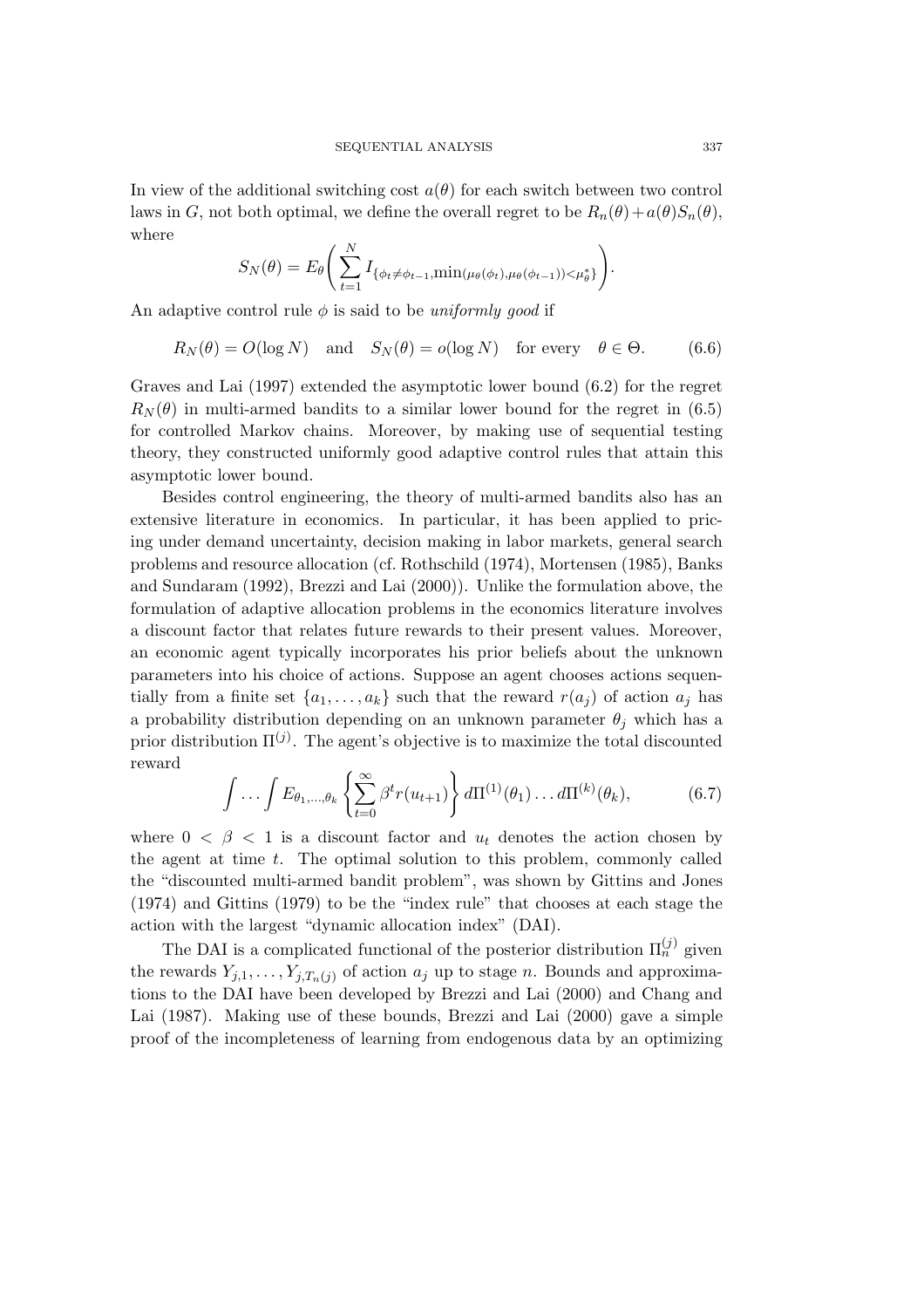economic agent. Specifically, they showed that with positive probability the index rule uses the optimal action only finitely often and that it can estimate consistently only one of the  $\theta_i$ , generalizing Rothschild's (1974) "incomplete learning theorem" for Bernoulli two-armed bandits. Moreover, the DAI can be written as an "upper confidence bound" of the form  $\mu_{j,n} + \sqrt{v_{j,n}} \ \psi(\beta, \Pi_n^{(j)})$ , where  $\mu_{j,n}$ and  $v_{j,n}$  are the mean and variance of the posterior distribution  $\Pi_n^{(j)}$  and  $\psi$  is a nonnegative function of  $\beta$  and  $\Pi_n^{(j)}$ . When the  $Y_{j,i}$  are normal with mean  $\theta_j$ and variance 1 and the prior distribution  $\Pi^{(j)}$  is normal, Chang and Lai (1987) showed that  $\psi(\beta, \Pi_n^{(j)})$  can be expressed as

$$
\tilde{\psi}(s) = \{2\log s - \log \log s - \log 16\pi + o(1)\}^{1/2}
$$
\n(6.8)

as  $\beta \to 1$  and  $s := v_{j,n}/(1-\beta) \to \infty$ .

There is also a similar asymptotic theory of the finite-horizon bandit problem in which the agent's objective is to maximize the total reward

$$
\int \ldots \int E_{\theta_1,\ldots,\theta_k} \left\{ \sum_{t=0}^{N-1} r(u_{t+1}) \right\} d\Pi(\theta_1,\ldots,\theta_k), \tag{6.9}
$$

where  $\Pi$  is a prior distribution of the vector  $(\theta_1,\ldots,\theta_k)$ . Even when the  $\theta_i$  are independent under  $\Pi$  (so that  $\Pi$  is a product of marginal distributions as in (6.7)), the optimal rule that maximizes (6.9) does not reduce to an index rule. In principle, one can use dynamic programming to maximize (6.9). In the case of  $k = 2$  Bernoulli populations with independent Beta priors for their parameters, Fabius and van Zwet (1970) and Berry (1972) studied the dynamic programming equations analytically and obtained several qualitative results concerning the optimal rule. Lai (1987) showed that although index-type rules do not provide exact solutions to the optimization problem (6.9), they are asymptotically optimal as  $N \to \infty$ , and have nearly optimal performance from both the Bayesian and frequentist viewpoints for moderate and small values of N.

The starting point in Lai's approximation to the optimal rule is to consider the normal case. Suppose that an experimenter can choose at each stage  $n(< N)$ between sampling from a normal population with known variance 1 but unknown mean  $\mu$  and sampling from another normal population with known mean 0. Assuming a normal prior distribution  $N(\mu_0, v)$  on  $\mu$ , the optimal rule that maximizes the expected sum of N observations samples from the first population (with unknown mean) until stage  $T^* = \inf\{n \leq N : \hat{\mu}_n + a_{n,N} \leq 0\}$  and then takes the remaining observations from the second population (with known mean 0), where  $\hat{\mu}_n$  is the posterior mean based on observations  $Y_1, \ldots, Y_n$  from the first population and  $a_{n,N}$  are positive constants that can be determined by backward induction. Writing  $t = n/N$ ,  $w(t) = (Y_1 + \cdots + Y_n)/\sqrt{N}$ , and treating  $0 < t \leq 1$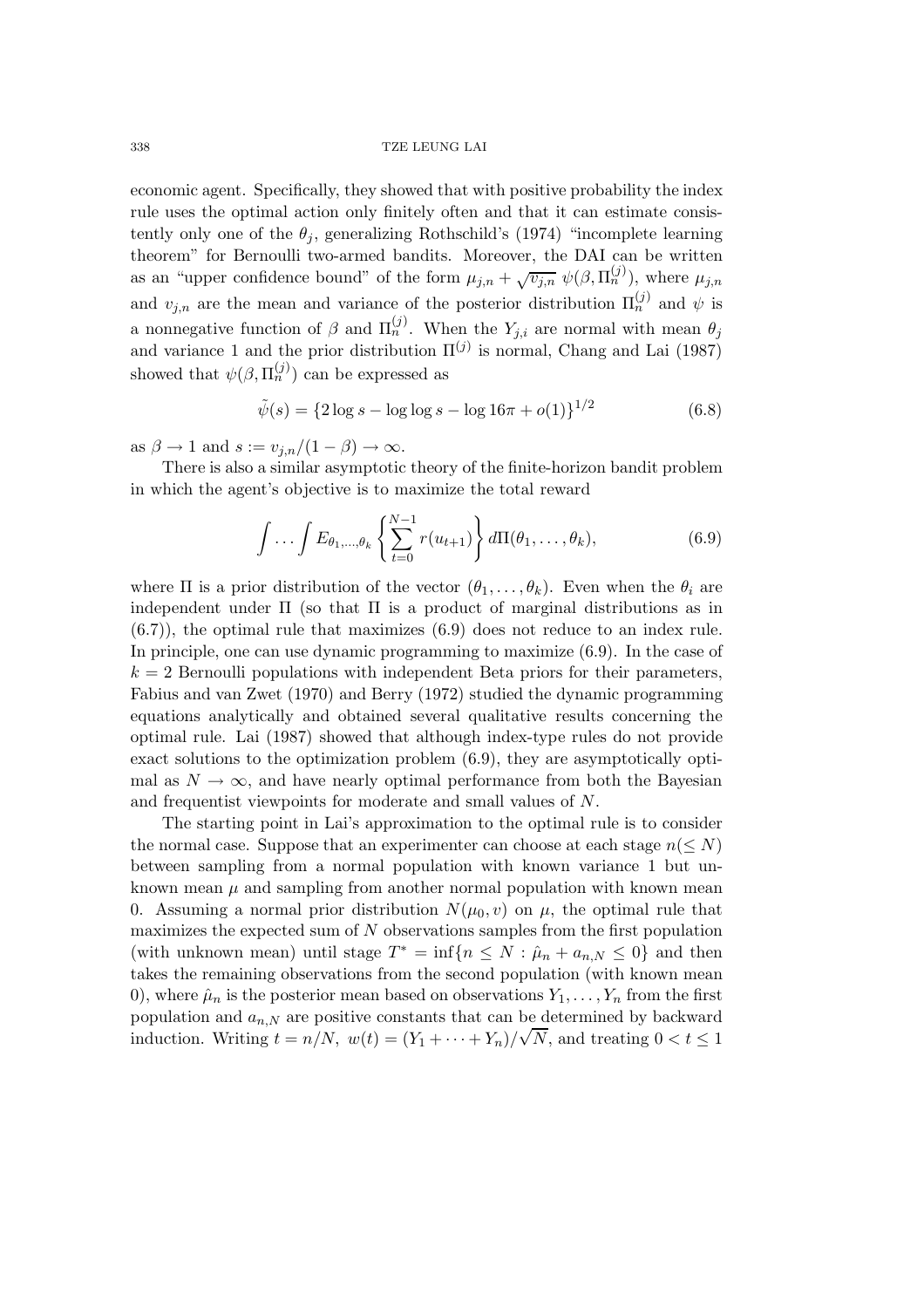as a continuous variable, Lai (1987) approximates  $a_{n,N}$  by  $\sqrt{v_n}$   $h(n/N)$ , where  $v_n$  is the posterior variance of  $\mu$  and

$$
h(t) = \begin{cases} \{2\log t^{-1} - \log \log t^{-1} - \log 16\pi \\ +0.99\exp(-0.038t^{-1/2})\}^{1/2} & \text{if } 0 < t \le 0.01, \\ -1.58\sqrt{t} + 1.53 + 0.07t^{-1/2} & \text{if } 0.01 < t \le 0.28, \\ -0.576t^{3/2} + 0.299t^{1/2} + 0.403t^{-1/2} & \text{if } 0.28 < t \le 0.86, \\ t^{-1}(1-t)^{1/2}\{0.639 - 0.403(t^{-1} - 1)\} & \text{if } 0.86 < t \le 1. \end{cases}
$$
(6.10)

This function  $h$  is obtained by evaluating numerically the boundary of the corresponding optimal stopping problem for Brownian motion, first studied by Chernoff and Ray (1965), and then developing some simple closed-form approximation to the boundary. Although it differs from the function  $\tilde{\psi}$  in (6.8) because of the difference between the finite-horizon criterion and the discounted criterion, note that  $h(t) = \tilde{\psi}(t^{-1}) + o(1)$  as  $t \to 0$ .

More generally, without assuming a prior distribution on the unknown parameters, suppose  $Y_{j,1}, Y_{j,2}, \ldots$ , are independent random variables from a oneparameter exponential family with density function  $f_{\theta_i}(y) = \exp{\{\theta_j y - \omega(\theta_j)\}}$ with respect to some dominating measure. Then  $\mu(\theta) = E_{\theta} Y_1 = \omega'(\theta)$  is increasing in  $\theta$  since  $\text{Var}(Y_{j,1}) = \omega''(\theta_j)$ , and the Kullback-Leibler information number is  $I(\theta, \lambda) = E_{\theta}[\log(f_{\theta}(Y)/f_{\lambda}(Y))] = (\theta - \lambda)\mu(\theta) - (\omega(\theta) - \omega(\lambda)).$  Assuming that all  $\theta_j$  lie in some open interval  $\Gamma$  such that  $\inf_{\theta \in \Gamma} \omega''(\theta) > 0$  and  $\sup_{\theta \in \Gamma} \omega''(\theta) < \infty$ , and letting  $\hat{\theta}_{j,n}$  be the maximum likelihood estimate of  $\theta_j$  based on  $Y_{j,1},\ldots,Y_{j,n}$ , Lai (1987) considered an upper confidence bound for  $\mu(\theta_j)$  of the form  $\mu(\theta_{j,n}^*)$ , where

$$
\theta_{j,n}^* = \inf \{ \theta \in \Gamma : \ \theta \ge \hat{\theta}_{j,n}, \ 2nI(\hat{\theta}_{j,n}, \theta) \ge h^2(n/N) \}. \tag{6.11}
$$

Note that  $nI(\hat{\theta}_{i,n}, \theta_0)$  is the GLR statistic for testing  $\theta = \theta_0$ , so the above upper confidence bound is tantamount to the usual construction of confidence limits by inverting an equivalent test. Lai (1987) showed that this upper confidence bound rule is uniformly good and attains the lower bound (6.2) not only at fixed  $(\theta_1,\ldots,\theta_k)$  as  $N \to \infty$  (so that the rule is asymptotically optimal from the frequentist viewpoint), but also uniformly over a wide range of parameter configurations, which can be integrated to show that the rule is asymptotically Bayes with respect to a large class of prior distributions  $\Pi$  for  $(\theta_1,\ldots,\theta_k)$ . There is also an analogous asymptotic theory for the discounted multi-armed bandit problem as  $\beta \rightarrow 1$ , as shown by Chang and Lai (1987).

Adaptive treatment allocation has also been studied in the statistics literature in the context of clinical trials. Bather (1985) and Basu, Bose and Ghosh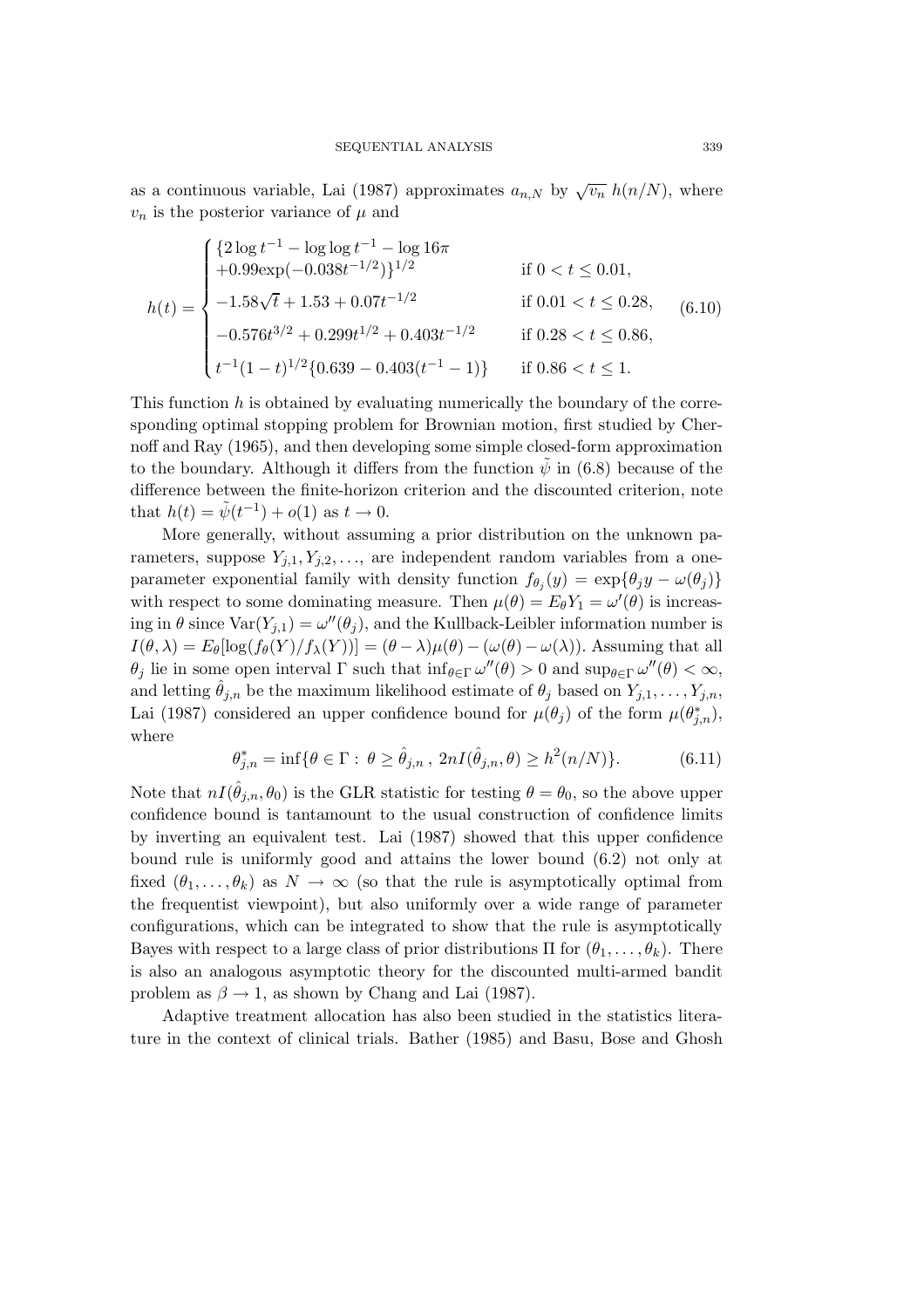(1991) survey many important developments and basic results in this direction. Unfortunately, except for the allocation schemes to achieve balance following Efron's (1971) seminal paper on the biased coin design, these adaptive treatment allocation methods, which are mostly targeted towards minimizing the number of patients receiving the inferior treatment(s), "(have) found no application whatsoever in the actual conduct of trials", as noted by Armitage (1985), because of the practical difficulties in implementing them and because the objectives of clinical trials are much more complex than the simple criterion of minimizing the expected number of patients receiving the inferior treatment, subject to either a given patient horizon or a prescribed type I error probability.

# **7. Future Opportunities and Challenges**

Sequential analysis has been developing steadily but at a somewhat uneven pace during the past six decades. There is now a rich arsenal of techniques and concepts, methods and theories, that will provide a strong foundation for further advances and breakthroughs. The subject is still vibrant after six decades of continual development, with many important unsolved problems and with new interesting problems brought in from other fields.

Indeed, new directions and new problems in sequential analysis have been inspired by applications to engineering, economics and medicine, as the preceding sections have shown. There are basic sequential statistical problems in these fields, which have their own specialists and journals. For sequential analysis to remain a vibrant statistical subject, it has to grow not only inwards in the form of further methodological advances and breakthroughs, but also outwards through active involvement in the biomedical, socio-economic and engineering sciences. Integrating its internal and external growth is a new challenge that will provide it with increasing opportunities and visible roles in the changing world of science, technology and socio-economic activities.

In his critique of previous work on adaptive treatment allocation in clinical trials, Armitage (1985) suggests "that statisticians concerned with the development of optimization models and those concerned directly in clinical trials should meet to discuss the feasibility of these methods for various sorts of trials" and "that members of the two groups should work in collaboration on specific trials so as to foster closer understanding and to explore the possibilities in a realistic setting". As we have pointed out in Sections 2 and 4, the relatively small sample size and the multi-center environment, together with the multiplicity of study objectives, make conventional sequential testing procedures and adaptive treatment allocation procedures unattractive to the clinical trials community. To develop methods that are usable in practice, modifications and refinements are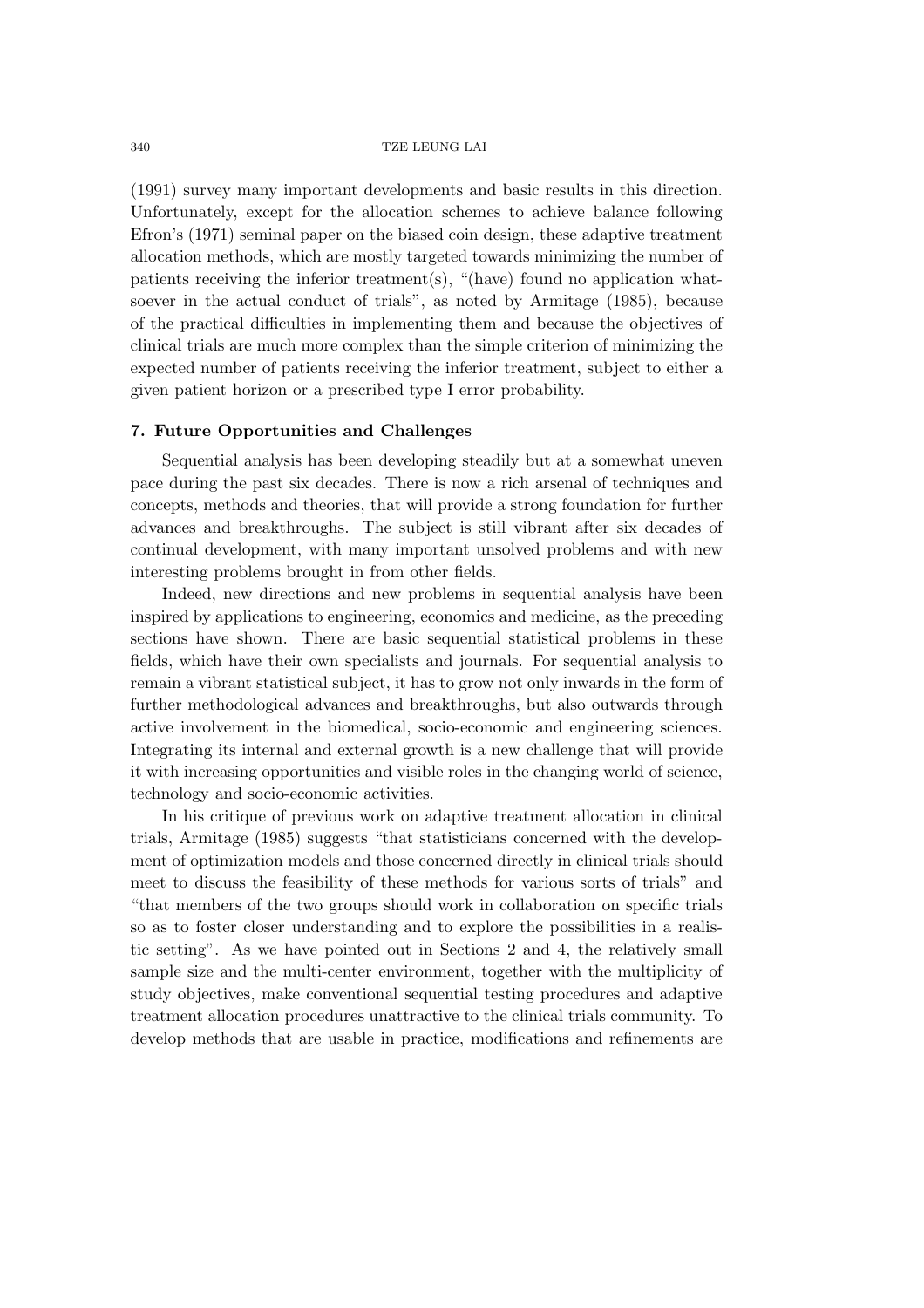needed. Considerable work in this direction has been done in sequential testing, as reviewed in Section 2. This illustrates the need for collaborative, interdisciplinary research to bridge the gap between statistical methods and substantive applications, which is another challenge for sequential analysis in the twenty-first century.

The difficulties in using adaptive treatment allocation rules in clinical trials pointed out by Armitage (1985) and the discussants of his paper disappear in the applications to control engineering and economics reviewed in Section 6. A challenge for sequential analysis, therefore, is to identify the right "clientele" for its variety of tools and methods. We next give an example of an emerging clientele from financial economics in which we show how sequential analysis techniques can be applied to the valuation of American options.

To begin with, a call (put) option gives the holder the right to buy (sell) the underlying asset by a certain date, known as the "expiration date" or "maturity", at a certain price, known as the exercise (or strike) price. European options can be exercised only on the expiration date. In the case of a complete market in which the price of the underlying asset can be modeled by geometric Brownian motion, there is the celebrated Black-Scholes formula for pricing European options. In contrast, an American option can be exercised at any time up to the expiration date. Except for American calls written on non-dividendpaying stocks that reduce to European calls, American option valuation does not have explicit formulas, and an active area of research in the past two decades is the development of fast and accurate numerical methods for the valuation of option books and implementation of dynamic hedging strategies. AitSahlia and Lai (1999) recently made use of ideas similar to those used in developing the approximation (6.10) for the multi-armed bandit problem to come up with a simple and accurate method to compute the values and early exercise boundaries of American options. A key idea underlying the method is the reduction of American option valuation to a *single* optimal stopping problem for standard Brownian motion, indexed by one parameter in the absence of dividends, and by two parameters in the presence of a dividend rate. Unlike the commonly used Cox-Ross-Rubinstein (1979) method that is based on approximating the underlying geometric Brownian motion by a binomial tree with the given spot price as the root node, AitSahlia and Lai (1999) first use a change of variables to reduce the optimal stopping problem to a canonical form involving a standard Brownian motion and then solve the optimal stopping problem by using the numerical method developed by Chernoff and Petkau (1986). Motivated by applications to sequential analysis, in which the stopping boundary associated with the optimal sequential procedure is of primary interest, Chernoff and Petkau (1986)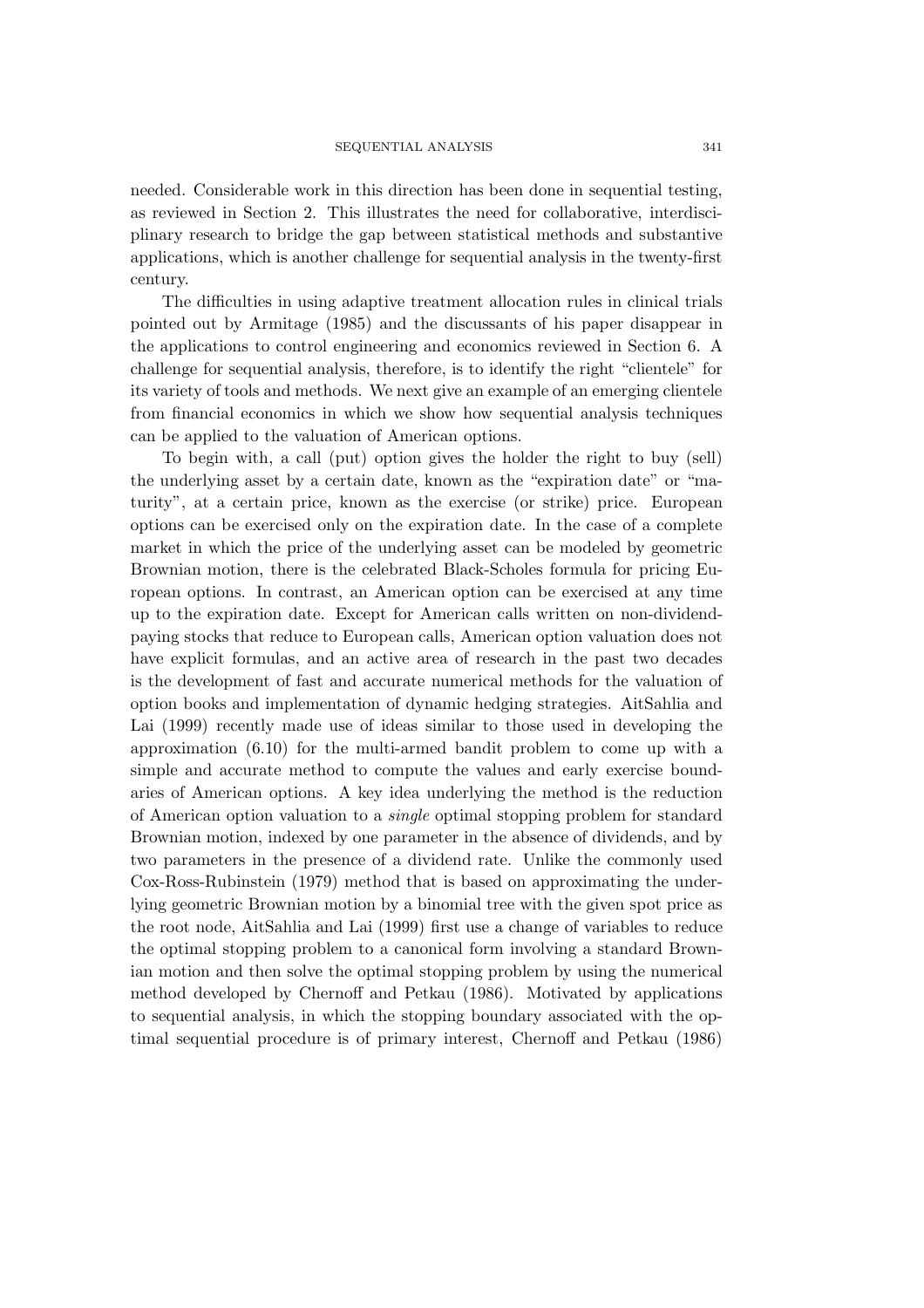developed a continuity correction method to address the issue of approximating Brownian motion by a discrete-time and discrete-state Bernoulli random walk. After computing the optimal exercise boundary, the American option prices for different maturities and spot prices are readily computed by using the following decomposition formula of Carr, Jarrow and Myneni (1992):

American option price  $=$  European option price  $+$  Early exercise premium,

in which the early exercise premium is a one-dimensional integral whose integrand is an explicit function of the optimal exercise boundary. Numerical results show that the optimal exercise boundary can be well approximated, in the canonical space-time scale, by a linear spline with a few knots. This has led to two fast and accurate approximations to the prices and hedge parameters of American options proposed in AitSahlia and Lai (1999), which show marked improvements in both speed and accuracy over previous approximations in the literature.

Sequential analysis has both contributed to and benefited from developments in many areas of statistics and probability. For example, the work of Wald and Wolfowitz (1948) on the optimality of the SPRT marked the beginning of optimal stopping theory, while the papers of Wald (1950) and Arrow, Blackwell and Girshick (1951) on sequential decision theory marked the beginning of the theory of stochastic control and dynamic programming. On the other hand, renewal theory and martingale theory have provided powerful tools to analyze the SPRT and randomly stopped likelihood ratio statistics. Extension of the renewaltheoretic tools to handle nonlinear stopping boundaries and nonlinear functions of sample sums led to the development of nonlinear renewal theory by Woodroofe (1976), Lai and Siegmund (1977, 1979) and Zhang (1988), which in turn has made nonlinear problems in sequential analysis much more tractable. Concerning the construction of confidence intervals following sequential tests in Section 4.2, the resampling methods of Chuang and Lai benefited from the comprehensive bootstrap theory developed in the past two decades, while Woodroofe's asymptotic expansions benefited from Stein's (1981) identity in the theory of multivariate normal mean estimation. Strengthening and increasing such interactions with other branches of statistics and probability is another challenge that will be important for sequential analysis to enhance its growth and impact in the field of statistics.

# **Acknowledgement**

This research was supported by the National Science Foundation, the National Security Agency and the Center for Advanced Study in the Behavioral Sciences.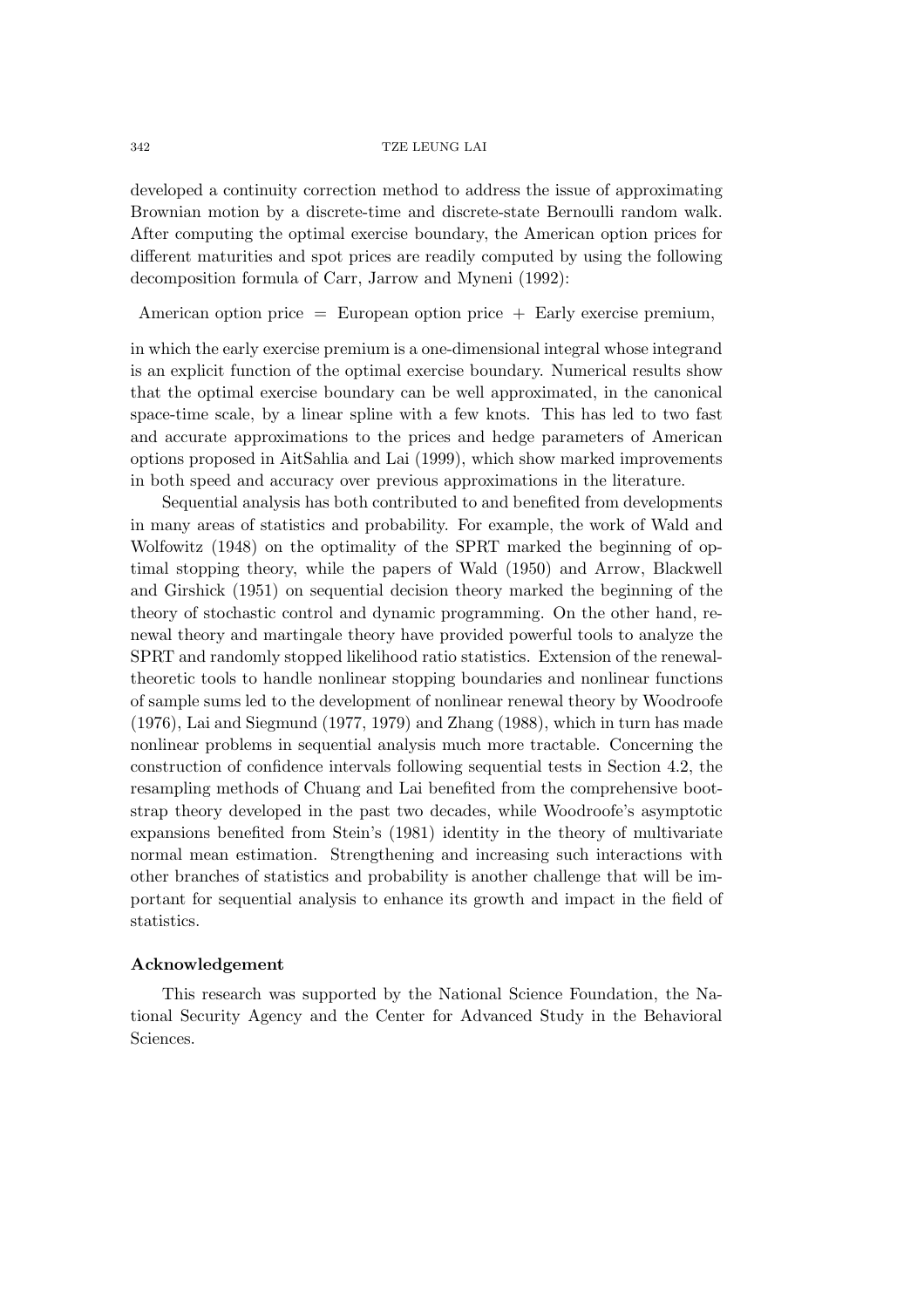## **References**

- AitSahlia, F. and Lai, T. L. (1999). A canonical optimal stopping problem for American options and its numerical solution. *J. Comput. Finance* **3**, 33-52.
- Anantharam, V., Varaiya, P. and Walrand, J. (1987). Asymptotically efficient allocation rules for multi-armed bandit problems with multiple plays: II. Markovian rewards. *IEEE Trans. Automat. Contr.* **32**, 968-982.
- Anderson, T. W. (1960). A modification of the sequential probability ratio test to reduce the sample size. *Ann. Math. Statist.* **31**, 165-197.
- Anderson, T. W. and Taylor, J. (1976). Some experimental results on the statistical problem of least squares estimates in control problems. *Econometrica* **44**, 1289-1302.
- Anscombe, F. J. (1963). Sequential medical trials. *J. Amer. Statist. Assoc.* **58**, 365-384.
- Aras, R. and Woodroofe, M. (1993). Asymptotic expansions for moments of a randomly stopped average. *Ann. Statist.* **21**, 503-519.
- Armitage, P. (1950). Sequential analysis with more than two alternative hypotheses and its relation to discriminant function analysis. *J. Roy. Statist. Soc. Ser. B* **12**, 137-144.
- Armitage, P. (1960). *Sequential Medical Trials*. Blackwell, Oxford.
- Armitage, P. (1985). The search for optimality in clinical trials. *Internat. Statist. Rev.* **53**, 15-24.
- Armitage, P., McPherson, C. K. and Rowe, B. C. (1969). Repeated significance tests on accumulating data. *J. Roy. Statist. Soc. Ser. A* **132**, 235-244.
- Arrow, K. J., Blackwell, D. and Girshick, M. A. (1949). Bayes and minimax solutions of sequential decision problems. *Econometrica* **17,** 213-244.
- Assaf, D. (1988). A dynamic sampling approach for detecting a change in distribution. *Ann. Statist.* **16**, 236-253.
- Banks, J. S. and Sundaram, R. K. (1992). Denumerable-armed bandits. *Econometrica* **60**, 1071-1096.
- Barnard, G. A. (1959). Control charts and stochastic processes (with discussion). *J. Roy. Statist. Soc. Ser. B* **21**, 239-271.
- Bartlett, M. S. (1946). The large sample theory of sequential tests. *Proc. Cambridge Phil. Soc.* **42**, 239-244.
- Basseville, M. and Benveniste, A. (1983). Design and comparative study of some sequential jump detection algorithms in digital signals. *IEEE Trans. Acoustics, Speech Signal Processing* **31**, 521-535.
- Basseville, M. and Nikiforov, I. V. (1993). *Detection of Abrupt Changes: Theory and Applications*. Englewood Cliffs, Prentice Hall.
- Basu, A., Bose, A. and Ghosh, J. K. (1991). Sequential design and allocation rules. In *Handbook of Sequential Analysis* (Edited by B. K. Ghosh and P. K. Sen), 475-501. Dekker, New York.
- Basu, A. P. (1991). Sequential methods in reliability and life testing. In *Handbook of Sequential Analysis* (Edited by B. K. Ghosh and P. K. Sen), 581-592. Dekker, New York.
- Bather, J. A. (1985). On the allocation of treatments in sequential medical trials. *Internat. Statist. Rev.* **53**, 1-13.
- Bechhofer, R. E., Kiefer, J. and Sobel, M. (1968). *Sequential Identification and Ranking Procedures*. University of Chicago Press.
- Benveniste, A., Basseville, M. and Moustakides, G. (1987). The asymptotic local approach to change detection and model validation. *IEEE Trans. Automatic Control* **32**, 583-592.
- Benveniste, A., Metivier, M. and Priouret, P. (1987). *Adaptive Algorithms and Stochastic Approximations.* Springer-Verlag, New York.
- Berry, D. A. (1972). A Bernoulli two-armed bandit. *Ann. Math. Statist.* **43**, 871-897.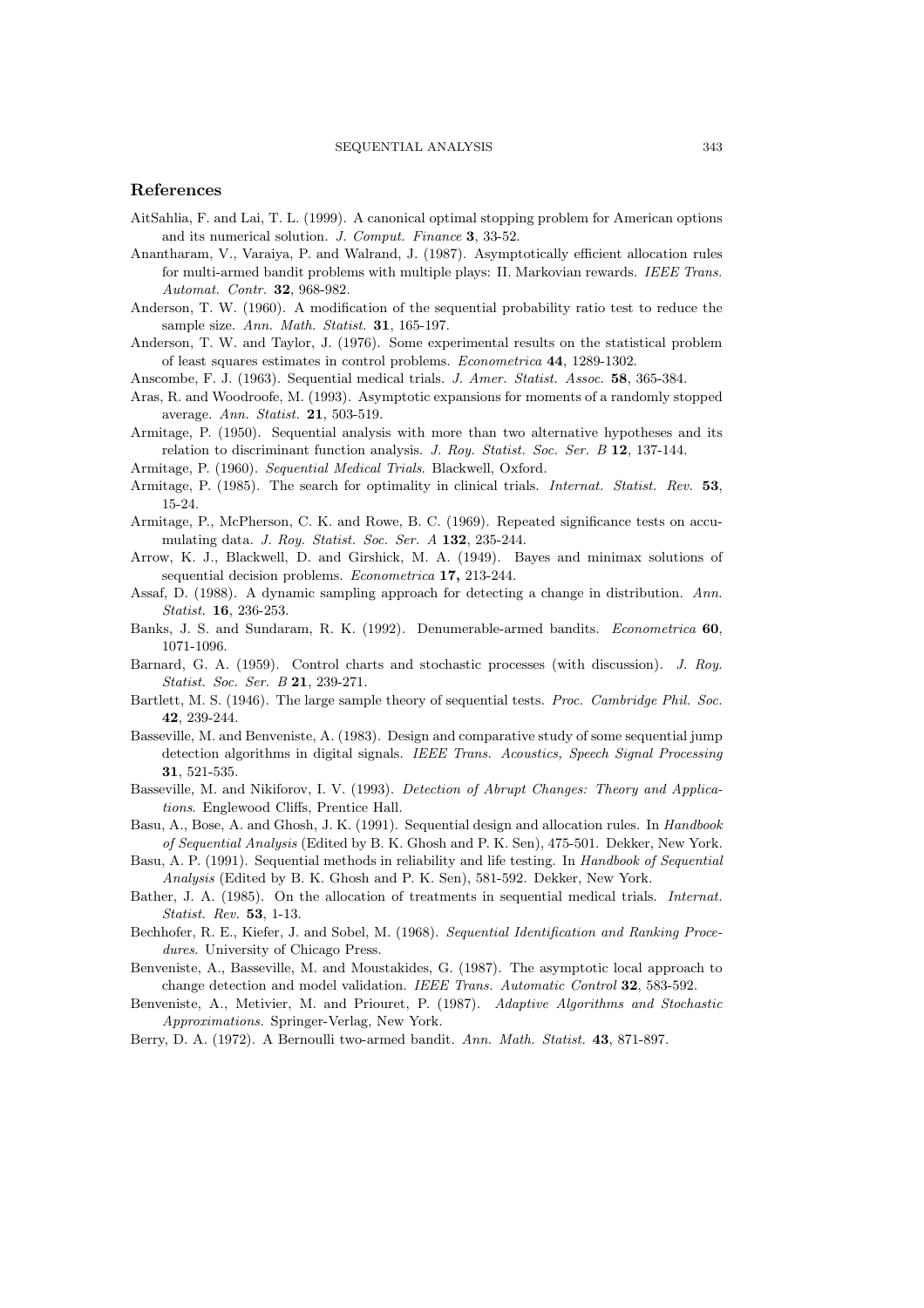- BHAT (β-Blocker Heart Attack Trial Research Group) (1982). A randomized trial of propranolol in patients with acute myocardial infarction. *J. Amer. Med. Assoc.* **147**, 1707-1714.
- Bickel, P. and Yahav, J. (1968). Asymptotically optimal Bayes and minimax procedures in sequential estimation. *Ann. Math. Statist.* **39**, 442-456.
- Bilias, Y., Gu, M. and Ying, Z. (1997). Towards a general asymptotic theory for Cox model with staggered entry. *Ann. Statist.* **25**, 662-682.
- Blum, J. (1954). Approximation methods which converge with probability one. *Ann. Math. Statist.* **25**, 382-386.
- Böhm, W. and Hackl, P. (1990). Improved bounds for average run length of control charts based on finite weighted sums. *Ann. Statist.* **18**, 1895-1899.
- Borisov, V. Z. and Konev, V. V. (1977). On sequential parameter estimation in discrete time process. *Automat. Remote Contr.* **38**, 58-64.
- Box, G. E. P. and Luceño, A. (1997). *Statistical Control by Monitoring and Feedback Adjustment.* Wiley, New York.
- Box, G. E. P. and Ramirez, J. (1992). Cumulative score charts. *Qual. Reliab. Engng.* **8**, 17-27.
- Brezzi, M. and Lai, T. L. (2000). Incomplete learning from endogenous data in dynamic allocation. *Econometrica* **68**, 1511-1516.
- Carr, P., Jarrow, R. and Myneni, R. (1992). Alternative characterizations of American put options. *Math. Finance* **2**, 87-106.
- Chan, H. P. and Lai, T. L. (2000a). Saddlepoint approximations for Markov random walks and nonlinear boundary crossing probabilities for scan statistics. Technical Report, Department of Statistics, Stanford University.
- Chan, H. P. and Lai, T. L. (2000b). Maxima of Gaussian random fields and moderate deviation approximations to boundary crossing probabilities of scan statistics. Technical Report, Department of Statistics, Stanford Univversity.
- Chang, F. and Lai, T. L. (1987). Optimal stopping and dynamic allocation. *Adv. Appl. Probab.* **19**, 829-853.
- Chang, M. N. (1989). Confidence intervals for a normal mean following a group sequential test. *Biometrics* **45**, 247-254.
- Chang, M. N. and O'Brien, P. C. (1986). Confidence intervals following group sequential tests. *Contr. Clin. Trials* **7**, 18-26.
- Chernoff, H. (1961). Sequential tests for the mean of a normal distribution. *Proc. Fourth Berkeley Symp. Math. Statist. Probab.* **1**, 79-91. University of California Press.
- Chernoff, H. (1965). Sequential tests for the mean of a normal distribution III (Small t). *Ann. Math. Statist.* **36**, 28-54.
- Chernoff, H. and Petkau, A. J. (1981). Sequential medical trials involving paired data. *Biometrika* **68**, 119-132.
- Chernoff, H. and Petkau, A. J. (1986). Numerical solutions for Bayes sequential decision problems. *SIAM J. Sci. Statist. Comput.* **7,** 46-59.
- Chernoff, H. and Ray, S. N. (1965). A Bayes sequential sampling inspection. *Ann. Math. Statist.* **36**, 1387-1407.
- Chow, Y. S. and Martinsek, A. (1982). Bounded regret of a sequential procedure for estimation of the mean. *Ann. Statist.* **10**, 904-914.
- Chow, Y. S. and Robbins, H. (1965). On the asymptotic theory of fixed width sequential confidence intervals for the mean. *Ann. Math. Statist.* **36,** 457-462.
- Chuang, C. S. and Lai, T. L. (1998). Resampling methods for confidence intervals in group sequential trials. *Biometrika* **85**, 317-352.
- Chuang, C. S. and Lai, T. L. (2000a). Hybrid resampling methods for confidence intervals (with discussion). *Statist. Sinica* **10**, 1-50.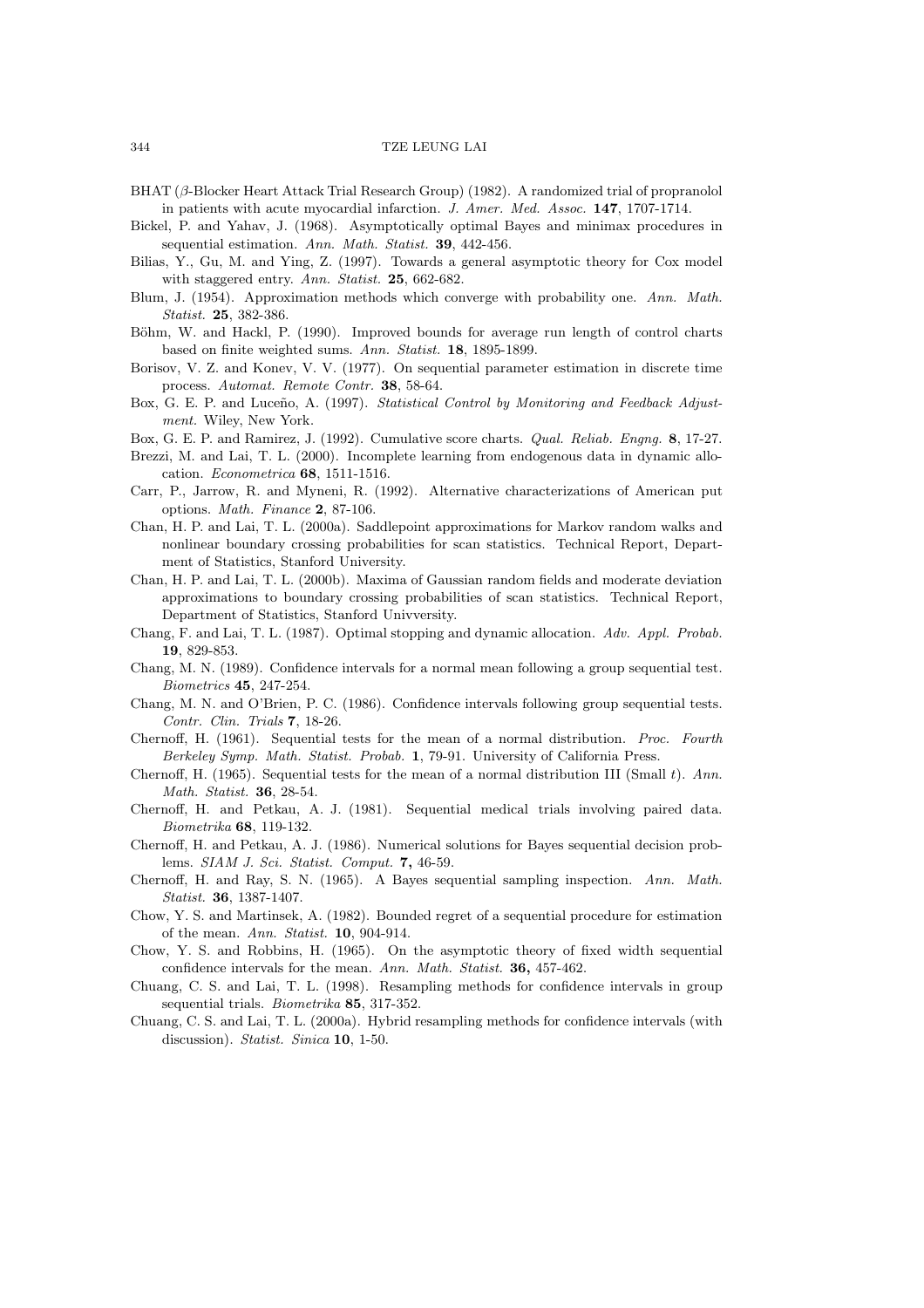Chuang, C. S. and Lai, T. L. (2000b). Bootstrap and hybrid resampling for confidence intervals in sequential analysis. Technical Report, Department of Statistics, Stanford University.

Cox, D. R. (1952). Estimation by double sampling. *Biometrika* **39**, 217-227.

- Cox, D. R. (1963). Large sample sequential tests for composite hypotheses. *Sankhy¯a Ser. A* **25**, 5-12.
- Cox, J., Ross, S. and Rubinstein, M. (1979). Option pricing: a simplified approach. *J. Financial Econ.* **7**, 229-264.
- Crowder, S. V. (1987). A simple method for studying the run-length distribution of exponentially weighted moving average charts. *Technometrics* **29**, 401-408.
- de la Peña, V. and Lai, T. L. (1997). Moments of randomly stopped U-statistics. Ann. Probab. **25**, 2055-2081.
- DeMets, D. L., Hardy, R., Friedman, L. M. and Lan, G. K. K. (1984). Statistical aspects of early termination in the Beta-Blocker Heart Attack Trial. *Contr. Clin. Trials* **5**, 362-372.
- Dodge, H. F. and Romig, H. G. (1929). A method of sampling inspection. *Bell Syst. Tech. J.* **8**, 613-631.
- Efron, B. (1971). Forcing a sequential experiment to be balanced. *Biometrika* **58**, 403-417.
- Efron, B. (1981). Nonparametric standard errors and confidence intervals (with discussion). *Canad. J. Statist.* **9**, 139-172.
- Efron, B. (1987). Better bootstrap confidence intervals (with discussion). *J. Amer. Statist. Assoc.* **82**, 171-200.
- Efron, B. and Tibshirani, R. (1993). *An Introduction to the Bootstrap*. Chapman Hall, New York.
- Emerson, S. S. and Fleming, T. R. (1990). Parameter estimation following group sequential hypothesis testing. *Biometrika* **77**, 875-892.
- Epstein, B. and Sobel, M. (1955). Sequential life tests in the exponential case. *Ann. Math. Statist.* **25**, 373-381.
- Fabian, V. (1967). Stochastic approximation of minima with improved asymptotic speed. *Ann. Math. Statist.* **38**, 191-200.
- Fabian, V. (1971). Stochastic approximation. In *Optimizing Methods in Statistics* (Edited by J. Rustagi), 439-470. Academic Press, New York.
- Fabian, V. (1978). On asymptotically efficient recursive estimation. *Ann. Statist.* **6**, 854-866.
- Fabius, J. and van Zwet, W. R. (1970). Some remarks on the two-armed bandit. *Ann. Math. Statist.* **41**, 1906-1916.
- Fu, K. S. (1968). *Sequential Methods in Pattern Recognition and Machine Learning*. Academic Press, New York.
- Ghosh, B. K. (1970). *Sequential Tests of Statistical Hypotheses*. Addison-Wesley, Cambridge, MA.
- Ghosh, B. K. (1991). A brief history of sequential analysis. In *Handbook of Sequential Analysis* (Edited by B. K. Ghosh and P. K. Sen), 1-19. Dekker, New York.
- Ghosh, M., Nickerson, D. M. and Sen, P. K. (1987). Sequential shrinkage estimation. *Ann. Statist.* **15**, 817-829.
- Ghosh, M., Mukhopadhyay, N. and Sen, P. K. (1997). *Sequential Estimation*. Wiley, New York.
- Gittins, J. C. (1979). Bandit processes and dynamic allocation indices (with discussion). *J. Roy. Statist. Soc. Ser. B* **41**, 148-177.
- Gittins, J. C. and Jones, D. M. (1974). A dynamic allocation index for the sequential design of experiments. In *Progress in Statistics* (Edited by J. Gani et al.), 241-266. North Holland, Amsterdam.
- Goodwin, G. C., Ramadge, P. J. and Caines, P. E. (1981). Discrete time stochastic adaptive control. *SIAM J. Contr. Optimiz.* **19**, 829-853.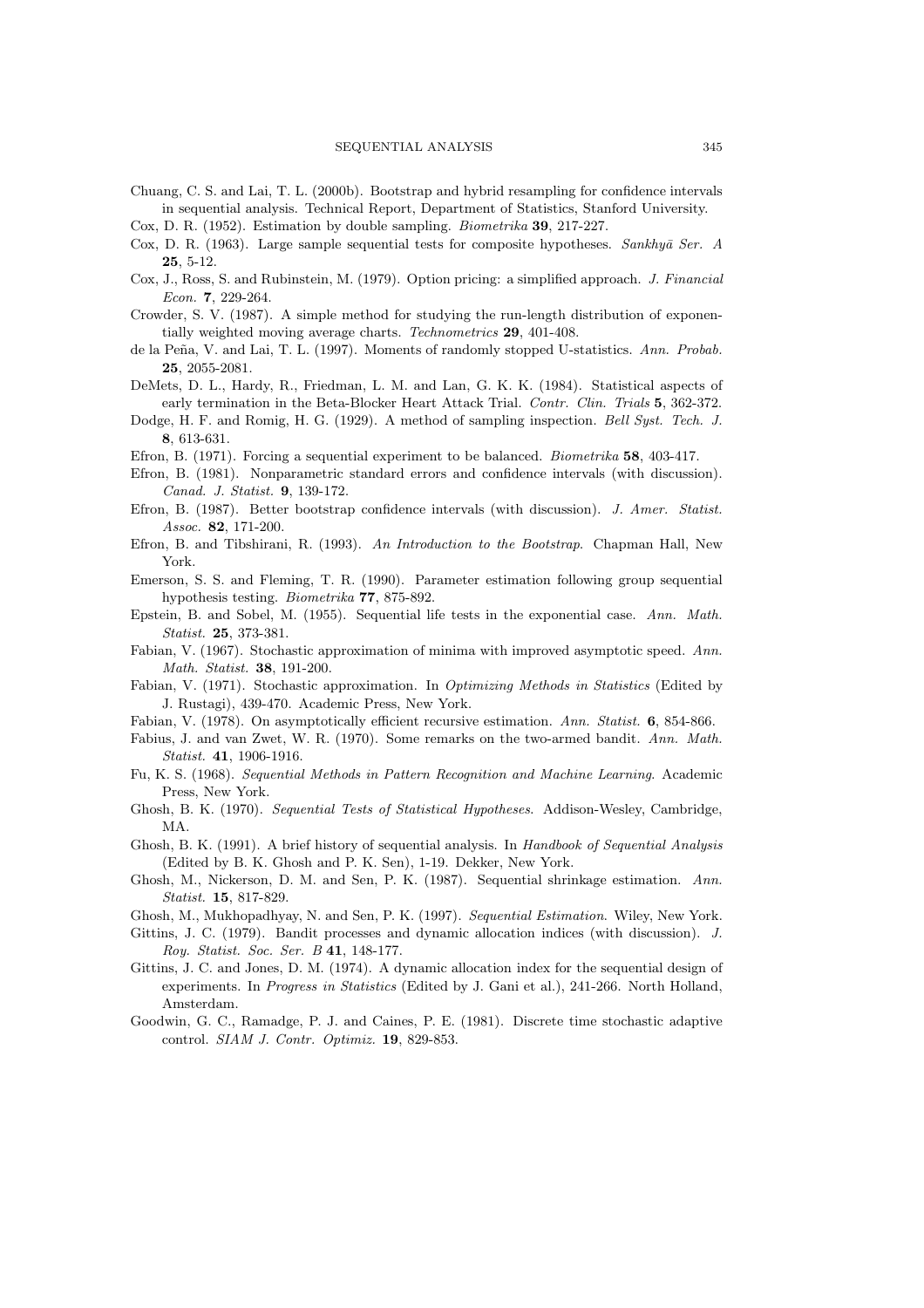- Graves, T. L. and Lai, T. L. (1997). Asymptotically efficient adaptive choice of control laws in controlled Markov chains. *SIAM J. Contr. Optimiz.* **35**, 715-743.
- Gu, M. G. and Lai, T. L. (1991). Weak convergence of time-sequential rank statistics with applications to sequential testing in clinical trials. *Ann. Statist.* **19**, 1403-1433.
- Gu, M. G. and Lai, T. L. (1998). Repeated significance testing with censored rank statistics in interim analysis of clinical trials. *Statist. Sinica* **8**, 411-423.
- Gu, M. G. and Lai, T. L. (1999). Determination of power and sample size in the design of clinical trials with failure-time endpoints and interim analyses. *Contr. Clin. Trials* **20**, 423-438.
- Gu, M. G. and Ying, Z. (1995). Group sequential methods for survival data using partial likelihood score processes with covariate adjustment. *Statist. Sinica* **5**, 793-804.
- Gupta, S. S. and Panchapakesan, S. (1991). Sequential ranking and selection procedures. In *Handbook of Sequential Analysis* (Edited by B. K. Ghosh and P. K. Sen), 363-380. Dekker, New York.
- Haldane, J. B. S. (1945). On a method of estimating frequencies. *Biometrika* **33**, 222-225.
- Hall, P. (1981). Asymptotic theory of triple sampling for sequential estimation of a mean. *Ann. Statist.* **9**, 1229-1238.
- Hall, P. (1992). *The Bootstrap and Edgeworth Expansions*. Wiley, New York.
- Hall, W. J. (1980). Sequential minimum probability ratio tests. In *Asymptotic Theory of Statistical Tests and Estimation* (Edited by I. M. Chakravarti), 325-350. Academic Press, New York.
- Harrington, D. P. and Fleming, T. R. (1982). A class of rank test procedures for censored survival data. *Biometrika* **69**, 553-566.
- Haybittle, J. L. (1971). Repeated assessments of results in clinical trials of cancer treatment. *Brit. J. Radiol.* **44**, 793-797.
- Hoeffding, W. (1960). Lower bounds for the expected sample size and average risk of a sequential procedure. *Ann. Math. Statist.* **31**, 352-368.
- Hunter, J. S. (1990). Discussion of "Exponentially weighted moving average control schemes" by Lucas and Saccuci. *Technometrics* **32**, 21-22.
- Jennison, C. and Turnbull, B. W. (1991). Group sequential tests and repeated confidence intervals. In *Handbook of Sequential Analysis* (Edited by B. K. Ghosh and P. K. Sen), 283-311. Dekker, New York.
- Jennison, C. and Turnbull, B. W. (2000). *Group Sequential Methods with Applications to Clinical Trials*. Chapman and Hall/CRC, Boca Raton and London.
- Jones, D. and Whitehead, J. (1979). Sequential forms of the logrank and modified Wilcoxon tests for censored data. *Biometrika* **66**, 105-113.
- Jurečková, J. (1991). Confidence sets and intervals. In *Handbook of Sequential Analysis* (Edited by B. K. Ghosh and P. K. Sen), 269-281. Dekker, New York.
- Kiefer, J. and Weiss, L. (1957). Some properties of generalized sequential probability ratio tests. *Ann. Math. Statist.* **28**, 57-74.
- Kiefer, J. and Wolfowitz, J. (1952). Stochastic estimation of the maximum of a regression function. *Ann. Math. Statist.* **23**, 462-466.
- Konev, V. and Lai, T. L. (1995). Estimators with prescribed precision in stochastic regression models. *Sequential Anal.* **14**, 179-192.
- Kumar, P. R. (1985). A survey of some results in stochastic adaptive control. *SIAM J. Contr. Optimiz.* **23**, 329-380.
- Kushner, H. J. and Clark, D. S. (1978). *Stochastic Approximation for Constrained and Unconstrained Systems*. Springer-Verlag, New York.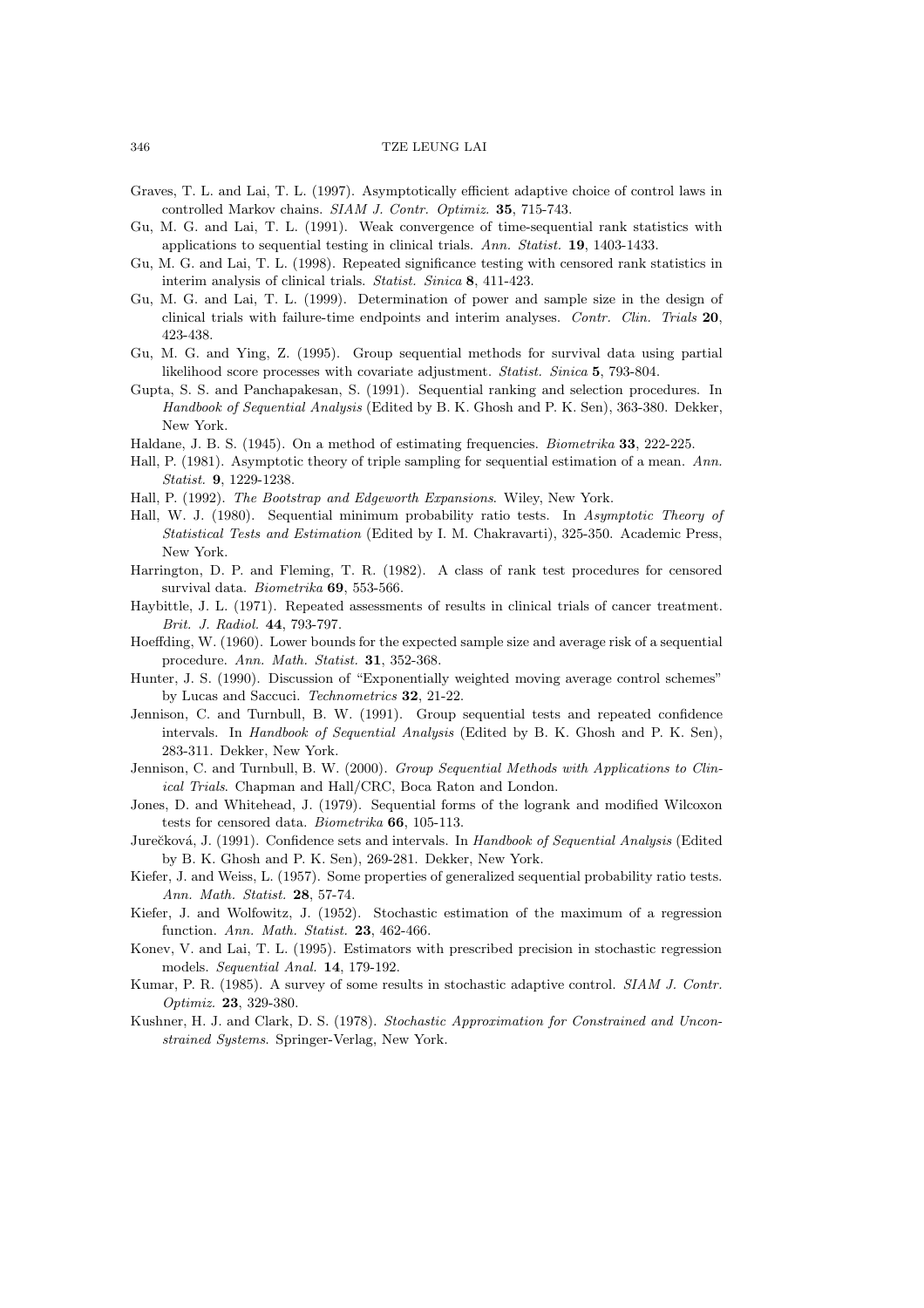- Kushner, H. J. and Yin, G. (1997). *Stochastic Approximation Algorithms and Applications*. Springer-Verlag, New York.
- Lai, T. L. (1973). Optimal stopping and sequential tests which minimize the maximum expected sample size. *Ann. Statist.* **1**, 659-673.
- Lai, T. L. (1974). Control charts based on weighted sums. *Ann. Statist.* **2**, 134-147.
- Lai, T. L. (1981). Asymptotic optimality of invariant sequential probability ratio tests. *Ann. Statist.* **9**, 318-333.
- Lai, T. L. (1987). Adaptive treatment allocation and the multi-armed bandit problem. *Ann. Statist.* **15**, 1091-1114.
- Lai, T. L. (1988). Nearly optimal sequential tests of composite hypotheses. *Ann. Statist.* **16**, 856-886.
- Lai, T. L. (1995). Sequential changepoint detection in quality control and dynamical systems (with discussion). *J. Roy. Statist. Soc. Ser. B* **57**, 613-658.
- Lai, T. L. (1997). On optimal stopping problems in sequential hypothesis testing. *Statist. Sinica* **7**, 33-51.
- Lai, T. L. (1998). Information bounds and quick detection of parameter changes in stochastic systems. *IEEE Trans. Information Theory* **44**, 2917-2929.
- Lai, T. L. (2000). Sequential multiple hypothesis testing and efficient fault detection-isolation in stochastic systems. *IEEE Trans. Information Theory* **46**, 595-608.
- Lai, T. L., Levin, B., Robbins, H. and Siegmund, D. (1980). Sequential medical trials. *Proc. Natl. Acad. Sci. USA* **79**, 3135-3138.
- Lai, T. L. and Robbins, H. (1979). Adaptive design and stochastic approximation. *Ann. Statist.* **7**, 1196-1221.
- Lai, T. L. and Robbins, H. (1985). Asymptotically efficient adaptive allocation rules. *Adv. Appl. Math.* **6**, 4-22.
- Lai, T. L. and Shan, J. Z. (1999). Efficient recursive algorithms for detection of abrupt changes in signals and systems. *IEEE Trans. Automat. Contr.* **44**, 952-966.
- Lai, T. L. and Siegmund, D. (1977, 1979). A nonlinear renewal theory with applications to sequential analysis: I. *Ann. Statist.* **5**, 946-954; II. *Ann. Statist.* **7**, 60-76.
- Lai, T. L. and Siegmund, D. (1983). Fixed accuracy estimation of an autoregressive parameter. *Ann. Statist.* **11**, 478-485.
- Lai, T. L. and Wang, J. Q. (1994). Asymptotic expansions of stopped random walks and first passage times. *Ann. Probab.* **22**, 1957-1992.
- Lai, T. L. and Wei, C. Z. (1986). Extended least squares and their applications to adaptive control and prediction in linear systems. *IEEE Trans. Automat. Contr.* **31**, 898-906.
- Lai, T. L. and Ying, Z. (1991). Recursive identification and adaptive prediction in linear stochastic systems. *SIAM J. Contr. Optimiz.* **29**, 1061-1090.
- Lai, T. L. and Zhang, L. (1994). A modification of Schwarz's sequential likelihood ratio tests in multivariate sequential analysis. *Sequential Anal.* **13**, 79-96.
- Lan, K. K. G. and DeMets, D. L. (1983). Discrete sequential boundaries for clinical trials. *Biometrika* **70**, 659-663.
- Lan, K. K. G. and DeMets, D. L. (1989). Group sequential procedures: calendar versus information time. *Statist. Med.* **8**, 1191-1198.
- Lerche, H. R. (1986). The shape of Bayes tests of power one. *Ann. Statist.* **14**, 1030-1048.
- Ljung, L. (1977). Analysis of recursive stochastic algorithms. *IEEE Trans. Automat. Contr.* **22**, 551-575.
- Ljung, L. and Söderström, T. (1983). *Theory and Practice of Recursive Identification*. MIT Press, Cambridge, MA.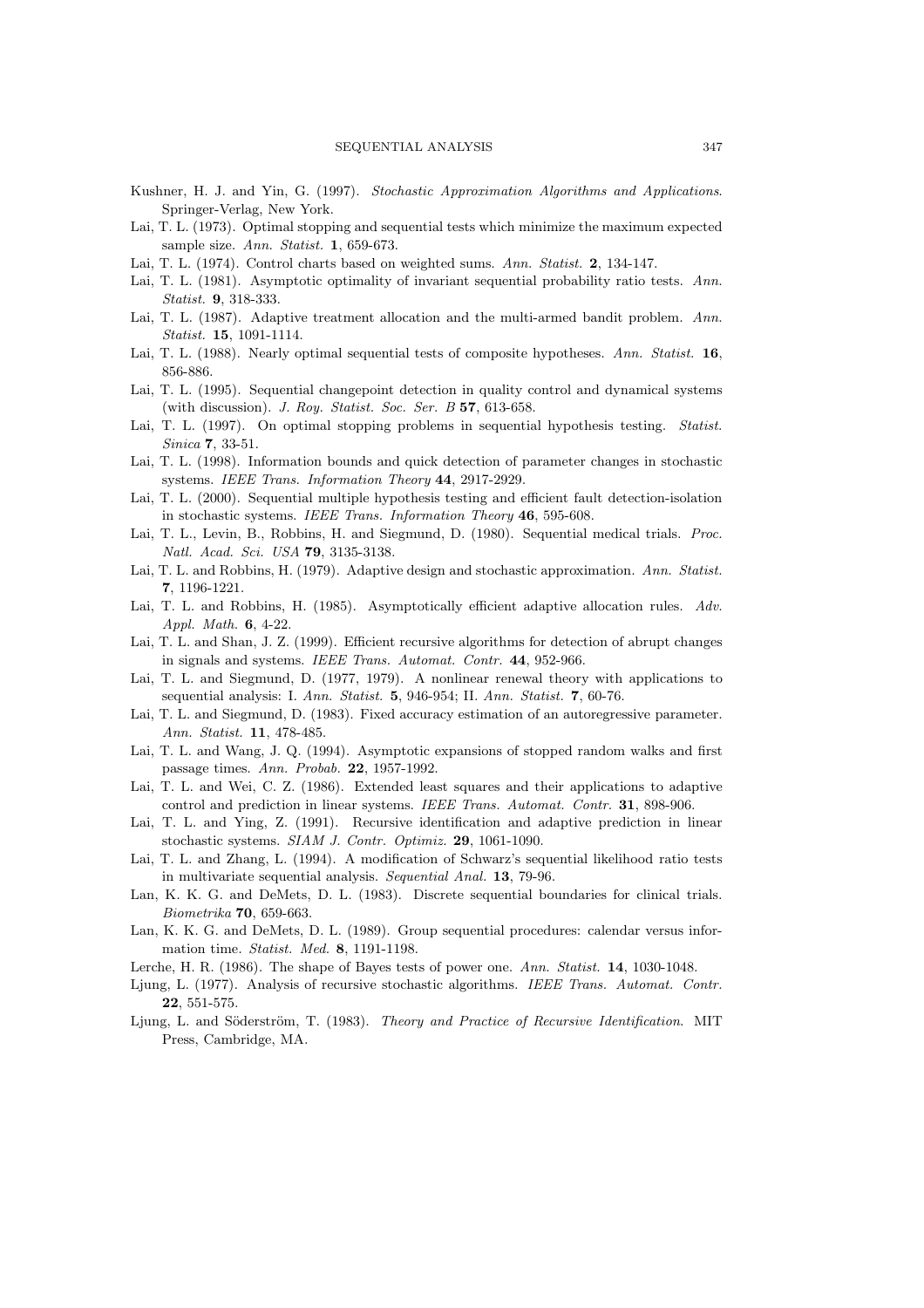- Lorden, G. (1971). Procedures for reacting to a change in distribution. *Ann. Math. Statist.* **42**, 1897-1908.
- Lorden, G. (1976). 2-SPRT's and the modified Kiefer-Weiss problem of minimizing an expected sample size. *Ann. Statist.* **4**, 281-291.
- Lucas, J. M. and Saccuci, M. S. (1990). Exponentially weighted moving average control schemes: properties and enhancements. *Technometrics* **32**, 1-12.
- Mantel, N. (1966). Evaluation of survival data and two new rank order statistics arising in their consideration. *Cancer Chemotherapy Rep.* **50**, 163-170.
- Marcus, M. B. and Swerling, P. (1962). Sequential detection in radar with multiple resolution elements. *IRE Trans. Inform. Theory* **IT-8**, 237-245.
- Martinsek, A. (1987). Empirical Bayes methods in sequential estimation. *Sequential Anal.* **6**, 119-137.
- Mason, R. L., Champ, C. W., Tracy, N. D., Wierda, S. J. and Young, J. C. (1997). Assessment of multivariate process control techniques. *J. Qual. Tech.* **29**, 140-143.
- MIL-STD 781C (1977). *Reliability Design Qualification and Production Acceptance Tests: Exponential Distribution*. U.S. Department of Defense, Washington, D.C.
- Mortensen, D. (1985). Job search and labor market analysis. *Handbook of Labor Economics* **2**, 849-919.
- Moustakides, G. V. (1986). Optimal stopping for detecting changes in distribution. *Ann. Statist.* **14**, 1379-1387.
- Nevel'son, M. B. and Has'minskii, R. Z. (1973). *Stochastic Approximation and Recursive Estimation*. Amer. Math. Soc. Transl.
- Nikiforov, I. V. (1995). A generalized change detection problem. *IEEE Trans. Inform. Theory* **41**, 171-181.
- O'Brien, P. C. and Fleming, T. R. (1979). a multiple testing procedure for clinical trials. *Biometrics* **35**, 549-556.
- Page, E. S. (1954). Continuous inspection schemes. *Biometrika* **41**, 100-114.
- Patton, R. J., Frank, P. M. and Clark, R. N. (1989). *Fault Diagnosis in Dynamic Systems: Theory and Applications*. Prentice Hall, Englewood Cliffs, NJ.
- Peto, R. (1985). Discussion of papers by J. A. Bather and P. Armitage. *Internat. Statist. Rev.* **53**, 31-34.
- Pocock, S. J. (1977). Group sequential methods in the design and analysis of clinical trials. *Biometrika* **64**, 191-199.
- Pollak, M. (1978). Optimality and almost optimality of mixture stopping rules. *Ann. Statist.* **6**, 910-916.
- Pollak, M. (1985). Optimal detection of a change in distribution. *Ann. Statist.* **13**, 206-227.
- Prentice, R. L. (1978). Linear rank tests with right censored data. *Biometrika* **65**, 167-179.
- Reynolds, M. R., Amin, R. W. and Arnold, J. C. (1990). CUSUM charts with variable sampling intervals. *Technometrics* **32**, 371-384.
- Roberts, S. W. (1966). A comparison of some control chart procedures. *Technometrics* **8**, 411-430.
- Robbins, H. (1952). Some aspects of the sequential design of experiments. *Bull. Amer. Math. Soc.* **58**, 527-535.
- Robbins, H. (1959). Sequential estimation of the mean of a normal population. In *Probability and Statistics (Harold Cram´er Volume)*, 235-245. Almquist & Wiksell, Stockholm.
- Robbins, H. (1970). Statistical methods related to the law of the iterated logarithm. *Ann. Math. Statist.* **41**, 1397-1409.
- Robbins, H. and Monro, S. (1951). A stochastic approximation method. *Ann. Math. Statist.* **22**, 400-407.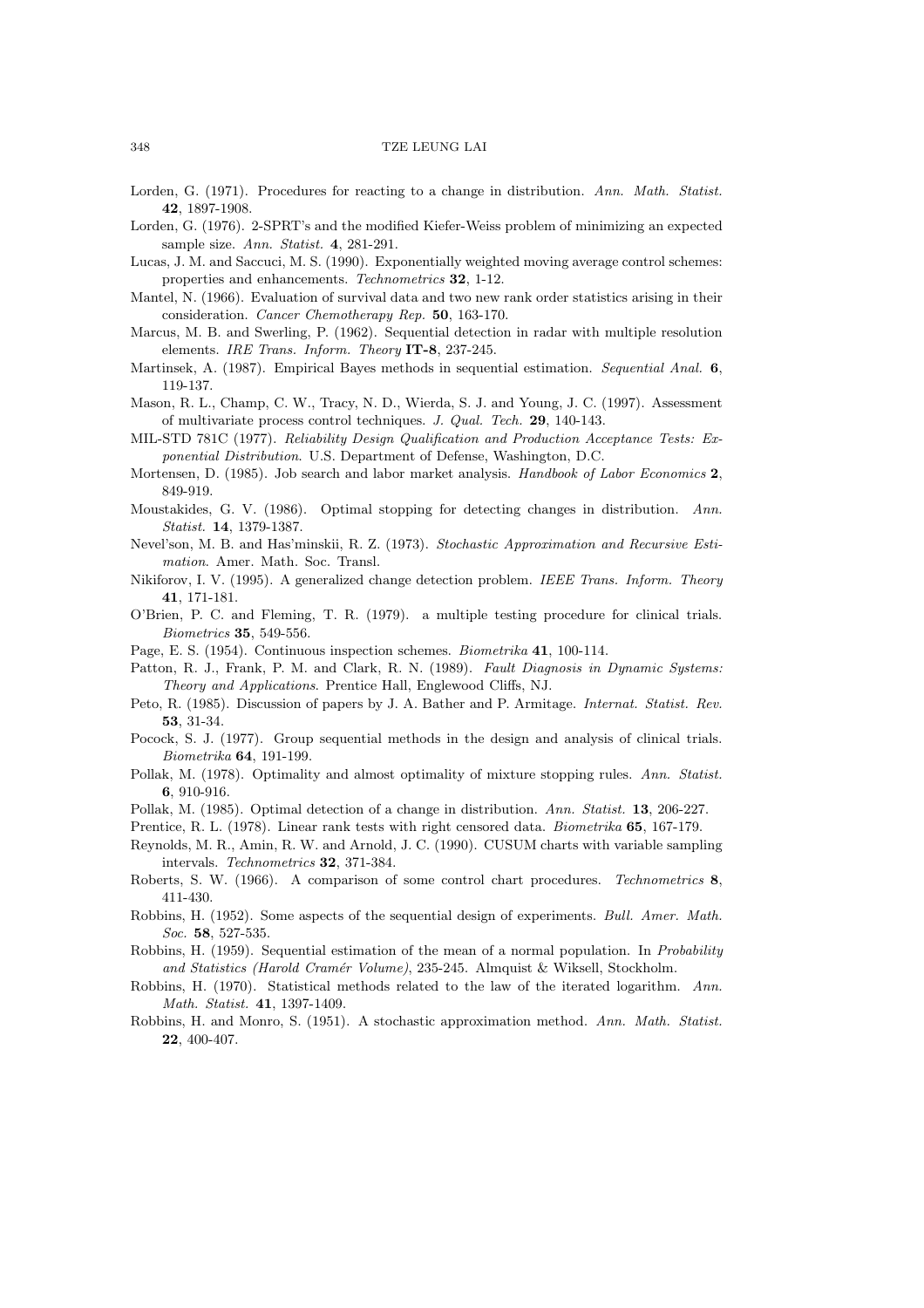- Rosner, G. L. and Tsiatis, A. A. (1988). Exact confidence intervals following a group sequential trial: a comparison of methods. *Biometrika* **75**, 723-729.
- Rothschild, M. (1974). A two-armed bandit theory of market pricing. *J. Economic Theory* **9**, 185-202.
- Ruppert, D. (1991). Stochastic approximation. In *Handbook of Sequential Analysis* (Edited by B. K. Ghosh and P. K. Sen), 503-529. Dekker, New York.
- Sacks, J. (1958). Asymptotic distribution of stochastic approximation procedures. *Ann. Math. Statist.* **29**, 375-405.
- Schwarz, G. (1962). Asymptotic shapes of Bayes sequential testing regions. *Ann. Math. Statist.* **33**, 224-236.
- Self, S. G. (1991). An adaptive weighted logrank test with application to cancer prevention and screening trials. *Biometrics* **47**, 975-986.
- Sellke, T. and Siegmund, D. (1983). Sequential analysis of the proportional hazards model. *Biometrika* **70**, 315-326.
- Sen, P. K. (1981). *Sequential Nonparametrics: Invariance Principles and Statistical Inference*. Wiley, New York.
- Sen, P. K. (1991). Nonparametric methods in sequential analysis. In *Handbook of Sequential Analysis* (Edited by B. K. Ghosh and P. K. Sen), 331-362. Dekker, New York.
- Shewhart, W. A. (1931). *Economic Control of Manufactured Products*. Van Nostrand Reinhold, New York.
- Siegmund, D. and Venkatraman, E. S. (1995). Using the generalized likelihood ratio statistics for sequential detection of a change-point. *Ann. Statist.* **23**, 255-271.
- Siegmund, D. and Yakir, B. (2000a). Tail probabilities for the null distribution of scanning statistics. *Bernoulli* **6**, 191-213.
- Simons, G. (1967). Lower bounds for average sample number of sequential multihypothesis tests. *Ann. Math. Statist.* **38**, 1343-1364.
- Slud, E. V. and Wei, L. J. (1982). Two-sample repeated significance tests based on the modified Wilcoxon statistic. *J. Amer. Statist. Assoc.* **77**, 862-868.
- Sobel, M. and Wald, A. (1949). A sequential decision procedure for choosing one of three hypotheses concerning the unknown mean of a normal distribution. *Ann. Math. Statist.* **20**, 502-522.
- Spall, J. C. (1992). Multivariate stochastic approximation using a simultaneous perturbation gradient approximation. *IEEE Trans. Automat. Contr.* **37**, 332-341.
- Spall, J. C. and Cristion, J. A. (1994). Nonlinear adaptive control using neural networks: estimation with a smoothed form of simultaneous perturbation gradient approximation. *Statist. Sinica* **4**, 1-27.
- Stein, C. (1945). A two sample test for a linear hypothesis whose power is independent of the variance. *Ann. Math. Statist.* **16**, 243-258.
- Stein, C. (1949). Some problems in sequential estimation. *Econometrica* **17**, 77-78.
- Stein, C. (1981). Estimation of the mean of a multivariate normal distribution. *Ann. Statist.* **9**, 1131-1151.
- Stoumbos, Z. G., Reynolds, M. R., Ryan, T. P. and Woodall, W. H. (2000). The state of statistical process control as we proceed into the 21st century. *J. Amer. Statist. Assoc.* **95**, 992-998.
- Thompson, W. R. (1933). On the likelihood that one unknown probability exceeds another in view of the evidence of two samples. *Biometrika* **25**, 285-294.
- Tsiatis, A. A. (1981). The asymptotic joint distribution of the efficient scores test for the proportional hazards model calculated over time. *Biometrika* **68**, 311-315.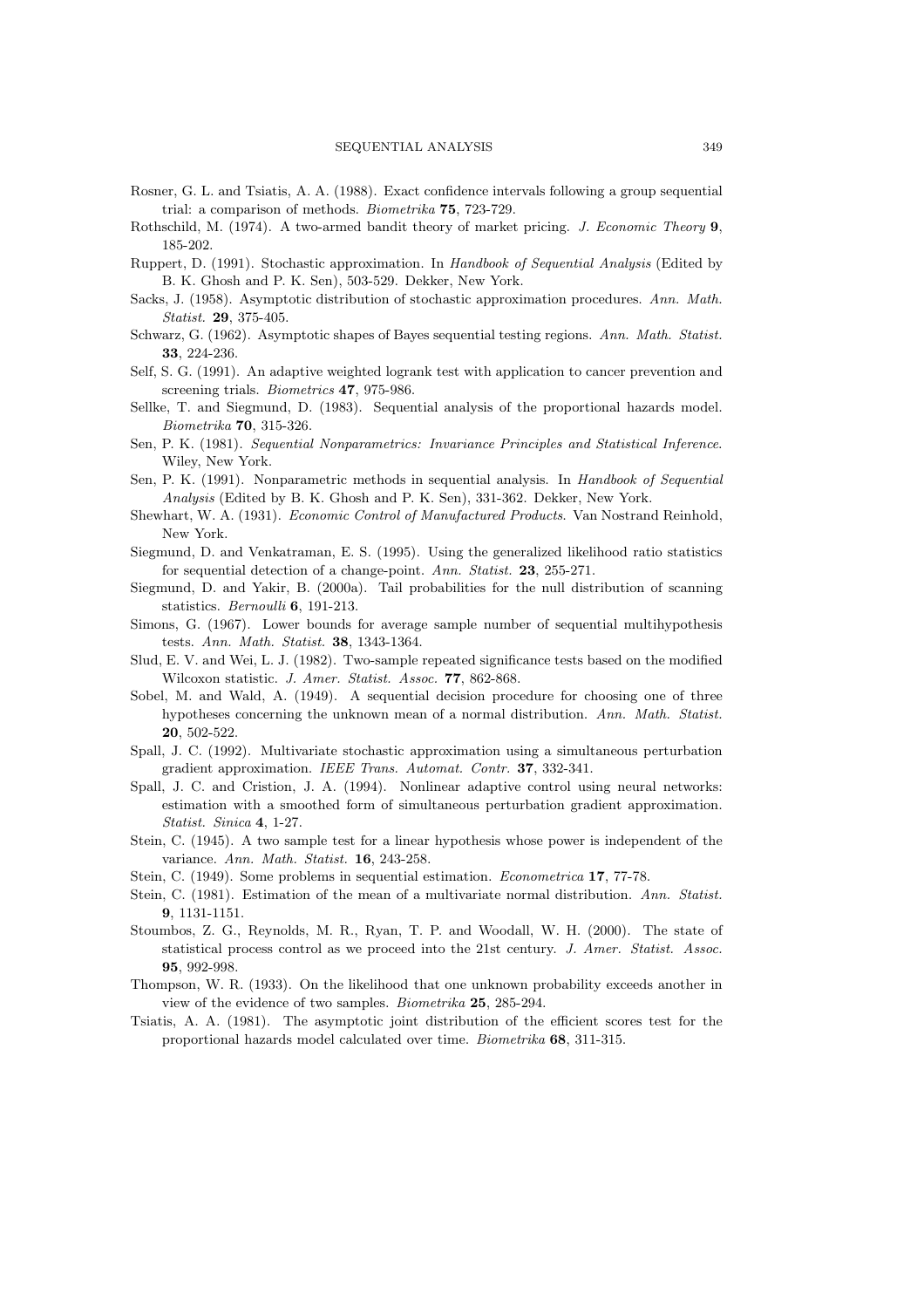- Tsiatis, A. A. (1982). Repeated significance testing for a general class of statistics used in censored survival analysis. *J. Amer. Statist. Assoc.* **77**, 855-861.
- Tsiatis, A. A., Rosner, G. L. and Tritchler, D. L. (1985). Group sequential tests with censored survival data adjusting for covariates. *Biometrika* **72**, 365-373.
- Venter, J. H. (1967). An extension of the Robbins-Monro procedure. *Ann. Math. Statist.* **38**, 181-190.
- Wald, A. (1945). Sequential tests of statistical hypotheses. *Ann. Math. Statist.* **16**, 117-186.
- Wald, A. (1950). *Statistical Decision Functions*. Wiley, New York.
- Wald, A. and Wolfowitz, J. (1948). Optimum character of the sequential probability ratio test. *Ann. Math. Statist.* **19**, 326-339.
- Wallis, A. W. (1980). The Statistical Research Group. *J. Amer. Statist. Assoc.* **75**, 320-334.
- Wei, C. Z. (1987a). Multivariate adaptive stochastic approximation. *Ann. Statist.* **15**, 1115- 1130.
- Wetherill, G. B. (1963). Sequential estimation of quantal response curves (with discussion). *J. Roy. Statist. Soc. Ser. B* **25**, 1-48.
- Weng, R. C. and Woodroofe, M. (2000). Integrable expansions for posterior distributions for multiparameter exponential families with applications to sequential confidence intervals. *Statist. Sinica* **10**, 693-713.
- Willsky, A. S. and Jones, H. G. (1976). A generalized likelihood ratio approach to detection and estimation of jumps in linear systems. *IEEE Trans. Automat. Contr.* **21**, 108-112.
- Whitehead, J. (1986). Supplementary analysis at the conclusion of a sequential clinical trial. *Biometrics* **42**, 461-471.
- Whitehead, J. (1997). *The Design and Analysis of Sequential Clinical Trials*. rev. 2nd edition. Wiley, New York.
- Woodroofe, M. (1976). A renewal theorem for curved boundaries and moments of first passage times. *Ann. Probab.* **4**, 67-80.
- Woodroofe, M. (1977). Second order approximations for sequential point and interval estimation. *Ann. Statist.* **5**, 984-995.
- Woodroofe, M. (1981). A.P.O. rules are asymptotically non-deficient for estimation with squared error loss. *Z. Wahrsch. Verw. Gebiete* **58**, 331-341.
- Woodroofe, M. (1986a). Very weak expansions for sequential confidence levels. *Ann. Statist.* **14**, 1049-1067.
- Woodroofe, M. (1986b). Asymptotic optimality in sequential interval estimation. *Adv. Appl. Math.* **7**, 70-79.
- Woodroofe, M. (1988). Asymptotic expansions for first passage times. *Stoch. Process. Appl.* **28**, 301-315.
- Woodroofe, M. (1992). Estimation after sequential testing: A simple approach for a truncated sequential probability ratio test. *Biometrika* **79**, 347-353.
- Woodroofe, M. and Coad, D. S. (1997). Corrected confidence sets for sequentially designed experiments. *Statist. Sinica* **1**, 53-74.
- Woodroofe, M. and Keener, R. (1987). Asymptotic expansion in boundary crossing problems. *Ann. Probab.* **15**, 102-114.
- Yakir, B. (1994). Optimal detection of a change in distribution when the observations form a Markov chain with a finite state space. In *Change-Point Problems* (Edited by E. Carlstein, H. Muller and D. Siegmund), 364-358. Inst. Math. Statist., Hayward, CA.
- Yakir, B. (1997). On the distribution of a concomitant statistic in a sequential trial. *Sequential Anal.* **16**, 287-294.
- Zhang, C. H. (1988). A nonlinear renewal theory. *Ann. Probab.* **16**, 793-825.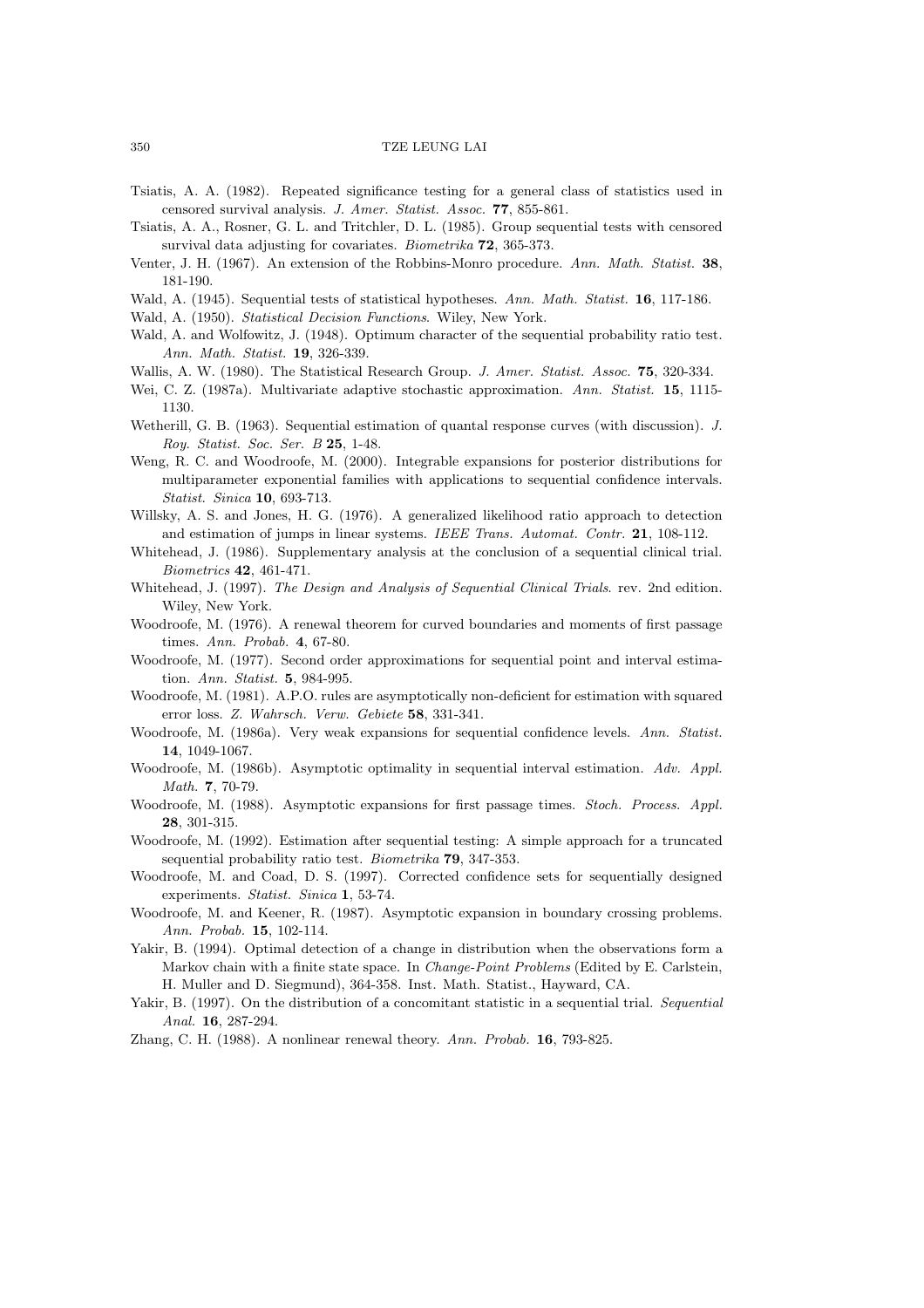Zhang, Q., Basseville, M. and Benveniste, A. (1994). Early warning of slight changes in systems and plants with application to condition based maintenance. *Automatica* **30**, 95-114.

Department of Statistics, Stanford University, Stanford, CA 94305, U.S.A. E-mail: lait@stat.stanford.edu

(Received March 2000; accepted November 2000)

# **COMMENTS**

Herman Chernoff

*Harvard University*

# **Sequential Experimental Design**

This paper by Professor Lai constitutes a *tour de force*, introducing and describing a vast literature in substantial detail and in so limited a space. One area which I consider slightly neglected in this presentation, because of my own major interest in it, is that of sequential experimental design, and I would like to expand on this.

First, let me describe my general philosophy about Statistics. I believe that Wald's decision theory formulation completed the stages taken by Fisher and Neyman and Pearson to describe the mathematical formulation of problems of statistical inference. It built on the Neyman-Pearson introduction of alternative hypotheses by adding cost considerations. Making alternative hypotheses and cost considerations explicit clarified many of the issues that used to cause confusion. Also, I feel that a statistical problem is not well understood unless one can describe it from the point of view of a Bayesian decision problem. The very formulation of the relevant possible alternatives requires some subjective consideration based on previous experience. Having understood the problem, it is often not necessary to analyze it from a Bayesian or decision theoretic point of view.

The Robbins (1952) formulation of the problem of experimental design introduced the two armed bandit problem and publicized the Robbins-Monro (1951) stochastic approximation method. As Professor Lai points out, the two armed bandit problem raises the issue "Is it ultimately economical to sacrifice, by pulling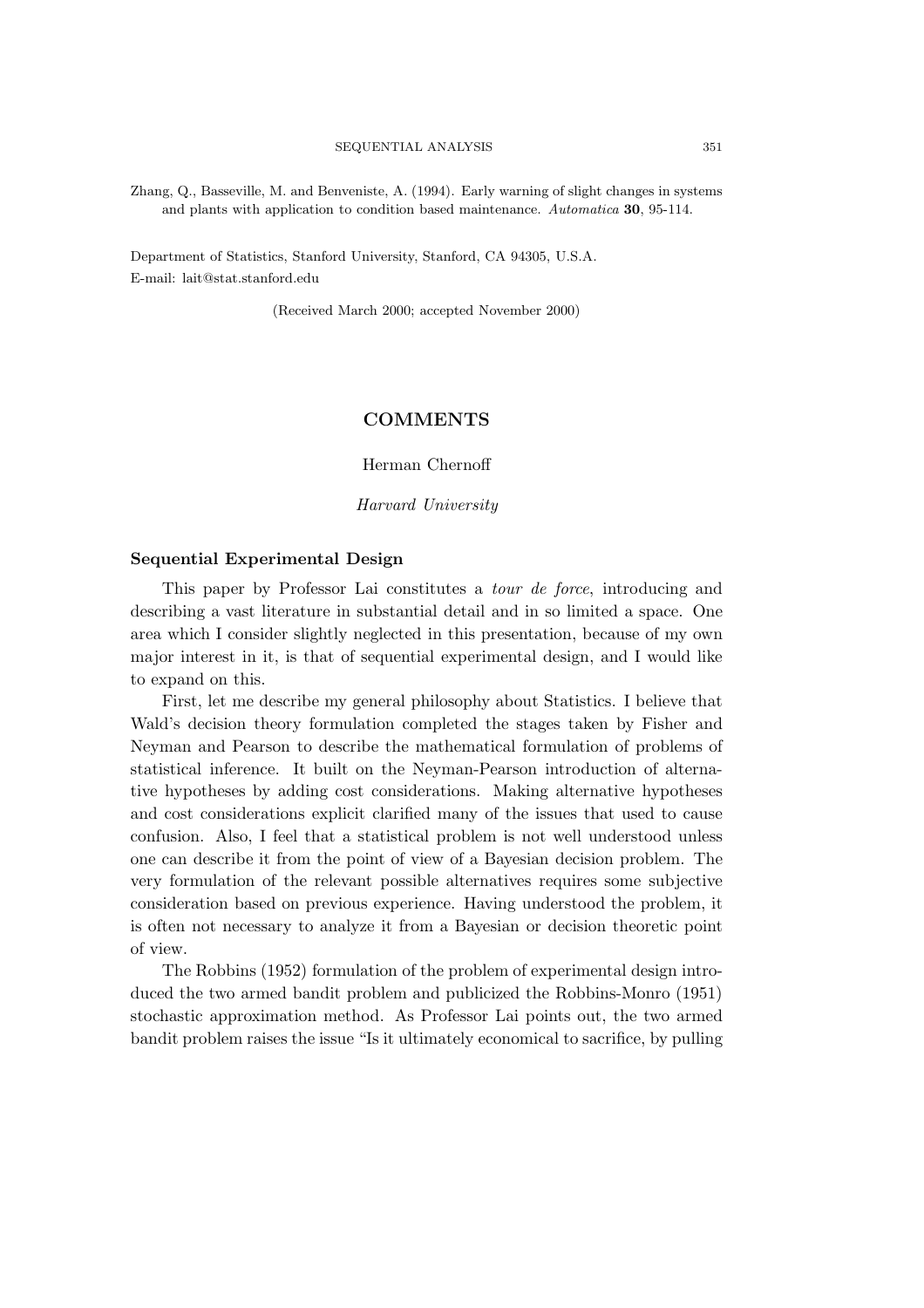the apparently poorer arm, in the hope of thereby getting more useful information?"

To review this special problem, we wish to maximize the expected number of successes with n pulls distributed sequentially among the two arms with specified success probabilities  $p_1$  and  $p_2$ , where  $p_1 > p_2$  but it is not known which arm belongs to  $p_1$ , each arm equally likely to be the better arm. It was widely conjectured that the optimal strategy was to always select the arm for which the posterior probability of being the better arm was greater. This conjecture baffled a substantial number of mathematical statisticians until Feldman (1962) derived a proof in his doctoral dissertation.

In the meantime the Robbins paper illuminated the more general issue of sequential experimentation which is at the very heart of inductive inference and scientific progress. How should one use past experience to help select the next experiment to perform, or to decide to stop experimentation? Previously, sequential analysis problems had been formulated in terms of when to stop repeating a given experiment, and no serious thought was given to deciding among alternative experiments.

For the single experimental scheme applied to estimation, there is relatively little to gain from sophisticated sequential analysis. As Chow and Robbins (1965) and others later pointed out, optimality results there involved higher order improvements over rather natural naive procedures. The Robbins-Monro method represented a significant variation and innovation which has led to an immense literature. But for testing hypotheses, sequential analysis led to substantial gains. Would sequential analysis be equally productive in the presence of a choice of experimentation?

Interestingly enough, the Feldman proof of the conjecture suggested that the two armed bandit problem would *not* serve as a useful example to pursue this question, because it consisted of optimizing by maximizing the short run pay off.

It was this situation that partly was responsible for my attack, Chernoff (1959), on the problem of deciding among a finite number of alternative composite hypotheses when sequential experimentation was allowed and there were several possible "elementary experiments" available to be performed at each stage. My results, complemented by those of some of my students, Bessler (1960a, b) and Albert (1961), clearly demonstrated the role of a minimax game involving Kullback-Leibler information numbers where the experimenter tries to select the experiment to maximize the information, treating nature as an opponent trying to select an alternative to minimize that information. These results were different in that the choice of experiments were not as limited as in the Robbins paper, and the problem attacked was one of discriminating among a finite number of hypotheses. As in the simple testing problem pioneered by Wald, the gains in using sequential methods were substantial first order effects.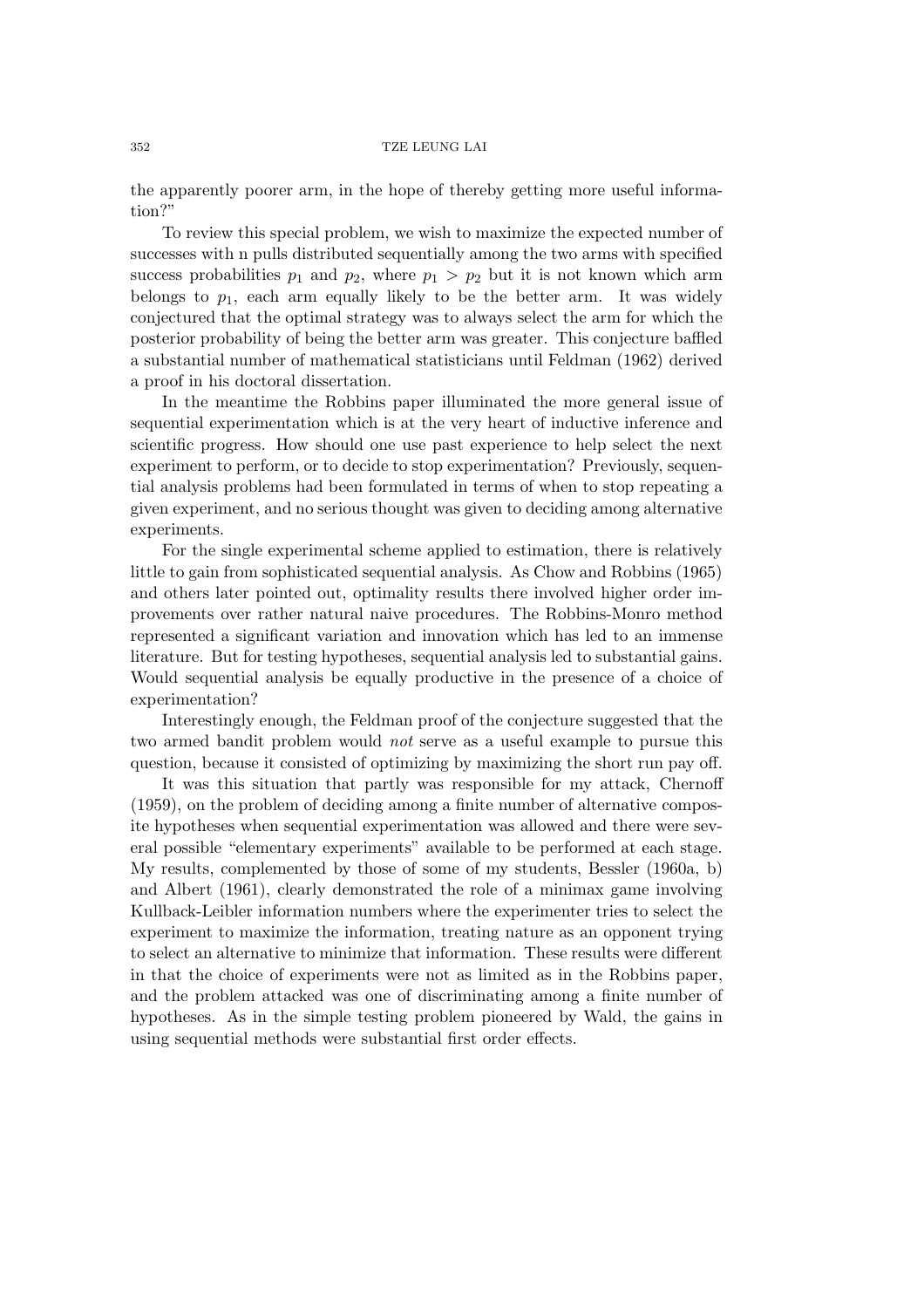## **Backward Induction**

The Arrow, Blackwell, Girshick (1949) approach to the optimizing problem of sequential analysis involved a nontrivial backward induction argument to bypass a measure theoretic difficulty in the original Wald-Wolfowitz (1948) proof. As Professor Lai pointed out, this backward induction approach was the basis for the future development of dynamic programming. In principle the solution of sequential problems in a Bayesian framework involves such a backward induction argument, and an optimal solution cannot bypass such an argument. An interesting aspect of many asymptotic results is that asymptotic optimality is often achieved by methods that seem to ignore this requirement of using backward induction. I would like to offer an explanation.

Consider a sequential problem such as testing whether the mean of a normal distribution with variance one is positive or negative. Suppose that an observation may be taken every hour at a cost of 1 per observation, and the cost of making the wrong decision is equal to the absolute value of the unknown mean which has a normal prior with mean 0 and standard deviation 1 million. The optimal stopping procedure could possibly lead to sampling a long time. Suppose now that the experimenter is told that the experiment is to be truncated, and a decision must be reached by the end of the year. In principle this raises a different backward induction problem with a different stopping rule. On the other hand, with this prior, it is most likely that the unknown mean will be quite large in magnitude, and the experimenter will receive overwhelming evidence in the first few observations, and the effect of a slightly different stopping cost, imposed by truncation at the end of the year, will be practically irrelevant. It is obvious that this type of reasoning is not feasible in all sequential or dynamic programming problems, but in the many where it is relevant, there is room for asymptotically optimal procedures which do not invoke the need to use backward induction calculations explicitly.

# **Composite Hypotheses**

The Kiefer-Weiss (1957) attack on the problem of testing composite hypotheses was innovative but, in my opinion, misguided. As Professor Lai pointed out, they formulated the problem of minimizing the expected sample size for  $\theta = \theta_0$  (indifference zone) subject to specified error probabilities at  $\theta = \theta_1$  and  $\theta = \theta_2$  (alternative hypotheses). This optimization task represents a well defined mathematical problem, but one which does not fit well into a decision theoretic framework. Why should one neglect the costs incurred in the expected sample sizes under the alternative hypotheses? The Schwarz (1962) approach addressed the real problem by attacking a proper decision theoretic problem, incidentally presenting some elegant asymptotic results.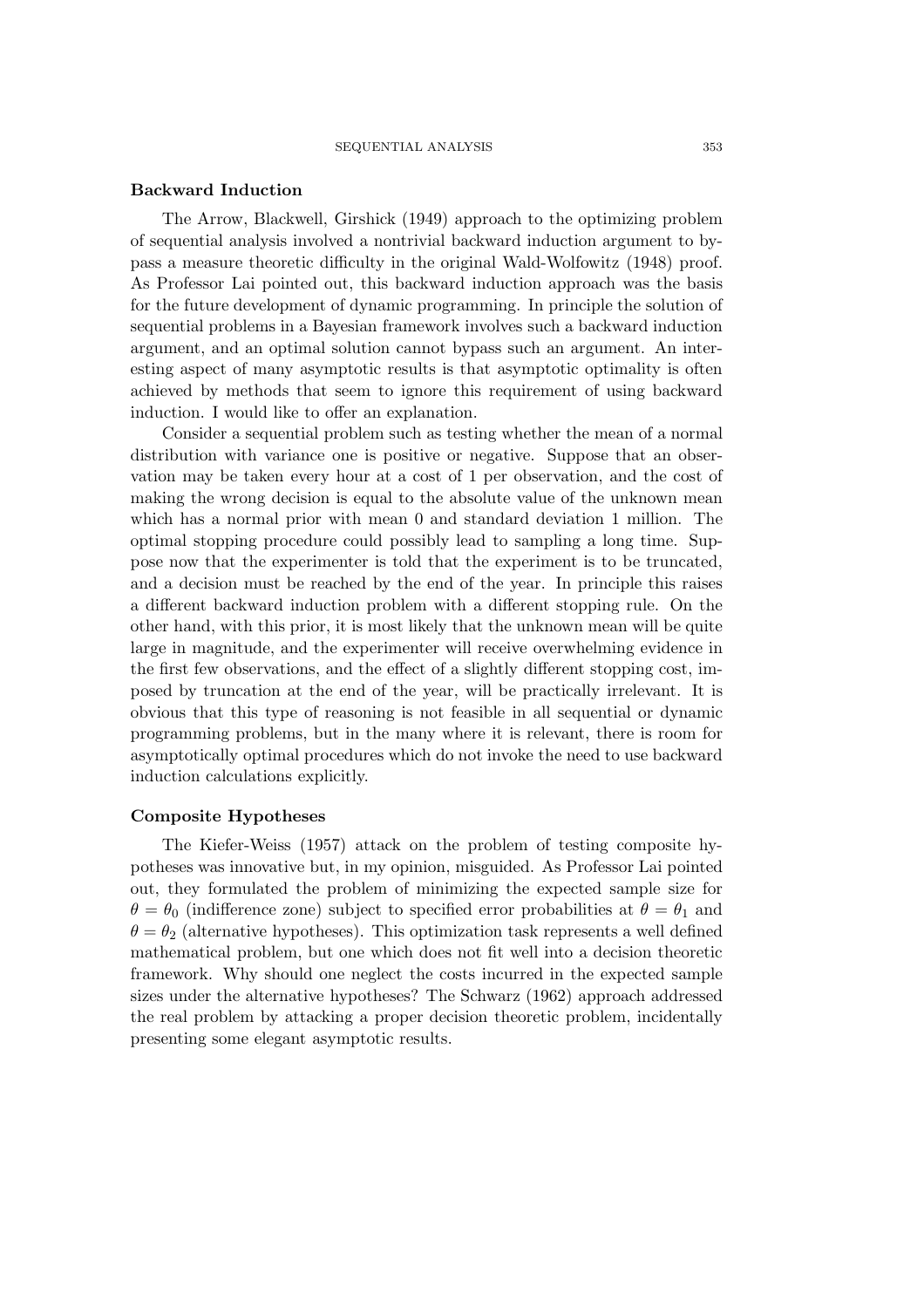There is a hidden subtext, on which I will not elaborate here. It involves the remarkable Wald-Wolfowitz optimality result that the sequential probability ratio test *simultaneously minimizes both expected sample sizes for given error probabilities*, which would ordinarily have seemed too ambitious a project to attempt.

# **Clinical Trials and Ethical Problems**

As Armitage (1985) pointed out, the objectives of clinical trials are too complex to be easily formulated as a simple sequential problem. Nevertheless, sequential theory represents a useful method of evaluating how well one accomplishes some of the goals of such a trial. One aspect that has evaded proper consideration is the ethical issue.

Given the doctor's ethical requirement to provide what he considers the best possible treatment to his patient, how can he participate in a randomized study where he may be consciously applying a technique that he does not believe to be the best? The medical profession has struggled with this issue and has adopted justifications which I regard as weak rationalizations that do not confront the issue directly. One such has been that as long as we are not sure which is the better treatment we are entitled to treat them as equally good. This argument has been bolstered somewhat by providing informed consent to patients selected to be given the experimental treatment. Petkau and I (1985) once proposed the use of an ethical cost proportional to the current estimate of the difference in expected treatment outcomes. This represents a somewhat naive, but direct attack on the issue.

# **Group Testing**

The increase of computer power has made it much easier to evaluate proposed sequential strategies by direct computing effort. Nevertheless, theory still plays an important role. In situations where there are many factors involved, it is difficult to present the outcomes of the computations on individual strategies in a suitable form for comparison without the dimension reducing effects of relatively simple theoretical results.

As an example consider the problem of testing for the sign of the mean of a normal distribution with known variance. The original problem has five parameters of concern besides the unknown mean. These are the cost of sampling, the (linear) cost of the wrong decision, the variance of the distribution, and the mean and variance of the normal prior distribution. Embedding this problem in the continuous time version involving a Wiener process with unknown drift, Chernoff (1961), provided two major advantages. One could consider the original discrete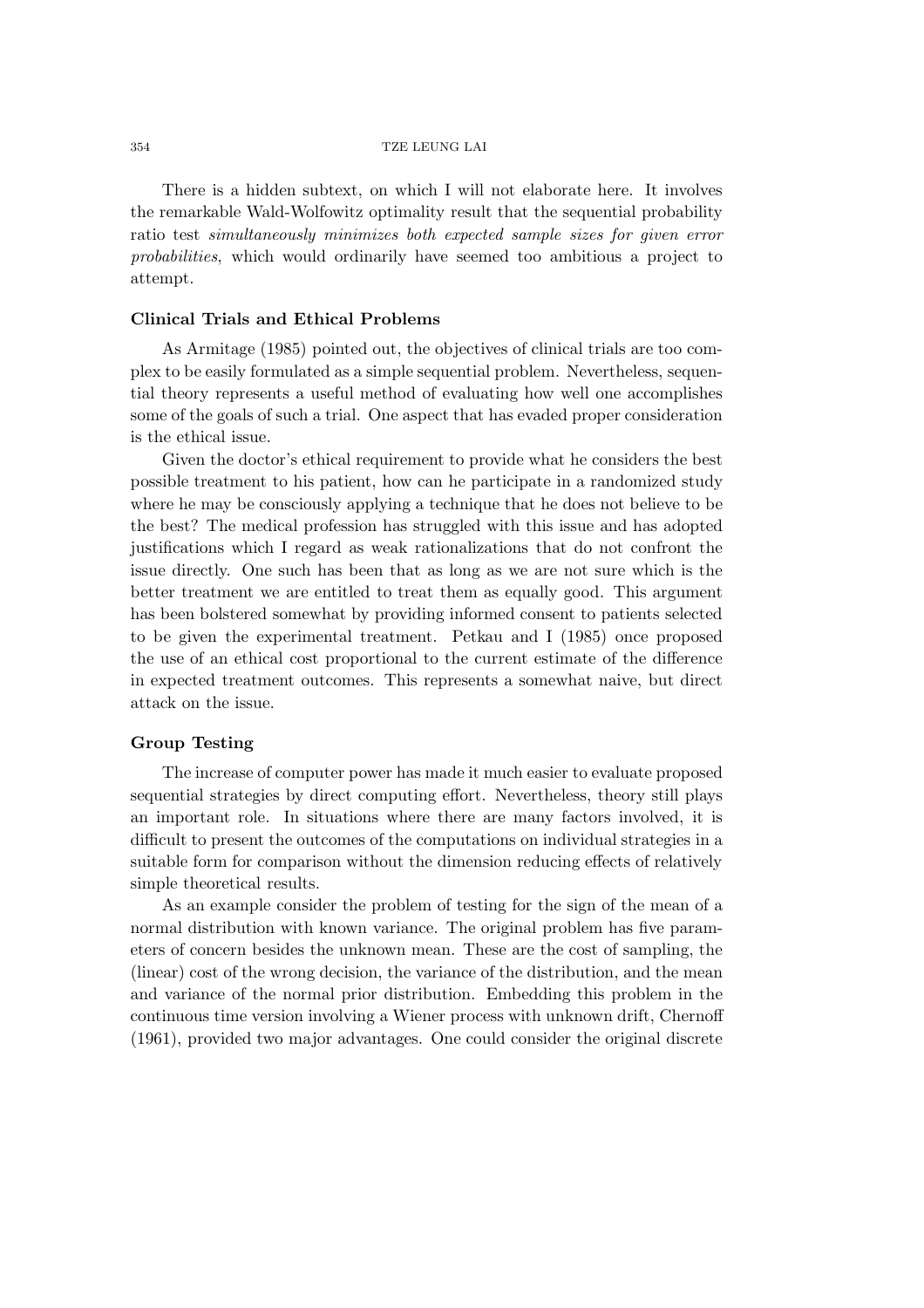time problem as a variation of the continuous time problem where stopping was only allowed at specified times.

One advantage was the ability to use the continuous technology of partial differential equations, and the other was that one could apply several normalizations to reduce the number of effective parameters. The outcome was that the solution could be represented by a single stopping set in a two dimensional graph representing the path of a Wiener process. The five parameters simply determined the starting point of the process.

Incidentally this simplification has relevance to the problem of group testing. In group testing the set of times of possible stopping (measured, for example, in the number of observations between possible stopping times) is further restricted. But there is a simple approximate correction (see Chernoff (1965) and Chernoff and Petkau (1986)) to relate the solution of the continuous time problem to the original discrete time problem. That correction is easily modified for the group testing problem.

With the insights from such theoretical analyses, it is easy to determine plausible strategies worth evaluating further.

Department of Statistics, Harvard University, Cambridge, MA 02138, U.S.A. E-mail: chernoff@stat.harvard.edu

# **COMMENTS**

# Cheng-Der Fuh and Inchi Hu

## *Academia Sinica, Taipei and Hong Kong University of Science and Technology*

Professor Lai's paper constitutes a comprehensive review of recent developments in sequential analysis and of some challenges and opportunities ahead. The review focuses on several classical problems and new horizons which highlight the interdisciplinary nature of the subject.

In the development of sequential change-point detection in dynamic systems, the window-limited detection rules introduced in this paper are first-order asymptotically optimal (up to order  $o(\log \gamma)$  of the average delay to detection). The properties of second-order (up to  $O(1)$ ) asymptotically optimal detection rules can also be considered in the stochastic dynamic system (3.10a, b). By representing the likelihood function of a finite state hidden Markov model as a Markovian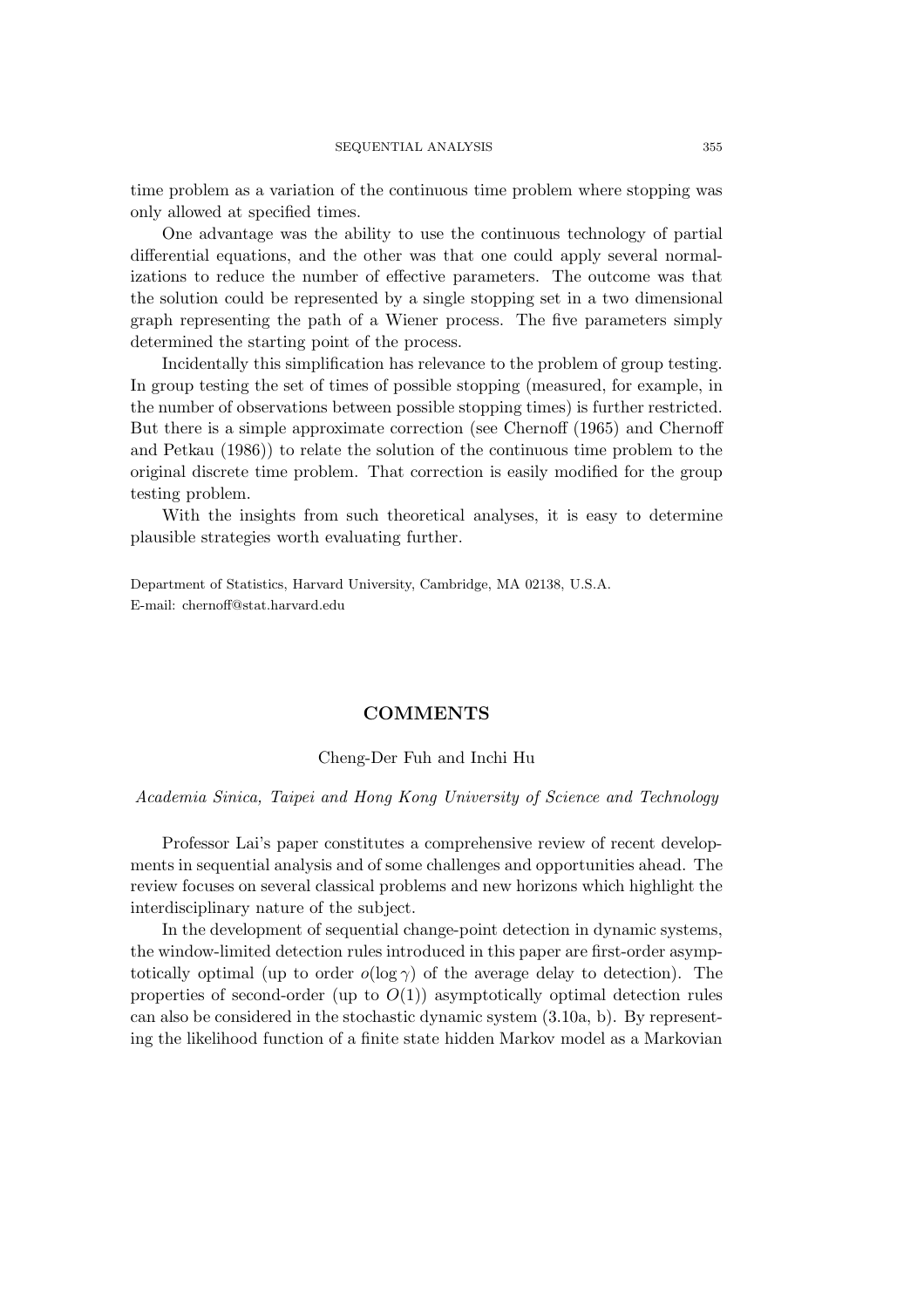iterated random function, Fuh (2000) established the asymptotic optimality of the SPRT and Cusum in hidden Markov models. It appears that the secondorder asymptotic optimality of the detection rules can be investigated along this line.

An idea quite popular in adaptive control and stochastic approximation is the certainty equivalence principle (CEP). The stochastic approximation can be viewed as a control scheme following this principle if one assumes the slope at the regression root is known (cf. Lai and Robbins (1979)). However, strictly applying this principle meets difficulty in establishing consistency of the parameter estimator, which is necessary for the efficiency of control schemes. Some technical conditions need to be imposed for obtaining parameter consistency (cf. Lai and Robbins (1981)). In Hu (1997, 1998), it was shown that if one employs the Bayes estimates in connection with CEP, one can obtain a control scheme with consistent parameter estimates in simple linear regression models. It seems that with more information on the convergence rate, these results can be generalized to nonparametric regression models as in the framework of Robbins and Monroe (1951). It would be interesting to see whether similar results can be obtained under the frequentist setting for general stochastic control models.

The multi-armed bandit problem was originally introduced by Robbins (1952). Lai and Robbins (1985) established a lower bound on the regret (cf.  $(6.1)$  and  $(6.2)$  and they called any rule achieving the lower bound an asymptotically efficient control rule. Recently, by adopting the approach of Lai and Robbins, Fuh and Hu (2000) considered a stochastic scheduling problem with order constraints. The scheduling problem is motivated by stratified multistage computerized adaptive tests. They first transformed the problem to an irreversible correlated multi-armed bandit problem with Markovian rewards and then constructed a lower bound of the regret for any uniformly good control rule, characterized by a deterministic constraint minimization problem. In ignorance of the parameter value, they constructed a class of efficient control rules, which achieve the lower bound, based on the theory of sequential testing. They also generalized the results to partial order constraint cases. It is known that the asymptotically efficient control rule approximates the celebrated Gittins' index rule, cf. Chang and Lai (1987) and Brezzi and Lai (2000). The extention of the preceding results to correlated multi-armed bandit problem with partial order constraints seems to be an issue which deserves further investigation.

Concerning the valuation of option price in financial economics, AitSahlia and Lai (1999) applied the theory of optimal stopping to first reduce the problem to a canonical form involving a standard Brownian motion. Employing a numerical method to evaluate the optimal stopping boundary described by (6.10), they provided an approximation of the American option price. This approach is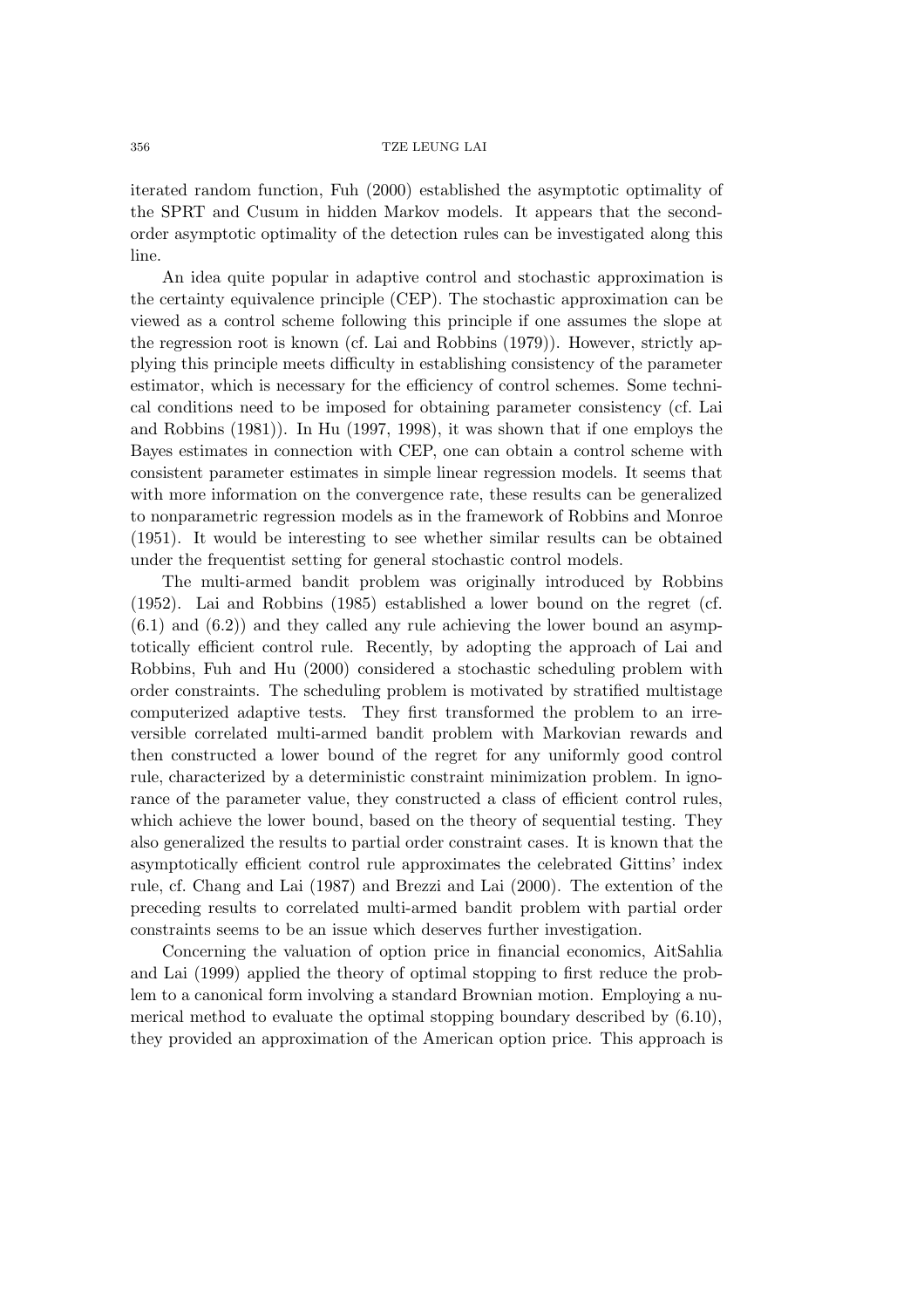#### SEQUENTIAL ANALYSIS 357

based on the classical Black-Scholes model, which is inadequate to describe empirical data. A natural extension of this model is the stochastic volatility model or the jump diffusion model. The stochastic volatility model, with its intrinsic model structure, can describes the phenomena of volatility smile; while the jump diffusion model explains this phenomena by incorporating an exogenous jump process into the geometric Brownian motion. An analytic approximation of the American option, barrier option and look-back option to these two models would be an interesting task.

Institute of Statistical Science, Academia Sinica, Taipei 11529, Taiwan.

E-mail: stcheng@stat.sinica.edu.tw

Department of Information and Systems Management, Hong Kong University of Science and technology, Clear Water Bay, Kowloon, Hong Kong. E-mail: imichu@usthk.ust.hk

# **COMMENTS**

## B. K. Ghosh

# *Lehigh University*

Professor Lai is an eminent and prolific researcher in sequential statistical analysis and numerous related areas. Over the last thirty years his research has extended from sophisticated asymptotic analysis of sequential methods to their applications in quality control, clinical trials, recursive estimation and, more recently, financial markets. This paper gives a comprehensive review of practically all subfields of sequential analysis and clearly exhibits Professor Lai's command of, and research contributions to, the general subject. The reader gets a clear idea about the nature of the problems, the solutions available at the moment, and what is yet to be done.

I have only one comment, which is not a criticism but rather a point of information. Practically all useful results in sequential analysis since 1970 are asymptotic in nature. It is not at all clear to me how adequate they are, i.e., how close the approximate formulas are to their exact counterparts in various problems of sequential analysis. In fact, a logical topic among Professor Lai's future challenges could be simulation studies and numerical calculations for verifying the adequacy of every asymptotic result. Appleby and Freund (1962) and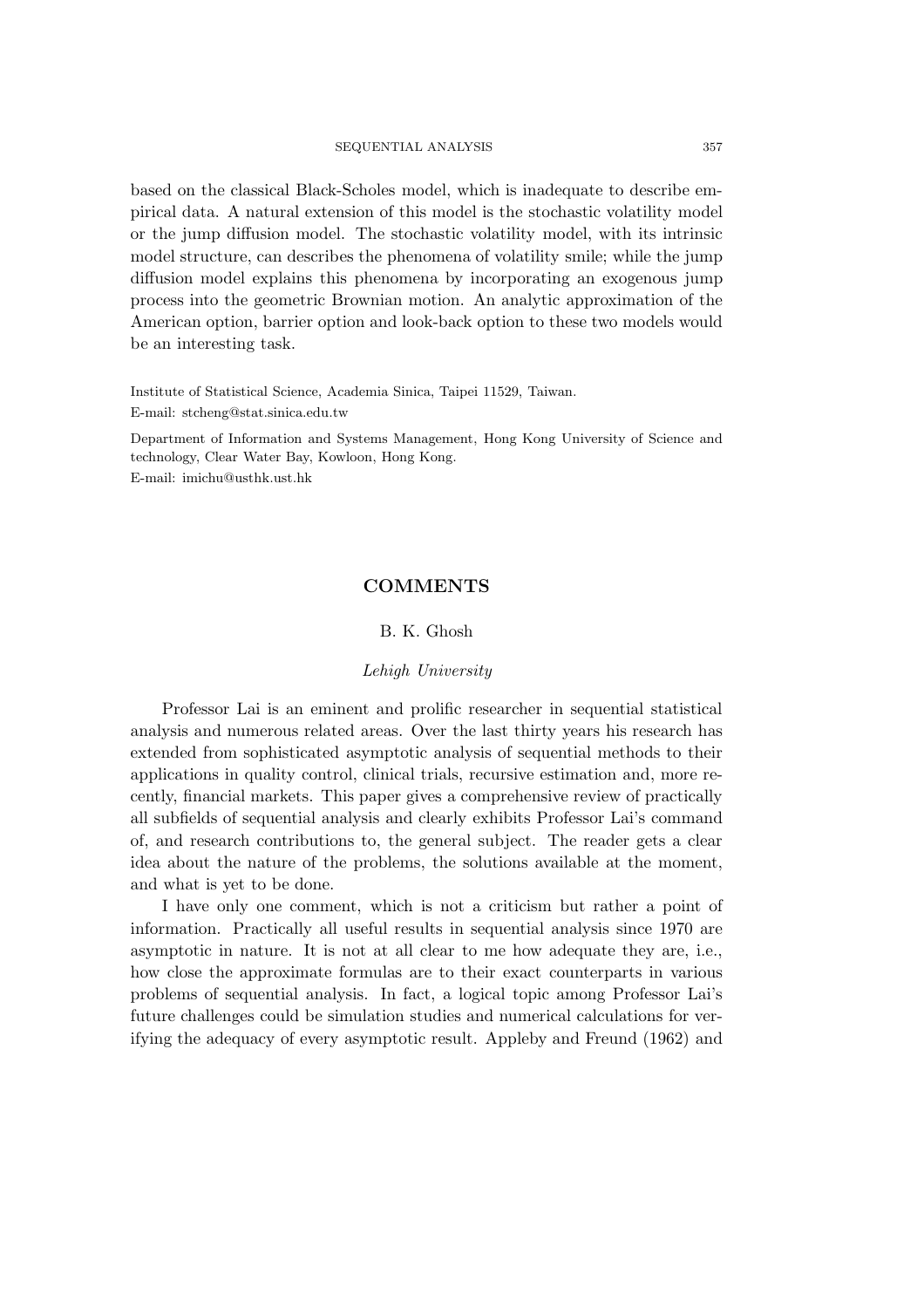Chernoff and Petkau (1986) are two prototypes I have in mind. I like to believe that such undertakings are now feasible in view of recent advances in simulation techniques, numerical analysis, and personal computers. Perhaps Professor Lai can amplify on this in his rejoinder.

Department of Mathematics, Lehigh University, Bethlehem, PA 18015, U.S.A. E-mail: bkg0@lehigh.edu

# **COMMENTS**

# M. G. Gu

## *The Chinese University of Hong Kong*

First I want to thank Professor Lai for a thorough and illuminating review of the subject of sequential analysis. This is a tremendous task since sequential analysis is composed of many different areas of applications with their own subject headings in their respective fields. Maybe the word "analysis" does not serve well for many sequential procedures and turns away potential users of methods contained in this interesting and vast field.

I agree completely that "for sequential analysis to remain a vibrant statistical subject, it has to grow not only inwards ... but also outward through active involvement in the biomedical, socio-economic and engineering sciences". In the following, I point out another possible application for sequential analysis that is related to the computer intensive Markov chain Monte Carlo (MCMC) methods in spatial statistics.

Consider the following problem. Suppose that image  $x_0$  is sampled from the Gibbs distribution  $f(x; \theta)$  of the form

$$
f(x; \theta) = [c(\theta)]^{-1} \exp[-U(\theta, x)], \qquad (1)
$$

where  $c(\theta)$  is an unknown normalizing factor and  $U(\theta, x)$  is a known function. Finding the maximum likelihood estimate of  $\theta$  based on the observation  $x_0$ , one has to maximize the function  $\log f(x_0, \theta) = -\log c(\theta) - U(\theta, x_0)$ . Equivalently one has to find the zero of the function  $h(\theta)$ , where

$$
h(\theta) = -[\nabla_{\theta}c(\theta)]/c(\theta) - \nabla_{\theta}U(\theta, x_0)
$$
\n(2)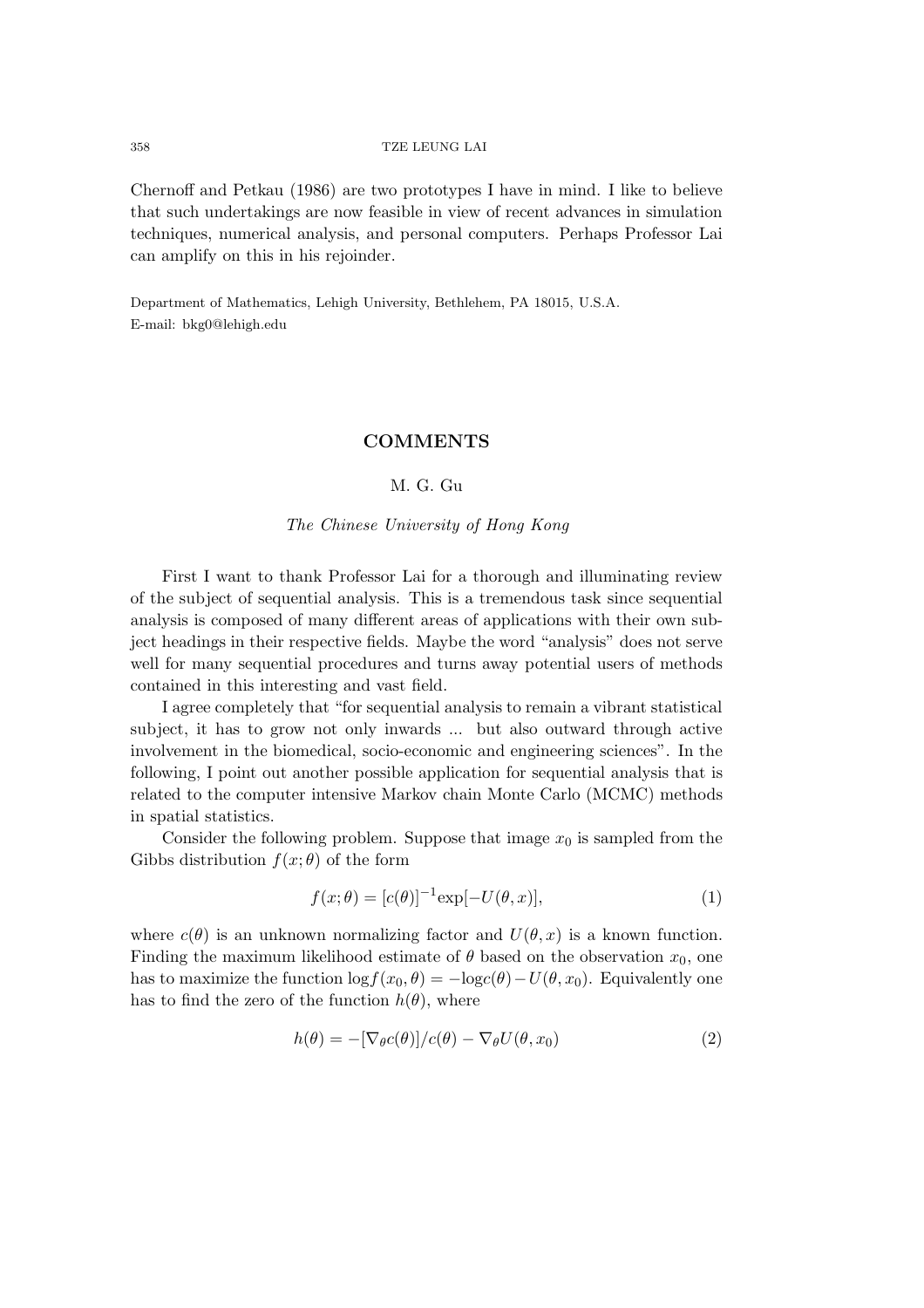and  $\nabla_{\theta}$  is the gradient operator with respect to the argument  $\theta$ . Using the identity  $E_{\theta}[\nabla_{\theta}log f(X, \theta)] = 0$  with X having density f given in (1), we obtain that

$$
E_{\theta}[\nabla_{\theta}U(\theta, X)] = -[\nabla_{\theta}c(\theta)]/c(\theta).
$$

Therefore, the function  $h$  defined in  $(2)$  can be approximated by

$$
\hat{h}(\theta) = \frac{1}{n} \sum_{i=1}^{n} \nabla_{\theta} U(\theta, X_i) - \nabla_{\theta} U(\theta, x_0)
$$
\n(3)

if  $X_1, X_2, \ldots, X_n$  is a sample from the Gibbs density in (1). Based on this and the recent advances in the field of MCMC and stochastic approximation (see Section 5 of the paper for an introduction), a procedure for finding the zero  $\hat{\theta}$ of  $h(\theta)$  is given in Gu and Zhu (2001). The procedure was applied successfully to find the MLE for some spatial models with moderate dimension of the image vector X.

The procedure is briefly described in the following. Suppose that  $\theta^{(k)}$  is the current estimate of  $\hat{\theta}$ , then we first simulate  $X_1, X_2, \ldots, X_n$  from the Gibbs density  $f(x; \theta^{(k)})$  (this usually involves iterating the Gibbs sampler or the Metropolis-Hastings algorithm), and then update the parameter by

$$
\theta^{(k+1)} = \theta^{(k)} + \lambda_k \hat{h}(\theta^{(k)}),\tag{4}
$$

where  $\hat{h}(\theta^{(k)})$  is defined by (3) and  $\lambda_k$  is a diminishing (vector) constant of the order  $O(1/k^{\alpha})$  for some  $\alpha$  larger than 0 but not exceeding 1.

Similar to many iterative procedures for application, we have the problem of when to stop iteration in (4) and declare  $\theta^{(k)}$  is a good enough estimate of  $\hat{\theta}$ . At first sight, we might think that, since simulations are done by a computer, one should do as much iteration as possible. But in reality, especially when we deal with larger size problems, we usually do not have a clue as to how many iterations of (4) are good enough. We note that each simulated  $X_i$  is a high dimensional vector representing an image which itself can only be simulated through MCMC methods. Our experience is that if the model is complex, such as the Very-Soft-Core model for spatial patterns, a few hours of simulation on a top-of-the-line WorkStation for a medium size problem usually does not produce enough iteration to guarantee convergence. So an automatic convergence criterion-stopping criterion is needed here. This is intrinsically a sequential search problem. There are certain similarities between this problem and the adaptive treatment allocation and the fixed-width confidence interval problems discussed in the paper. We find no standard procedure for the stopping problem in the literature.

The approach adopted in Gu and Zhu (2001) for the stopping criterion is to base it on the relative size of the value  $h(\theta^{(k)})$ . Monte Carlo error has to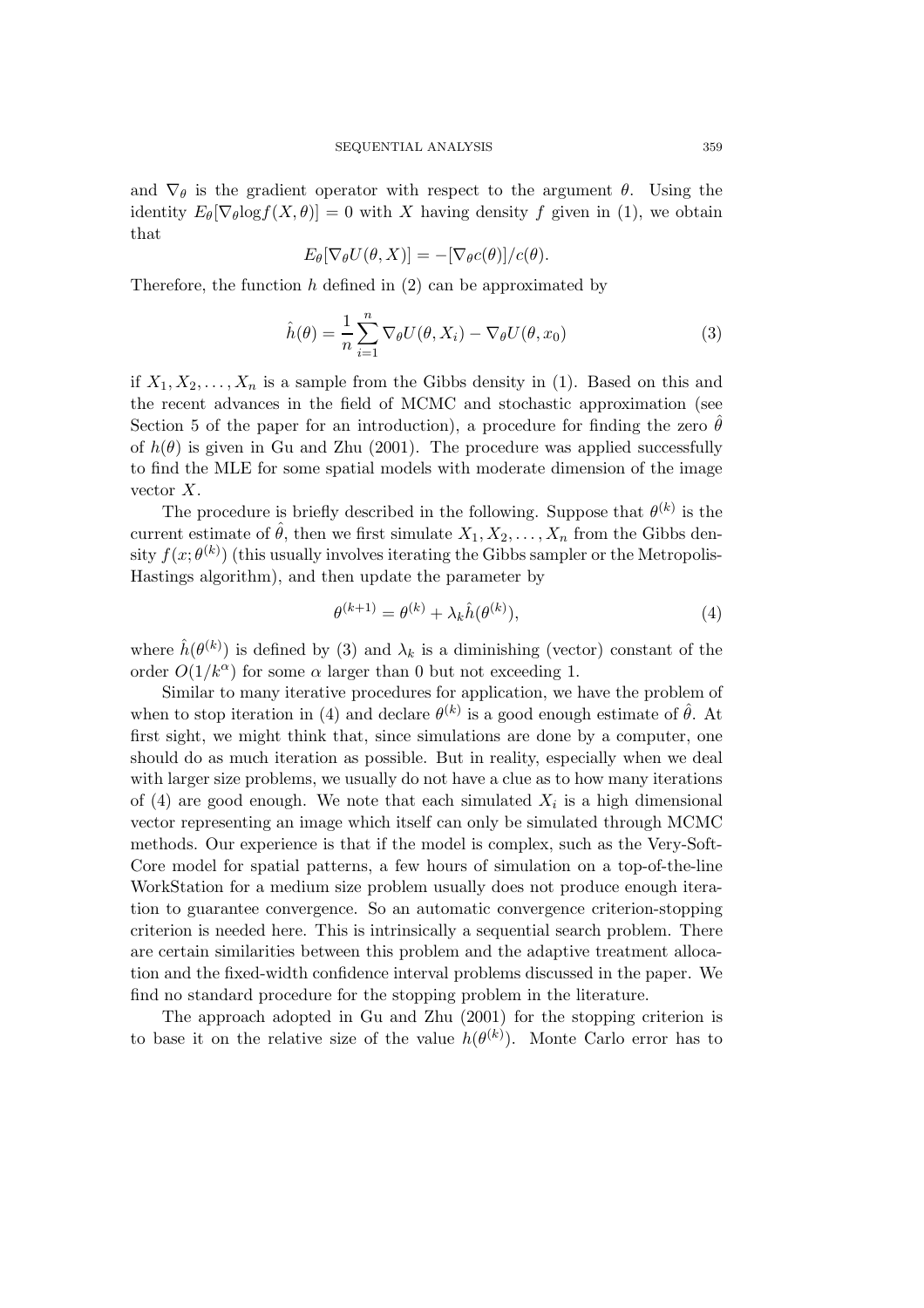be considered, since the function  $h$  is unknown and has to be estimated. For details, we refer the reader to Section 3 of Gu and Zhu (2001). We note that the approach there is only a first attempt to deal with an important and complicated sequential problem.

Department of Statistics, The Chinese University of Hong Kong, Shatin, NT, Hong Kong. E-mail: minggao@cuhk.edu.hk

# **COMMENTS**

Gary Lorden

# *Caltech*

# *Pasadena*

Professor Lai's survey makes an important contribution to the field of sequential analysis, as we should expect from a scholar whose research contributions over the last three decades of the subject's history have been wide-ranging and masterful.

As an aid to organizing my remarks, I will characterize the elements of what I think a mathematical statistician would ideally like to do in a piece of work in sequential analysis.

1. *Formulation*. Define a statistical problem that is worth solving for the sake of applications, and identify measures of performance that are useful and appropriate for comparing statistical procedures for solving the problem.

2. *Prescription*. Propose a class of statistical procedures to solve the problem.

3. *Performance Description*. Give formulas (or algorithms) for approximating the operating characteristics of the proposed procedures, i.e., their performance as described by the identified measures.

4. *Assessment*. Show that the performance of the proposed procedures is better than other proposals (good), is nearly optimal (better), or is exactly optimal (best).

The canonical example is the work of Wald and Wolfowitz on the Sequential Probability Ratio Test. In response to the needs of certain applications, Wald considered the general problem of testing two simple hypotheses, identifying the error probabilities and the expected sample sizes as measures of performance. He proposed the class of SPRT's with critical values A and B, and gave quite useful approximate formulas for the error probabilities and expected sample sizes in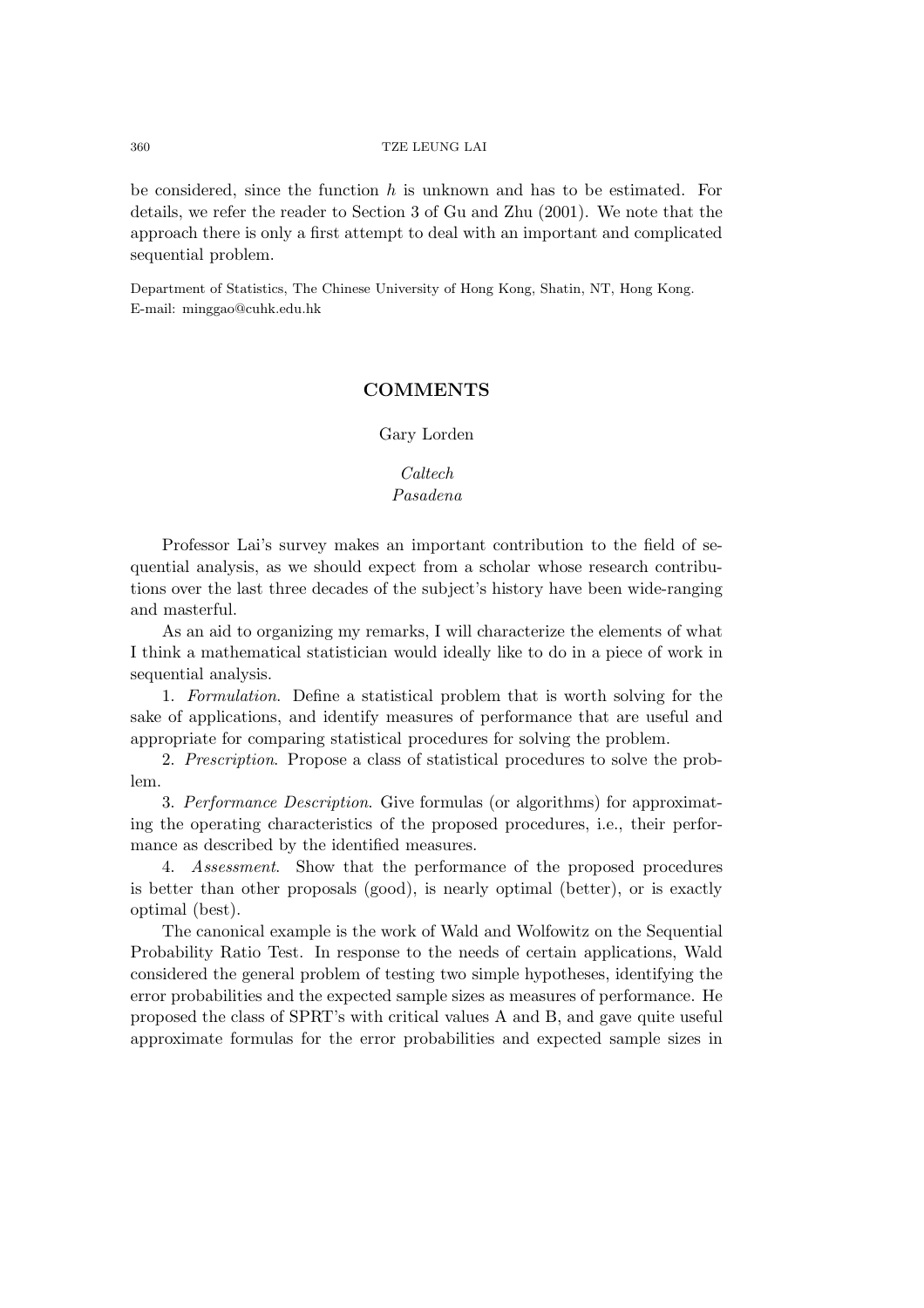terms of A and B and the readily computable information numbers. Finally, Wald and Wolfowitz proved that for any choices of A and B, the SPRT is optimal in an appropriate exact sense, somewhat analogous to the Neyman-Pearson optimality of any fixed-sample likelihood ratio test, but even more startling in the fact that an SPRT simultaneously optimizes both expected sample sizes.

How wonderful it would have been if the post-Wald history of research in sequential analysis could have continued the pattern of formulating and solving important problems so completely in one or two papers! But of course, the problems got harder, and the development of new formulations, methods, and mathematical results about them typically stretched over many years and many authors. Still, as Professor Lai skillfully explains, major developments have continued, and fruitful areas of application have been found and exploited, both as inspiration for new research and as sources of new "customers" for sequential analysis.

By way of echoing Lai's description of the progress over the last fifty years, I would assert that it teaches important lessons about the roles of the four elements in my idealized list, especially the lesson that progress in the first three elements has had larger impact than progress in assessment, even though the ideal of optimality (or "statistical efficiency"), and the mathematical challenges of demonstrating it, continue to have fundamental appeal and have inspired much fruitful effort. As one example, two of the three post-Wald papers that inspired me to write my mathematics Ph.D. thesis in the field of sequential analysis -Chernoff's (1959) paper laying the foundations of asymptotic optimality theory for sequential testing and design of experiments, and Kiefer and Sacks' (1963) quite general formulation of first-order asymptotic optimality theorems in the same vein, do not even appear in Lai's bibliography! (The third paper, Schwarz's (1962) beautiful work on "asymptotic shapes", does appear.) This observation is intended not at all as a criticism of Professor Lai's choices, but as evidence for my assertion that optimality theory has not been very influential in the development of sequential analysis in the last forty years.

Another case in point concerns the Kiefer-Weiss problem. As Lai's discussion makes clear, this problem — to minimize the *maximum* expected sample size rather than the two expected sample sizes the SPRT optimizes, was a natural outgrowth of the realization that the SPRT minimizes the expected sample size when the parameter  $\theta$  is far from the "worst case". In that sense it represented progress in the element of "formulation", and as Lai explains, my proposal of the 2-SPRT (Lorden (1976)), sharpened previous work of Anderson (1960). The 2-SPRT was shown to minimize the expected sample size at any given  $\theta$  to within  $o(1)$  as the error probabilities go to zero. For the well-known problem of testing the mean of a normal distribution with equal error probability specifications at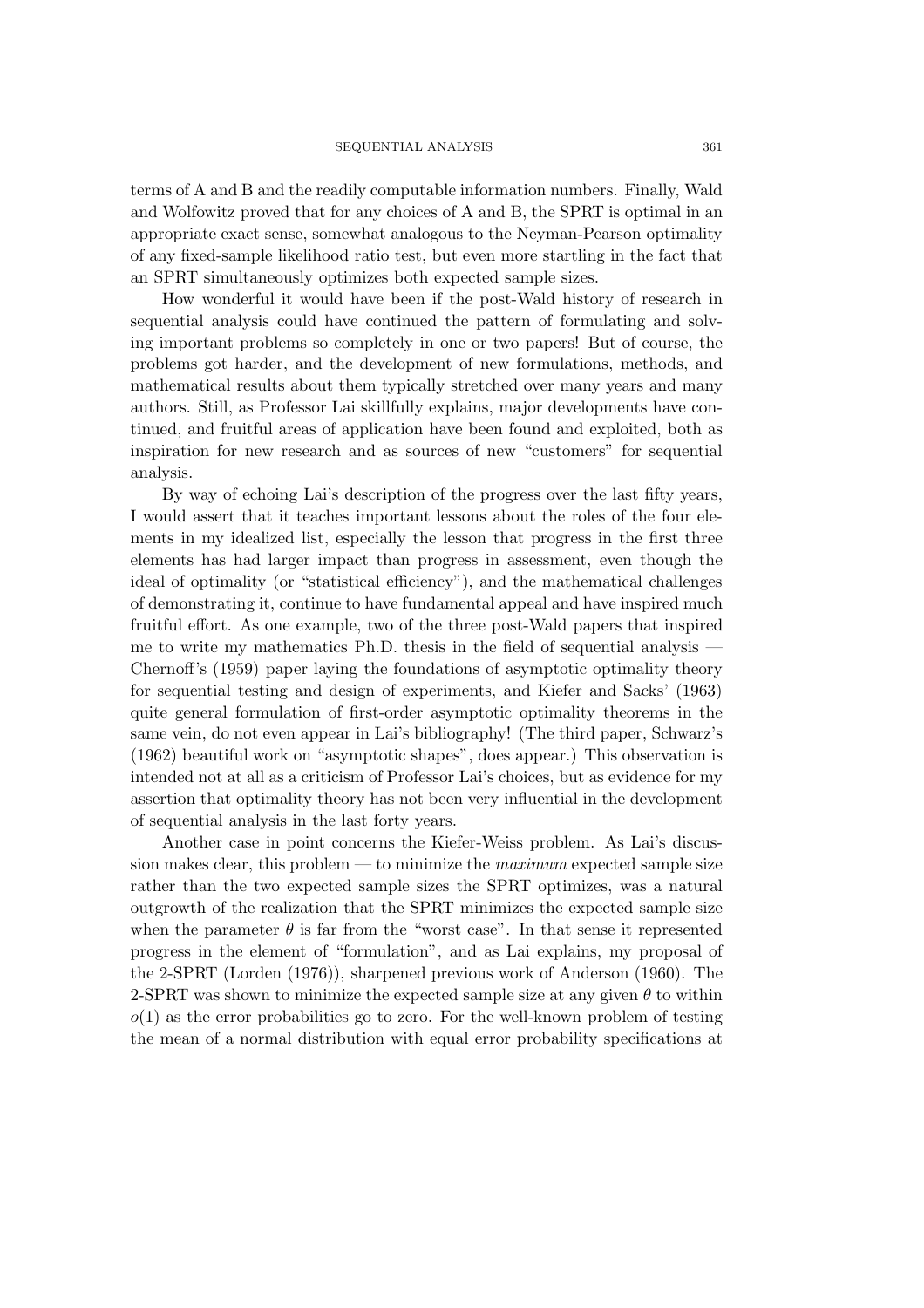$\theta = \pm \delta$ , considerations of symmetry reduce the problem of attaining minimax expected sample size to this "modified" Kiefer-Weiss problem of minimizing for  $\theta = 0$ . Without any reliance on symmetry, my student Huffman (1983) showed how to construct 2-SPRT's for testing in one-dimensional exponential families so as to attain the minimax expected sample size to within  $o(\sqrt{EN})$ ; and Dragalin and Novikov (1987) refined Huffman's results to achieve the minimax expected sample size to within  $O(1)$ . Since their work includes useful approximations to expected sample sizes, it would seem that the chain of work from Kiefer and Weiss to Dragalin and Novikov completes my "ideal" of progress from formulation through prescription to performance description and proof of (near) optimality. Why, then, isn't this work well-known and widely used? I submit that it is largely because, as Lai effectively points out in his Section 2, there exist generally preferable prescriptions like Lai's sequential versions of the Generalized Likelihood Ratio (GLR) test, which (at least for large samples) "self-tune" to approximately minimize the expected sample size at whatever is the true  $\theta$ ! Thus, the problem of "nearly minimizing" the expected sample size for every  $\theta$ 

 is simply a better formulation than the Kiefer-Weiss problem, and statistical procedures which perform reasonably well in that context (first exemplified in Schwarz (1962)) are simply more attractive than even exact Kiefer-Weiss solutions would be.

The same theme regarding the importance of formulating the right problem and proposing procedures that address it appears in Lai's excellent discussion of sequential analysis for clinical trials. He makes an effective case for the view that progress in the development of influential sequential methods for these problems depends on finding formulations and prescriptions that address the complex needs of practitioners. The cited work of Gu and Lai (1998, 1999) appears to contain the right elements for maximizing the impact and usefulness of sequential analysis in this field: formulating problems with flexible features and an array of performance measures and descriptions that address the multiple needs of users. Moreover, their performance descriptions have two aspects  $-$  a "theoretical" method that gives reasonable approximations and aids understanding, as well as a computer program that can make a variety of calculations (and simulations) to accurately portray the consequences of choosing different features of the statistical procedure.

The richness and scope of Lai's description of the past, present, and future of sequential analysis will undoubtedly stimulate much discussion and will also, I expect, encourage an acceleration of progress and stimulate increased interest in this branch of statistics. In an effort not to abandon totally the ideal of brevity, I will limit my discussion at this point to the following additional remarks.

1. For the "internal" growth of the field of sequential analysis, I agree that strengthening ties with other branches of probability and statistics is critical. An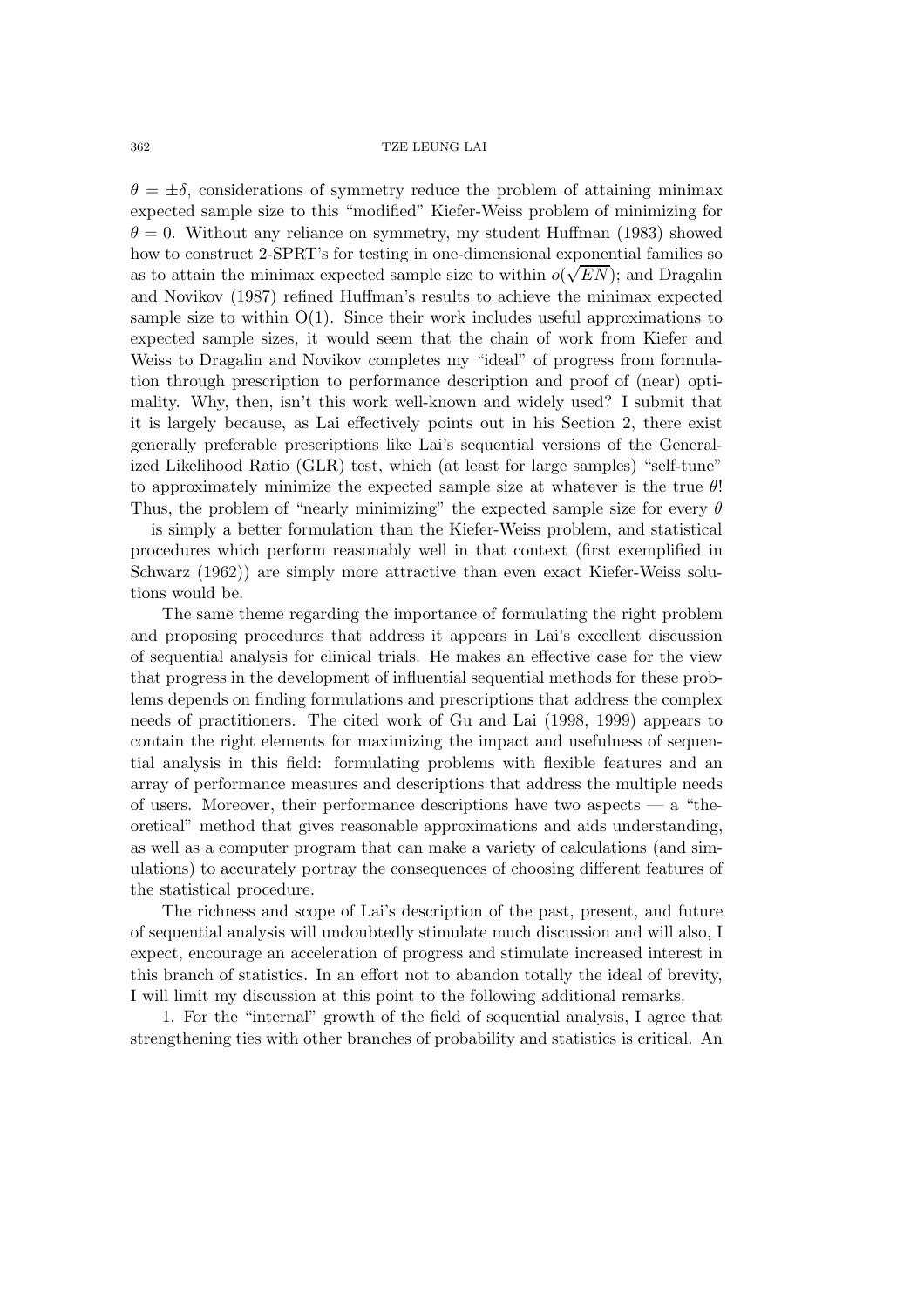exciting example is the recent progress (Chuang and Lai (1998, 2000a, 2000b)) in the exploitation of bootstrap methods (and modifications called "hybrid" methods) to solve important problems of constructing confidence intervals after termination of a group sequential trial. Another example is the development of what might be called "semi-Bayes" formulations, e.g., the problem of minimizing a given weighted average of the expected sample sizes of a test, subject to the classical bounds on the probabilities of Type I and Type II error.

2. In the twenty-first century the impact of readily available computer power on problem formulations and proposals of sequential methods is likely to accelerate. As the popularity of the bootstrap and other computer-intensive methods illustrates, the amount of computation that it is feasible to perform in applying a statistical procedure to data is astronomically larger than it was during the "adolescence" of sequential analysis. Moreover, to meet the need to give performance descriptions of sequential procedures, it should be anticipated that relatively simple computer calculations, particularly intelligently designed simulations, will supplant and perhaps replace many of the intricate formulas that have been developed to yield performance descriptions, e.g., those that make corrections for "excess over the boundary".

3. Given the exciting and colorful panorama of progress sketched by Professor Lai, the question that intrudes on one's sense of optimism is — why isn't sequential analysis more popular? It continues to be something of a "niche" subject within the field of statistics, not well-represented in the usual statistics texts and courses, with an often frustrating slowness of "technology transfer" from researchers to practitioners. There are many explanatory variables – the subject is hard, understanding it requires delicate probability theory and a high level of mathematical sophistication, using it in practice requires a high level of discipline, etc. But one factor has always tended to limit its appeal: one-at-a-time sampling is in many applications impractical or at least unattractive. Sampling in multiple stages — particularly in two or three stages (as in Stein (1945) and Hall (1981))– can be an appealing compromise between fixed-sample procedures and fully sequential procedures, with nearly as good performance as the latter, provided that the sample size in each stage can be chosen flexibly to depend on the results of previous stages. (Unfortunately, this is not typically the case in clinical trials.) In the context of asymptotic theory of hypothesis tests, Lorden (1983) suggests that three stages are sufficient to equal the performance of fully sequential tests (to first order), but for practical "small sample" problems, it's not clear how to prescribe three-stage procedures whose error probabilities and expected sample sizes can be readily approximated and whose performance is highly efficient.

Department of Mathematics, California Institute of Technology, Pasadena, CA 91125, U.S.A. E-mail: gary lorden@caltech.edu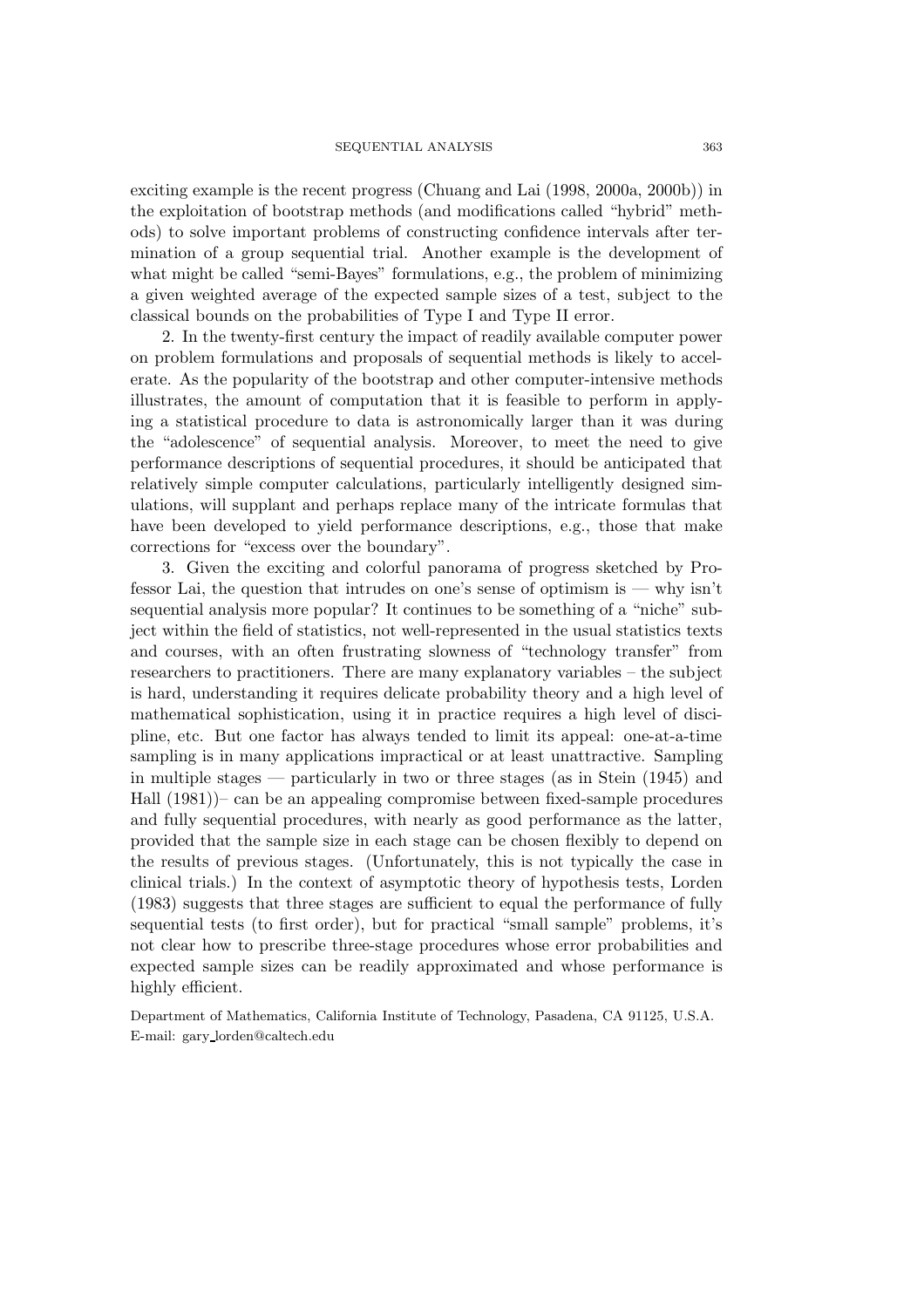# **COMMENTS**

Adam T. Martinsek

*University of Illinois*

I would like to congratulate Professor Lai on his excellent presentation of the history and future prospects of sequential analysis. He skillfully interweaves the evolution of key methods with practical considerations in the fields of medicine, engineering and economics that influenced the evolution. Both the work described and the description are therefore interdisciplinary in the truest sense of the word.

I agree completely with Professor Lai's statement "For sequential analysis to remain a vibrant statistical subject, it has to grow not only inwards in the form of further methodological advances and breakthroughs but also outwards through active involvement in the biomedical, socio-economic and engineering sciences". In my comments I will focus on several recent developments in the area of sequential estimation that follow this model, either because they arose from actual applied problems or because they are clearly applicable to other disciplines. These developments fall under three general headings: sequential estimation in logistic regression and generalized linear models, sequential density estimation, and sequential estimation of the maximum and the mean in models for bounded, dependent data. Research under the first two headings is relevant to interdisciplinary work in medicine and engineering. The work described under the third heading has its origin in an engineering problem and is also potentially useful in economics.

In medical applications it is often important to model the probability of getting a disease as a function of a vector of covariates **X**. A model that has proved enormously useful over the years is the logistic regression model, for which

$$
P[Y_i = 1 | \mathbf{X_i}] = \frac{\exp(\mathbf{X_i}^T \boldsymbol{\beta})}{1 + \exp(\mathbf{X_i}^T \boldsymbol{\beta})},
$$

where  $Y_i = 1$  if the *ith* patient has the disease and 0 otherwise,  $X_i$  is a pdimensional vector of covariates thought to influence the incidence of the disease, and  $\beta$  is an unknown p-dimensional vector of parameters.

The model is especially relevant in observational studies, such as cohort studies, and in many situations it is important to estimate the unknown parameter vector  $\beta$  very accurately. One approach is to construct a confidence ellipsoid for  $\beta$  that is sufficiently small, e.g., for which the longest axis has length no greater than a prescribed upper bound. This problem was first considered by Grambsch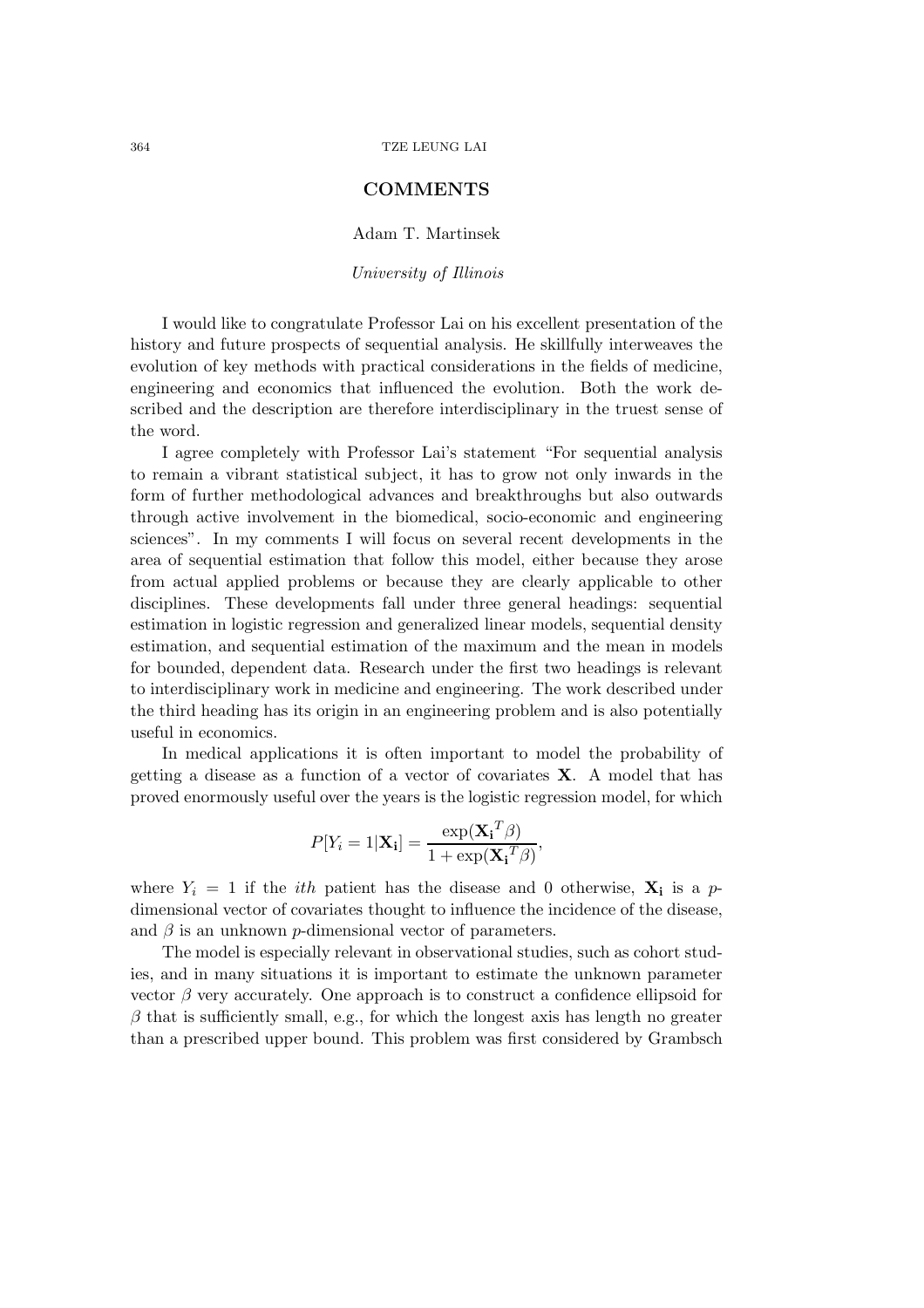(1989). She proposed a stopping rule to determine the sample size, very much in the spirit of the pioneering work of Chow and Robbins (1965) and subsequent work on linear regression models by Gleser (1965), Albert (1969), and Srivastava (1967, 1971). She showed that the resulting procedure is asymptotically efficient in terms of the almost sure behavior of the sample size and that it achieves the desired accuracy and confidence level.

One drawback of Grambsch's procedure is that it relies on knowledge of the distribution of the covariate vectors  $\mathbf{X}_i$ . Chang and Martinsek (1992) proposed a different procedure that is nonparametric (or least semiparametric) in that it does not require knowledge of the distribution of the **Xi**. They showed that the highly desirable behavior obtained by Grambsch (1989), namely almost sure sample size efficiency along with specified accuracy and confidence level, carries over to the nonparametric version of the stopping rule. They also showed that the expected sample size is asymptotically optimal. Chang (1995, 1996) extended these results substantially beyond the logistic regression case, to general link functions  $F$  for which  $P[Y_i = 1 | \mathbf{X_i}] = F(\mathbf{X_i}^T \beta).$ 

Sequential nonparametric estimation of a probability density function at a point has been considered by Yamato (1971), Carroll (1976), Isogai (1981, 1987, 1988) and Stute (1983). In applications to engineering it is of interest to estimate the entire density function, and Martinsek (1992) addressed the problem of estimating the density with sufficient global precision, i.e., with mean integrated squared error (MISE) that is smaller than a specified bound. The Parzen-Rosenblatt kernel estimate was considered a stopping rule and was formulated based on an asymptotically optimal sequence of bandwidths and the well-known expansion

$$
\int_{-\infty}^{\infty} (\hat{f}_n(x) - f(x))^2 dx
$$
  
=  $(nh_n)^{-1} \int_{-\infty}^{\infty} K^2(t) dt + (k_2^2 h_n^4/4) \int_{-\infty}^{\infty} (f''(x))^2 dx + o((nh_n)^{-1} + h_n^4)$ 

for the MISE, where K is the kernel,  $h_n$  is the bandwidth, and  $k_2 = \int_{-\infty}^{\infty} t^2 K(t) dt$ . The resulting sequential procedure was shown to achieve the desired bound on the MISE and to do so using a sample size that is first order optimal both almost surely and in mean. Analogous results for  $L_1$  error, as opposed to mean integrated squared error, have been obtained by Kundu and Martinsek (1997).

A related global density estimation problem is to construct a fixed width confidence band for an unknown density  $f$  on a finite interval, as opposed to merely providing a fixed width confidence interval for the value of the density at a single point. Simultaneous accuracy is especially important when the density estimate will be used for classification, e.g., classification of patients as having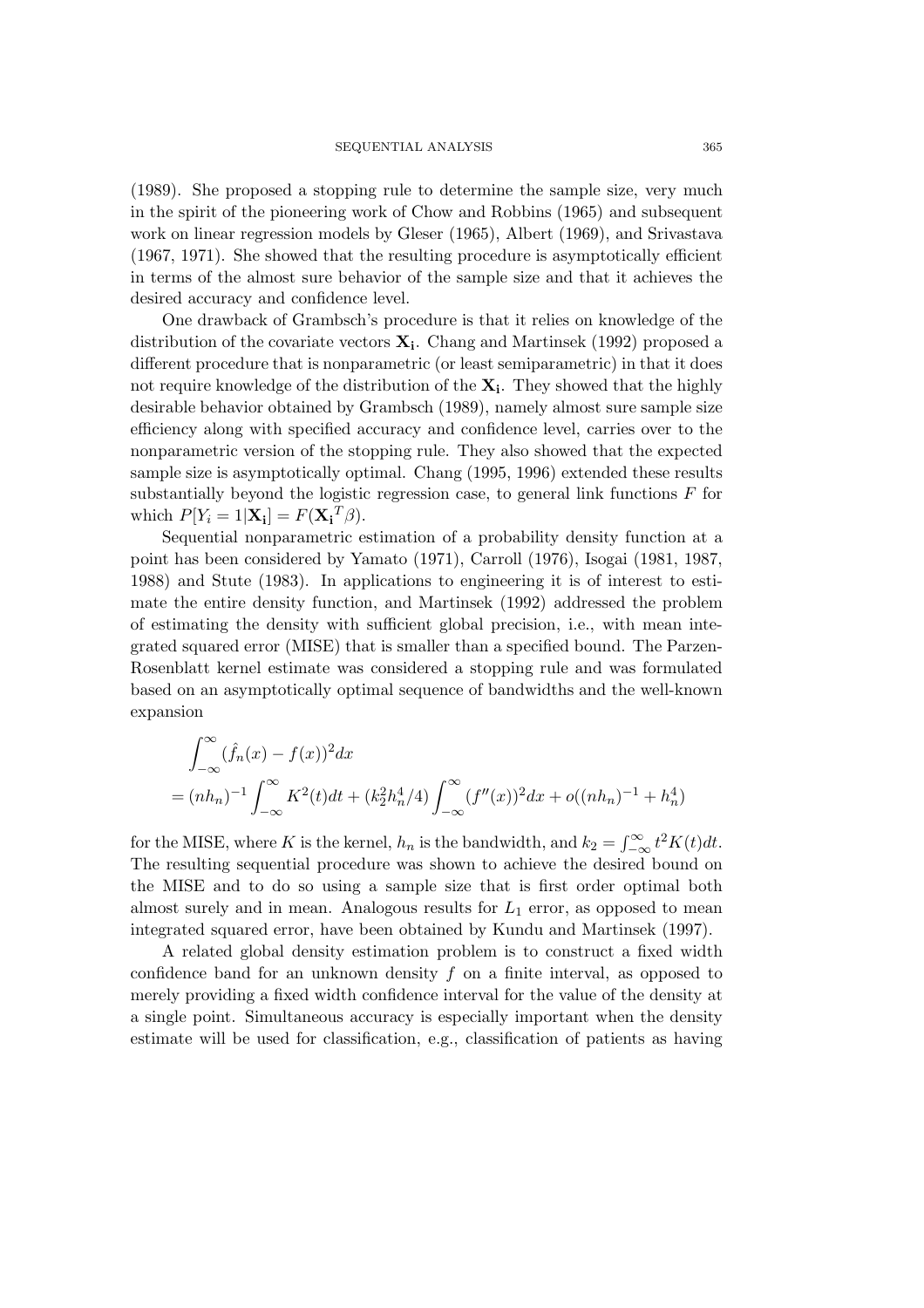heart disease or not based on heart rate data (Izenman (1991)). Misclassification can have serious consequences, and accurate classification is difficult to achieve without an accurate estimate of the density.

Xu and Martinsek (1995), using results of Bickel and Rosenblatt (1973) on maximal deviations of kernel density estimates, proposed a stopping rule to bound the maximum width of the confidence band by a specified positive number  $\epsilon$ , while achieving a desired confidence coefficient  $1 - \alpha$  for the entire band. The user is then guaranteed that all values of the unknown density have been determined to within  $\pm \epsilon$ , with simultaneous confidence  $1-\alpha$ . Xu and Martinsek showed that the resulting procedure achieves the desired accuracy and confidence level asymptotically as the upper bound  $\epsilon$  on the maximum width of the confidence band approaches zero, i.e., when one requires a high degree of accuracy in estimating the density. Martinsek and Xu (1996) obtained similar results for censored data.

Sequential estimation of the maximum and the mean for bounded, dependent data arises naturally in problems involving monitoring of underground pipelines for corrosion. A typical approach in such problems is to send a remote-controlled sensor into the pipeline. As the sensor moves, it uses sound waves to measure the thickness of the wall at a series of locations. The original wall thickness at the time of manufacture is known. Let  $X_i$  denote the pit depth (original wall thickness minus current thickness) recorded at the *ith* location. The  $X_i$  have support  $[a, b]$ , where a and b are unknown. It is important to estimate b with a high degree of accuracy, as the estimate will be used to decide whether or not to replace the pipeline, and the consequences of an incorrect decision are serious. Imprecise estimates may result in needless and expensive replacement of a pipeline that is still in good shape, or else leaving in place a pipeline that presents a significant threat of near-term leakage. Similarly, it is essential to obtain an accurate estimate of the mean pit depth in the pipeline, as it gives an overall measure of the extent of corrosion. Sampling efficiency, i.e., producing an accurate estimate with as few observations as possible, is also important when estimating these parameters: running the sensor involves significant expense and one would like to minimize this expense, subject to the accuracy requirement.

Because the  $X_i$  are bounded, it is natural to model them by

$$
X_i = (b - a)Y_i + a,\t\t(1)
$$

where the  $Y_i$  have a beta density

$$
f_{\alpha,\beta}(y) = \frac{\Gamma(\alpha+\beta)}{\Gamma(\alpha)\Gamma(\beta)} y^{\alpha-1} (1-y)^{\beta-1}
$$
 (2)

for  $0 < y < 1$ , with  $\alpha$  and  $\beta$  positive but unknown. This is a fairly flexible family for modeling the marginal distribution of the pit depths: as  $\alpha$  and  $\beta$  vary, a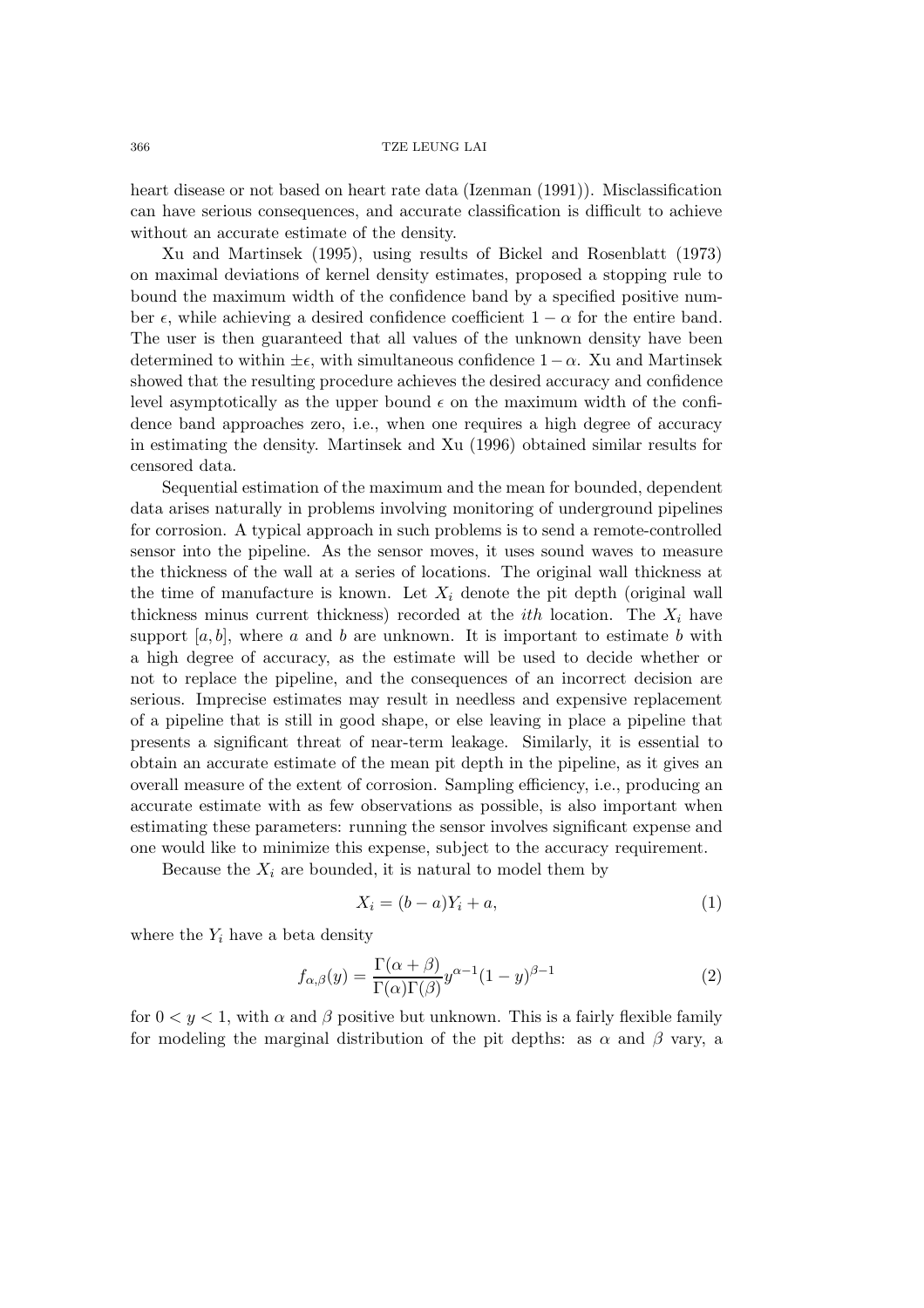wide variety of density shapes and endpoint behavior can be achieved. Because the observations  $X_i$  are clearly positively correlated rather than independent, we assume further that the  $Y_i$  satisfy the following random coefficient autoregressive model, introduced by McKenzie (1985):

$$
Y_n = 1 - U_n(1 - W_n Y_{n-1}),
$$
\n(3)

where  $Y_0$  has density (2),  $U_n$  and  $W_n$  are independent sequences of independent, identically distributed (i.i.d.) random variables,  $U_n$  has a beta distribution with parameters  $\beta$  and  $\alpha - p$ ,  $W_n$  has a beta distribution with parameters p and  $\alpha - p$ , and p is positive and strictly less than  $\alpha$ . Then (3) defines a strictly stationary sequence with marginal density given by (2) and autocorrelation function  $\rho(k)$  =  $\rho^k$  for  $k = 0, 1, \ldots$ , where

$$
\rho = E(U_n)E(W_n) = p\beta/\alpha(\alpha + \beta - p). \tag{4}
$$

For fixed  $\alpha$  and  $\beta$ , (4) is increasing in p, and by varying p one can achieve any positive correlation  $\rho$ . McKenzie (1985) refers to this model as a PBAR model, where P denotes positive correlation. Note that the correlation structure of the observable  $X_i$ 's will be the same as that of the unobservable  $Y_i$ 's.

Using results from strong mixing and extreme value theory, Martinsek  $(2000a)$  shows that under the model given by  $(1)-(3)$ , the maximum observation  $M_n = max(X_1, ..., X_n)$  has the following limit distribution as  $n \to \infty$ :

$$
P\left[\frac{n^{1/\beta}(M_n - b)}{(b - a)[\beta/C(\alpha, \beta)]^{1/\beta}} \le y\right] \to e^{-(-y)^{\beta}}\tag{5}
$$

for  $y < 0$ , where  $C(\alpha, \beta) = \frac{\Gamma(\alpha+\beta)}{\Gamma(\alpha)\Gamma(\beta)}$ , i.e.,  $M_n$  has a Type III limit distribution. We would like to construct a confidence interval for b whose width is at most 2d for a prespecified  $d > 0$ , and whose confidence level is approximately  $1 - \gamma$ , where  $\gamma \in (0, 1)$  is also prespecified. Based on (5), Martinsek (2000a) defines a stopping rule  $T_d$  by

$$
T_d = \text{ first } n \ge 2 \text{ such that}
$$
  

$$
(M_n - m_n) \left[ \frac{\hat{\beta}_n}{C(\hat{\alpha}_n, \hat{\beta}_n)} \right]^{1/\hat{\beta}_n} \left[ (-\log(\gamma_1))^{1/\hat{\beta}_n} - (-\log(\gamma_2))^{1/\hat{\beta}_n} \right] + n^{-1} \le 2dn^{1/\hat{\beta}_n},
$$

where  $0 < \gamma_1 < \gamma_2 \leq 1$  satisfy  $\gamma_2 - \gamma_1 = 1 - \gamma$ ,  $m_n = min(X_1, \ldots, X_n)$ , and  $\hat{\alpha}_n$  and  $\hat{\beta}_n$  are suitable estimates of  $\alpha$  and  $\beta$ , respectively. Then the confidence interval

$$
I_{T_d} = [M_{T_d} + T_d^{-1/\hat{\beta}_{T_d}} (M_{T_d} - m_{T_d}) [\hat{\beta}_{T_d} / C(\hat{\alpha}_{T_d}, \hat{\beta}_{T_d})]^{1/\hat{\beta}_{T_d}} (-\log(\gamma_2))^{1/\hat{\beta}_{T_d}},
$$
  

$$
M_{T_d} + T_d^{-1/\hat{\beta}_{T_d}} (M_{T_d} - m_{T_d}) [\hat{\beta}_{T_d} / C(\hat{\alpha}_{T_d}, \hat{\beta}_{T_d})]^{1/\hat{\beta}_{T_d}} (-\log(\gamma_1))^{1/\hat{\beta}_{T_d}}]
$$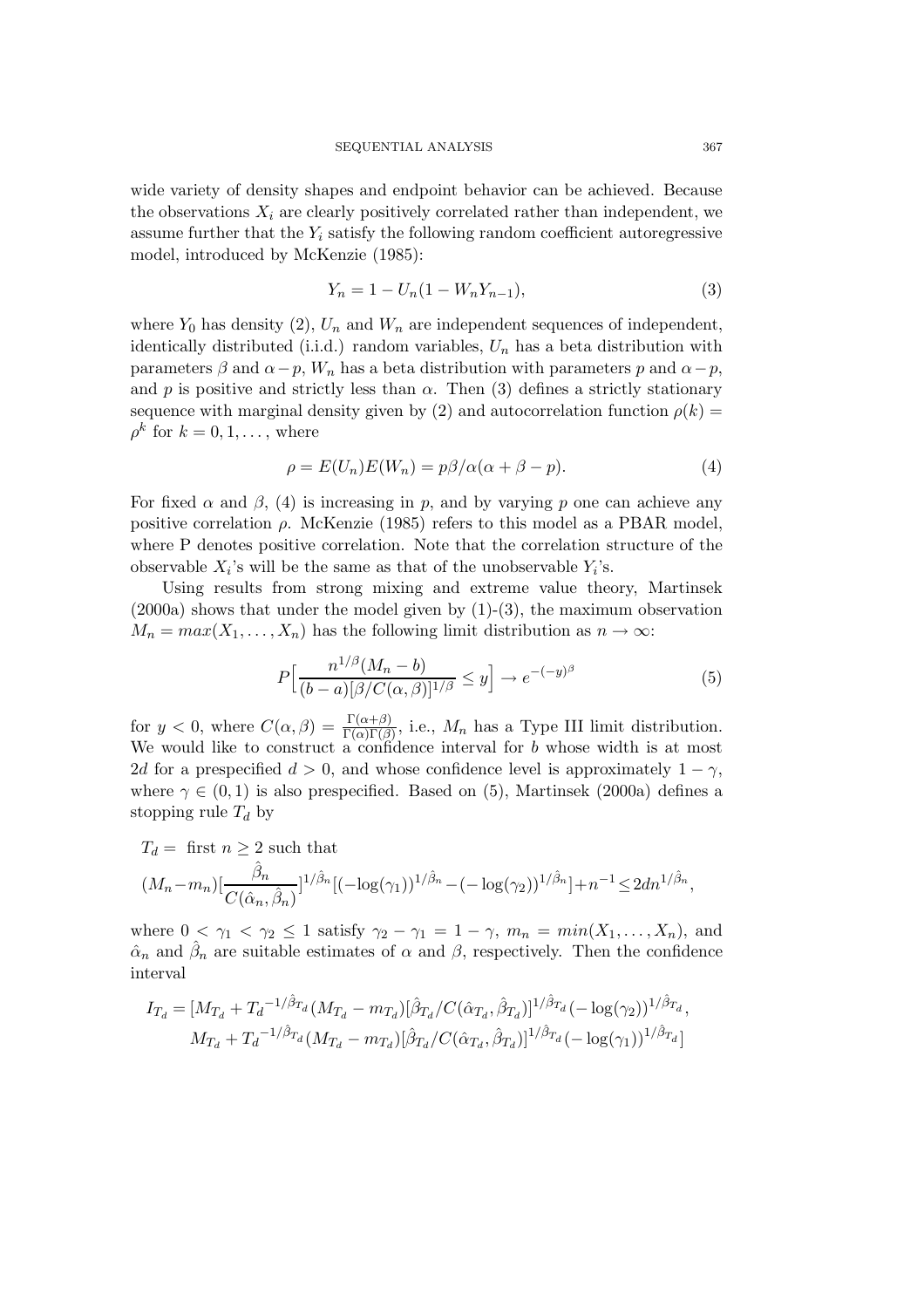has width at most 2d. As  $d \to 0$ ,  $P[b \in I_{T_d}] \to 1 - \gamma$ , i.e., the confidence level of the procedure is close to the target value when one requires a high degree of accuracy. Moreover, for

$$
n_d^* = (2d)^{-\beta} (b - a)^{\beta} [\beta / C(\alpha, \beta)][(-\log(\gamma_1))^{1/\beta} - (-\log(\gamma_2))^{1/\beta}]^{\beta},
$$

we have  $T_d/n_d^* \to 1$  a.s. Rounding  $n_d^*$  to the nearest integer yields the smallest nonrandom sample size that, if it were known, would provide the desired accuracy and confidence level, asymptotically. Thus the stopping rule  $T_d$  is asymptotically efficient almost surely in the sense that it is equivalent to the ideal but unavailable  $n_d^*$ .

Because the parameter  $\alpha$  is of interest in other applications of the model given by  $(1)-(3)$ , e.g., to economic data such as the market share of a product or the unemployment rate, Martinsek (2000a) also considers sequential estimation of the minimum, as well as joint estimation of the maximum and minimum. Work addressing accurate estimation of the mean of the model appears in Martinsek (2000b). Shibata (1996) provides a nice survey of a variety of previous statistical and probabilistic approaches to corrosion.

Department of Statistics, University of Illinois, Champaign, IL 61820, U.S.A. E-mail: martins@stat.uiuc.edu

# **COMMENTS**

### Moshe Pollak

## *Hebrew University*

Professor Lai should be thanked for a very interesting and informative paper. It provides the reader with a wealth of knowledge regarding the state of the art of sequential analysis, as well as an ordered (sequential!) description of the evolution of its various successes.

The saying goes: "Necessity is the mother of invention". As is clear from Professor Lai's presentation, sequential analysis was born because it was necessary. However, although the subject has been alive and kicking for six decades, a nonnegligible part of its development seems to have been born out of the minds of theoreticians: the problems are mathematically interesting, but their application in real life seems to be meager (e.g., risk-bounded estimation, multi-hypotheses testing). One of the reasons mentioned in Professor Lai's article for this dearth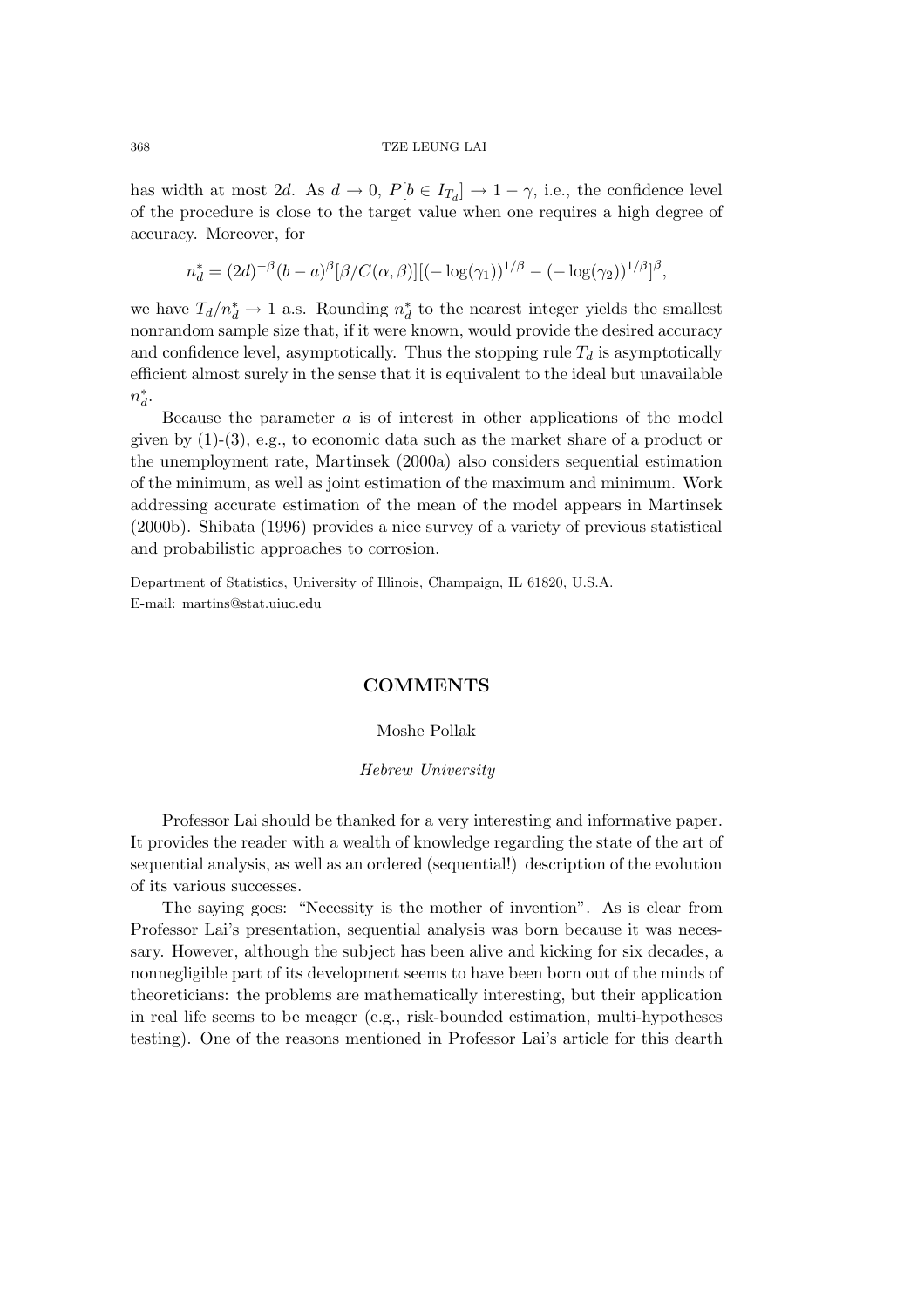of application is that sometimes (as in medicine) the maximal potential number of observations is so small that one does not want to try to diminish it (for reasons of power). However, there is another side to the phenomenon: necessity is not only the mother of invention, but also the mother of application. In many areas, observations are abundant and cheap. Sequential analysis requires formidable mathematics, and the investment required to apply it is heavy, as it cannot be applied by a layman (the usual case is that one must hire a statistician to explain it and to apply it), and even run-of-the-mill statisticians balk at learning the subject. Consequently, most people will try to do without sequential analysis unless absolutely necessary. (Proof? Even today, Shewhart is the most popular form of control chart, and one can even find papers studying its properties in contexts where it clearly shouldn't be applied.) Also, the history of application of sequential analysis does not go hand-in-hand with its theoretical evolution. Quite a few of the methods proposed over the years were originally ad hoc procedures; some of them were later proven to possess optimality properties (e.g., Wald's SPRT or Page's or cusum), others remain popular even though sub-optimal (e.g., Shewhart and EWMA control charts).

In parallel to the story of the problems, I would like to see a delineation of the techniques characteristic of constructions and proofs in sequential analysis. For example, finding a martingale within a problem's structure can do wonders (especially in sequential analysis): the fact that a sequence of likelihood ratios is a martingale (even when the observations are dependent) plays a major role in the evaluation of operating characteristics of tests of hypotheses (c.f. Robbins and Siegmund (1970, 1973)); other martingales play similar roles in other contexts (e.g., Pollak (1987), Novikov (1990)). Change-of-measure considerations are a powerful tool: Wald (1947) used a transformation from  $H_0$ -measure to  $H_1$ measure to evaluate the power and expected sample size of sequential tests of hypotheses; Yakir (1995) developed a special change-of-measure technique which is powerful for assessing probabilities (and other functionals) associated with random fields; even simulations can benefit from changes of measure (c.f. Siegmund  $(1975)$ .

Regarding the various methods and methodologies described in Professor Lai's paper, I would alter some of its emphasis. For example, I would put more weight on Wald's "weight functions" (referred to in the paper as mixture rules) and other methods of estimation (such as martingale-preserving methods of estimation, c.f. Robbins and Siegmund (1973), Dragalin (1997)). Such methods can be shown to have very strong ("second order") optimality properties (which the GLR methods emphasized in Professor Lai's paper may also possess, but proof as of now is lacking).

Finally, to the list of challenging problems in sequential analysis I would add those which deal with robustness of the methods. Some work on this has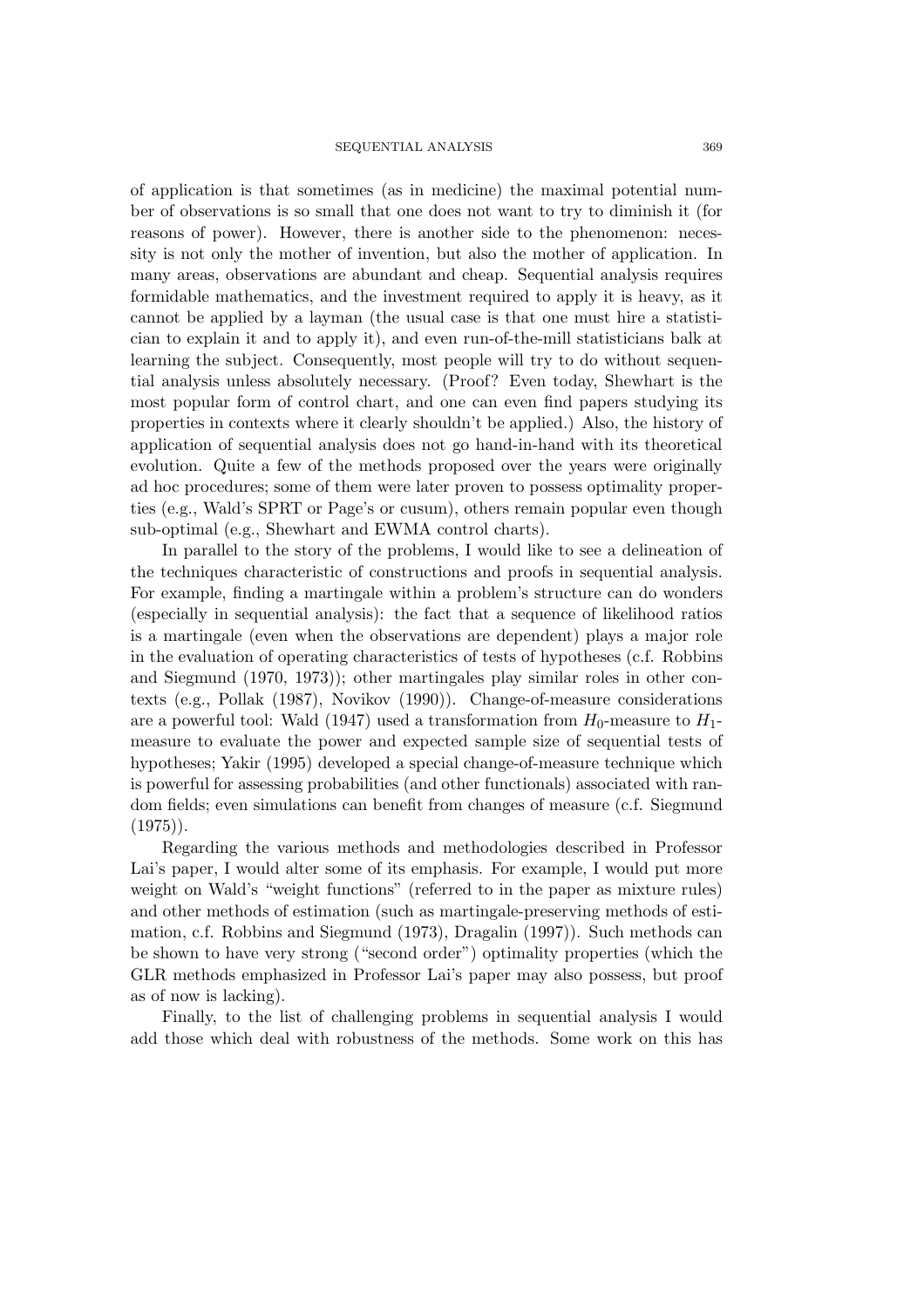been done: a few sequential rank methods (even for non-contiguous alternatives; e.g., Savage and Sethuraman (1966), Sethuraman (1970), McDonald (1990), Gordon and Pollak (1995)) have been developed, and some work in the line of Huber's approach to robustness has been done (e.g., Quang (1985)). But all in all, this is one of the underdeveloped areas of sequential analysis which deserve attention.

Department of Statistics, Hebrew University, Jerusalem 91905, Israel. E-mail: msmp@mscc.huji.ac.il

# **COMMENTS**

# David Siegmund

## *Stanford University*

Professor Lai has given us an authoritative review of both the theoretical advances in sequential analysis since its beginnings in the 1930's and '40's, and its applications in medicine, engineering and economics. My own immersion in sequential analysis began in graduate school and lasted for roughly three decades. For me the appeal of the subject is the combination of challenging theory and interesting applications along with a natural focus on certain issues at the foundation of statistical inference. Following are some idiosyncratic thoughts that occurred as I read this stimulating paper.

Sequential analysis presents difficult technical problems, which can be so fascinating that they take on lives of their own. On occasion solutions to these problems expand our conceptual horizons. An outstanding example is the beautiful proof of the optimality of the sequential probability ratio test, where a formal Bayes optimization problem is introduced as a *deus ex machina* in order to prove an optimality property that is stated entirely in terms of error probabilities and expected sample sizes. The papers by Wald and Wolfowitz (1948) and Arrow, Blackwell and Girshick (1949) spawned the field of dynamic programming/stochastic control theory.

Sequential analysis was closely associated with statistical decision theory, also developed by Wald; and its applications to quality control seem well suited to a decision theoretic framework. Applications to clinical trials have been most successful when approached from the more flexible inferential viewpoint of Armitage's *Sequential Clinical Trials* (Armitage (1975)). Anscombe's (1963) extended review of the first edition of Armitage's book failed in its primary goal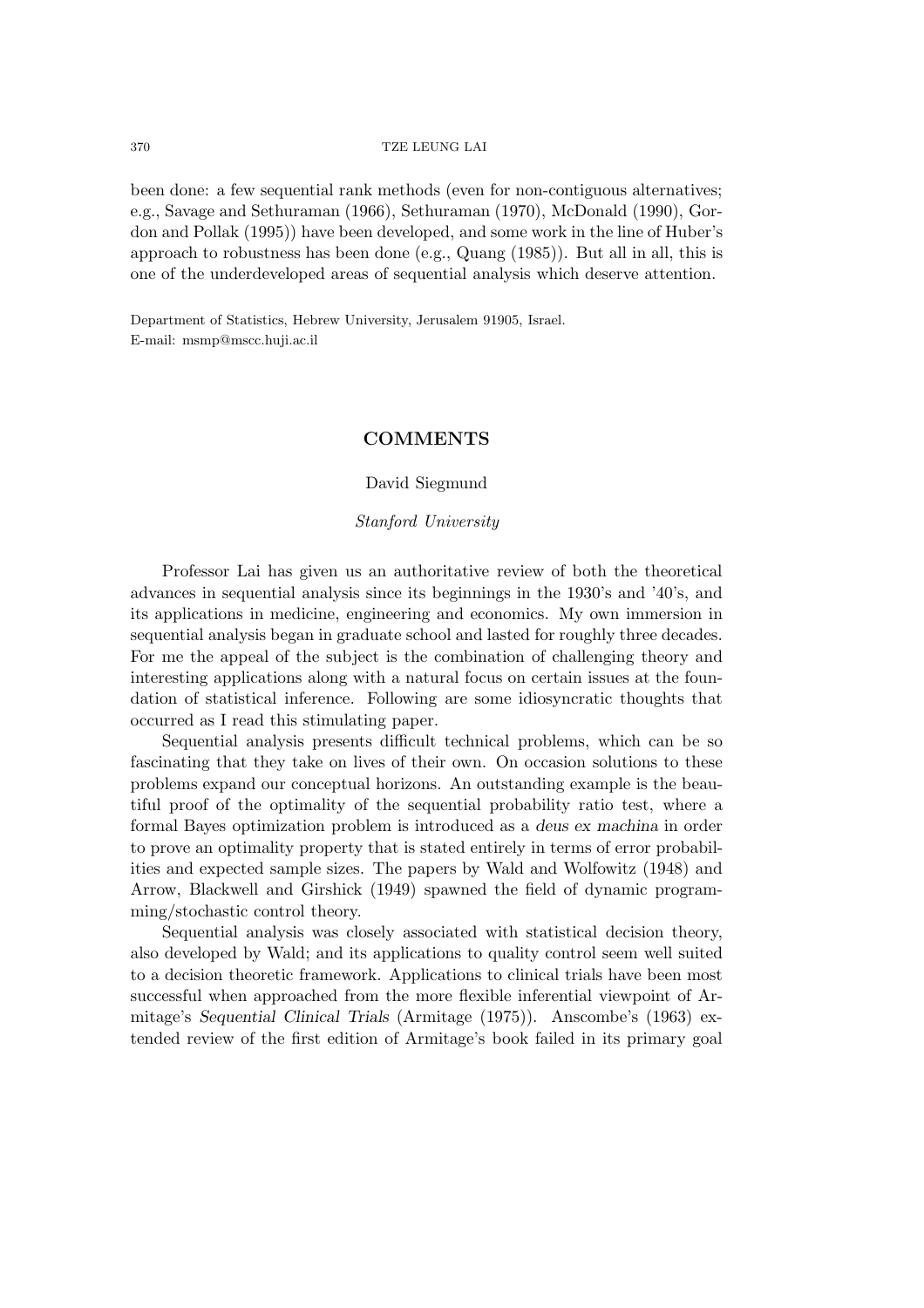of changing the *Weltanschauung* of clinical trials from an inferential to a decision making viewpoint, although it did provide a class of challenging theoretical problems, reviewed here by Professor Lai. (Anscombe wrote as a Bayesian, but I find this aspect of his paper much less significant than its decision making orientation.)

Sequential analysis has also provided grist for philosophical ruminations about the foundations of statistical inference, for example by illustrating the effect that uncritical adherence to the likelihood principle might have on "sampling to a forgone conclusion." In this regard I find particularly interesting the paper of Cornfield (1966), who wrote as a Bayesian adherent of the likelihood principle, but with an inferential viewpoint that at the end of the day produced a test very much in tune with Armitage's repeated significance tests, which by their focus on Type I and Type II errors are philosophically, if not practically, at odds with the likelihood principle.

Other problems suggested by applications to clinical trials have been solved by systematic progress over a number of years. A not uncommon sentiment of several decades ago was, "You can't use sequential methods in clinical trials because  $\cdots$ " (fill in the blanks) (a) we cannot afford the unbounded sample size of a sequential probability ratio test, (b) truncated sequential tests are less powerful than comparable fixed sample tests, (c) we don't know how to estimate a treatment effect if we use a sequential test, (d) we don't know how to deal with censored survival data if we use a sequential test. Professor Lai shows us that these problems have by now been successfully addressed.

Continuing challenges in the design and analysis of sequential clinical trials are problems of multiple endpoints (e.g., Lin (1991)) and comparisons of more than two treatments or multiple treatment levels (e.g., Lin and Liu (1992), Siegmund (1993)), where one may want to eliminate treatments during the course of the trial.

Professor Lai also shows us an example in option pricing where methods originally developed to solve problems of sequential analysis can be applied to solve new problems. Change-point detection, which was originally studied in a sequential formulation and applied to quality control, provides another example where methods developed in sequential analysis have proved useful in a broader domain. An example of personal interest of the technological "spin off" of these ideas is found in the statistical theory of genetic mapping, or linkage analysis. The primary goal of genetic mapping is to identify certain regions of the genome as the location of the genes controlling particular traits, e.g., inherited diseases in humans. The standard paradigm of (parametric) linkage analysis was handed down, as if from Mount Sinai, by Morton (1955), who was very much influenced by Wald's ideas of sequential testing. Although the sequential aspect, at least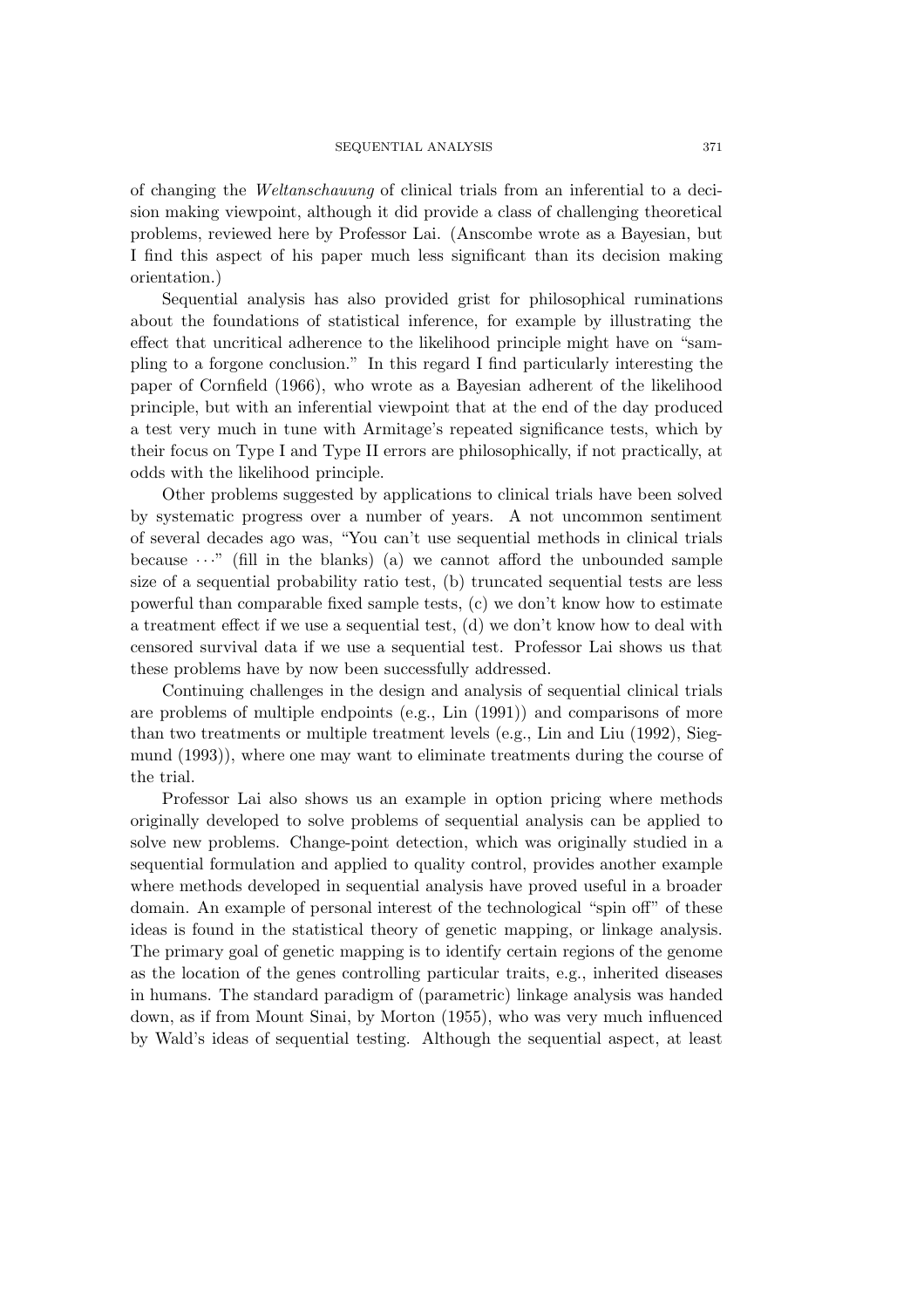with regard to sample size determination, was probably never more than a conceptual possibility, Morton's arguments, which were built on Wald's analysis of the error probabilities of the sequential probability ratio test, have dominated the field until relatively recently. Spurred by the recognition that Morton's approach depends on strong modeling assumptions and by the new possibilities opened up by the abundance of molecular genetic markers now available, a different approach has developed, which emphasizes natural connections to (fixed sample) change-point problems. For example, the Type I error probability of a genome scan can be approximated (Feingold, Brown and Siegmund (1993), Lander and Kruglyak (1995)) by adapting methods developed during the 1970's in sequential analysis (e.g., Woodroofe (1976b)). Genetic mapping also poses incompletely understood problems of sequential design, where one must decide how many markers to use in a preliminary genome scan, then how to increase the marker density for a closer examination of genomic regions where there is some evidence of linkage.

Department of Statistics, Stanford University, Stanford, CA 94305, U.S.A. E-mail: dos@stat.stanford.edu

# **COMMENTS**

# Gordon Simons

## *University of North Carolina*

I am impressed by the quality and breadth of Lai's presentation but remain less than fully convinced of the paper's thesis. Professor Lai is to be congratulated for his splendid exposition of major themes in sequential analysis – past and present. And perhaps of the future. I shall be teaching a course in sequential analysis this spring and will undoubtedly find his description of recent developments a most helpful reference source.

But to the question: *does sequential analysis have a promising future?* Perhaps this question needs to be raised within a broader context. There are many mathematicians today – we certainly have them here at the University of North Carolina – who wonder aloud, but not too publicly, whether pure mathematics has a promising future. Closer to home, a professionally active, distinguished colleague poses this question to me on an irregular basis: does (mathematical)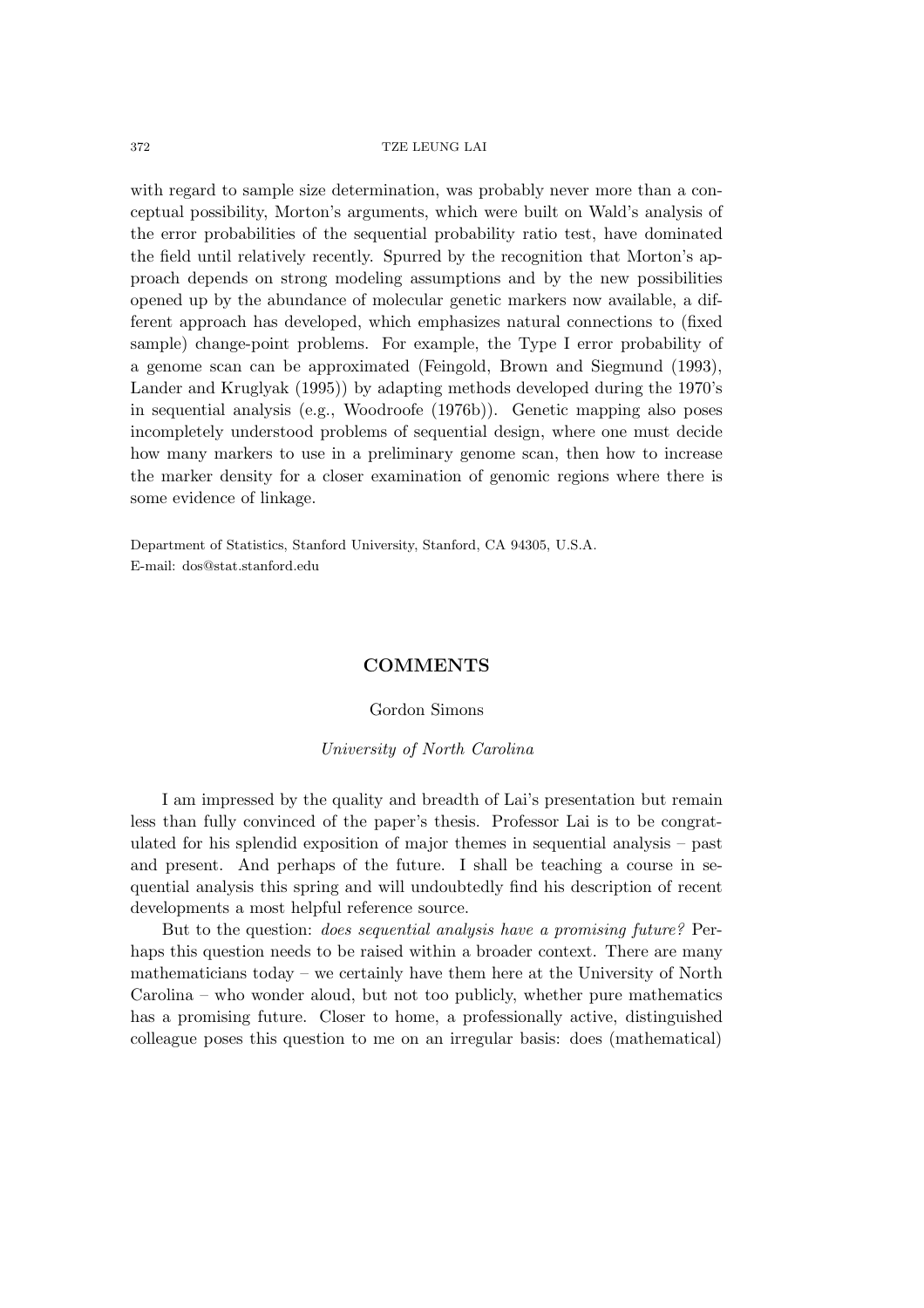statistics have a future? Though, to be honest, his musings seem primarily concerned with future attitudes 50 and 100 years from now, when statistical theory might be of historical interest only. But still, his pessimism on this matter reflects his personal assessment of current trends in the subject.

Perhaps this is a normal concern of senior academics as they are closing their careers and the baton is being passed on to a new generation. Clearly, subject areas do not remain static – even if they continue to develop. In this regard, it is interesting happened in the last couple of decades within the realm of Bayesian statistics. While modern Bayesians, when challenged, are quick to pay lip service to the brilliant foundational work of Leonard Savage – in defense of genuinely *subjective* priors – these same modern Bayesians are busily working away on statistical applications using priors (and hyperpriors) of convenience, with little or no regard for issues of subjectivity. Two weeks ago I attended an interesting talk at Duke concerned with *objective* considerations in choosing a prior – with not a single apology offered to Savage!

In his last section entitled **Future Opportunities and Challenges**, Professor Lai writes: "Sequential analysis has been developing steadily but at a somewhat uneven pace during the past six decades. There is now a rich arsenal of techniques and concepts, methods and theories, that will provide a strong foundation for further advances and breakthroughs. The subject is still vibrant after six decades of continual development, with many important unsolved problems and with new interesting problems brought in from other fields."

Despite my earlier remarks, I readily concede that Lai has made a persuasive case. But is this enough? Academic subjects operate within a *culture*, and it must be said that the present culture is very different from the one that spawned the development of sequential analysis, a culture which was warm and receptive to the seminal ideas of Wald and Wolfowitz and Stein, receptive to the brilliant conceptual innovations of a Herbert Robbins, and to the probabilistic prowess of a Y. S. Chow and a Francis Anscombe, receptive to the mathematical elegance of a Wassily Hoeffding, and receptive to the path-breaking analytical innovations of a Herman Chernoff, a David Siegmund and a Michael Woodroofe, and, of course, of a Tze Leung Lai – and receptive to the contributions of a host of others.

Whether or not sequential analysis will see a successful seventh and eighth decades will depend on its ability to adapt to, without being consumed by, a culture that seriously undervalues mathematical analysis in favor of computational facility.

In conclusion, I remain more than a little bit skeptical concerning the future of sequential analysis.

Department of Statistics, University of North Carolina, Chapel Hill, NC 27599, U.S.A. E-mail: simons@stat.unc.edu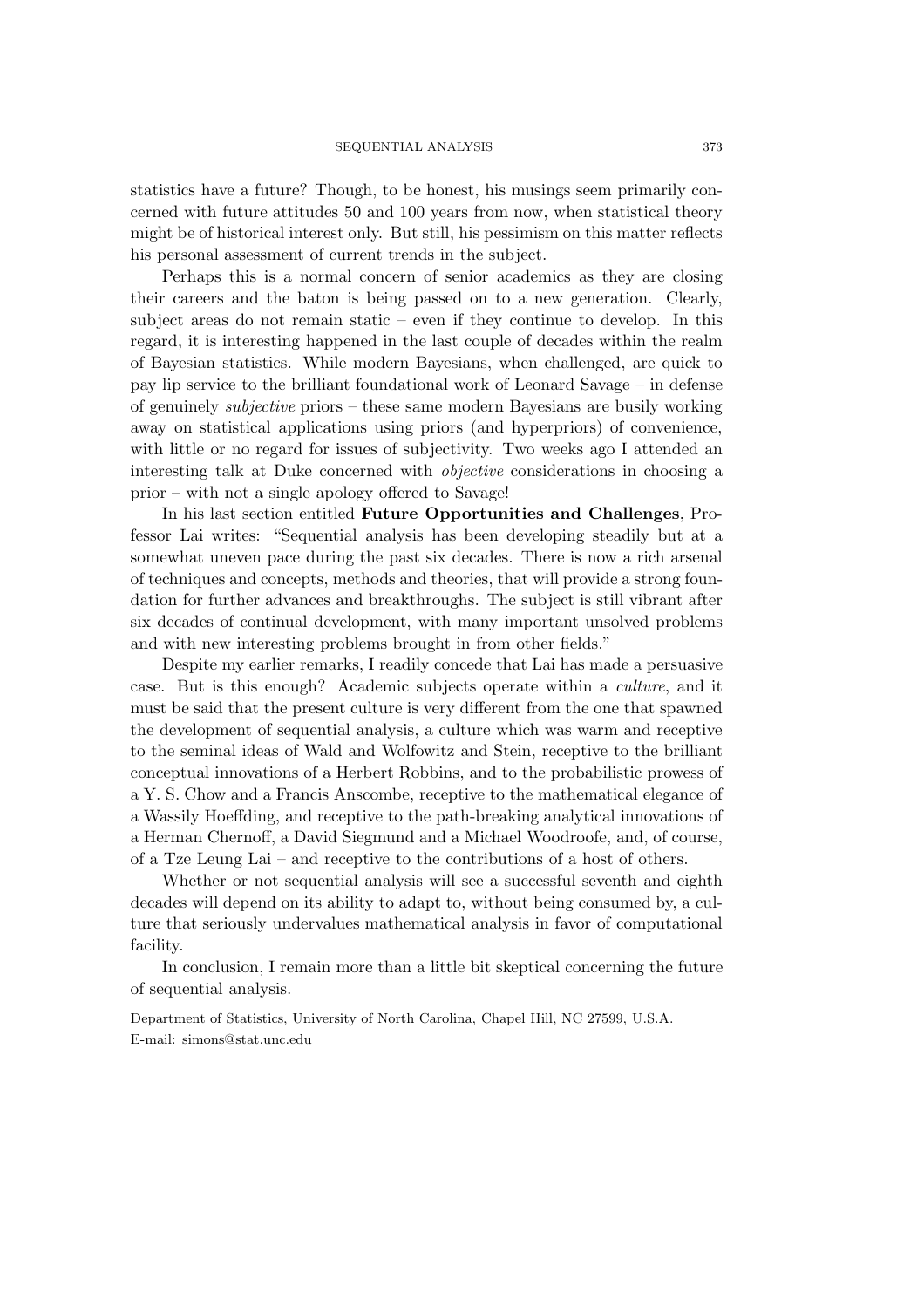# **COMMENTS**

Bruce W. Turnbull

*Cornell University*

Although he claims to be giving only a "brief review", Professor Lai is to be commended for his insightful and comprehensive tour of the state of the art of sequential statistical analysis. Indeed it has been Professor Lai himself who has contributed much to the advancement of this area of statistical research over the past thirty years. As the author states, it is indeed a "vibrant" field as witnessed by the many new articles, books and computer software that continue to appear, and the success of the specialized journal *Sequential Analysis.* This vibrancy is not extraordinary — we live in a world that is inherently dynamic, not static. Situations are constantly changing and our statistical toolbox must reflect this reality. Here I will comment on just a few applications where there may be "new challenges", particularly in the field of clinical biostatistics.

First we consider a major "success" of sequential statistical methods – that is the design and monitoring of clinical trials. Initially, Armitage (1975) had proposed the application of sequential analysis to clinical trials; however, it was not until the mid 1980's, when formal DSMB's became established, that use of group sequential methods became widely recognized. In the U.S., the Food and Drug Administration (FDA) included requirements of interim analyses in published regulations for Phase III trials in 1985 and 1988. Most recently the FDA's 1998 publication E9 (prepared under the auspices of the International Conference on Harmonization) gives detailed recommendations on all aspects of statistical principles and methodology, including trial monitoring, interim analysis, sample size adjustment and DSMBs. My own thinking on the role of stopping rules in Phase III trials has come full circle. Initially, following the pioneering work of Armitage (1975) and others, the emphasis was on formal stopping rules. Later, as Meier (1975) and others pointed out, the decision to stop a trial is a highly complex one involving many factors, both qualitative and quantitative. This led to the idea of stopping *guidelines,* not stopping *rules* (DeMets (1984)), and the search for more flexible methods. These included repeated confidence intervals and stochastic curtailment — the latter proving especially useful in evaluating the futility of continuing a trial. However, having served on some DSMBs, I have recently seen occasions where members of the DSMB — clinicians, ethicists and patient advocates — were particularly unsure of whether to proceed further with a trial and seemed to be looking to the statisticians on the panel for a formal, objective rule to help them out of their dilemma.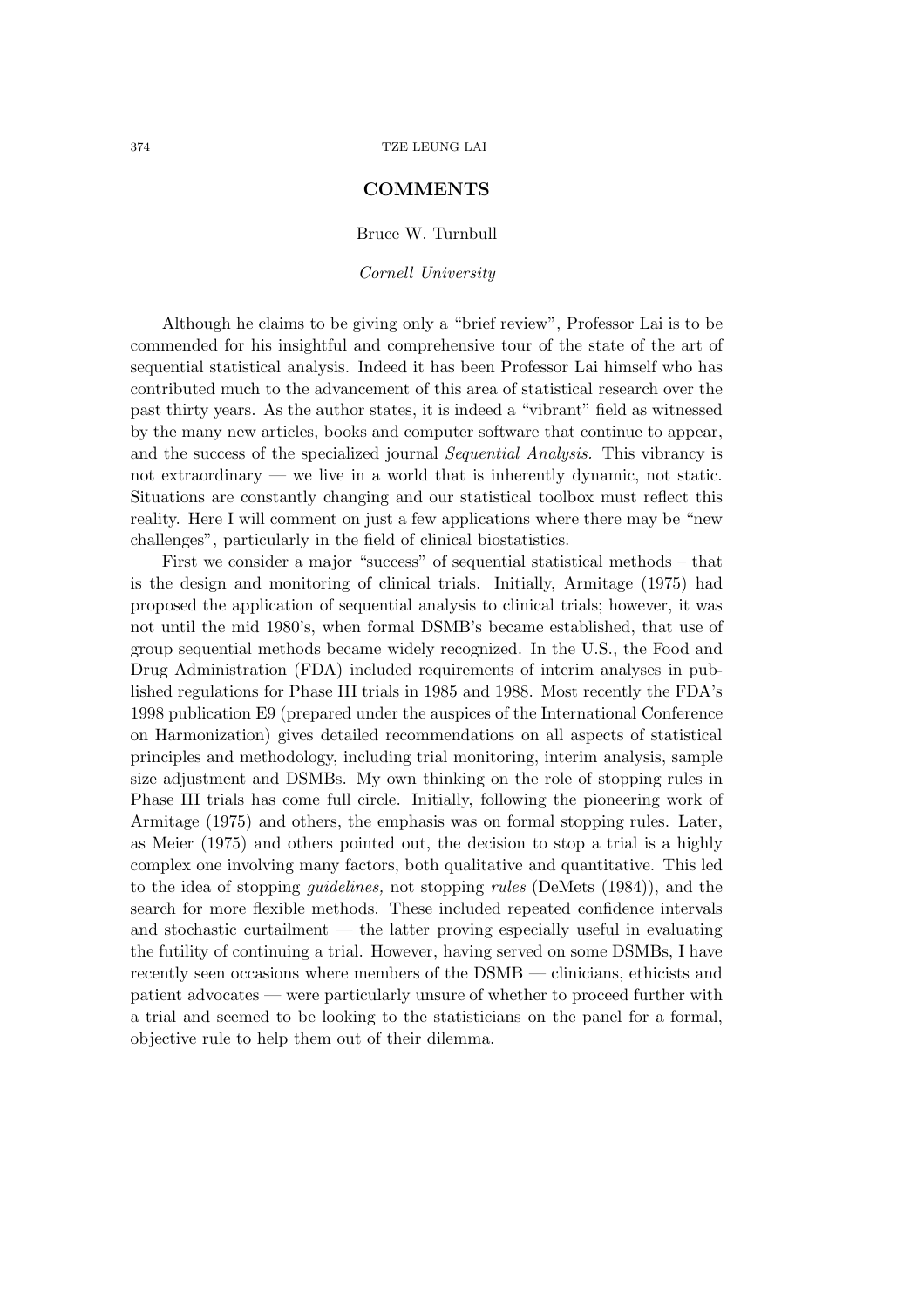One area where flexibility is needed is in the timing of interim analysis. It is natural to schedule the analyses dynamically, using accumulating results. For example, Lan and DeMets (1989) suggested that a DSMB may decide to switch from group sequential to continuous monitoring if it appears that a testing boundary is likely to be crossed soon. Betensky (1998) has addressed some of computational problems involved. However Proschan, Follmann and Waclawiw (1992) have documented how properties of statistical tests can break down if data dependent timing of analyses is employed. This is a "new challenge" area where further research could prove fruitful.

Section 3 of Professor Lai's paper concerns change-point detection. His main application is to the area of quality control and engineering. However another major application is to disease diagnosis. One area of sustained interest has been the optimum timing of screening tests both in individuals and in populations. This is currently the subject of special effort by the U.S. National Cancer Institute's CISNET program for breast, prostate and colon cancer. Optimal intervals between tests should be tailored to the individual's risk factors and accumulating information, but also incorporating knowledge from existing data bases. These screening intervals are of interest not only to guide physicians' recommendations but also to health insurance companies and HMOs who need to make economic decisions.

Serial biomarkers are becoming increasingly used to monitor individuals for onset of a particular disease of interest — PSA for prostate cancer, or CD4 count for onset of AIDS, for example. Even though for each study subject, the series of biomarker readings is typically quite short, irregularly spaced and subject to error, it is possible to use sequential change-point detection techniques, where the change-point is defined as onset of the disease of interest. For example, Slate and Turnbull (2000) have described two methods. The first uses a fully Bayesian hierarchical model for a mixed effects segmented regression model. Posterior estimates of the change-point distribution in a given individual are obtained by Gibbs sampling, these estimates featuring the "borrowing of strength" from other subjects in the study population, usual in such an approach. The second uses a hidden stochastic process model in which the onset time distribution is instead estimated by maximum likelihood via the EM algorithm. It can be viewed as an empirical Bayes version of the first approach. Both methods lead to a dynamic index that represents a strength of evidence that onset has occurred by the current time in a given subject. A question remains on how to evaluate such diagnostic rules. Tests given at a single time are typically evaluated using ROC curves that plot sensitivity and specificity. For dynamic index rules based on accruing longitudinal data, Slate and Turnbull (2000) proposed a three-dimensional generalization of the ROC curve, but it seems that further research needs to be done in this area.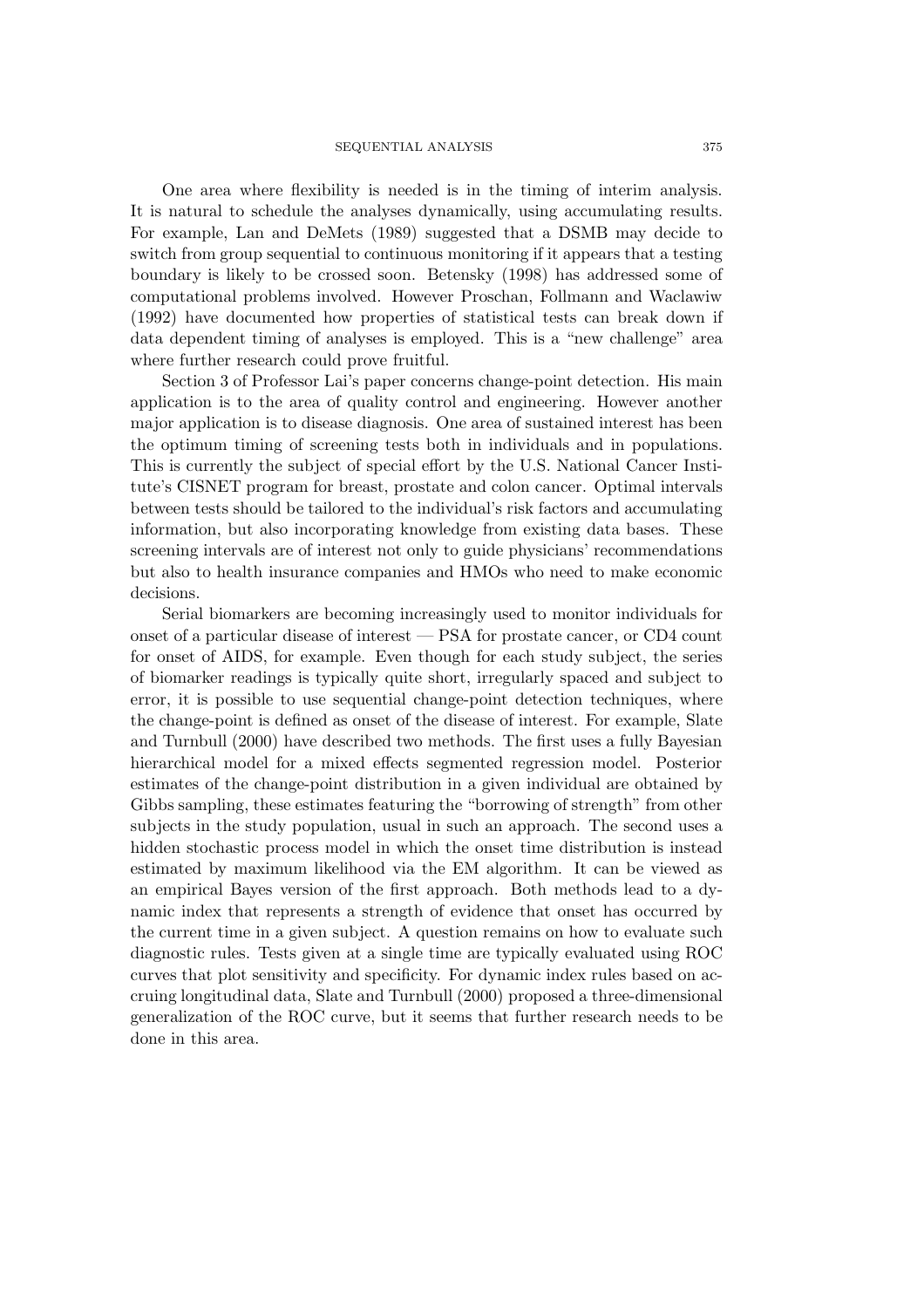I find the last paragraph of Section 6 overly pessimistic about the applicability of multi-armed bandit type ideas in biomedical trials. When there are nuisance parameters or where variances depend on means, adaptive designs can lead to a reduced total sample size. This class of designs is not only valuable in the hypothesis testing framework but also for point and interval estimation (Hayre and Turnbull (1981a, b)). When there are three or more treatments and the goal is to select the best one, adaptive allocation can again lead to reduced total sample size — Jennison, Johnstone and Turnbull (1982), Coad (1995). In fact there have been a few clinical trials where a response-adaptive design has been used, notably the ECMO trials reported by Ware (1989) and two trials of anti-depression drugs sponsored by Eli Lilly and Co. (Tamura et al. (1994); Andersen (1996)), the latter being an interesting example of a four-armed adaptive trial. An important consideration in the utility of an adaptive design is that it should be able to be incorporated easily into a familiar group sequential design. Jennison and Turnbull (2000, Chapter 17), describe two-armed group sequential designs in which the allocation fraction by which incoming subjects are randomized to one treatment or the other is different in each stage and depends on responses from previous stages. An asymptotically optimal rule, which can also accommodate nuisance parameters, can be simply described. Because the summary statistics and stopping boundaries are the same as those used in a standard group sequential test, the outlook for the application of such rules in clinical trials may not be as bleak as Professor Lai suggests.

The stochastic approximation ideas discussed in Section 5 are key to the dose finding experimental designs in Phase I clinical trials. As such, they play an extremely important role in the drug development process. However, it seems that the classic methods of Robbins and Monro (1951) and subsequent variations are only rarely used in practice. Rather, more *ad hoc* methods such as the "upand-down" method (Dixon and Mood (1948), Wetherill (1963)) or the "continual reassessment (CRM) method" suggested by O'Quigley, Pepe and Fisher (1990) and modifications (Faries (1994), Goodman, Zahurak and Piantadosi (1995)) are more commonly applied. Indeed the CRM method has been extended to allow incorporation of auxiliary information such as pharmacokinetic measurements (Piantadosi and Liu (1996)). Use of such information has the potential to increase the efficiency of any stochastic approximation procedure. Thus I feel there are still "challenges" to be found in this area — ones that could have important practical impact in biopharmaceutical research and development.

Suppose we consider the stochastic approximation problem of Section 5, but now impose the constraint that the dose levels  $x_1 \leq x_2 \leq \cdots$  are nondecreasing. Thus there is more emphasis on caution early on to avoid "overshooting". This problem arises in animal carcinogenicity studies to find the median (say) onset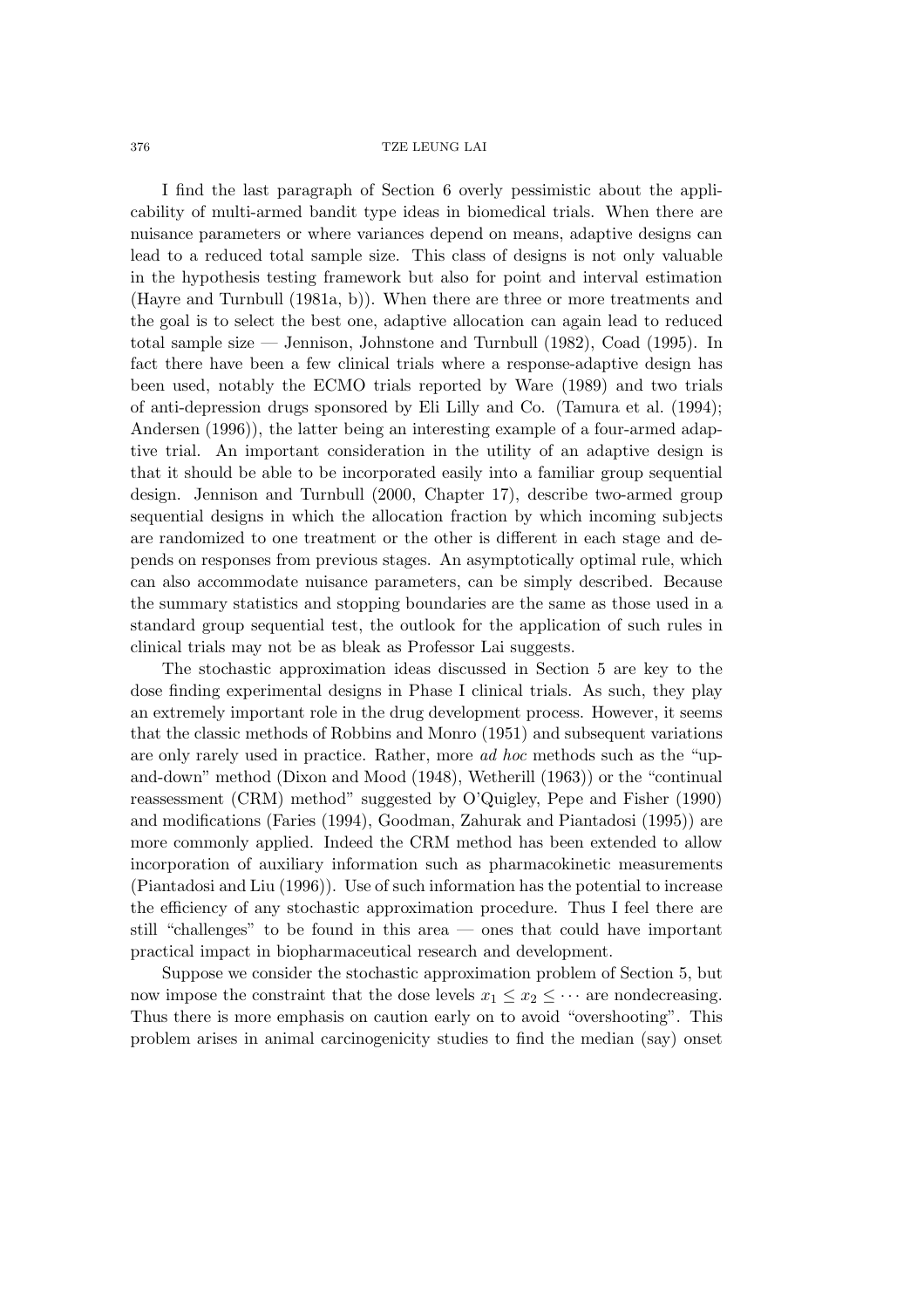time for an occult tumor in a group of mice. The presence of such tumors can only be ascertained upon death of the animal via necropsy. Here  $x_1 \leq x_2 \leq \cdots$ correspond to sacrifice times which can be chosen sequentially. However, if too many animals are sacrificed too early before any have tumors, there is little information; and similarly if a majority of the animals are sacrificed too late when almost all possess the tumors. This is the same as the problem in quality control of estimating the reliability of an item when failure can only be ascertained by means of a quantal response at a destructive life test. The addition of this simple monotonicity constraint seems to radically change the nature of the problem and make it much more difficult. Various authors have attempted to attack this problem — Bergman and Turnbull (1983), Louis and Orav (1985), Turnbull and Hayter (1985), Morris (1987), Hu and Wei (1989). However, as yet, there is no established practical solution.

Another example of a very important biostatistical problem where practice does not quite meet theory is that of internal pilot studies or sample size reestimaton. Such designs are often needed where there is an unknown nuisance parameter without knowledge of which it is impossible to design a clinical trial with a desired prespecified power. There is a growing literature on the subject — see Jennison and Turnbull (2000, Chap.14) for a survey. Yet, there has been little theoretical advance since the original paper on two-stage designs by Stein (1945), as described by Professor Lai in Section 4.1. However, the Stein design has proved inefficient and impractical so other more pragmatic solutions have been sought. Often numerical methods are employed. For example, Denne and Jennison (2000) have investigated multi-stage Stein-type procedures, which have the advantage of being quite efficient and incorporate a familiar feature of group sequential monitoring. The importance of the area suggests that more research is needed here also.

So what of the future of sequential statistical methodology? Currently much statistical research is turning towards the analysis of enormous databases — "data mining". Vast improvements in computing power, algorithms and information technology are rapidly becoming available to all. Thus it is essential that statisticians address how sequential decision making can be made practical in the face of a bombardment of accruing information. This might be to aid disease prognosis and diagnosis in an individual patient when 200 biomarkers are being serially monitored, to control inline a manufacturing production line when over 400 quality characteristics are recorded on each item produced, or to make investment decisions when thousands of financial time series are being observed. This is clearly a most challenging "challenge"!

School of Operations Research and Industrial Engineering, Cornell University, Ithaca, NY 14853, U.S.A.

E-mail: bruce@orie.cornell.edu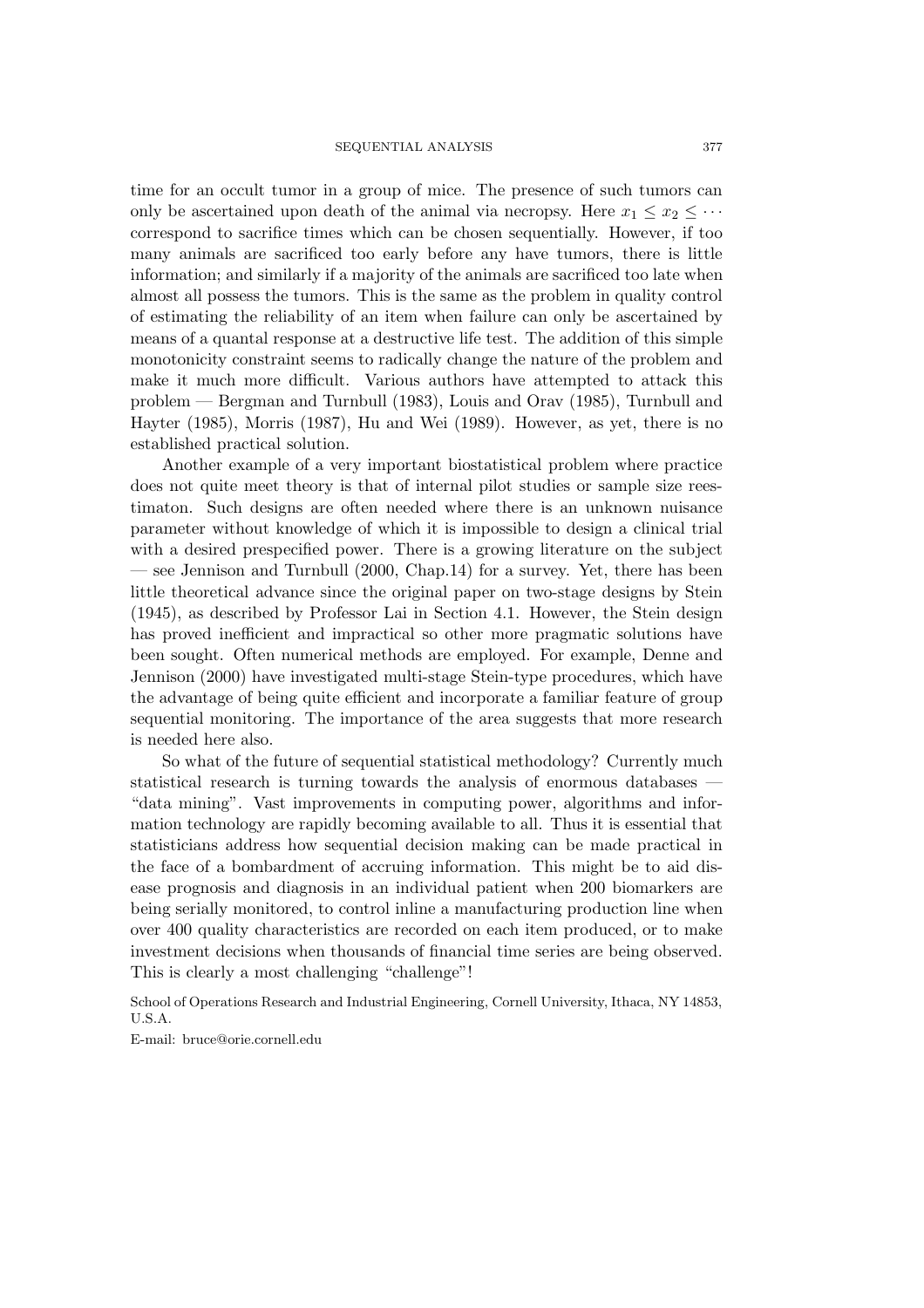### **COMMENTS**

# C. Z. Wei

*Academia Sinica, Taipei*

This is a long-awaited paper. Professor Lai, an important leader in the field of sequential analysis, should be thanked for his willingness to share his view of the development of this vibrant subject. The directions and challenges pointed out in the paper are definitely going to stimulate a lot of future research. The following discussions are meant to serve as an annotation to some of the issues described in Lai's paper.

### **1. Recursive Estimation and Adaptive Control**

Adaptive prediction is a step between recursive estimation and adaptive control, albeit it is of interest in its own right (cf. Goodwin and Sin (1984)). For the stochastic regression model (4.11), one may use a recursive estimator  $\theta_{n-1}$ to construct a predictor  $\tilde{\theta}_{n-1}x_n$ . The certainty equivalence principle leads one to investigate the performance of the predictor through the study of the consistency of the estimator  $\theta_{n-1}$ . Recent results of Hu (1997) and Chen and Hu (1998) on the Bayes control problem is in this spirit.

However, the Bayes theory developed so far seems difficult to apply to the dynamic system. The approach developed in Wei (1987b) directly handled the accumulated prediction error squares  $\sum_{k=1}^{n} (y_k - \tilde{\theta}_{k-1} x_k)^2$  without recourse to consistency. It had been used to help establish the logarithm law of the least squares self- tuning controller (Guo (1994)) under a non-Baysian setting. A parallel theory for the Baysian problem is of interest.

### **2. Stochastic Approximation and Sequential Optimization**

The multivariate Robbins-Monro procedure given in Wei (1987) can be viewed as an asymptotically efficient procedure that achieves specific means of several characteristics simultaneously. In the field of quality technology, Taguchi's philosophy emphasizes the design that obtains the target mean value while minimizing the variance. For the past ten years, a dual response surface approach has been developed to achieve Taguchi's goal. (cf. Vining and Myers (1990); see also Fan (2000) for more recent references).

However, a stochastic approximation procedure that achieves the same goal remains to be developed. It seems that a hybrid of the Robbins-Monro procedure and the Kiefer-Wolfowitz procedure would suffice. But the setting of this problem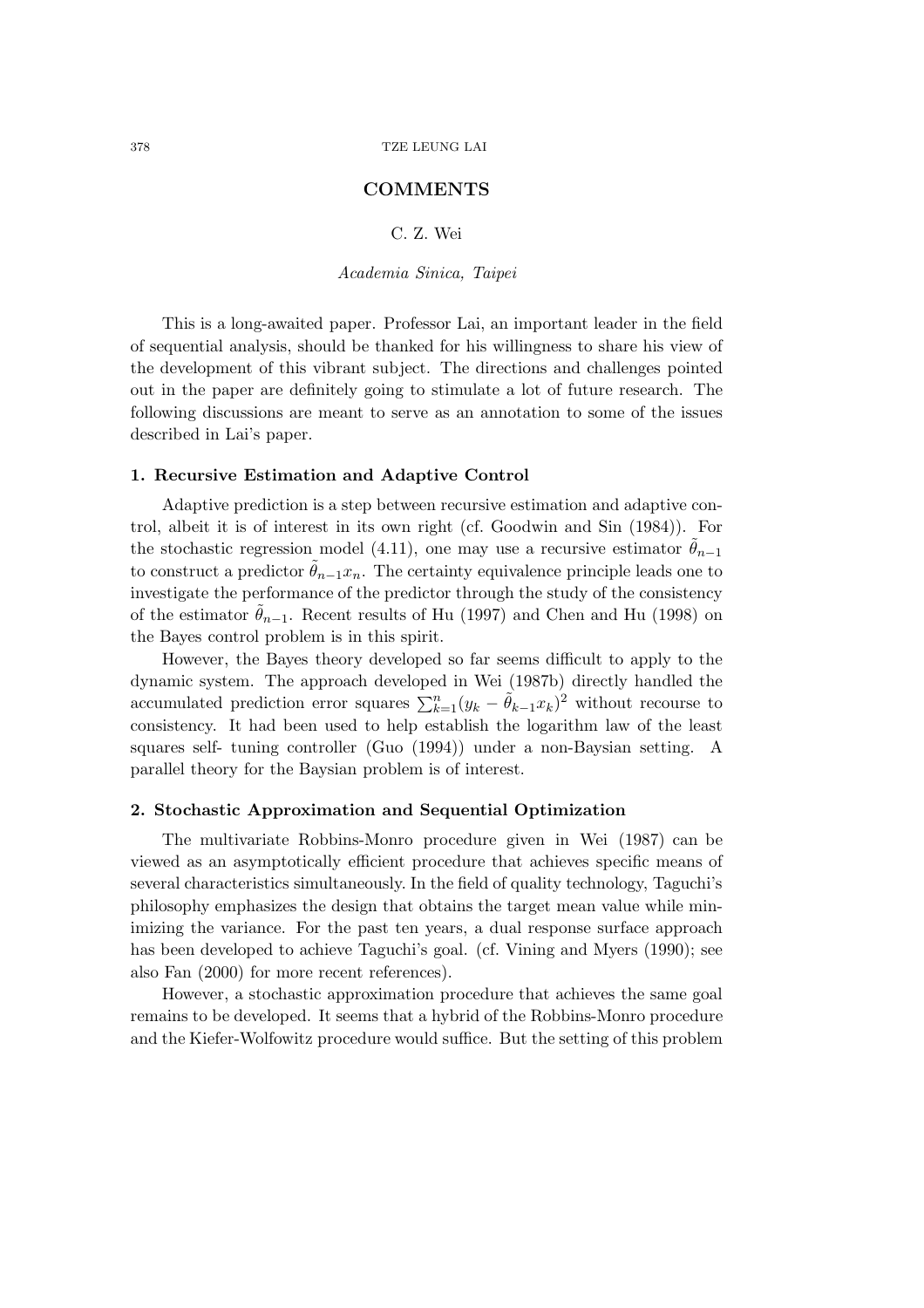needs to be explored. The priority of estimating variance first, as advocated in the Taguchi method, still requires a satisfactory theory.

Furthermore, in contrast with the "target is the best" case as described above, one may consider "the larger (smaller) the better" one. In this situation, the mean response is maximized (minimized) while controlling the variance at a specific level. It is not clear what is the effect of the roles of the mean and variance on the associated procedures.

# **3. Adaptive Treatment Allocation and the Multi-armed Bandit Problem**

As described in Lai's paper, the multi-armed bandit problem has a fundamental conflict between "information" and "control". To learn sufficient information from all populations  $\{\pi_j, j = 1, \ldots, k\}$  about their parameter values, the allocation (control) rule is allowed to sample from any population irrespective of the choice of  $\phi_t$ . The "information learning flow" among all populations is therefore completely connected. From this point of view, it seems that the results in the classical bandit problem can be extended to the case where the unknown parameters  $\{\theta_i\}$  do not necessarily belong to the same set.

Motivated by serial sacrifice experiment problems, a variant of the multiarmed bandit problem was proposed by Hu and Wei (1989). In this problem, the information learning flow has a strict order which forces a constraint  $\phi_t \leq \phi_{t+1}$ on the allocation rules. These rules are irreversible. Due to this nature, these rules are only applicable to the experiments which are specified by distributions with one parameter.

The research on irreversible adaptive allocation rules is still underdeveloped. A recent result due to Fuh and Hu (2000) relaxes the i.i.d. sampling mechanism to being Markov. Their motivating example is computerized adaptive testing. In destructive experiments, as in the study of estimating the due date of a film, multi- parameter problems are often encountered. The multi-phase problems in which certain proportions of the samples have to be saved for the later phases are also interesting.

In practice, one may require rules which are simple (and possibly suboptimal) but easy to implement. For theory, one may consider the problem with general structure on the information learning flow. These problems seem to be of interest too.

Institute of Statistical Science, Academia Sinica, Taipei 11529, Taiwan. E-mail: czw@stat.sinica.edu.tw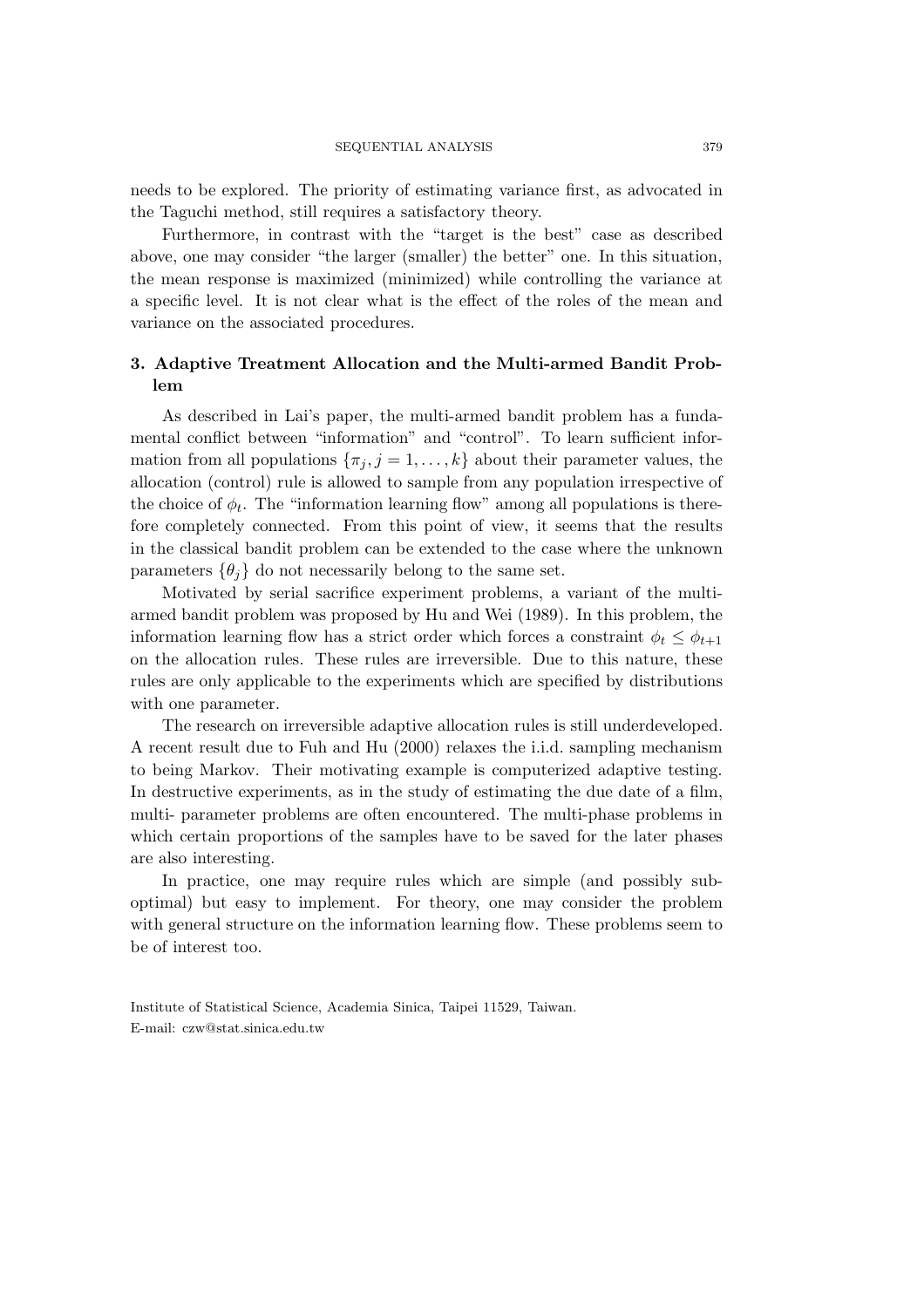### **COMMENTS**

#### Michael Woodroofe

### *University of Michigan*

I want to thank Professor Lai for summarizing his contributions to sequential analysis along with those of his students and many others, and for setting these contributions in historical perspective. This review will be a valuable resource for current and future workers in the area. In the following comments, I advocate some particular ways of formulating problems.

*Group Sequential Tests.* I certainly agree that it was not feasible to arrange for continuous examination of the data as they accumulate in double blind clinical trials when group sequential tests were introduced, about 25 years ago. Is this still the case? Certainly data that are recorded at any site can simultaneously be recorded at a central processing site that can be completely separated from the treatment of patients. It should be possible for the central site to monitor the data frequently, for example daily or weekly, computing current likelihood functions and/or test statistics. At the very least, this frequent monitoring could be used to trigger a meeting of an oversight committee. Implementing such a scheme would be difficult, both technically and administratively, and the reduced expected sample size may only be worth the effort in cases where the outcomes are literally life and death. In such cases, however, statisticians should advocate efficient designs.

*The Change Problem.* Wu, Woodroofe and Mentz (2000) have identified a connection between change point problems and isotonic methods, as described by Robertson, Wright and Dykstra (1988). Suppose that there are observations of the form  $X_k = \mu_k + Y_k$ , where  $Y_k$  is a stationary process that exhibits suitable short range dependence and  $\mu_k$  is known to be non-decreasing. Consider the null hypothesis  $H_0: \mu_1 = \cdots = \mu_n$ , where *n* is the horizon. The alternative here allows an arbitrary non-decreasing trend and, therefore, differs from that of the change point problem which allows only a single change. For this problem, Wu, Woodroofe and Mentz (2000) suggest the test statistic

$$
\Lambda_n = \frac{1}{\hat{\sigma}_n^2} \sum_{k=1}^n (\hat{\mu}_{n,k} - \bar{X}_n)^2,
$$

where  $\hat{\mu}_{n,k}$  are the isotonic estimators of  $\mu_k$ , penalized as in Woodroofe and Sun (1993), and  $\hat{\sigma}_n$  is an estimate of scale. Under assumptions like (3.14) of the paper,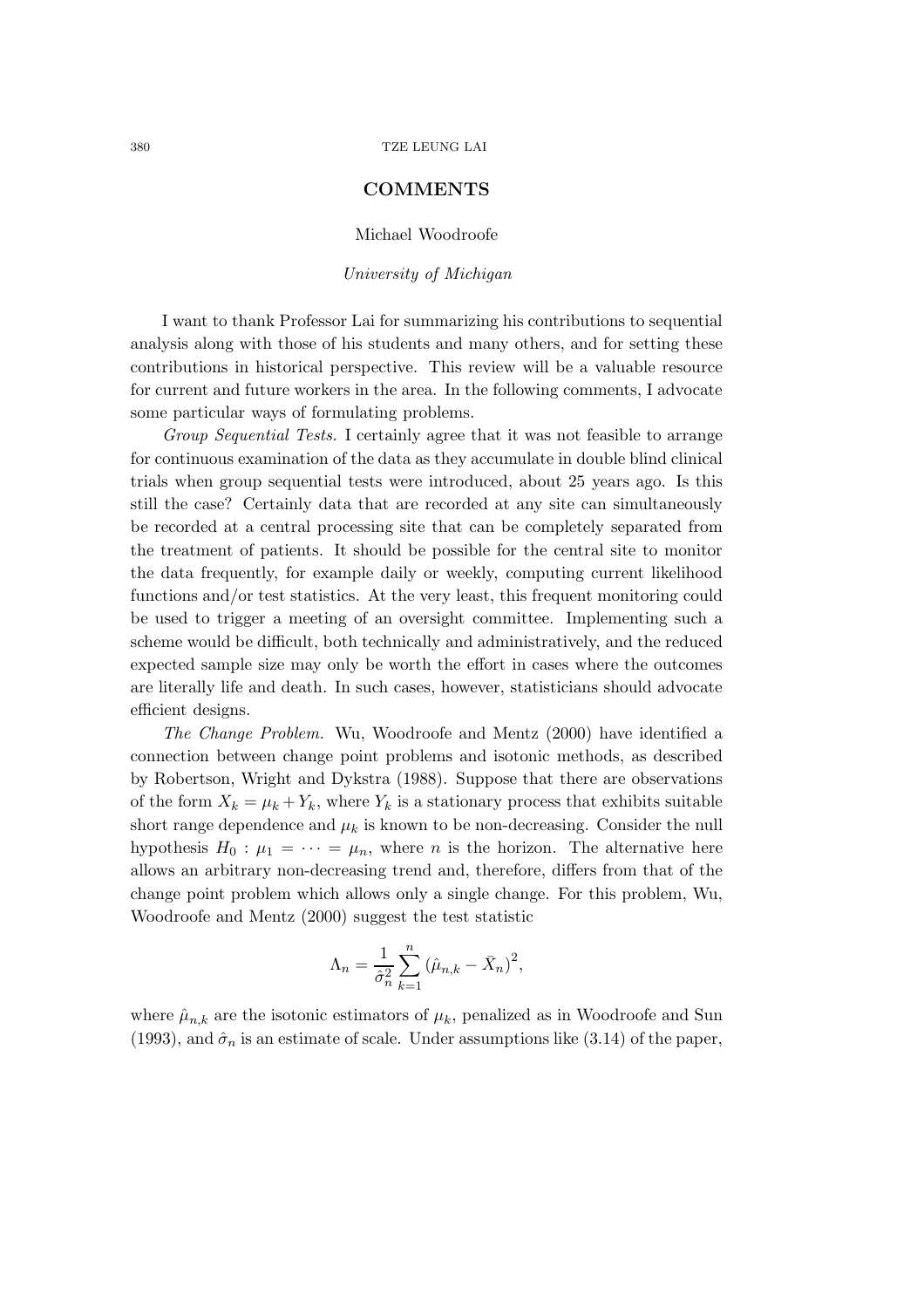they obtain the limiting null distribution of  $\Lambda_n$  and the distribution under local alternatives.

*Very Weak Expansions.* Very weak expansions agree with Edgeworth expansions in many cases, especially if the latter hold uniformly on compacts in the parameter and the coefficients of  $n^{-\frac{1}{2}r}$  are equicontinuous, where n is either the sample size or a design parameter, like a. There are many problems in which the coefficients are not equicontinuous, and especially problems in which they oscillate wildly as  $n$  increases. Brown, Cai and Das Gupta (2000) have recently considered cases like this involving discrete exponential families and provide informative graphs. When Edgeworth expansions contain small oscillations, is it really necessary for the actual coverage probabilities to exceed or equal the nominal value (or the nominal value  $+o(1/n)$ ) for all  $\theta$ ; or is it enough for the nominal value to pass through the middle of the oscillations over small intervals or regions that contain many oscillations? The conventional definition of confidence requires the actual to be at least the nominal. Very weak expansions come down squarely in the middle.

*Bayesian Bandit Problems.* In the context of Bayesian bandit problems, Equation (6.9) of the paper, results of Woodroofe (1979) and Sarkar (1991) suggest that the nature of the problem may change radically in the presence of a suitable covariate. They show that the myopic procedure, which treats each subject as is currently thought to be best for him or her, is asymptotically optimal to second order (minimizes the asymptotic regret). That is (under Sarkar's conditions), the fundamental conflict between learning and immediate gain disappears; and if subjects represent patients that have to be assigned to a standard or experimental treatment, then the ethical problems disappear. The exact meaning of "suitable" is complicated; it requires that there be enough variability in the covariate and also that regression lines (or curves) not be parallel. To illustrate, consider one of Sarkar's examples in which there are two treatments, labeled 0 and 1, and responses are either success or failure, labeled 1 and 0. Suppose that for each subject, there is a covariate X and potential responses  $Y^i$ to treatment i,  $i = 0, 1$ , that X has a known distribution F over [0,1], and that  $P_{\theta}[Y^0 = 1 | X = x] = x$ ,  $P_{\theta}[Y^1 = 1 | X = x] = \theta$ , where  $\theta$  is an unknown parameter. Thus,  $X$  is the probability of success with treatment 0, assumed known. Finally suppose that  $\theta$  has bounded density  $\xi$  over [0,1]. The *myopic procedure* assigns the kth subject to treatment 0 or 1 accordingly as  $E_{\xi}[\theta|X_k, \mathcal{F}_{k-1}] < \text{or} > X_k$ where  $\mathcal{F}_k$  is the sigma-algebra generated by the first k covariates and responses, and  $E_{\xi}$  denotes expectation in the Bayesian model. If F has a positive, bounded density f, then the myopic procedure is asymptotically optimal to second order (minimizes the asymptotic regret).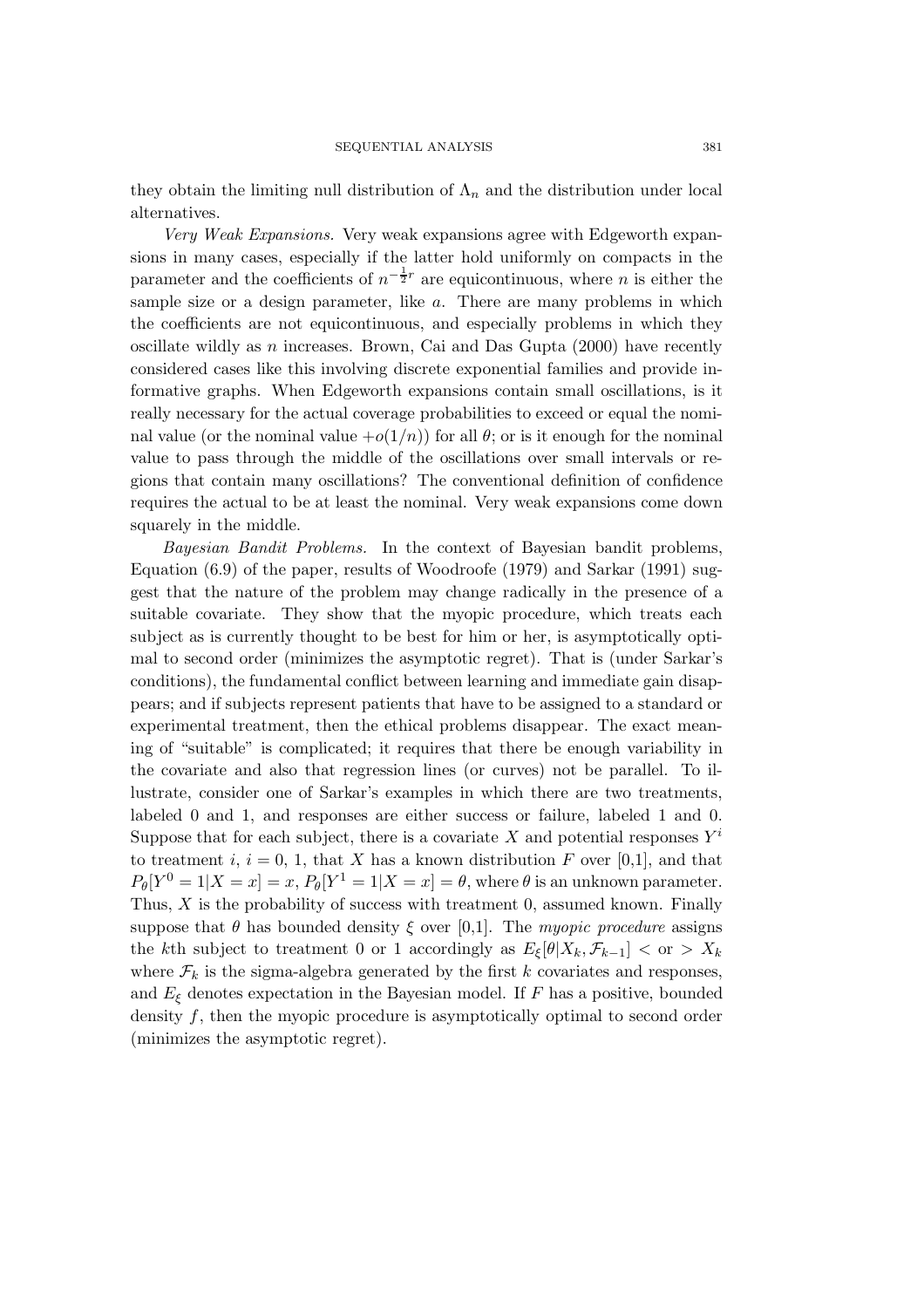#### **Acknowledgements**

Thanks to Bob Keener for helpful conversations. Research supported by the National Security Agency and U. S. Army.

Department of Statistics, University of Michigan, Ann Arbor, MI 48109, U.S.A. E-mail: michaelw@umich.edu

# **COMMENTS**

Benjamin Yakir

*Hebrew University*

#### **Introduction**

The paper of T. L. Lai summarizes recent developments in several topics related to sequential analysis. Undoubtedly, the field of sequential statistics looks very different today than it did only a decade ago. The author's impressive contribution to the field has much to do with this fact. Naturally, the choice of topics and results is biased towards those which involve the author's contributions. I will take the same liberty and remark only on the topic of optimality in the context of sequential change-point detection.

The two main approaches for proving optimality rely either on decision theory, or on the construction of a lower bound and the demonstration that a given procedure attains the lower bound (or at least approaches it). The first approach has been successfully applied in the setting of independent observation and simple hypothesis. In more complex situations, only the second approach seems to be working. Indeed, using inequality (3.8) of his paper, Lai was able to demonstrate the asymptotic optimality for detecting changes in the important setting of state-space models.

It should be noted, however, that inequality (3.8) provides only a first-order asymptotic lower bound. Unfortunately, the resolution of first-order asymptotics is very limited. Indeed, in this resolution one cannot distinguish between the performance of most reasonable candidate procedures (like the cusum, Shiryayev-Roberts, EWMA, etc.). Only when a higher-order asymptotic expansion is considered can we hope to be able to rank the different procedures.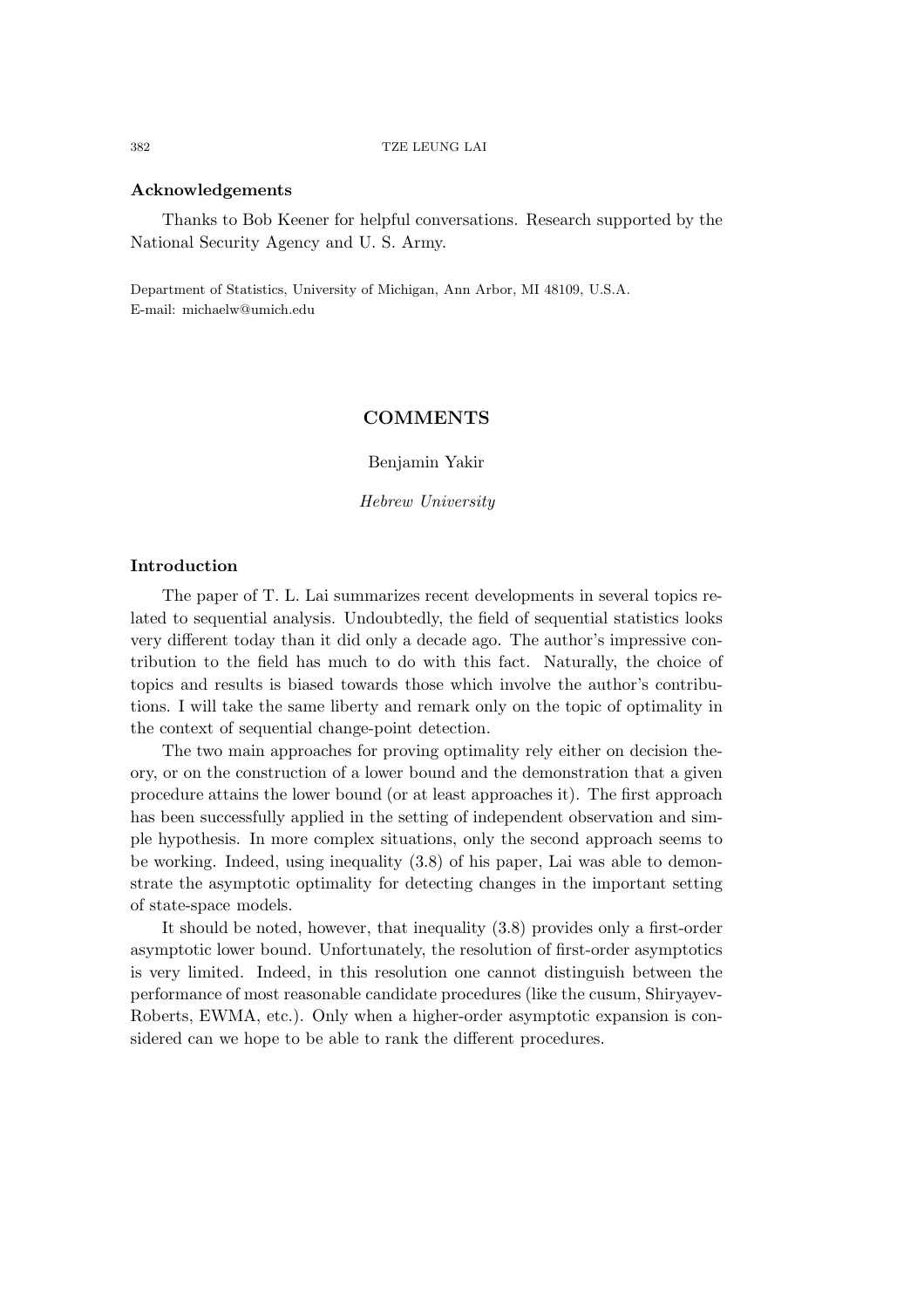In these notes we attempt to extend Lai's results and in the direction of addressing this drawback. Theorem 1 of the next section formulate an alternative lower bound, motivated by the known optimality properties of the Shiryayev-Roberts procedure. This lower bound is demonstrated in Section 3 in the simple setting of a shift of a normal mean. The proof of the theorem is given in an appendix.

### **A lower bound on the expected delay in detection**

We start with some notations: Let  $X_1, X_2, \ldots$ , be a random sequence. Denote by P the *in-control* distribution on the sequence. The distribution of the process may change at some unknown point in time  $k, 0 \leq k < t$ . Denote by  $P_k$ the distribution when a change occurs at time k. (The measure  $P_k$  is a changepoint measure in the sense that the marginal joint distribution of  $X_1, \ldots, X_n$  is identical both under P and under  $P_k$  for all  $n \leq k$ . In other words, the first k observations are from the in-control distribution. However, the observations that follow —  $X_{k+1}, X_{k+2}, \ldots$  — are from the new regime.) We denote by  $\ell_k(n)$  the log-likelihood ratio of  $P_k$ , relative to the null distribution P. This log-likelihood is based on the first n observations.

Denote,

$$
R(n) = \sum_{k=0}^{n} e^{\ell_k(n)}, S = \sum_{n=0}^{t-1} \sum_{k=0}^{n} e^{\ell_k(n)} = \sum_{n=0}^{t-1} R(n), \text{ and } M = \max_{0 \le n < t} R(n).
$$

Given  $a > 0$ , consider the Shiryayev-Roberts stopping time  $N_a = \min\{n : R(n) \geq 0\}$  $e^a$ . In particular, note that  $\{N_a < t\} = \{M \geq e^a\}.$ 

Let  $N$  be any stopping time  $N$  (with respect to the sequence of observations) that satisfies the constraint:

$$
P(N \ge t) \ge P(N_a \ge t). \tag{1}
$$

We are interested in comparing the properties of  $N$  as a change-point detection procedure to those of  $N_a$ . One can use, for example, the average delay in detection over the interval  $[0, t)$ ,  $\frac{1}{t} \sum_{k=0}^{t-1} E_k(N-k; N \ge k)$ , as a measure of the efficiency of N. In Theorem 1 below, the comparison is carried out in terms of a lower bound on the difference of efficiency between the two procedures. The lower bound in Theorem 1 is independent of N. It depends only on the properties of  $S, M, N_a$ , and the sequence  $\{R(n):0\leq n < t\}.$ 

**Theorem 1.** *Let* N *be any stopping time which satisfies the constraint* (1) *with respect to the Shiryayev-Roberts stopping rule* Na*. Then*

$$
\frac{1}{t}\sum_{k=0}^{t-1} \mathbf{E}_k(N-k;N\geq k)
$$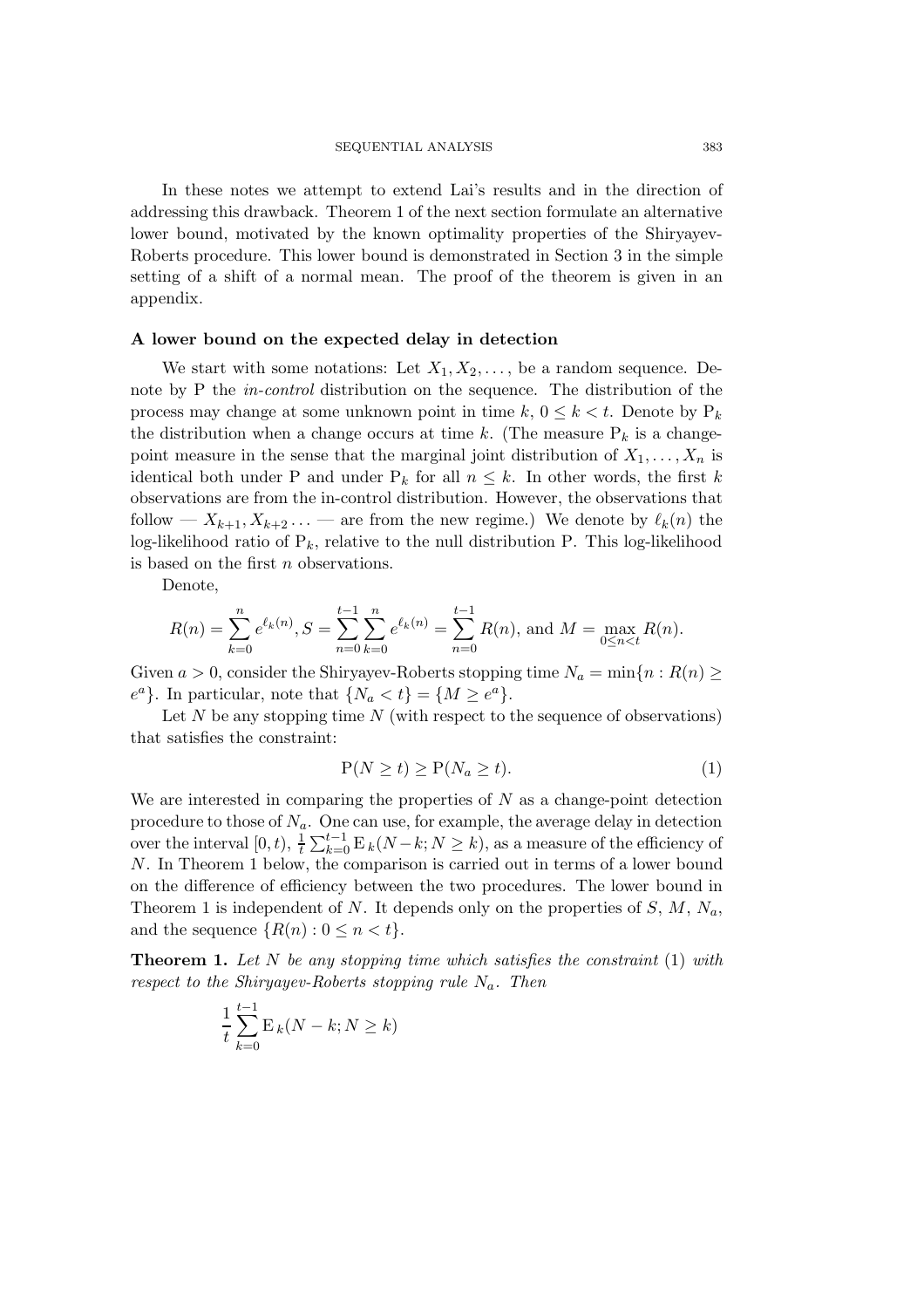$$
\geq \frac{1}{t} \sum_{k=0}^{t-1} \mathcal{E}_k(N_a - k; N_a \geq k)
$$
  

$$
-\frac{1}{t} \Big\{ \mathcal{E}(S; S \geq e^a; M < e^a) - \mathcal{E}(S; e^a \leq S < e^{a_s}) + \sum_{i=1}^3 r_i \Big\},
$$

 $where r_1 = \sum_{k=0}^{t-1} \sum_{n=t}^{\infty} P_k(N_a > n) \leq \sum_{k=0}^{t-1} \sum_{n=t}^{\infty} P_k(\ell_k(n) < a), r_2 = e^{-a}$  $\sum_{n=0}^{t-1} E(R^2(n); R(n) < e^a)$ ,  $r_3 = e^{-a} \sum_{n=0}^{t-1} (t-n) E(R(n); R(n) < e^a)$ , and  $a_s$  *is the solution of the equation*

$$
P(S \ge e^{a_s}) = P(N_a < t) = P(M \ge e^a). \tag{2}
$$

Quantification of the terms appearing in the lower bound can lead to statements of optimality. An example is given in the next section. The proof of the theorem is given in an appendix.

An optimality result in terms of the average delay in detection, subject to a constraint on the probability of false alarm, can be translated to other forms of optimality. The translation to a Bayesian formulation with the uniform prior is straightforward. The consideration of other priors requires only minor modifications.

Moreover even the traditional formulation, which measures the efficiency in terms of the worst (conditional) delay in detection and puts a constraint on the expected run length to false alarm can be handled. For example, one can reformulate the constraint (1) in terms of not stopping in the interval  $(jt, (j+1)t]$ , given that no stopping occurred prior to  $it - a$  hazard rate type of condition. The relation between the expectation and the hazard rate can be combined with the (asymptotic) quasi-stationarity of the Shiryayev-Roberts procedure in order to prove the asymptotic optimality of  $N_a$ . Indeed, we believe that using this approach may potentially yield refined optimality results in complex models like the state-space models discussed in Lai. We have applied it, for example, in the context of the detection of a change of the slope in a regression model (Yakir  $(2001)$ ).

### **An example: detecting a shift in a normal mean**

Let us demonstrate Theorem 1 in the simple case of a normal shift of the mean. For this case it is known that for some formulation the cusum, and for other formulations the Shiryayev-Roberts or a variant thereof, are optimal in a strict sense (see the references in Lai's paper, and also Yakir (1997b)). Still, one better try one's new machinery in a familiar environment before trying to expand into a new territory.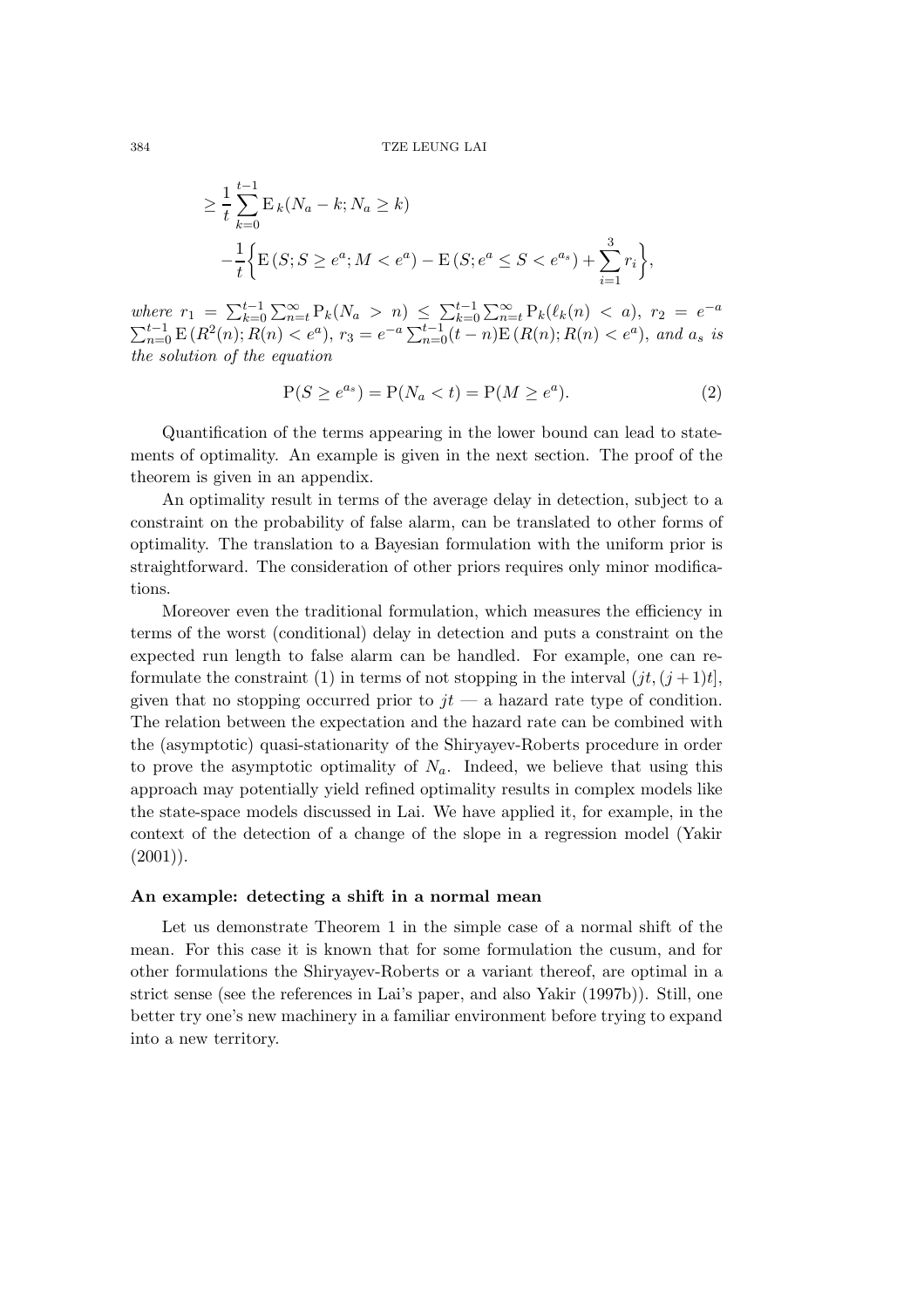We specify here the random sequence to be a sequence of independent normal random variables with variance 1. The mean prior to the change-point is 0, and the mean thereafter is  $\mu > 0$ . The log-likelihood ratios,  $\{\ell_k(n): 0 \leq k \leq n \leq t\}$ , are normally distributed. Moreover, it is useful to note that in this case these log-likelihood ratios are also log-likelihood ratios for the complete sequence of observation. The measure for which  $\ell_k(n)$  is a likelihood ratio, denoted here by  $P_{k,n}$ , assigns mean  $\mu$  to the observations  $X_{k+1},\ldots,X_n$ . The observation up to time  $k$  and the observation past the time  $n$  are assigned a zero mean.

A measure transformation technique or the more traditional renewal theory can be used in order to bound the tail of the statistics  $S, M$ , and  $R(n)$ . (More details on the measure transformation technique, with application in various fields, can be found in Yakir and Pollak (1998); Siegmund (1999); Siegmund and Yakir (2000, 2000b). This bound, together with some straightforward derivations can be used in order to show that  $r_i \rightarrow 0$ ,  $i = 1, 2, 3$  (provided  $a \rightarrow \infty$  and  $a \ll t \ll e^{a/2}$ ).

Next, since  $S$  now is a sum of likelihood ratios, one can rewrite the remaining lower bound terms in the form:

$$
E(S; S \ge e^a; M < e^a) = \sum_{n=0}^{t-1} \sum_{k=0}^n P_{k,n}(S \ge e^a; M < e^a), \text{ and}
$$
\n
$$
E(S; e^a \le S < e^{a_s}) = \sum_{n=0}^{t-1} \sum_{k=0}^n P_{k,n}(e^a \le S < e^{a_s}).
$$

Define  $s_{k,n} = \log(S/e^{\ell_k(n)})$ ,  $m_{k,n} = \log(M/e^{\ell_k(n)})$  and  $\mu_{k,n} = E_{k,n} \ell_k(n) =$  $(n - k)\mu^2/2$ . The P<sub>k,n</sub>-asymptotic independence between  $\ell_k(n)$  and  $(s_{k,n}, m_{k,n})$ can be used in order to show that

$$
P_{k,n}(S \ge e^a; M < e^a) = P_{k,n}(a - s_{k,n} \le \ell_k(n) < a - m_{k,n})
$$
\n
$$
\sim \frac{1}{(2a)^{1/2}} \phi\left(\frac{a - \mu_{k,n}}{(2a)^{1/2}}\right) \to k_n(s_{k,n} - m_{k,n}).
$$

This approximation is valid whenever  $\mu_{k,n} \in a \pm o(a)$ , the relevant region of indices  $k$  and  $n$ . Similarly,

$$
P_{k,n}(e^a \le S < e^{a_s}) = P_{k,n}(a - s_{k,n} \le \ell_k(n) < a_s - s_{k,n})
$$
\n
$$
\sim \frac{1}{(2a)^{1/2}} \phi\left(\frac{a - \mu_{k,n}}{(2a)^{1/2}}\right)(a_s - a).
$$

The terms  $E_{k,n}(s_{k,n}-m_{k,n})$  converge, as  $n-k\to\infty$ , to a constant we denote by  $-E_\mu[\log(M/S)]$ . The limit is independent of k and n and can be associated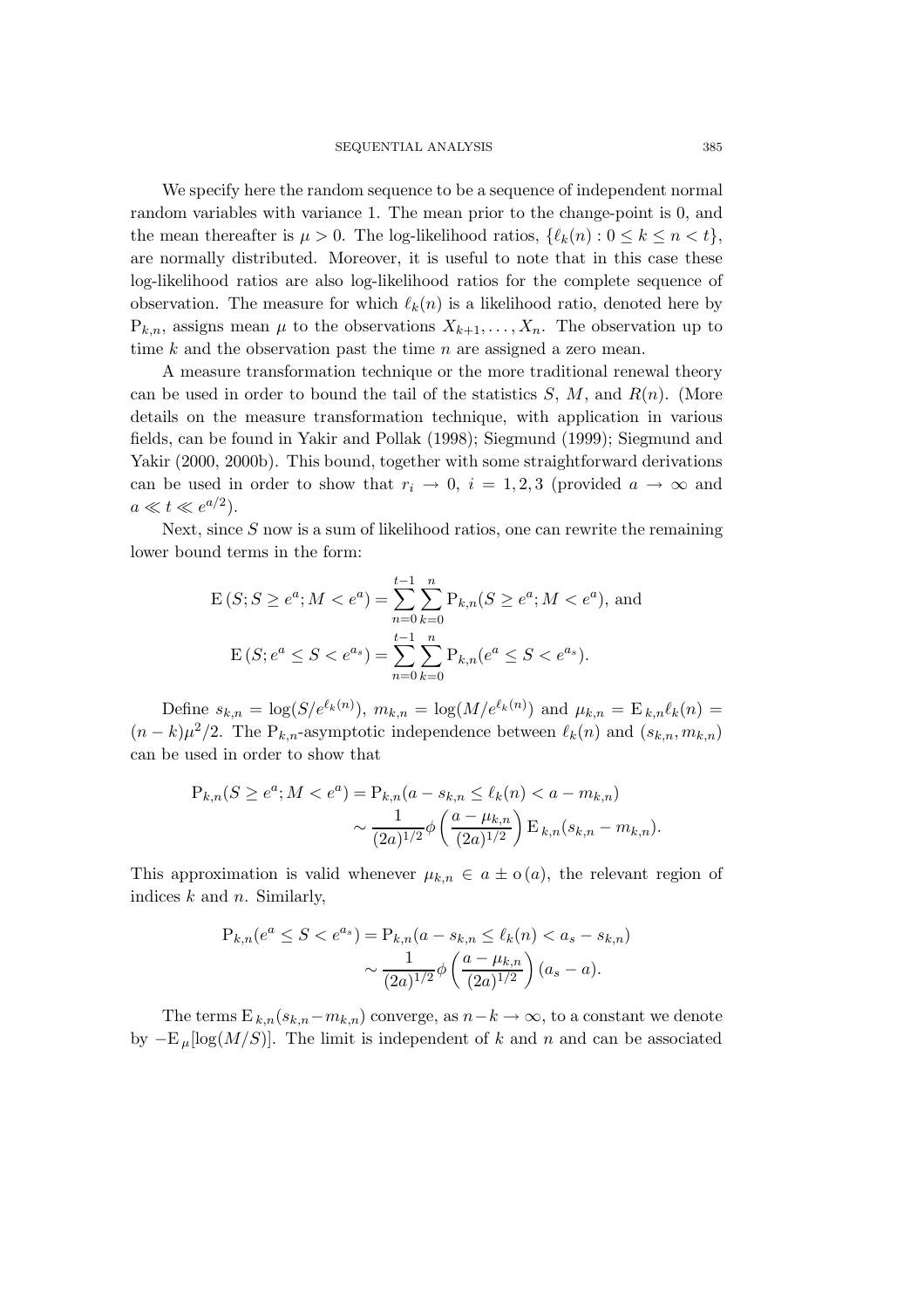with the additive constant in the expansion of the average run length of the power-one SPRT under the alternative. Likewise, the difference  $a_s - a$  converges to a term we denote by  $-\log(E_\mu[M/S])$ . This limit doesn't depend on both k and  $n$  as well, and is associated with the overshoot correction of the significance level of the SPRT.

By summing over k and  $n, 0 \le k \le n < t$ , we can conclude that

$$
\frac{1}{t} \sum_{k=0}^{t-1} \mathcal{E}_k(N-k, N \ge k) \ge \frac{1}{t} \sum_{k=0}^{t-1} \mathcal{E}_k(N_a - k, N_a \ge k) -\frac{1}{\mu^2} \{ \log(\mathcal{E}_\mu[M/S]) - \mathcal{E}_\mu[\log(M/S)] \} + o(1).
$$

The asymptotic lower bound, as a function of the mean  $\mu$ , is presented in Figure 1. Note that as the mean increases, the bound becomes tighter. Only when the mean is below 0.4 do we get that the gap between the efficiency of the Siryayev-Roberts procedure and the given bound is less then −1.



Figure 1. The asymptotic lower bound.

### **Acknowledgement**

The author was supported by the US-Israel Bi-national Science Foundation Grant #9700214.

# **Appendix. A proof of Theorem 1.**

Note that  $E_k(N - k, N \ge k) = \sum_{n=k}^{\infty} P_k(N > n) \ge \sum_{n=k}^{t-1} P_k(N > n)$ . But,  $P_k(N > n) = E(e^{\ell_k(n)}; N > n)$ , by the likelihood-ratio identity, since the event  $\{N>n\}$  is determined by  $X_1,\ldots,X_n$ . The random variables  $e^{\ell_k(n)}$  are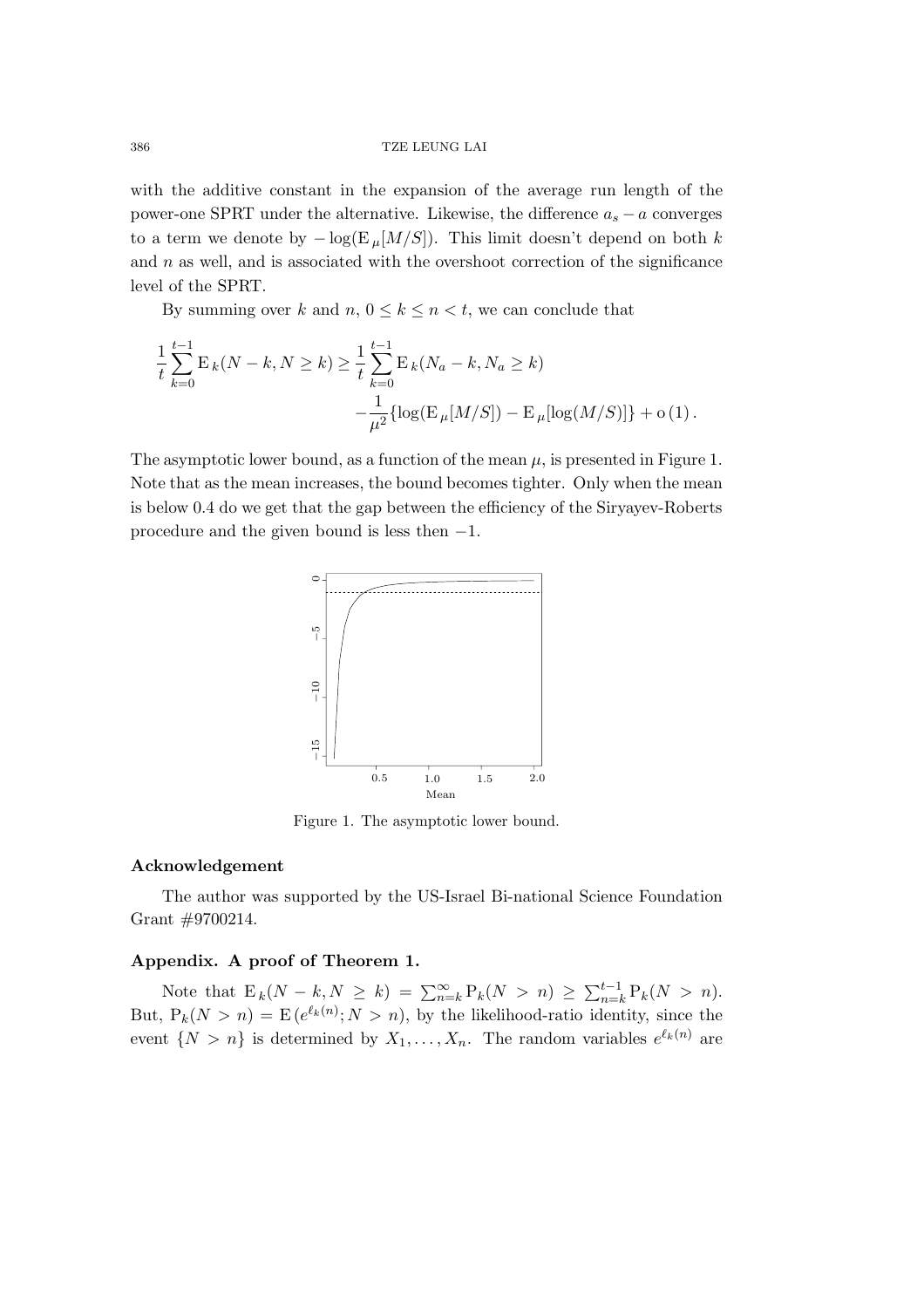non-negative and  $\{N \ge t\} \subset \{N > n\}$ . Thus,

$$
\sum_{k=0}^{t-1} \mathbf{E}_k(N-k;N\geq k) \geq \sum_{k=0}^{t-1} \sum_{n=k}^{t-1} \mathbf{E}\left(e^{\ell_k(n)};N>n\right) \geq \mathbf{E}\left(S;N\geq t\right).
$$

The fact that  $E(Y; C) \ge E(Y; Y < y)$  for any non-negative random variable Y, event C and real number y, such that  $P(C) \ge P(Y \le y)$ , can be used in order to conclude that

$$
\frac{1}{t}\sum_{k=0}^{t-1} \mathcal{E}_k(N-k;N\geq k) \geq \mathcal{E}(S/t;S
$$

Next we consider the average delay in detection of the Shiryayev-Roberts stopping time  $N_a$ . As in the previous derivation,

$$
\sum_{k=0}^{t-1} \mathbf{E}_k(N_a - k; N_a \ge k) = \sum_{k=0}^{t-1} \sum_{n=k}^{\infty} \mathbf{P}_k(N_a > n)
$$
  
= 
$$
\sum_{k=0}^{t-1} \sum_{n=k}^{t-1} \mathbf{E}(e^{\ell_k(n)}; N_a > n) + \sum_{k=0}^{t-1} \sum_{n=t}^{\infty} \mathbf{P}_k(N_a > n)
$$
  
= 
$$
\sum_{n=0}^{t-1} \mathbf{E}(R(n); N_a > n) + r_1.
$$

However,  $E(R(n); N_a > n) = E(R(n); N_a \ge t) + E(R(n); n < N_a < t)$ . Conditioning on  $X_1, \ldots, X_n$ , using Doob's inequality and the definition of  $N_a$  we get that  $E(R(n); n < N_a < t) \le e^{-a} \{E(R^2(n); R(n) < e^a) + (t - n)E(R(n); R(n) < t\}$  $e^a$ ). When we sum over all the *n*'s we get

$$
\sum_{n=0}^{t-1} \mathbb{E}\left(R(n); N_a > n\right) \le \mathbb{E}\left(S; N_a \ge t\right) + e^{-a} \sum_{n=0}^{t-1} \mathbb{E}\left(R^2(n); R(n) < e^a\right) + e^{-a} \sum_{n=0}^{t-1} (t-n) \mathbb{E}\left(R(n); R(n) < e^a\right).
$$

The above discussion can be summarized by the statement

$$
\frac{1}{t}\sum_{k=0}^{t-1} \mathcal{E}_k(N_a - k; N_a \ge k) \le \mathcal{E}(S/t; M < e^a) + \frac{r_1 + r_2 + r_3}{t}.\tag{4}
$$

The inequalities (4) and (3), and the fact that  $a_s > a$ , lead to the theorem.

Department of Statistics, Hebrew University, Jerusalem 91905, Israel. E-mail: msby@mscc.huji.ac.il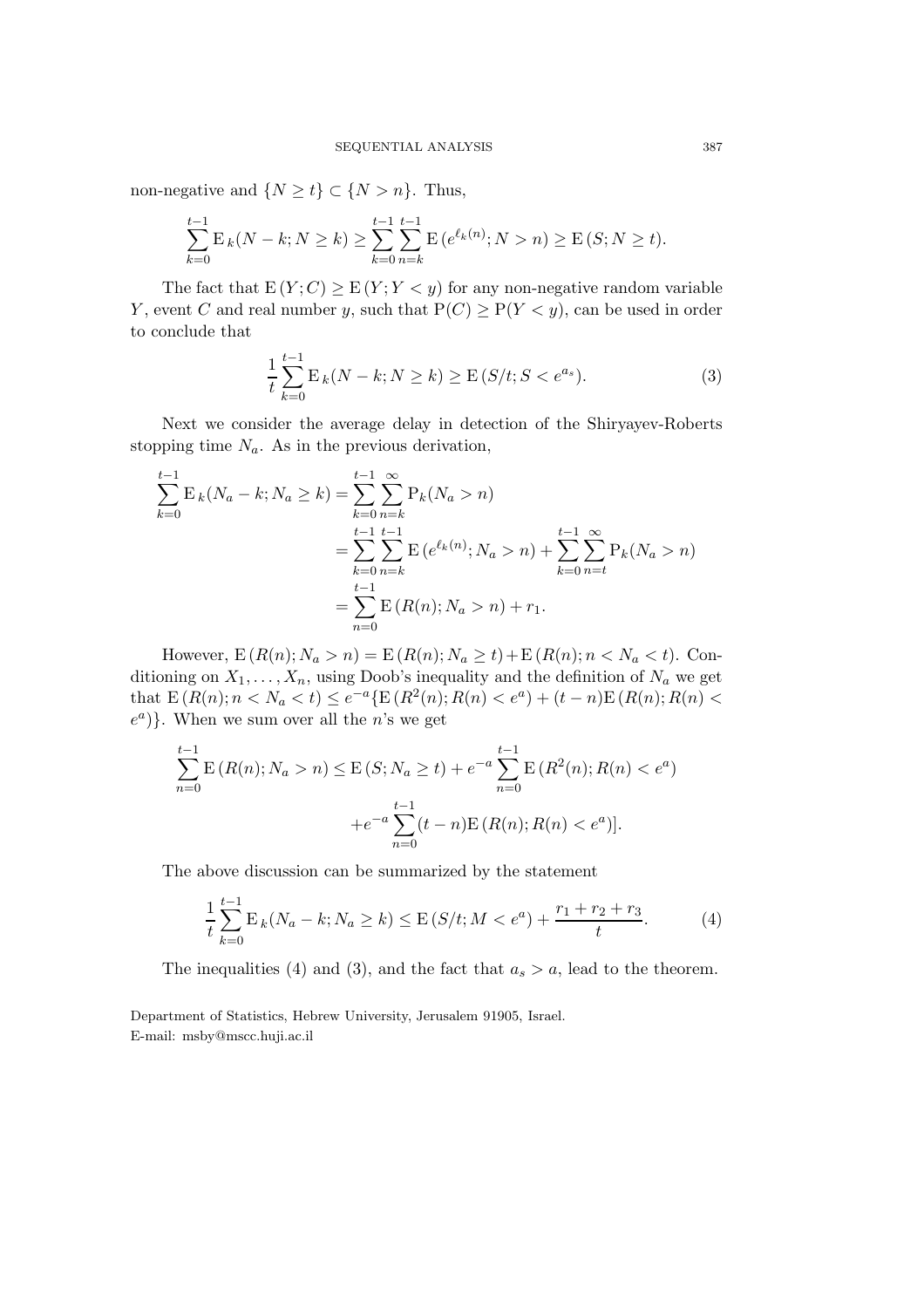# **REJOINDER**

### Tze Leung Lai

I wish to thank all discussants for their inspiring, insightful and informative contributions. In the rejoinder I will address some of the issues they have raised and also use this opportunity to elaborate on several topics that I had left out of the paper to preserve its smooth flow and to keep it within manageable length.

### **1. Sequential Experimental Design**

The paper considered sequential experimentation along the lines pioneered by Robbins (1952), namely stochastic approximation and multi-armed bandits, for which experimentation is targeted toward and constrained by certain control objectives, but does not treat more traditional experimentation goals. Professor Chernoff's discussion has filled this gap for the case where the goal of experimentation is to discriminate among a finite number of hypotheses and the experimenter can choose among a set of experiments. Excellent introductions to the topic and additional references can be found in Chernoff (1972, 1975). Another important case is optimal experimental design in nonlinear regression. Although classical optimal design theory for least squares estimation in linear regression models can in principle be extended to nonlinear regression models of the form  $y_n = f(x_n; \theta) + \epsilon_n$  (using the same notation as in (5.1) with  $M(x) = f(x; \theta)$ , the extension has serious practical difficulties since an optimal design measure typically involves the unknown parameter  $\theta$ . To circumvent these difficulties, a commonly used approach is to construct designs sequentially, using observations made to date to estimate  $\theta$ , and choosing the next design point by replacing the unknown  $\theta$  in the optimal design with its estimate (cf. Federov (1972)). Thus sequential experimentation has played a central role in experimental designs for nonlinear regression models since the seminal paper of Box and Wilson (1951) on response surface methodology.

Unlike classical experimental design theory where the design levels are nonrandom constants, the design levels  $x_n$  in a sequential design are sequentially determined random variables, and it remained a long-standing problem concerning whether inference based on the repeated-sampling principle is asymptotically valid for such sequential designs. For linear regression models, a positive answer was provided by Wu (1985) by making use of the asymptotic theory of (linear) least squares estimates in stochastic regression models (Lai and Wei (1982)). Lai (1994), and recently Skouras (2000), extended that theory to nonlinear least squares estimates, thereby providing a positive answer for sequential designs in nonlinear regression models. In the case of linear regression models with normal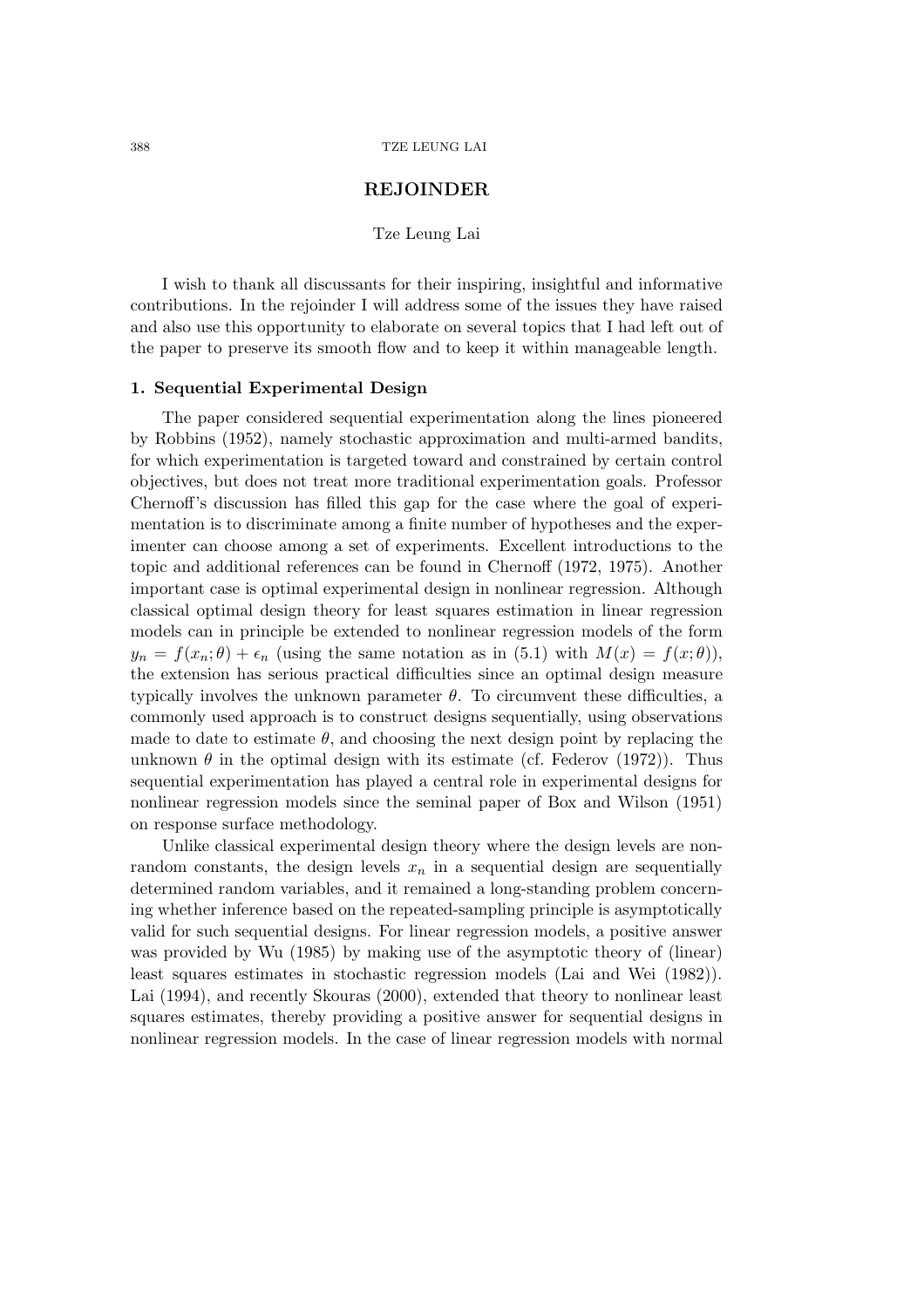#### SEQUENTIAL ANALYSIS 389

errors, Woodroofe (1989) and Woodroofe and Coad (1997) have developed "very weak" asymptotic expansions of the sampling distributions to refine the normal approximations for least squares estimates in sequentially designed experiments.

### **2. Multivariate Observations, Multiple Endpoints and Multiple Tests**

Professors Lorden, Pollak and Simons have given various reasons why sequential analysis has not been as "popular" as we think it should be. I will give a few additional reasons and offer some suggestions. One important reason, in my opinion, is that a large portion of the sequential analysis literature has been narrowly focused on very simple models, in which the observations are i.i.d. univariate random variables having some density function  $f_{\theta}$  with unknown parameter  $\theta$  belonging to some simple set (e.g., finite, or a subset of the real line). Although this narrow focus provides a good starting point, since simplicity enables one to see the central issues clearly without being sidetracked into complicated technical details that are "non-sequential" in essence, it is too restrictive for a "final product" to attract the interest of researchers not working in sequential analysis. We should go far beyond the relatively simple settings in which fundamental innovations have been made, and follow up on the initial breakthroughs with further advances to make the methodology widely applicable. To accomplish this, interactions with other areas of statistics and probability, and with substantive fields of application, are of vital importance.

A case in point is the interface of sequential analysis with multivariate statistics. The need to extend sequential analysis, from the simple univariate settings considered by Wald to multivariate problems with nuisance parameters, became apparent soon after Wald's introduction of the SPRT and, in the fifties and sixties, there was considerable effort to develop sequential tests for multivariate data and general linear hypotheses; see Ghosh (1970). As pointed out in Section 2 of the paper, most of this work involved the use of invariance to reduce composite hypotheses to simple ones so that Wald's SPRT could be applied to the maximal invariants, but this approach only applies to a restrictive class of composite hypotheses. Moreover, except for Wald's approximations (ignoring overshoots) to the type I error probabilities, the operating characteristics and optimality properties, if any, of these invariant SPRTs remained an open problem until the mid-seventies and early eighties; see Lai (1981). The insistence on using likelihood ratios (via invariance or weight functions) also made it difficult to relate to concurrent developments in fixed sample size tests, for which GLR statistics had been found to provide flexible and highly efficient tests for multivariate data and in multiparameter problems with nuisance parameters; see e.g., Neyman (1965) and Bahadur (1967).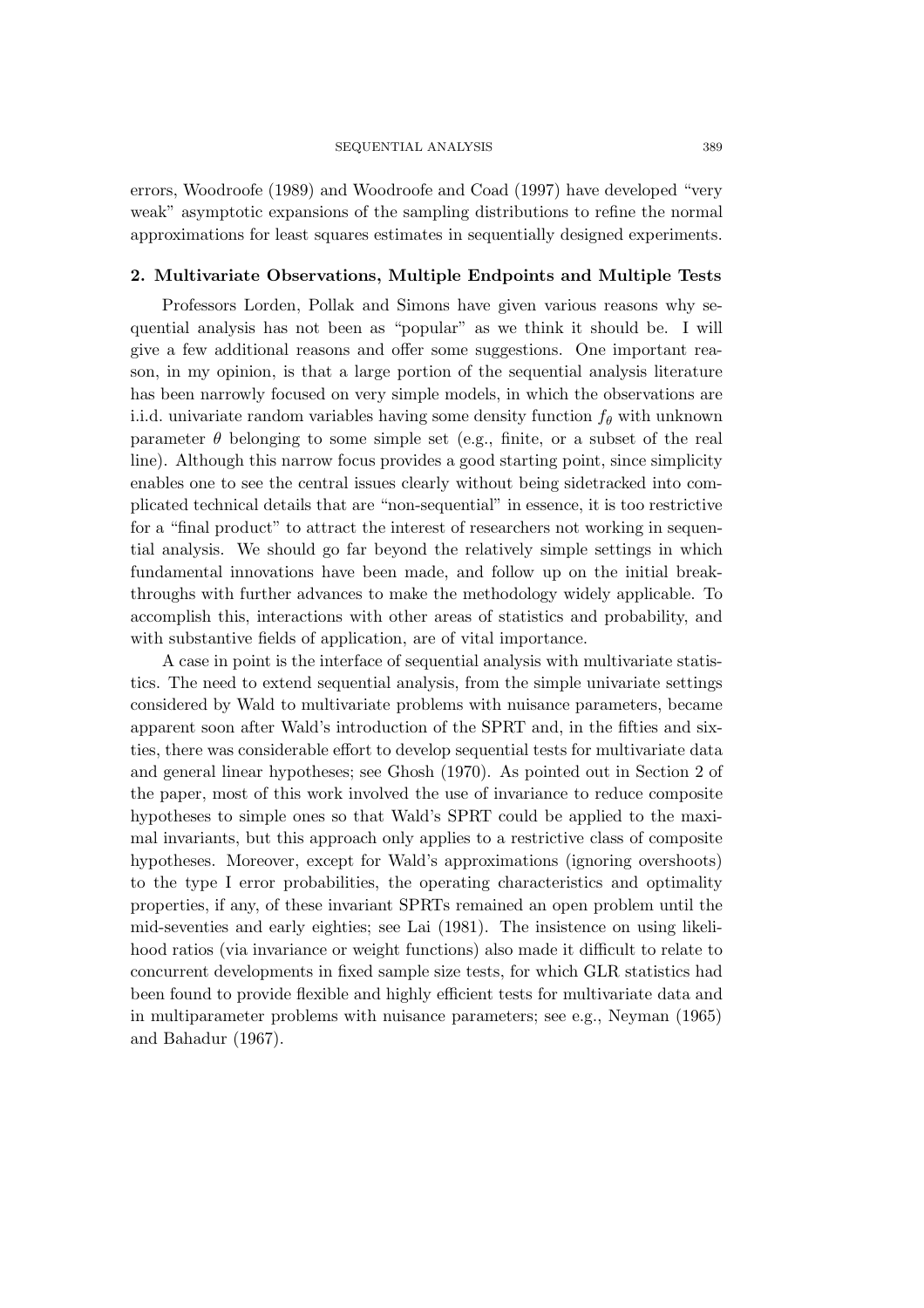One reason why GLR statistics were not used in developing sequential tests during this period is that it was not clear how the stopping boundaries should be set for GLR statistics. Section 2 of the paper reviews several developments to resolve this problem, first for one-parameter and eventually for multiparameter exponential families. There is now a comprehensive theory involving stopping rules of the type (2.4). Another reason why GLR statistics were not used in developing sequential tests during the fifties and sixties is that Wald's method to analyze error probabilities of the SPRT can no longer be applied when the likelihood ratios are replaced by GLRs. To get around this difficulty, Lai and Siegmund (1977) and Woodroofe (1978) made use of nonlinear renewal theory to develop asymptotic approximations to the type I error probabilities of sequential GLR tests. A review of subsequent developments was given by Hu (1988), who also extended the "backward method" of Siegmund (1985) to multiparameter exponential families. Recently Chan and Lai (2000c) developed a general method to derive asymptotic approximations to the error probabilities (*both* type I and type II) that can be applied not only to GLR statistics but also to other functions of the sufficient statistics in a multiparameter exponential family. Moreover, the method is applicable to both sequential and fixed sample size tests. In the fixed sample size case, following the seminal work of Chernoff (1952), Hoeffding (1965) and Bahadur (1967) on asymptotic efficiencies of tests at non-local alternatives, most papers on large deviation approximations to type I and type II error probabilities give only the order of magnitude of the logarithms of the probabilities. Chan and Lai (2000c) have refined these approximations to the form  $(C+o(1))e^{-\rho n}$  and have further improved them to higher-order approximations for moderate deviation probabilities (when the alternatives approach the null hypothesis as  $n \to \infty$ ). In the sequential case, they have also shown how the method can be used to develop approximations to the error probabilities of sequential GLR tests when the underlying parametric family is misspecified.

Therefore, it is now ripe for a much better interface of sequential analysis with multivariate statistics. There are many important problems in sequential analysis that are of a multivariate nature, and conversely there are many exciting new directions in multivariate analysis that involve sequential ideas. Concerning the former, Professor Siegmund has pointed out active areas of research in group sequential methods for clinical trials with multiple endpoints and for trials with several arms. Beginning with O'Brien's (1984) seminal paper, the problem of constructing one-sided tests for comparing multivariate treatment effects has received much attention for fixed sample size tests, and subsequently for group sequential trials; see Lin (1991), Jennison and Turnbull (1993, 2000) and the references therein. Bloch, Lai and Tubert-Bitter (2000) recently gave a new formulation of the multiple-endpoint problem, motivated by certain studies in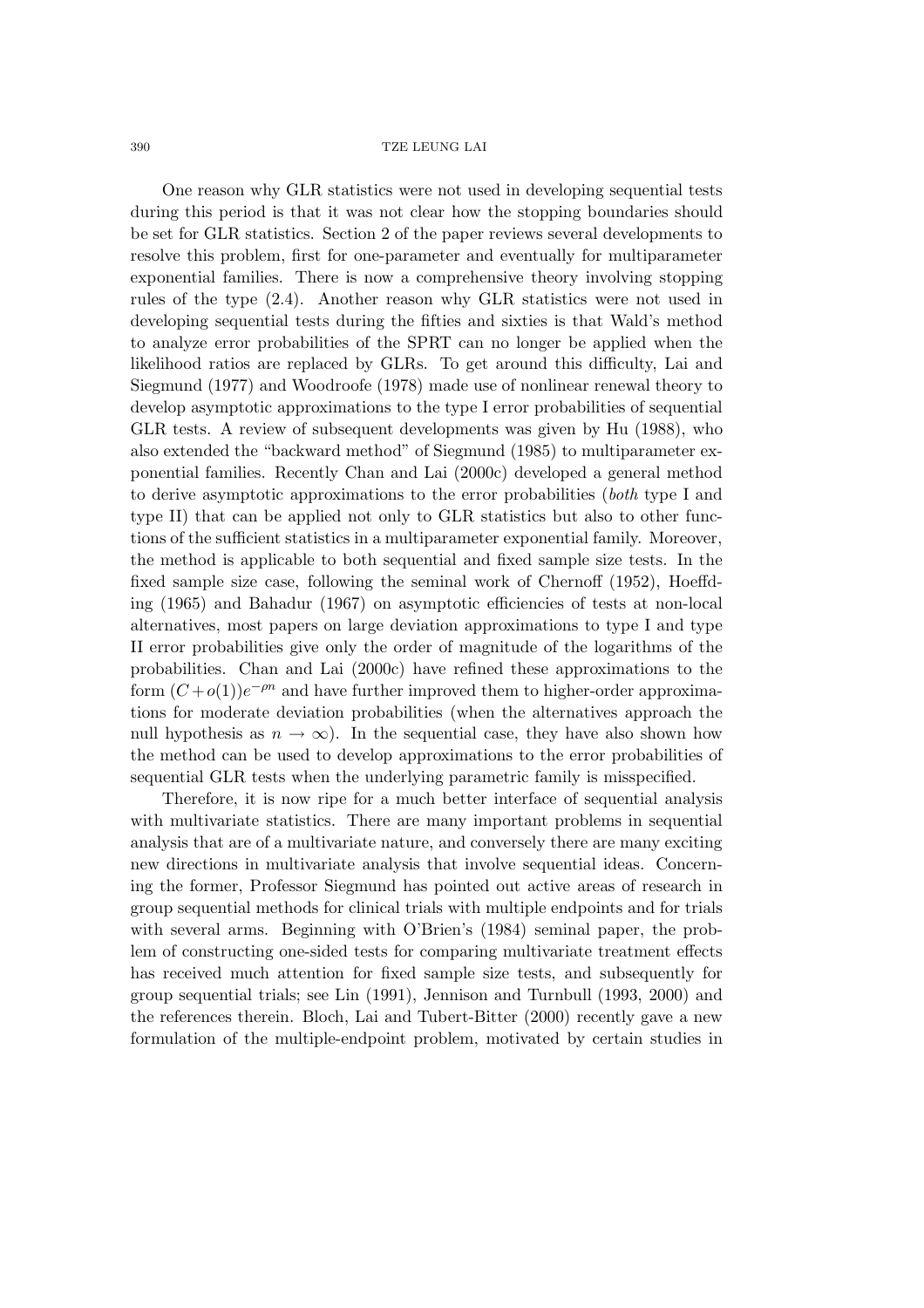arthritis, rheumatism and cancer, in which treatment effects are measured by both efficacy and toxicity. In these studies, efficacy is often measured by more than one response variable and so is toxicity. Univariate methods for assessing each response variable individually have been widely used in these studies because of their flexibility and ease of interpretation. On the other hand, usually there is additional need for a single, overall comparison, and combining the univariate comparisons by Bonferroni's inequality ignores the correlations between the response variables and therefore lacks power for alternatives at which the response variables are strongly correlated. In the fixed sample size case, Bloch, Lai and Tubert-Bitter (2000) developed a bootstrap test that incorporates the essential univariate and multivariate features of the treatment effects to be compared. Extending it to the group sequential setting will entail modifying the hybrid resampling approach described in Section 4.2 for this problem.

While the multiple endpoint problem is concerned with testing a single null hypothesis on multivariate treatment effects, the multi-hypothesis (or multiple) testing problem is concerned with testing k hypotheses on multidimensional parameters. Contrary to what Professor Pollak says, the "application in real life" of multi-hypothesis testing is far from being "meager". In classical (nonsequential) multivariate analysis, it arises e.g., in multiple comparisons (developed by Tukey, Scheffé, Dunnett and others) and classification. Using a sequential (stepdown) approach and Bonferroni's inequality, Holm (1979) introduced a multiple test procedure that controls the so-called "family-wise type I error rate" (FWE). The procedure rejects the hypotheses sequentially one at a time until no further rejections can occur, and is therefore called *sequentially rejective*. After Holm's seminal paper, a number of variants of sequentially rejective procedures appeared, including the step-up procedures of Hommel (1988) and Hochberg (1988), and there was a resurgence of interest in multiple tests, partly spurred by applications to psychology and educational testing. Shaffer (1995) gave a survey of these developments and their applications. Recently there have been exciting applications to microarray analysis in genetics which also call for new techniques in multiple testing; see Dudoit, Yang, Callow and Speed (2000). Sequential analysis ideas and related boundary crossing probability approximations may provide important advances in this area. Professor Simons says, "Clearly, subject areas do not remain static – even if they continue to develop." Multiple testing, which is not much younger than sequential analysis, is another example besides the Bayesian methodology he cites.

#### **3. Sequential Analysis and Time Series**

The assumption of i.i.d. observations in traditional sequential analysis is too restrictive for many applications in engineering and economics. As pointed out in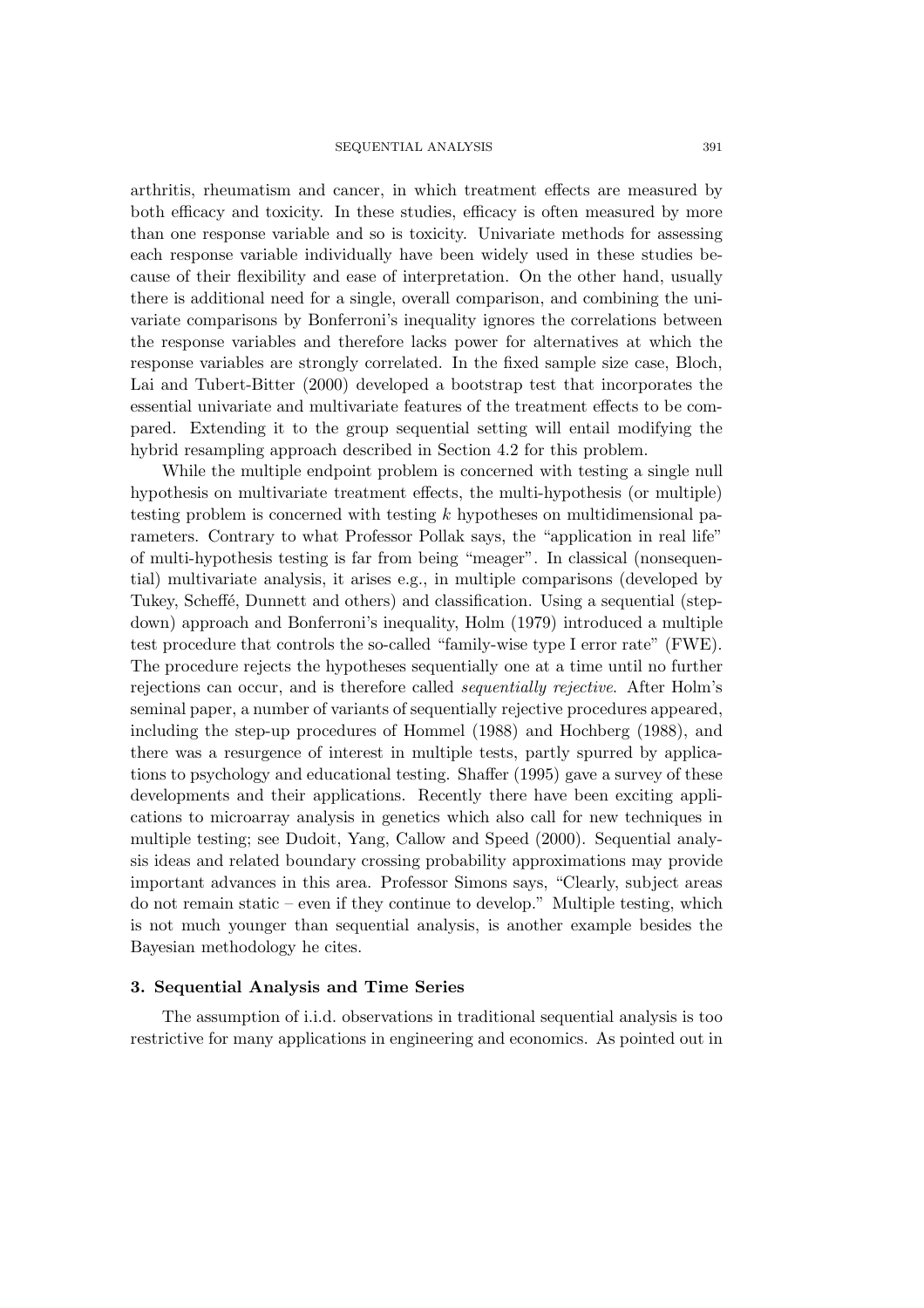the last paragraph of Section 5, stochastic approximation underwent a separate development in the engineering literature where, unlike static regression functions in the statistics literature, dynamic input-output systems are considered. This was also the motivation behind Anantharam, Varaiya and Walrand (1987) in extending the work of Lai and Robbins (1985) on the multi-armed bandit problem from i.i.d. to Markovian arms. Motivated by queuing control and applications to machine learning, Lai and Yakowitz (1995) developed a nonparametric bandit theory that makes no parametric assumptions on the underlying dynamics of the individual arms and yet can still attain a regret of the order  $O(\alpha_n \log n)$ , where  $\alpha_n$  is any nondecreasing sequence of positive numbers such that  $\lim_{n\to\infty} \alpha_n = \infty$ .

To expand its scope and increase its impact, sequential analysis should have more interactions with time series analysis. These two areas of statistics are actually closely related, particularly if we broadly interpret sequential analysis as statistical methods (including design and decisions) for data that arrive sequentially. In Lai (1981, 1995, 1998, 2000), it is shown how lower bounds on the expected sample size/expected detection delay can be developed for sequential testing/changepoint detection procedures subject to type I error/false detection constraints and how asymptotically efficient procedures can be constructed to attain these lower bounds for general stochastic sequences (including i.i.d. sequences as special cases). The method of Chan and Lai (2000c) described above can be extended to derive asymptotic approximations to error probabilities of sequential tests when the observations are Markovian (instead of i.i.d.). Details of the extension are given in Chan and Lai (2000a,b) for the considerably more difficult problem of sequential change-point detection. Melfi (1992) extended nonlinear renewal theory while Fuh and Lai (1998) extended Wald's equation and the Wiener-Hopf factorization to Markov random walks. Sriram (1987) generalized Robbins' (1959) theory of asymptotically risk-efficient estimation of means from i.i.d. to stationary AR(1) models, while Fakhre-Zakeri and Lee (1992) further generalized that to linear processes. Lai (1996) subsequently provided a general theory of asymptotically risk-efficient estimation of the parameters of stochastic systems satisfying certain conditions. Professor Martinsek's discussion describes recent interesting applications of fixed width confidence intervals in random coefficient autoregressive models to monitoring underground pipelines for corrosion. It appears that powerful tools for dependent data are now in place that allow sequential analysis to interact more closely with time series analysis.

### **4. Quality Control, Fault Detection and Diagnosis**

Professor Pollak's comment that sub-optimal procedures are often used in practice in lieu of better statistical methods applies not only to industrial quality control, but also to data analysis and study design by practitioners in industry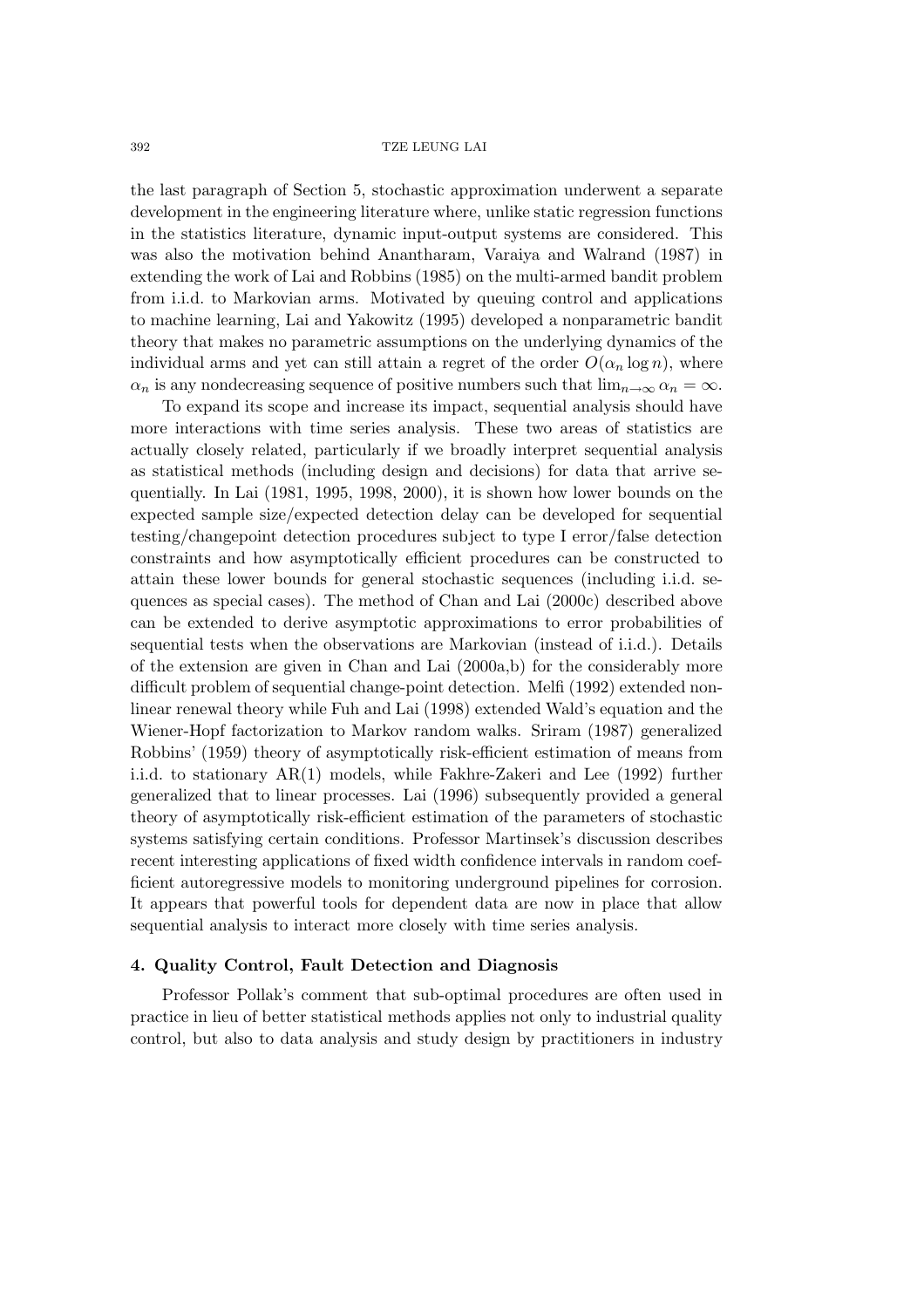and business. What they seem to lack in statistical sophistication is often counterbalanced by experience and practical insights. There are also many other factors in their choice of methods, such as ease of interpretation and implementation within the company's structure, and whether the methods used can already meet the company's needs. In the case of the Shewhart or EWMA chart versus the CUSUM or Shiryaev-Roberts chart, the Shewhart chart may already be adequate for monitoring departures of mean level or variability from the state of statistical control if sampling inspection is scheduled periodically with a sufficiently large sample size at each inspection. Moreover, industrial engineers and plant workers are familiar with the Shewhart chart. Moving averages are intuitively appealing for monitoring potential changes. Besides quality control, moving average charts are widely used in the so-called "technical analysis" of financial markets; see e.g., Neftci (1991). In fact, Page (1954, page 100) might have first tried to use moving averages to improve the Shewhart charts, but because "the consequences of rules based on moving averages are difficult to evaluate", finally came up with the CUSUM chart for which he could use the theory of Wald's SPRT to evaluate the ARL. Page's comment on the analytic difficulty motivated me to develop tools to analyze the ARL of moving average charts in Lai (1974). Thinking that such moving average rules would be sub-optimal in comparison with the CUSUM rule, for which Lorden (1971) had already established an asymptotic optimality property, I did not pursue the theory of moving average charts further. Nearly twenty years later, in my attempts to address some open problems concerning the Willsky-Jones (1976) rule, I was pleased to find that, by a suitable choice of the window size, the moving average rule can be asymptotically as efficient as the CUSUM rule; see Lai (1995).

Although the Shewhart and EWMA rules are adequate for simple manufacturing systems, they are simplistic and perform poorly for monitoring more complicated engineering systems, for which high-dimensional and serially correlated observations (from many sensors and actuators) arrive sequentially and fault detection has to be carried out in real time. This is the setting considered by Willsky and Jones (1976) when they developed the window-limited GLR rule (3.11) for the state-space model (3.10a,b). I expect that many of the ideas in the fault detection literature will be adopted in the next generation of control chart schemes. In his critique of EWMA charts, Hunter (1990) says, "Current literature on statistical-process-control schemes seems to be captured by the Shewhart paradigm of constant mean and independent errors. The problems faced by Shewhart concerned the quality of product manufactured for the bits-andpieces industries. In those early days, it was common to produce a batch of items and then randomly to sample the batch ... But that condition occurs much less frequently today. In today's bits-and-pieces industries, one often finds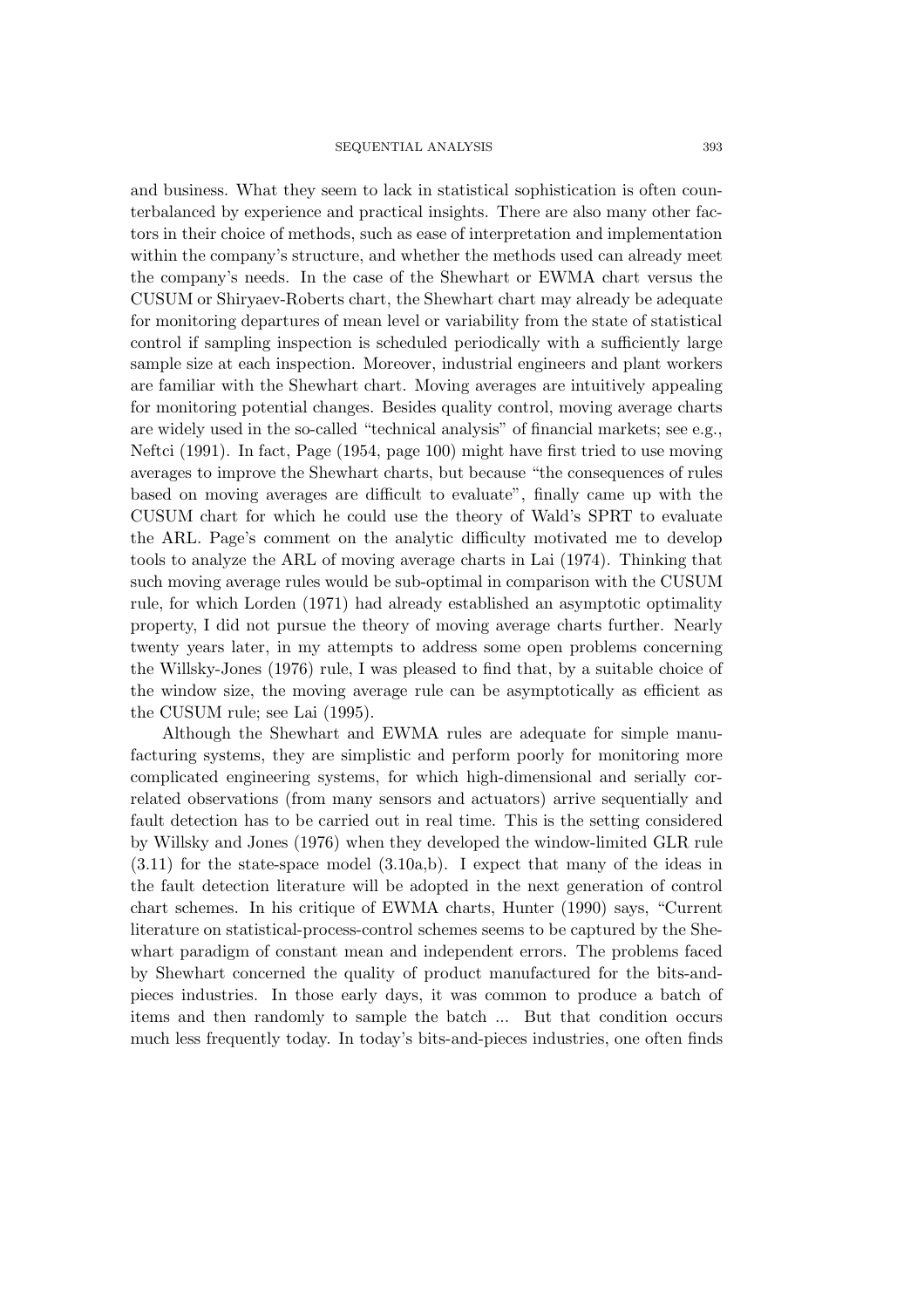each sequentially produced item measured and recorded ... Certainly, many of today's industrial environments violate the independence assumption employed by Shewhart." Moreover, because of advances in instrumentation and computer technology, the quality characteristics recorded in modern production plants are typically multidimensional, so there has been growing interest in multivariate control charts during the past decade. It appears that many of these issues have already been considered in the fault detection literature, where a comprehensive methodology is currently available.

Because of the multivariate nature of the measurements and of the system states, an important problem of fault detection is diagnosis of the fault that has occurred (e.g., whether it is a sensor or actuator failure and, in the former case, which of the sensors failed). This problem is called *fault isolation* and is closely related to multiple testing discussed earlier in the rejoinder. Nikiforov (1995), Lai (2000), and the references therein give important advances in the theory and applications of the sequential fault detection-isolation (FDI) in the last fifteen years.

### **5. Nonlinear Filtering and Estimation of Time-Varying Parameters**

Barnard (1959) was led to the GLR rule (3.9) in the case of independent normal  $X_t$  by an estimation problem, namely, estimating possibly changing means  $\mu_t$  when the variance remains constant and known. Chernoff and Zacks (1964) considered the same estimation problem and gave an expression for the Bayes estimate. Specifically, assuming the sequence of change-points of  $\{\mu_t\}$  to form a discrete renewal process with geometric interarrival times with parameter p and the jumps of  $\{\mu_t\}$  to be i.i.d. normal, their expression for the Bayes estimate  $\hat{\mu}_n = E(\mu_n | X_1, \dots, X_n)$  requires  $O(2^n)$  operations to compute. Yao (1984) later found another representation of  $\hat{\mu}_n$  that requires only  $O(n^2)$  operations. Thus, even in this simple example, the memory required and the number of operations needed to compute the Bayes estimate grow to  $\infty$  with n. Although in practice mean shifts typically occur very infrequently (i.e.,  $p$  is very small), the unknown times of their occurrence leads to the great complexity of the Bayes estimate  $\hat{\mu}_n$ . By extending the "window limiting" idea in the detection problem, Lai and Liu (2000) have developed an alternative estimate  $\tilde{\mu}_n$  which involves no more than a fixed number (depending on  $p$ ) of parallel recursions such that the Bayes risk  $\Sigma_{t=1}^n E(\tilde{\mu}_t - \mu_t)^2$  is asymptotically equivalent to that with  $\hat{\mu}_t$  in place of  $\tilde{\mu}_t$ , as  $p \to 0$  and  $np \to \infty$ . This alternative estimator approximates  $\hat{\mu}_t$  by using a bounded-complexity mixture (BCMIX). The BCMIX estimator  $\tilde{\mu}_t$  is close in spirit to Yao's method for computing the exact Bayes procedure  $\hat{\mu}_t$  but keeps only a fixed number of linear filters at every stage. The BCMIX procedure can also be readily extended to the smoothing problem of estimating  $\mu_t$  from  $X_1, \ldots, X_n$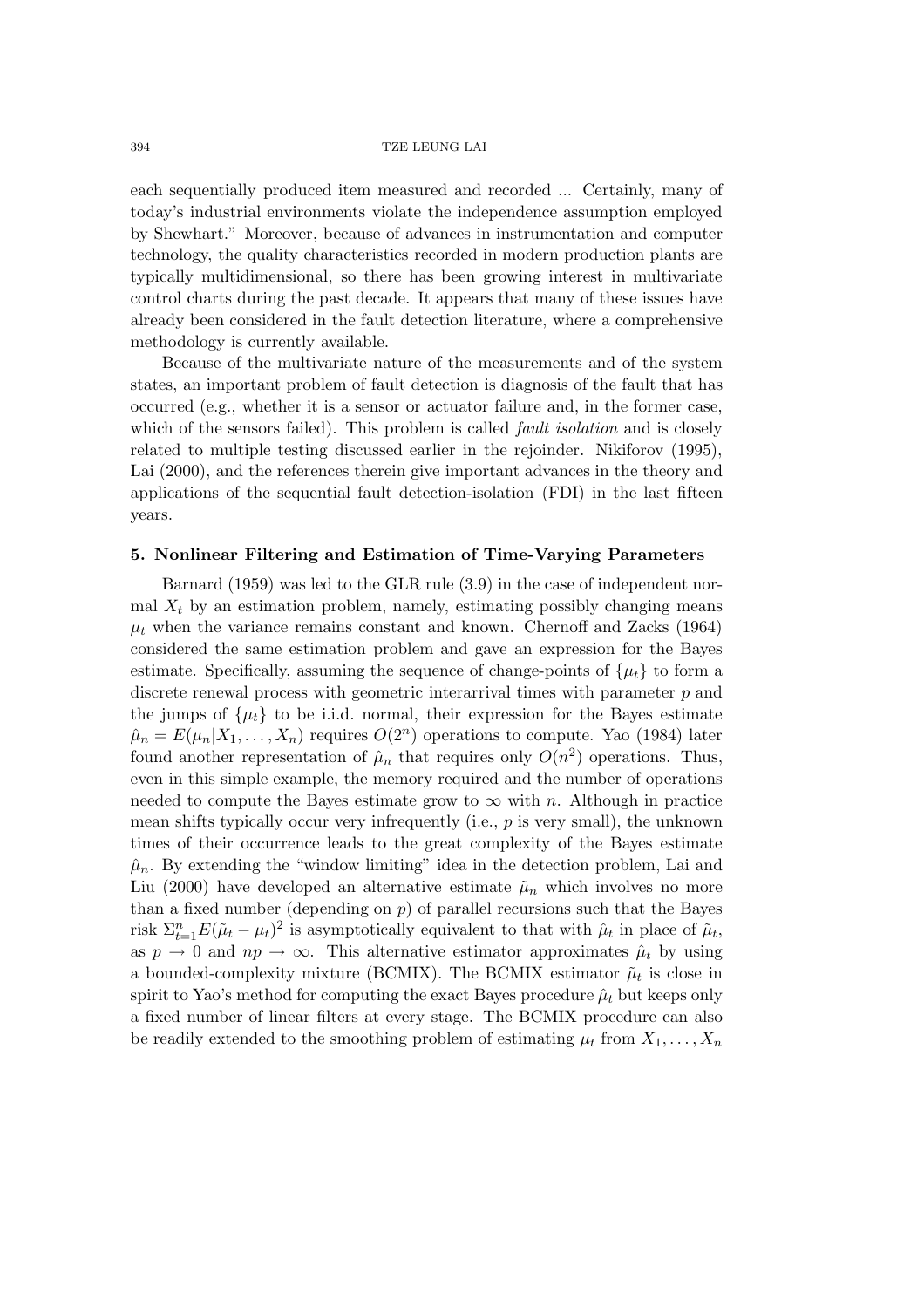for  $1 \leq t \leq n$ . Yao (1984) developed an algorithm involving  $O(n^3)$  operations to compute the Bayes estimator  $E(\mu_t|X_1,\ldots,X_n)$  by combining  $E(\mu_t|X_1,\ldots,X_t)$ with the (backward) Bayes estimate  $E(\mu_t|X_t,\ldots,X_n)$  that can be evaluated by time reversal. For the BCMIX approximation to  $E(\mu_t|X_1,\ldots,X_n)$ , m forward linear filters are combined with m backward (time-reversed) linear filters in a way similar to that of Yao (1984). By choosing  $m$  suitably, Lai and Liu (2000) showed that the BCMIX estimates  $\mu_t^*$  of  $\mu_t$  have a cumulative Bayes risk  $\Sigma_{t=1}^n(\mu_t^* - \mu_t)^2$ that is asymptotically equivalent to  $\Sigma_{t=1}^n \{E(\mu_t|X_1,\ldots,X_n) - \mu_t\}^2$  as  $p \to 0$  and  $np \rightarrow \infty$ . They also extended the BCMIX approach to more general situations in which the unknown parameters may undergo occasional changes, and to empirical Bayes models in which the hyperparameters of the Bayesian model (p and the variance of a jump in  $\mu_t$ ) are not specified *a priori* and have to be estimated from the data.

When one analyzes data that arrive sequentially over time, it is important to detect secular changes in the underlying model which can then be adjusted accordingly. Estimation of time-varying parameters in stochastic systems is, therefore, of fundamental interest in sequential analysis. Furthermore, it arises in many engineering, econometric and biomedical applications and has an extensive literature widely scattered in these fields. Lai and Liu (2000) have given a review of some recent literature and applied the BCMIX procedure to estimate the compositional variations of a genome sequence, yielding a procedure with much lower computational complexity than those in the literature but with similar statistical properties. Clark (1991) has considered the problem of estimating occasionally changing means in the framework of continuous-time Wiener process and casts it in the framework of nonlinear filtering theory. Since optimal nonlinear filters are typically infinite-dimensional, a major thrust in the literature is to develop implementable finite-dimensional approximations. Understanding how this can be done efficiently in the special case of estimating time-varying parameters that are treated as states (undergoing Bayesian dynamics) will provide new insights and advances in nonlinear filtering.

#### **6. Computational Issues**

Branching out from simple i.i.d. models in traditional sequential analysis to multivariate time series models whose parameters may undergo secular changes raises many new computational issues. The real-time computational requirement for on-line implementation of sequential procedures in engineering applications poses additional challenges. As Professors Lorden and Turnbull point out, the vast improvements in computing power, algorithms and information technology have well equipped sequential analysis to take on these challenges.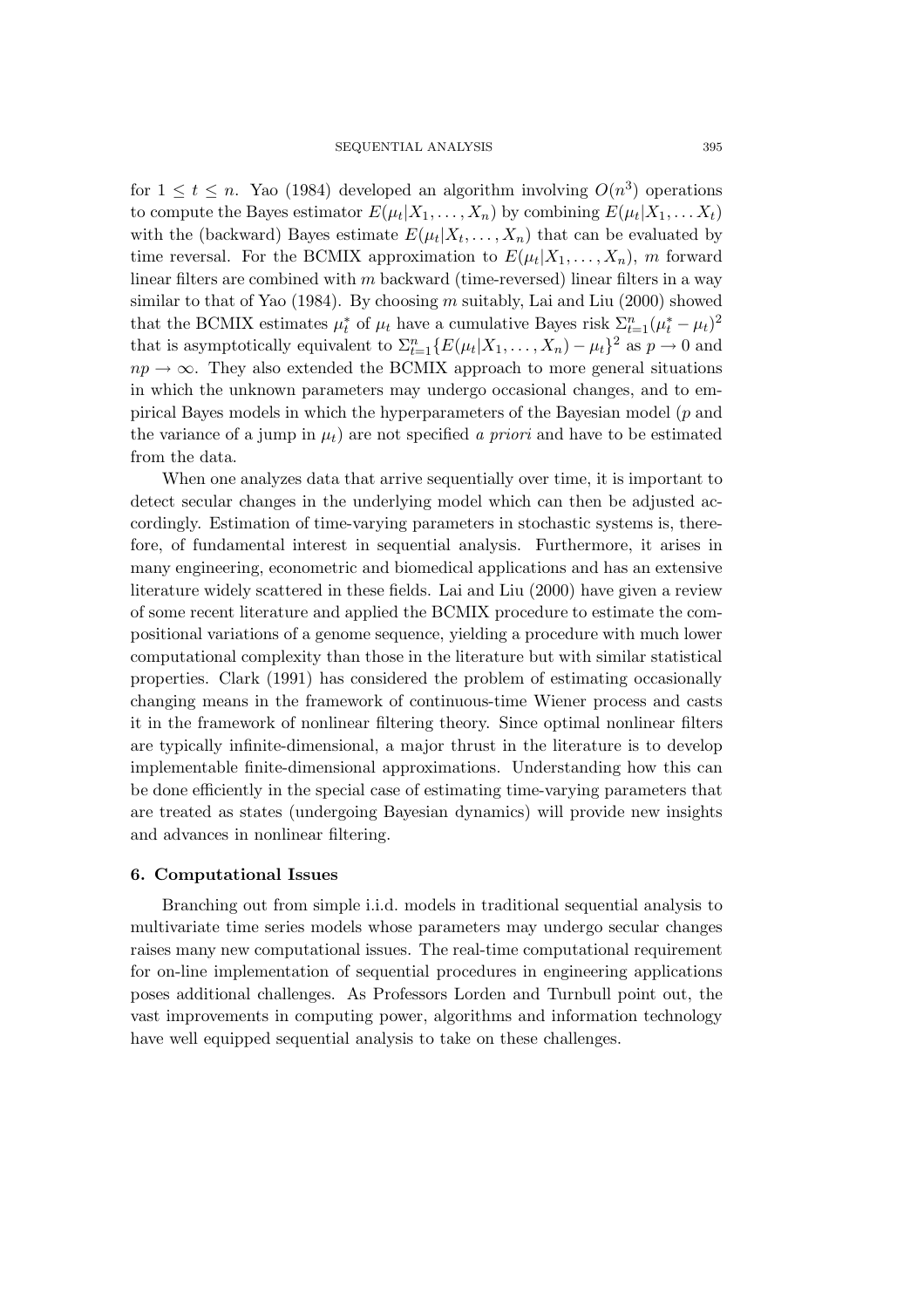Professor Ghosh comments that "practically all useful results in sequential analysis since 1970 are asymptotic by nature" and that today's computing power can be used to check their adequacy and perhaps also to alter the reliance on asymptotic approximations. Such accuracy checks have in fact been carried out for many of these approximations although they have not been extensively documented because of journal space limitations. To those not working in the field, a puzzling question may be the following: since numerical or simulation procedures are purportedly available to provide accurate answers so that they can be used as benchmarks to check the asymptotic approximations, why should one worry about approximations in the first place? This question can be answered from three viewpoints.

First, the numerical or simulation procedure may be very time-consuming and difficult to program for the general user without access to the developer's software, whereas fast and simple approximations whose accuracy has been ascertained are indeed very useful in practice. A case in point is American option pricing described in Section 7 of the paper. The Cox-Ross-Rubinstein (1979) binomial tree method with 10, 000 (or more) time steps has been used in the finance literature to price an American option accurately. However, implementation of dynamic hedging strategies depends on fast computation of a large number of option prices and hedge parameters (instead of the price of a single option), and therefore fast and accurate approximations to option values are needed for practical management of option books. Anyway there is no exact solution to the American option valuation problem. The binomial tree or other finite difference methods with a large number of time steps are also numerical approximations themselves.

Second, while the computer can be used to generate a numerical result for each special case, it does not provide a general picture or pattern. Asymptotic analysis is particularly useful in leading us to a general theory. A classic example is Fisher's theory of maximum likelihood, and sequential analysis needs asymptotic analysis even more because of its greater complexity. Asymptotic analysis and numerical computations are complementary to each other, and both are needed to develop a successful statistical procedure.

Third, asymptotic analysis often provides valuable clues in the development of efficient computational procedures. For example, the change-of-measure argument that Wald (1945) used in his derivation of approximations (ignoring overshoots) for the error probabilities of the SPRT has played a key role in the development of importance sampling methods to evaluate boundary crossing probabilities by Monte Carlo simulation, as pointed out by Professor Pollak. To develop importance sampling algorithms for Monte Carlo computation of boundary crossing probabilities in sequential change-point detection, Lai (1995b) and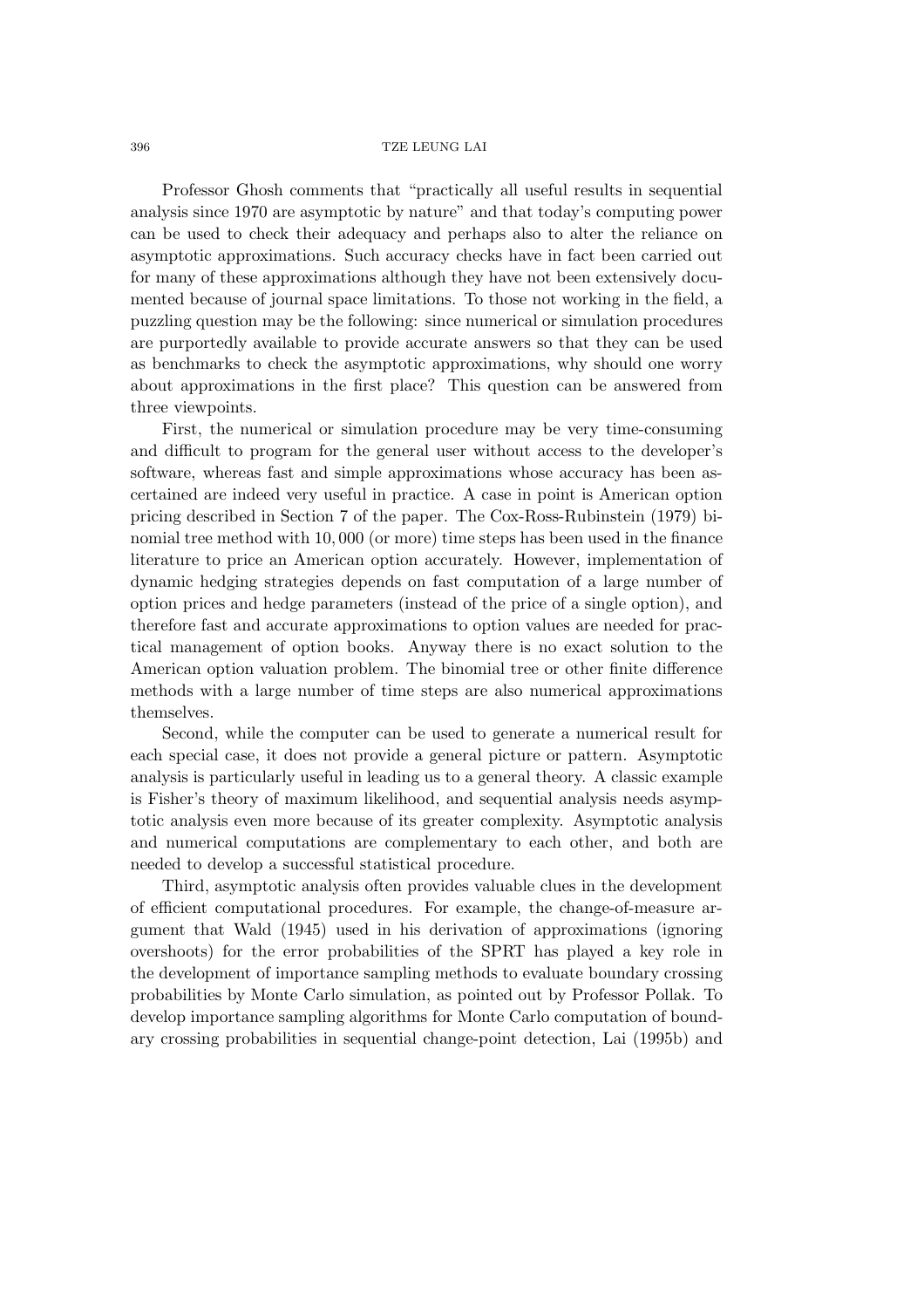Lai and Shan (1999) independently arrived at the same tilting measure used by Yakir and Pollak (1998) to derive their new characterization of the renewaltheoretic constant that appears in large deviation approximations to first passage probabilities. In multiparameter problems and Markov-dependent situations, asymptotic approximations to boundary crossing probabilities are often difficult to compute directly, since they involve multivariate integrals over complicated regions and Markovian fluctuation theory, but their derivation illuminates how the tilting measure for importance sampling in these complicated situations can be constructed; see Chan and Lai (2000c, d). Making use of similar asymptotic analysis, Chen (2001) has recently developed a systematic theory for *sequential importance sampling with resampling*, introduced by Liu and Chen (1995, 1998) to implement nonlinear filtering in state space models via Monte Carlo, and by Kong, Liu and Wong (1994) to perform sequential imputations in missing data problems.

Professor Gu has described a very interesting "hybrid" of stochastic approximation and Markov Chain Monte Carlo (MCMC) and its applications to spatial statistics; see also Gu and Kong (1998) for other applications to incomplete data problems. Stochastic approximation has also provided powerful tools for the convergence analysis of recursive simulation in *neuro-dynamic programming*, which attempts to overcome the "curse of dimensionality" in dynamic programming by combining function approximation, via neural networks and other basis functions, with temporal-difference learning algorithms to simulate the cost-to-go function of a policy in a controlled Markov chain; see Bertsekas and Tsitsiklis (1996).

### **7. Theoretical Issues**

Professor Pollak points out that, whereas mixture likelihood ratios or the adaptive likelihood ratio martingales introduced by Robbins and Siegmund (1973) have second-order optimality properties for testing sequentially a simple null hypothesis against a composite alternative in a one-parameter exponential family, it is not known if the GLR also possesses such property. His comment prompted Lai (2001) to prove the second-order optimality of sequential GLRs with suitably chosen time-varying stopping boundaries in multiparameter exponential families, where the null hypothesis is a q-dimensional submanifold of the p-dimensional parameter space,  $q < p$ . The special case  $q = 0$  reduces to the simple null hypothesis considered by Pollak (1978). This second-order optimality theory of sequential GLRs is, therefore, applicable to a much wider class of null hypotheses (including the presence of nuisance parameters) than those considered for mixture likelihood ratios or adaptive likelihood ratio martingales. Besides the obvious connections to the well developed theory of fixed sample size tests explained earlier, the reason why I prefer GLR statistics is that they are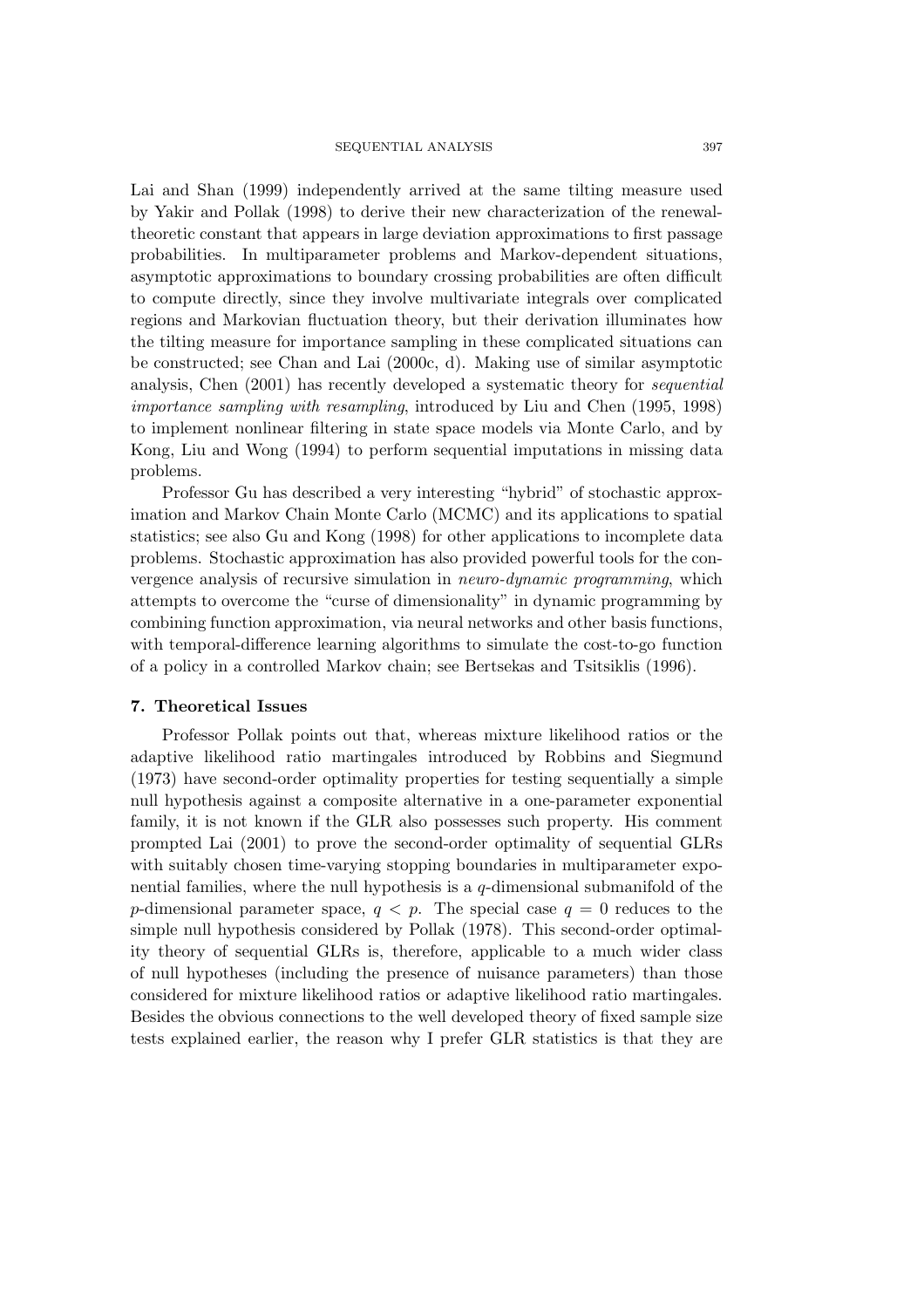"automatic" and there is no apparent loss of information. In contrast, mixture likelihood ratio tests require suitable specification of the mixing distribution, which depends on what kind of alternatives one wants to focus on. It is possible to improve finite-sample performance by using an elaborate mixing distribution that puts equal mass at close alternatives and at distant ones, as in Kao and Lai (1980). However, this approach is quite limited in practice since one may not be able to integrate the mixture likelihood ratio in closed form for general mixing distributions or for more general parametric families. The adaptive likelihood ratio martingales that replace the unknown  $\theta$  in  $f_{\theta}(X_i)/f_{\theta_0}(X_i)$  by  $f_{\hat{\theta}_{i-1}}(X_i)/f_{\theta_0}(X_i)$ , where  $\hat{\theta}_{i-1}$  is an estimate of  $\theta$  based on  $X_1,\ldots,X_{i-1}$ , are easier to use, but they suffer from the loss of information due to ignoring  $X_i, \ldots, X_n$  that are also available at stage  $n$ . This loss of information is particularly serious in the multivariate case, where simulation studies have shown that the method can perform poorly in comparison with sequential GLR tests.

Professor Yakir's discussion is also about second-order optimality but in the context of sequential change-point detection where the pre- and post-change distributions of independent observations are completely specified. A subtle point here is the criteria which one uses to assess detection rules. If one uses the traditional false alarm ARL constraint and the worst-case expected delay criterion in (3.2), then the CUSUM rule is (exactly) optimal, as shown by Moustakides (1986). Professor Yakir introduces a different constraint and considers a sharper criterion for assessing detection delay to show that the Shiryaev-Roberts rule is second-order optimal. Although his result is interesting and elegant, it does not provide definitive arguments for choosing the Shiryaev-Roberts rule over the CUSUM or moving average rules, contrary to what he asserts in his third paragraph. His choice of performance criteria to demonstrate the second-order superiority of the Shiryaev-Roberts rule may not be agreeable to those who have used an alternative set of performance criteria to establish the optimality of the CUSUM rule. Asymptotic theory and simulation studies have shown that CUSUM, Shiryaev-Roberts and moving average rules (with suitably chosen window sizes) have similar performance according to various criteria in the simple normal model of known means before and after a single change-point, and secondorder optimality according to one of several equally plausible performance criteria does not seem to be a compelling reason for favoring the Shiryaev-Roberts rule over its competitors.

Concerning multi-armed bandits, Professor Woodroofe comments that the covariate bandit problem with non-parallel regression lines is qualitatively very different from the traditional bandit problems reviewed in Section 6. The dilemma between information and control disappears in these covariate bandits and, under some regularity conditions, the myopic rule is second-order optimal.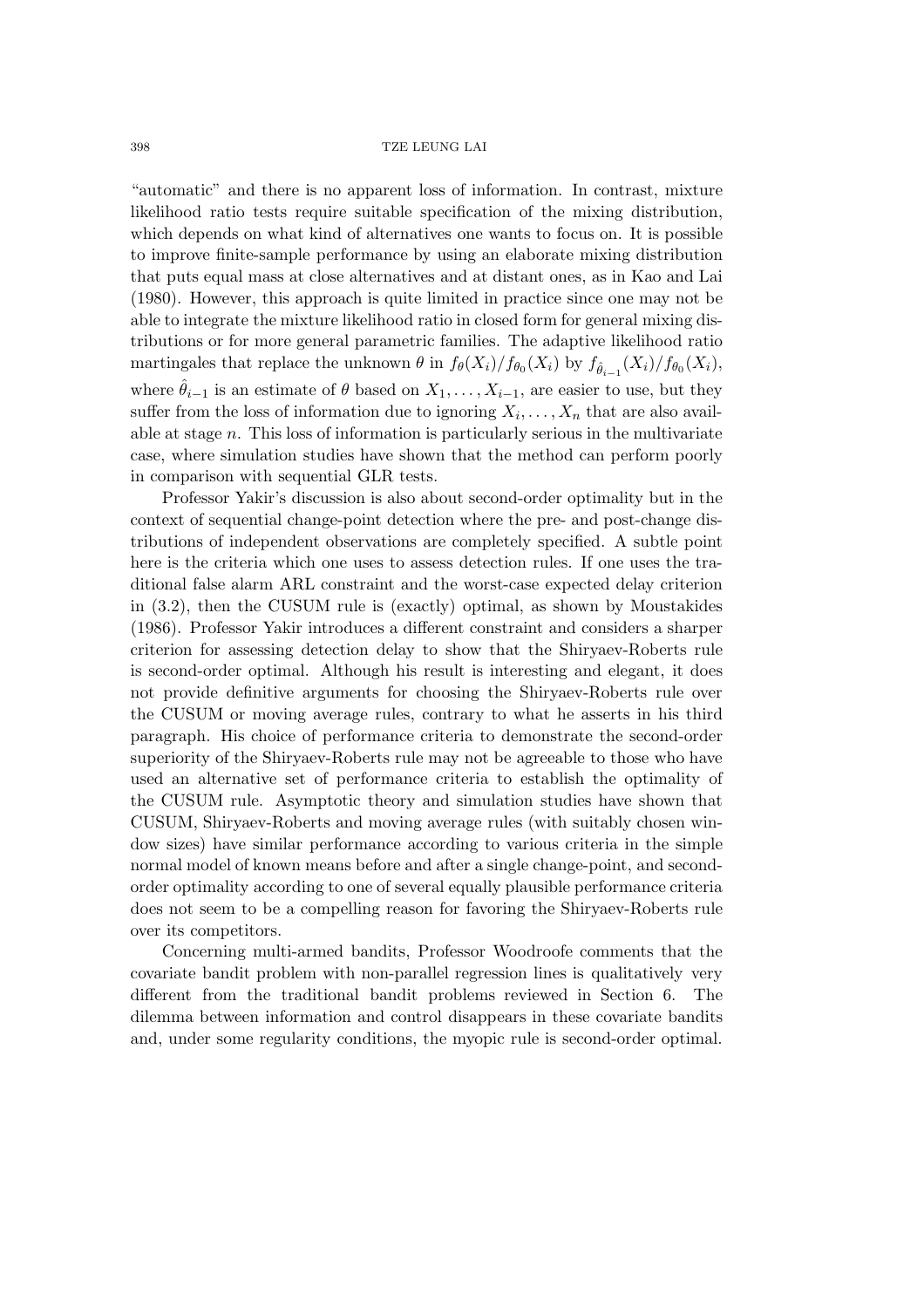A unified theory incorporating both covariate bandits and traditional bandits is provided by the asymptotic optimality theory of adaptive choice from a finite set of stationary control laws in controlled Markov chains. In this more general context, what is at stake is a certain set  $B(\theta)$  of parameter values, called the "bad set", following the notation of Graves and Lai (1997). For covariate bandits, if no two regression lines are parallel, then  $B(\theta)$  is empty and the myopic rule is asymptotically optimal. On the other hand, if some regression lines are parallel, then  $B(\theta)$  is non-empty and some "uncertainty adjustments" have to be introduced into the myopic rule, as in traditional bandits.

# **8. Optimization Over Time and Its Role in Sequential Statistical Procedures**

Professor Lorden says that "optimality theory has not been very influential in the development of sequential analysis in the last forty years." One reason is that, except for some simple cases such as the Wald-Wolfowitz solution of the optimal stopping problem that proves the optimality of the SPRT, optimal stopping and other sequential optimization problems in sequential testing, detection or estimation do not have closed-form solutions. Numerical solution of the dynamic programming equation often does not provide much insight into the general pattern since it requires precise specification of the loss function and prior distribution, and the "curse of dimensionality" also makes it hard to carry out for multivariate problems.

My experience, however, is that the ability to solve some related optimal stopping/dynamic programming problem that is both more tractable and prototypical can provide important insights. In Lai (1987, 1988, 1997) and Lai, Levin, Robbins and Siegmund (1980), solution of a tractable optimal stopping problem in some special case has shed light on easily interpretable approximations in a general setting, and the performance of these approximations can then be studied by asymptotic analysis and Monte Carlo simulations. Thus, one does not have to solve an optimal stopping problem in each special (and potentially difficult) case, but can make guesses on what nearly optimal procedures should look like based on what one learns from a particular generic example together with one's statistical insights and intuition. Sometimes, as Professors Chernoff and Yakir point out, one can bypass backward induction/dynamic programming calculations altogether by asymptotic analysis and/or lower bound arguments.

Irrespective of its impact on the development of efficient sequential statistical procedures, optimal stopping and other sequential optimization techniques (see e.g., Whittle (1982, 1983)) are important topics that should be included in courses on sequential analysis. Optimization over time has become an active area of research in several other fields, such as nonlinear partial differential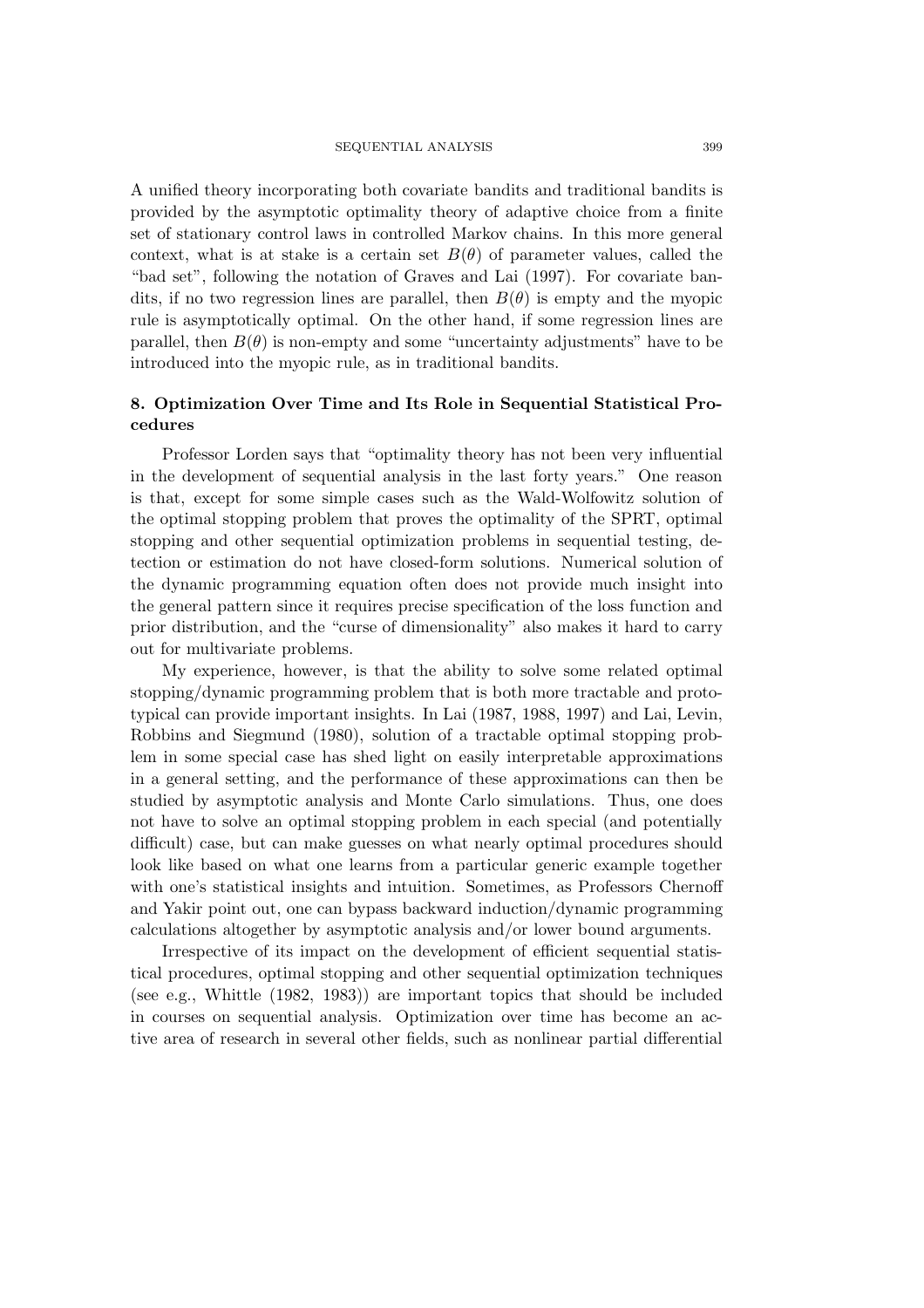equations, control engineering, operations research, economics and finance, and a well designed course on sequential analysis that incorporates both sequential optimization techniques and sequential statistical methods, and which strikes a good balance between theory and applications, should appeal to graduate students in statistics and other disciplines.

# **9. Reinvigoration and Adaptation to Changing Times and Trends**

Even though Professor Simons doubts that sequential analysis can thrive in the contemporary "culture that seriously undervalues mathematical analysis in favor of computational facility," I remain optimistic. Perhaps at this point in the development of sequential analysis, putting more emphasis on "computation" (and implementation) than on "mathematical analysis" (targeted towards conceptual innovations of the kind mentioned in Professor Simons' discussion) may actually promote (rather than inhibit) its growth. As pointed out in Sections 2, 3, 5 and 6 of this rejoinder, what is needed for sequential analysis to be more widely applicable and to broaden its appeal is implementation (and extension to more complex models) of its conceptual innovations by making use of current computer power and other advanced technology. Now is the time for sequential analysis to reinvigorate itself by taking advantage of (instead of being depressed by) the strengths (instead of the weaknesses) of the current environment. With many powerful analytic tools and fundamental concepts already in place, sequential analysis can now take a bold step forward and change its traditional outlook so that it can relate more effectively to new trends in the world of science, technology and socio-economic activities. In a broad sense, sequential analysis is about adaptation – how statistical modeling and decisions can be efficiently adapted to new information and to changes in the underlying system. It should, therefore, practice what it preaches and be able to "adapt to, without being consumed by" the changing culture that Professor Simons alludes to.

# **10. New Challenges and Emerging Opportunities**

Professors Siegmund and Turnbull have described a number of exciting applications of sequential analysis and related boundary crossing problems to genetic analysis and clinical biostatistics. They have also indicated that what was regarded as impractical in biomedical applications of sequential methods is now gaining wide acceptance. Even the adoption of adaptive treatment allocation rules in clinical trials, whose difficulty I briefly summarized in the last paragraph of Section 6 of the paper, has been gaining ground. Incidentally, I only cited Armitage (1985) and the discussants of his paper who painted what Professor Turnbull calls a "bleak" outlook for the application of outcome-dependent allocation rules in clinical trials, but did not "purport" such outlook myself. However there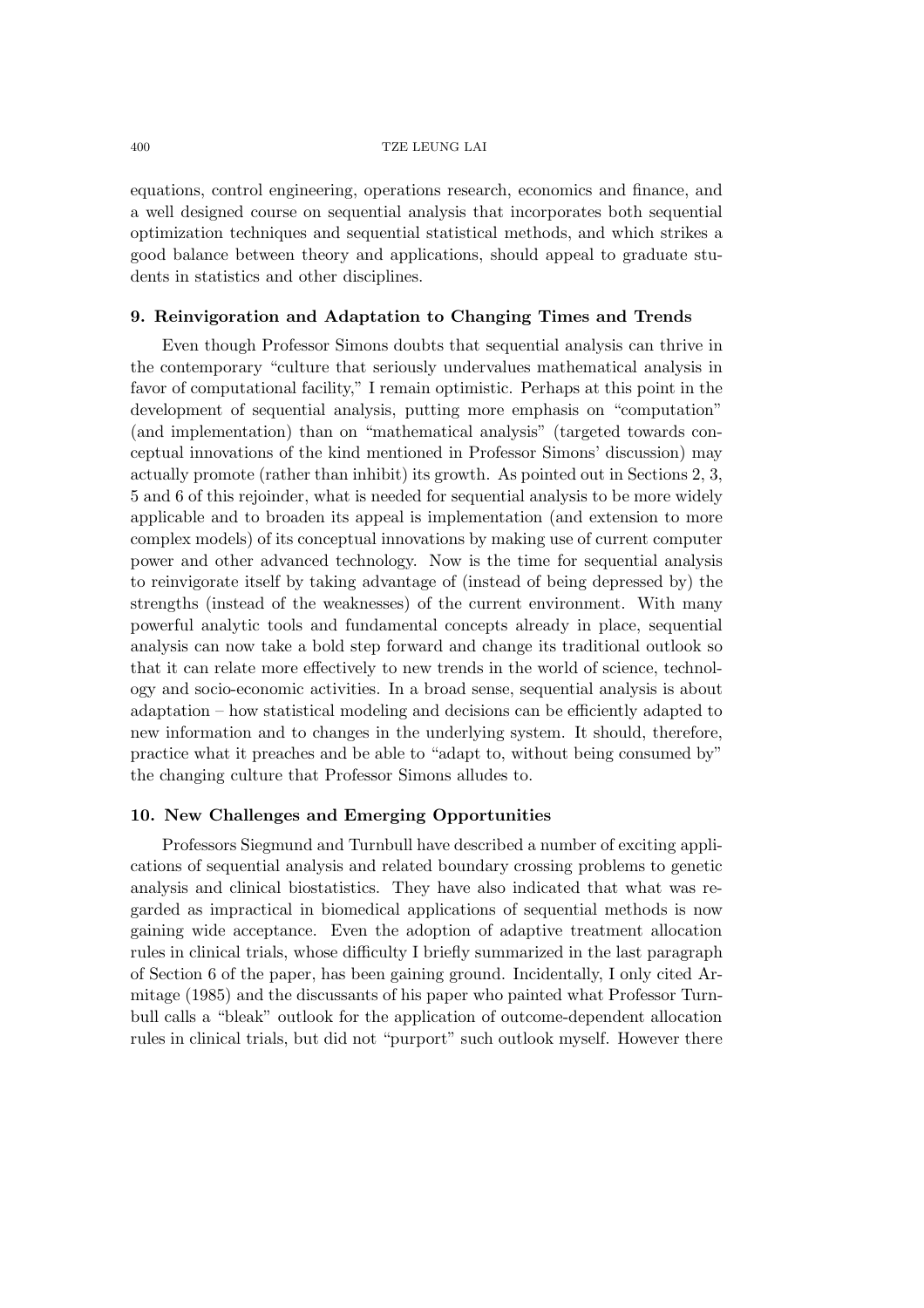are still many practical difficulties to be resolved, as pointed out by Armitage and other discussants in their discussion of the ECMO trials in Ware (1989). Of course, some of these difficulties will disappear when Professor Woodroofe's vision of a "centralized" multi-center trial, supported by data communication networks, materializes.

There are also emerging opportunities for sequential analysis to make important contributions in other fields. An example is the adaptive control of engineering systems in Professor Wei's discussion. Making use of the convergence properties of recursive least squares estimates in stochastic regression models in Lai and Wei (1982), Lai (1986), Wei (1987b), together with an ingenious analysis of the dynamics of the associated certainty equivalence control rule, Guo (1995) established a logarithmic rate for the regret (similar to (5.12)) of the least squares certainty equivalence rule in his IFAC (International Federation of Automatic Control) award winning paper. Another fast growing field that offers new opportunities and challenges to sequential analysis is cognitive science, encompassing a broad spectrum of areas like neuropsychology, learning and memory, artificial intelligence and machine learning. An application area associated with learning and memory is educational testing. Computerized adaptive testing, which is an active area of research in psychometrics and education, is clearly sequential in nature. The irreversible correlated multi-armed bandit problem with Markovian rewards described by Professors Fuh and Hu was motivated by applications to computerized adaptive testing. Lai and Yakowitz (1995) and Kaebling, Littman and Moore (1996) have reviewed several applications of multi-armed bandits to machine learning. Finally, the last paragraph of Professor Turnbull's discussion describes many other emerging opportunities and new challenges for sequential analysis in this "information age" and "new economy".

# **Additional References**

- Albert, A. E. (1961). The sequential design of experiments for infinitely many states of nature. *Ann. Math. Statist.* **32,** 774-799.
- Albert, A. (1966). Fixed size confidence ellipsoids for linear regression parameters. *Ann. Math. Statist.* **37**, 1602-1630.
- Andersen, J. S. (1996). Clinical trial designs—made to order. *J. Biopharm. Statist.* **6**, 515-522.
- Appleby, R. H. and Freund, R. J. (1962). An empirical evaluation of multivariate sequential procedure for testing means. *Ann. Math. Statist.* **33**, 1413-1420.
- Armitage, P. (1975). *Sequential Medical Trials*. 2nd edition. Blackwell, Oxford.
- Bahadur, R. R. (1967). An optimal property of the likelihood ratio statistic. *Proc. Fifth Berkeley Symp. Math. Statist. Probab.* **1**, 13-26. University California Press.
- Bergman, S. W. and Turnbull, B. W. (1983). Efficient sequential designs for destructive life testing with application to animal serial sacrifice experiments. *Biometrika* **70**, 305-314.
- Bertsekas, D. P. and Tsitsiklis, J. N. (1996). *Neuro-Dynamic Programming*. Athena Scientific, Belmont (MA).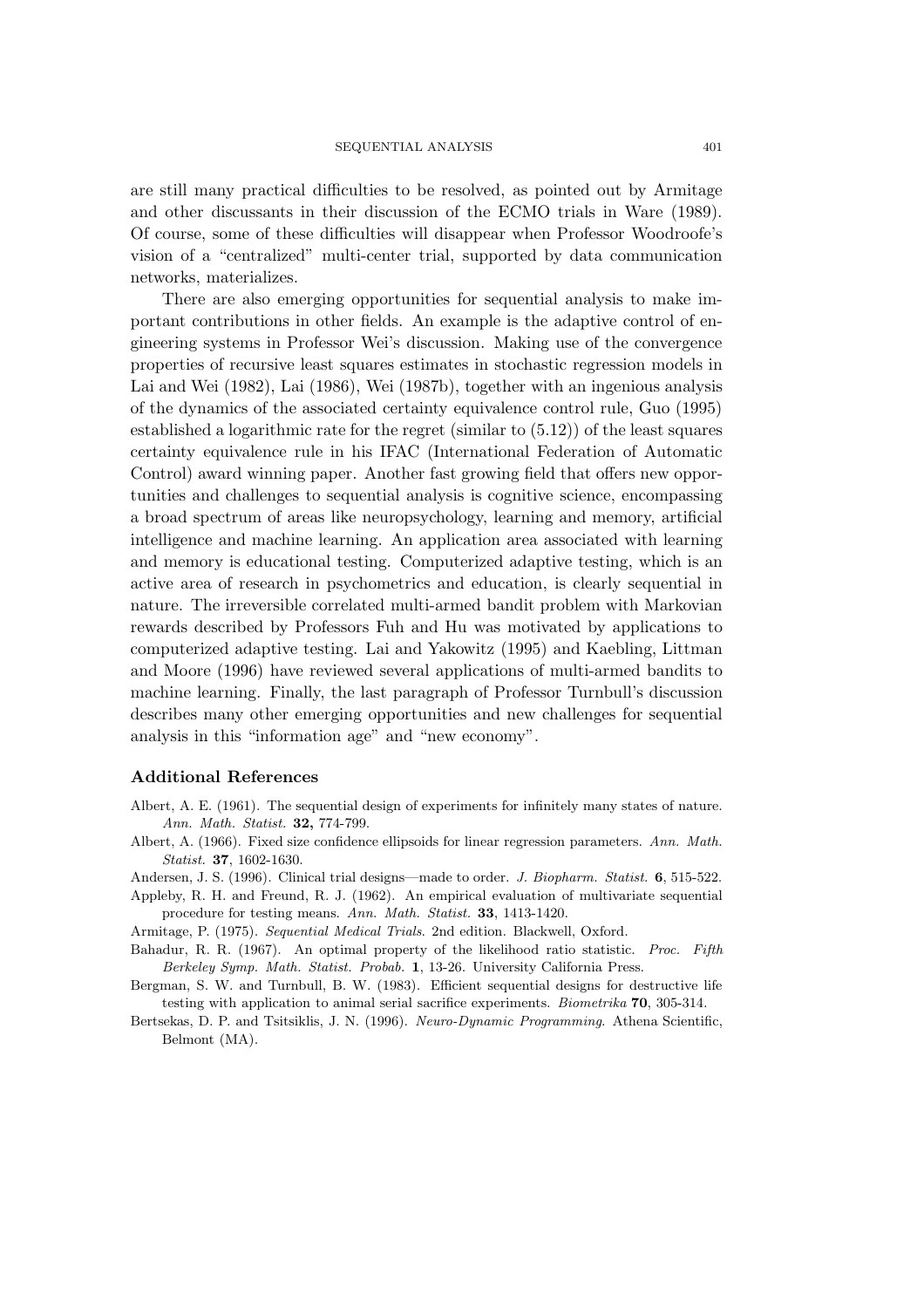- Bessler, S. (1960a). *Theory and Applications of the Sequential Design of Experiments, k-actions and Infinitely Many Experiments, Part I - Theory*. Technical Report 55, Department of Statistics, Stanford University, California.
- Bessler, S. (1960b). *Theory and Applications of the Sequential Design of Experiments, k-actions and Infinitely Many Experiments, Part II - Applications*. Technical Reportt 56, Department of Statisitics, Stanford University, California.
- Betensky, R. A. (1998). Construction of a continuous stopping boundary from an alpha spending function. *Biometrics* **54**, 1061-1071.
- Bickel, P. J. and Rosenblatt, M. (1973). On some global measures of the deviations of the density function estimates. *Ann. Statist.* **1**, 1071-1095.
- Bloch, D., Lai, T. L. and Tubert-Bitter, P. (2000). One-sided tests in clinical trials with multiple endpoints. Technical Report, Department of Statistics, Stanford University.
- Box, G. E. P. and Wilson, K. P. (1951). On the experimental attainment of optimal conditions (with discussion). *J. Roy. Statist. Soc. Ser. B* **13**, 1-45.
- Brown, L. D., Cai, T. and Das Gupta, A. (2000). Interval estimation in discrete exponential family. Manuscript, Purdue University.
- Carroll, R. J. (1976). On sequential density estimation. *Z. Wahrsch. Verw. Gebiete* **36**, 137-151.
- Chan, H. P. and Lai, T. L. (2000c). Asymptotic approximations for error probabilities of sequential or fixed sample size tests in exponential families. *Ann. Statist.* **28**, in press.
- Chan, H. P. and Lai, T. L. (2000d). Importance sampling for Monte Carlo evaluation of boundary crossing probabilities in Markov chains, hypothesis testing and changepoint detection. Technical Report, Department of Statistics, Stanford University.
- Chang, Y.-C. I. (1995). Estimation in some binary regression models with prescribed accuracy. *J. Statist. Plann. Inference* **44**, 313-325.
- Chang, Y.-C. I. (1996). Sequential fixed size confidence regions for regression parameters in generalized linear models. *Statist. Sinica* **6**, 899-916.
- Chang, Y.-C. I. and Martinsek, A. T. (1992). Fixed size confidence regions for parameters of a logistic regression model. *Ann. Statist.* **20**, 1953-1969.
- Chen, K. N. and Hu, I. (1998). On consistency of Bayes estimates in a certainty equivalence adaptive system. *IEEE T. Automat. Contr.* **43**, 943-947.
- Chen, Y. (2001). Sequential importance sampling with resampling: theory and applications. Ph.D. dissertation (in preparation), Department of Statistics, Stanford University.
- Chernoff, H. (1952). A measure of asymptotic efficiency for tests of hypotheses based on the sum of observations. *Ann. Math. Statist.* **23**, 493-507.
- Chernoff, H. (1959). Sequential design of experiments. *Ann. Math. Statist.* **30,** 755-770.
- Chernoff, H. (1965). Sequential tests for the mean of a normal distribution IV (discrete case). *Ann. Math. Statist.* **26**, 55-68.
- Chernoff, H. (1972). *Sequential Analysis and Optimal Design*. Soc. Industrial Appl. Math., Philadelphia.
- Chernoff, H. (1975). Approaches in sequential design of experiments. In *A Survey of Statistical Design and Linear Models* (Edited by J. N. Srivastava), 67-90. North Holland, Amsterdam.
- Chernoff, H. and Petkau, A. J. (1985). *Sequential Medical Trials with Ethical Cost.* Proceedings of the Berkeley Conference in honor of J. Neyman and J. Kiefer, Vol. II (Edited by LeCam and Olshen), 521-537. Wadsworth, Inc., Califiornia.
- Chernoff, H. and Zacks (1964). Estimating the current mean of a normal distribution which is subjected to changes in time. *Ann. Math. Statist.* **35**, 999-1018.
- Clark, J. M. C. (1991). Anatomy of a low-noise jump filter: part I. In *Stochastic Analysis* (Edited by E. Mayer-Wolf et al.), 111-124. Academic Press, New York.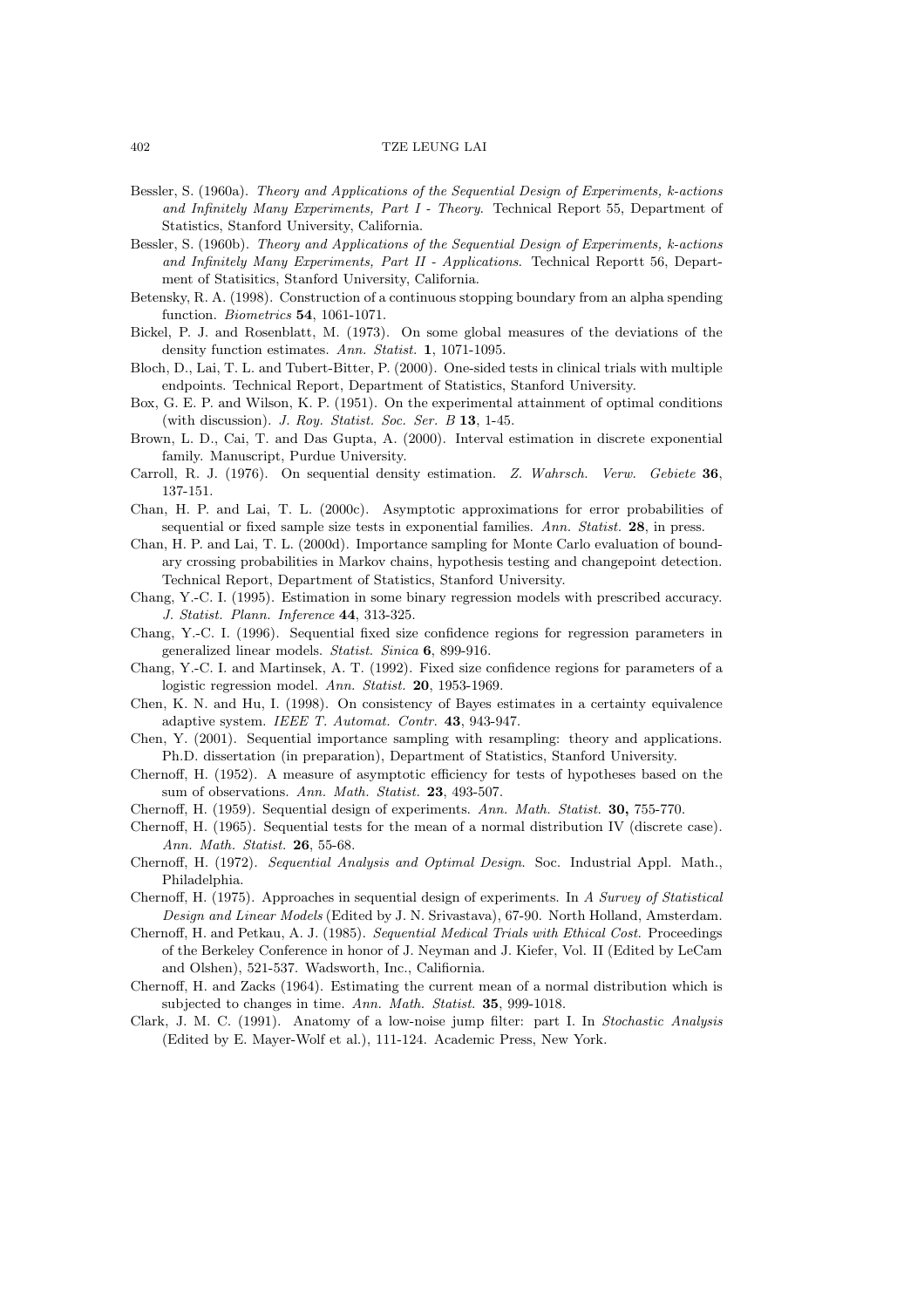- Coad, D. S. (1995). Sequential allocation involving several treatments. In *Adaptive Designs* (Edited by N. Flournoy and W. F. Rosenberger), 95-109. Inst. Math. Statist., Hayward, CA.
- Cornfield, J. (1966). A Bayesian test of some classical hypotheses—with applications to sequential clincal trials. *J. Amer. Statist. Assoc.* **61**, 577-594.
- DeMets, D. L. (1984). Stopping guidelines vs stopping rules: a practitioner's point of view. *Commun. Statist. A.*, **13**, 2395-2418.
- Denne, J. S. and Jennison, C.  $(2000)$ . A group sequential t-test with updating of sample size. *Biometrika* **87**, 125-134.
- Dixon, W. J. and Mood, A. M. (1948). A method for obtaining and analyzing sensitivity data. *J. Amer. Statist. Assoc.* **43**, 109-126.
- Dragalin, V. P. and Novikov, A. A. (1987). Asymptotic solution of the Kiefer-Weiss problem for processes with independent increments. (Russian) Teor. Veroyatnost. i Primenen. 32, no. 4, 679-690.
- Dragalin, V. P. (1997). The sequential change point problem. *Economic Quality Control* **12**, 95-122.
- Dudoit, S., Yang, Y. H., Callow, M. J. and Speed, T. P. (2000). Statistical methods for identifying differentially expressed genes in replicated cDNA microarray experiments. Technical Report, Department of Statistics, University of California at Berkeley.
- Fan, S.-K. S. (2000). A generalized global optimization algorithm for dual response systems. *J. Qual. Tech.* **32**, 444-456.
- Faries, D. (1994). Practical modifications of the continual reassment method for phase I cancer clinical trials. *J. Biopharm. Statist.* **4**, 147-164.
- Fakhre-Zakeri, I. and Lee, S. (1992). Sequential estimation of the mean of a linear process. *Sequential Anal.* **11**, 181-197.
- Federov, V. V. (1972). *Theory of Optimal Experiments*. Academic Press, New York.
- Feingold, E., Brown, P. O. and Siegmund, D. (1993). Gaussian models for genetic linkage analysis using complete high resolution maps of identity-by-descent. *Amer. J. Hum. Genetics* **53**, 234-251.
- Feldman, D. (1962). Contributions to the "Two-Armed Bandit" problem. *Ann. Math. Statist.* **33,** 847-856.
- Fuh, C. D. (1998). Efficient likelihood estimation for hidden Markov models. Tentatively accepted by *Ann. Statist.*
- Fuh, C. D. (2000). SPRT and Cusum in hidden Markov models. Technical Reports.
- Fuh, C. D. and Hu, I. (2000). Asymptotically efficient strategies for a stochastic scheduling problem with order constraints. *Ann. Statist.* **28**, in press.
- Fuh, C. D. and Lai, T. L. (1998). Wald's equations, first passage times and moments of ladder variables in Markov random walks. *J. Appl. Probab.* **35**, 566-580.
- Gleser, L. J. (1965). On the asymptotic theory of fixed-size sequential confidence bounds for linear regression parameters. *Ann. Math. Statist.* **36**, 463-467.
- Goodwin, G. C. and Sin, K. S. (1984). *Adaptive Filtering, Prediction and Control*. Prentice Hall, Englewood Cliffs N. J.
- Goodman, S. N., Zahurak, M. L. and Piantadosi, S. (1995). Some practical improvements to the continual reassessment method for phase I studies. *Statist. Med.* **14**, 1149-1161.
- Gordon, L. and Pollak, M. (1995). A robust surveillance scheme for stochastically ordered alternatives. *Ann. Statist.* **23**, 1350-1375.
- Grambsch, P. (1989). Sequential maximum likelihood estimation with applications to logistic regression in case-control studies. *J. Statist. Plann. Inference* **22** 355-369.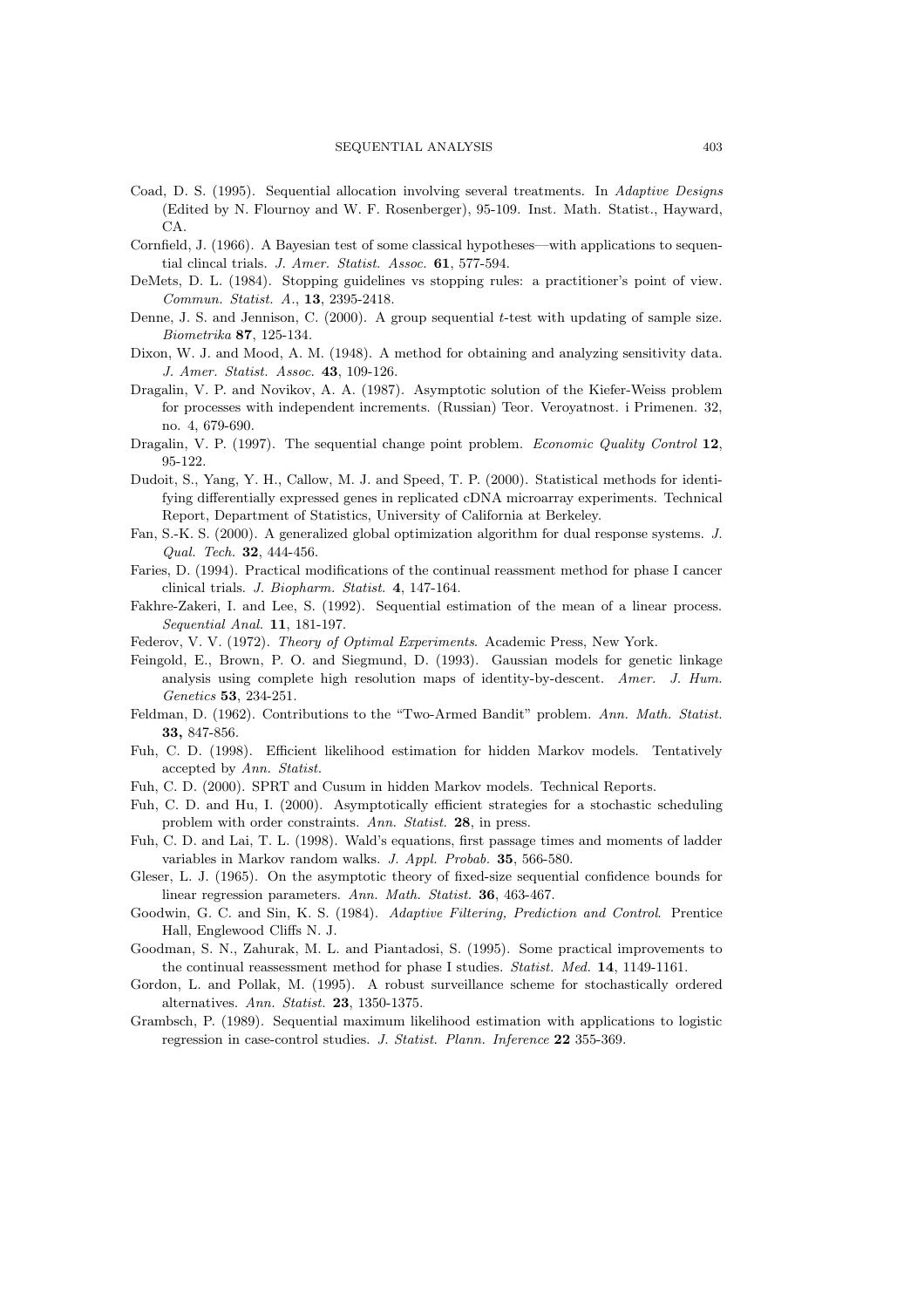- Gu, M. G. and Kong, F. H. (1998). A stochastic approximation algorithm with Markov chain Monte-Carlo method for incomplete data estimation problems. *Proc. Natl. Acad. Sci. U.S.A.* **95**, 7270-7274.
- Gu, M. G. and Zhu, H.-T. (2000). Maximum likelihood estimation for spatial models by Markov chain Monte Carlo stochastic approximation. *J. Roy. Statist. Soc. Ser. B.* To appear.
- Guo, L. (1994). Further results on least squares based adaptive minimum variance control. *SIAM J. Contr. Optimiz.* **32**, 187-212.
- Guo, L. (1995). Convergence of logarithmic laws of self-tuning regulators. *Automatica* **31**, 435-450.
- Hayre, L. S. and Turnbull, B. W. (1981a). Sequential estimation in two-armed exponential clinical trials. *Biometrika* **68**, 411-416.
- Hayre, L. S. and Turnbull, B. W. (1981b). Estimation of the odds ratio in the two-armed bandit problem. *Biometrika* **68**, 661-668.
- Hochberg, Y. (1998). A sharper Bonferonni procedure for multiple tests of significance. *Biometrika* **75**, 800-802.
- Hoeffding, W. (1965). Asymptotically optimal tests for multinomial distributions. *Ann. Math. Statist.* **36**, 369-405.
- Holm, S. (1979). A simple sequentially rejective multiple test procedure. *Scand. J. Statist.* **6**, 65-70.
- Hommel, G. (1988). A stagewise rejective multiple test procedure based on a modified Bonferonni test. *Biometrika* **75**, 383-386.
- Hu, I. (1988). Repeated significance tests for exponential families. *Ann. Statist.* **16**, 1643-1666.
- Hu, I. (1997). Strong consistency in stochastic regression models via posterior covariance matrices. *Biometrika* **84**, 744-749.
- Hu, I. (1998). On sequential designs in nonlinear problems. *Biometrika* **85**, 496-503.
- Hu, I. and Wei, C. Z. (1989). Irreversible adaptive allocation rules. *Ann. Statist.* **17**, 801-823.
- Huffman, M. D. (1983). An efficient approximate solution to the Kiefer-Weiss problem. *Ann. Statist.* **11**, 306-316.
- Isogai, E. (1981). Stopping rules for sequential density estimation. *Bull. Math. Statist.* **19**, 53-67.
- Isogai, E. (1987). The convergence rate of fixed-width sequential confidence intervals for a probability density function. *Sequential Anal.* **6**, 55-69.
- Isogai, E. (1988). A note on sequential density estimation. *Sequential Anal.* **7**, 11-21.
- Izenman, A. (1991). Recent developments in nonparametric density estimation. *J. Amer. Statist. Assoc.* **86**, 205-224.
- Jennison, C., Johnstone, I. M. and Turnbull, B. W. (1982). Asymptotically optimal procedures for sequential adaptive selection of the best of several normal means. In *Statistical Decision Theory and Related Topics III,* Vol. 2 (Edited by S. S. Gupta and J. O. Berger), 55-86. Academic Press, New York.
- Jennison, C. and Turnbull, B. W. (1993). Group sequential tests for bivariate response: interim analyses of clinical trials with both efficacy and safety endpoints. *Biometrics* **49**, 741-752.
- Kaebling, L. P., Littman M. C. and Moore, A. W. (1996). Reinforcement learning: a survey. *J. Artificial Intelligence Res.* **4**, 237-285.
- Kao, S. and Lai, T. L. (1980). Sequential selection procedures based on confidence sequences for normal populations. *Comm. Statist. Ser. A* **9**, 1657-1676.
- Kiefer, J. and Sacks, J. (1963). Asymptotically optimum sequential inference and design. *Ann. Math. Statist.* **34**, 705-750.
- Kong, A., Liu J. S. and Wong, W. H. (1994). Sequential imputations and Bayesian missing-data problems. *J. Amer. Statist. Assoc.* **89**, 113-119.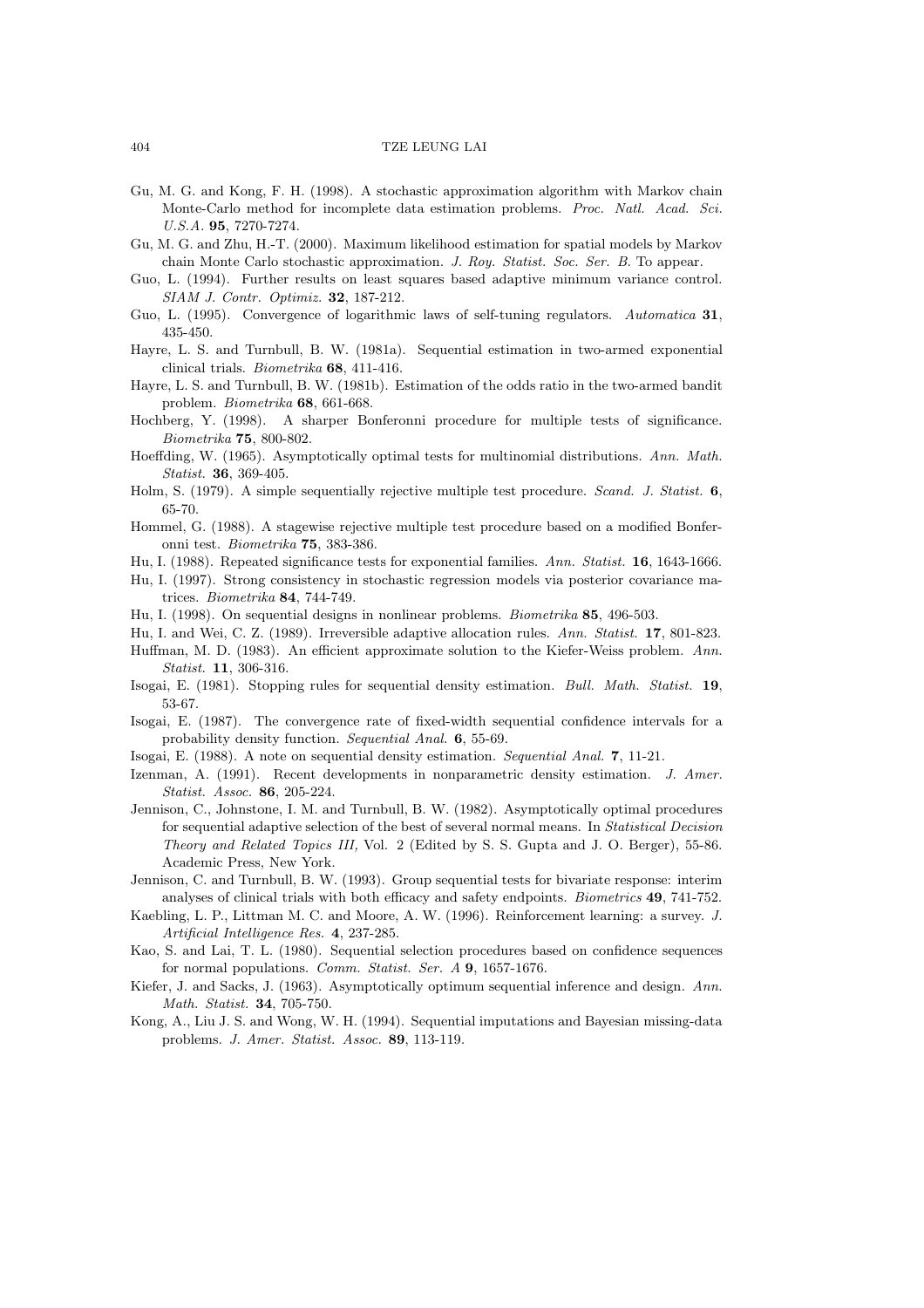- Kundu, S. and Martinsek, A. T. (1997). Bounding the  $L_1$  distance in nonparametric density estimation. *Ann. Inst. Statist. Math.* **49**, 57-78.
- Lai, T. L. (1986). Asymptotically efficient adaptive control in stochastic regression models. *Adv. Appl. Math.* **7**, 23-45.
- Lai, T. L. (1994). Asymptotic properties of nonlinear least squares estimates in stochastic regression models. *Ann. Statist.* **22**, 1917-1930.
- Lai, T. L. (1995b). Boundary crossing problems in sequential analysis and time series. *Bull. Internat. Statist. Inst.* **56**, 499-515.
- Lai, T. L. (1996). On uniform integrability and asymptotically risk-efficient sequential estimation. *Sequential Anal.* **15**, 237-251.
- Lai, T. L. (2001). Second-order optimality of sequential generalized likelihood ratio tests in multiparameter exponential families. In preparation.
- Lai, T. L. and Liu, T. (2000). A bounded complexity mixture method for estimating timevarying parameters. Technical Report, Department of Statistics, Stanford University.
- Lai, T. L. and Robbins, H. (1981). Consistency and asymptotic efficiency of slope estimates in stochastic approximation schemes. *Z. Wahr. verw. Gebiete* **56**, 329-360.
- Lai, T. L. and Wei, C. Z. (1982). Least squares estimates in stochastic regression models with applications to identification and control of dynamic systems. *Ann. Statist.* **10**, 154-166.
- Lai, T. L. and Yakowitz, S. (1995). Machine learning and nonparametric bandit theory. *IEEE Trans. Automat. Contr.* **40**, 1199-1209.
- Lan, K. K. G. and DeMets, D. L. (1989). Changing frequency of interim analysis in sequential monitoring. *Biometrics* **45**, 1017-1020.
- Lander, E. S. and Kruglyak, L. (1995). Genetic dissection of complex traits: guidelines for interpreting and reporting linkage results. *Nature Genetics* **11**, 241-247.
- Lin, D. Y. (1991). Nonparametric sequential testing in clinical trials with incomplete multivariate observations. *Biometrika* **78**, 123-131.
- Lin, D. Y. and Liu, P. Y. (1992). Nonparametric sequential tests against ordered alternatives in multiple-armed clinical trials. *Biometrika* **79**, 420-425.
- Liu, J. and Chen, R. (1995). Blind deconvolution via sequential imputation. *J. Amer. Statist. Assoc.* **90**, 567-576.
- Liu, J. and Chen, R. (1998). Sequential Monte Carlo methods for dynamic systems. *J. Amer. Statist. Assoc.* **93**, 1032-1044.
- Lorden, G. (1983). Asymptotic efficiency of three-stage hypothesis tests. *Ann. Statist.* **11**, 129-140.
- Louis, T. A. and Orav, E. J. (1985). Adaptive sacrifice plans for the carcinogen assay. In *Proc. of Symp. on Long-Term Animal Carcinogenicity Studies: A Statistical Perspective*, 36-41. Amer. Statist. Assoc., Washington DC.
- Martinsek, A. T. (1992). Using stopping rules to bound the mean integrated squared error in density estimation. *Ann. Statist.* **20**, 797-806.
- Martinsek, A. T. and Xu, Y. (1996). Fixed width confidence bands for densities under censoring. *Statist. Probab. Lett.* **30**, 257-264.
- Martinsek, A. T. (2000a). Estimation of the maximum and minimum in a model for bounded, dependent data. To be submitted.
- Martinsek, A. T. (2000b). Sequential estimation of the mean in a random coefficient autoregressive model with beta marginals. To appear in *Statist. Probab. Lett.*
- McDonald, D. (1990). A cusum procedure based on sequential ranks. *Naval Res. Logist.* **37**, 627-646.
- McKenzie, E. (1985). An autoregressive process for beta random variables. *Management Sci.* **31**, 988-997.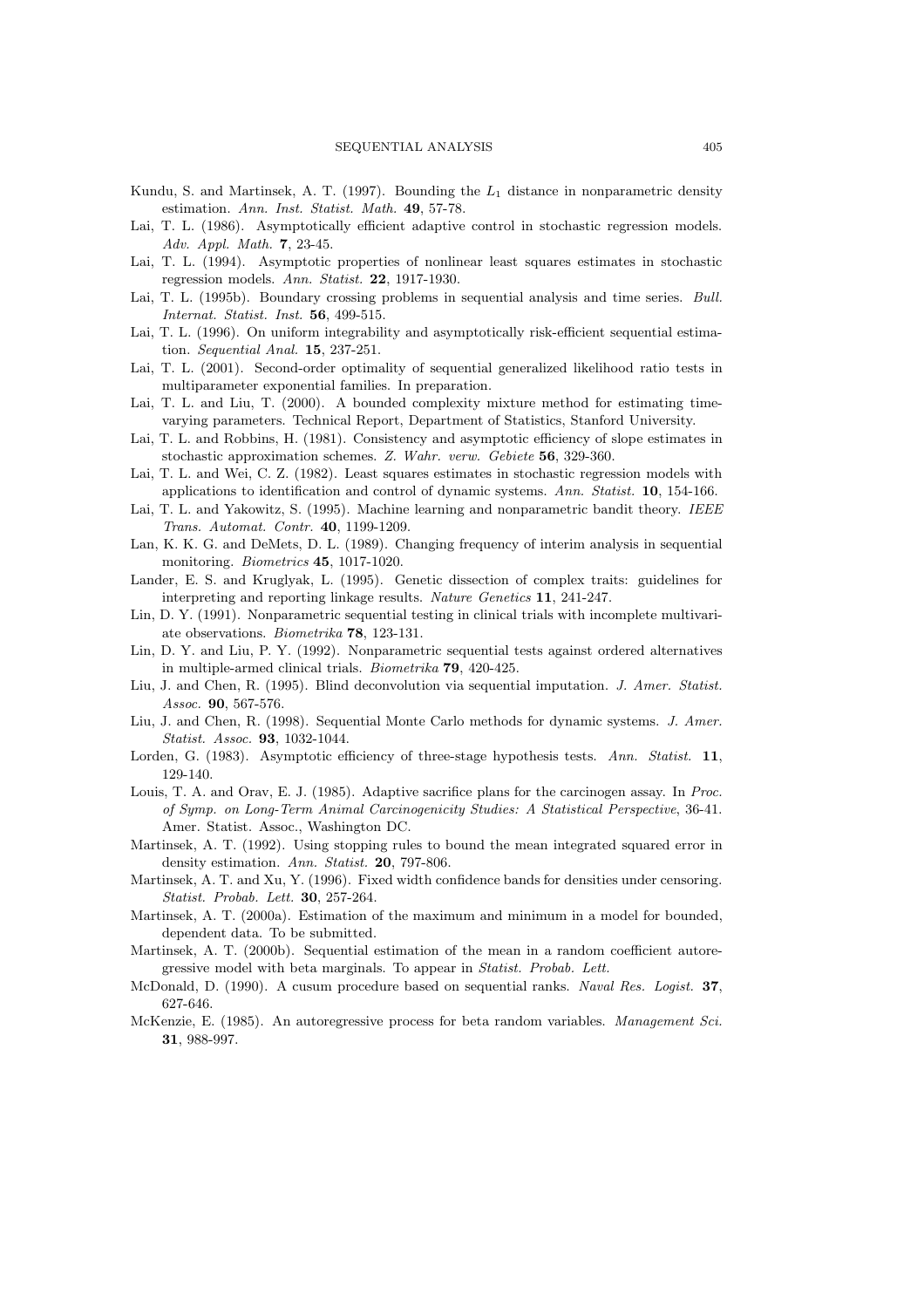- Meier, P. (1975). Statistics and medical experimentation. *Biometrics* **31**, 511-529.
- Melfi, V. F. (1992). Nonlinear Markov renewal theory with statistical applications. *Ann. Probab.* **20**, 753-771.
- Morton, N. E. (1955). Sequential tests for the detection of linkage. *Amer. J. Hum. Genet.* **7**, 277-318.
- Morris, M. D. (1987). A sequential experimental design for estimating a scale parameter from quantal life testing data. *Technometrics* **29**, 173-181.
- Neftci, S. N. (1991). Naive trading rules in financial markets and Wiener-Kolmogorov prediction theory: a study of "technical analysis". *J. Business* **64**, 549-571.
- Neyman, J. (1965). Discussion of Hoeffding's paper. *Ann. Math. Statist.* **36**, 401-405.
- Novikov, A. A. (1990). On the first passage time of an autoregressive process over a level and an application to a "disorder" problem. *Theory Probab. Appl.* **35**, 269-279.
- O'Brien, P. C. (1984). Procedures for comparing samples with multiple endpoints. *Biometrics* **40**, 1079-1087.
- O'Quigley, J., Pepe, M. S. and Fisher, L. (1990). Continual reassessment method: a practical design for phase I trials in cancer. *Biometrics* **46**, 33-48.
- Piantadosi, S. and Liu, G. (1996). Improved designs for phase I studies using pharmacokinetic measurements. *Statist. Med.* **15**, 1605-1618.
- Pollak, M. (1987). Average run lengths of an optimal method of detecting a change in distribution. *Ann. Statist.* **15**, 749-779.
- Proschan, M. A., Follman, D. A. and Waclawiw, M. A. (1992). Effect of assumption violations on Type I error rate in group sequential monitoring. *Biometrics* **48**, 1131-1143.
- Quang, P. X. (1985). Robust sequential testing. *Ann. Statist.* **13**, 638-649.
- Robbins, H. and Siegmund, D. (1970). Boundary crossing probabilities for the Wiener process and sample sums. *Ann. Math. Statist.* **41**, 1410-1429.
- Robbins, H. and Siegmund, D. (1973). A class of stopping rules for testing parametric hypotheses. Proc. 6th Berkely Symp. Math. Statist. Probab. 4, University of California Press.
- Robertson, T., Wright, F. and Dykstra, R. (1988). *Order Restricted Inference*. Wiley, New York.
- Sarkar, J. (1991). One armed bandit problems with covariates. *Ann. Statist.* **19**, 1978-2002.
- Savage, I. R. and Sethuraman, J. (1966). Stopping time of rank-order sequential probability ratio tests based on Lehmann alternatives. *Ann. Math. Statist.* **37**, 1154-1160.
- Sethuraman, J. (1970). Stopping time of rank-order sequential probability ratio tests based on Lehmann alternatives II. *Ann. Math. Statist.* **41**, 1322-1333.
- Shaffer, J. P. (1995). Multiple hypothesis testing. *Ann. Rev. Psychology* **46**, 561-584.
- Shibata, T. (1996). 1996 Whitney Award Lecture: statistical and stochastic approaches to localized corrosion. *Corrosion Sci*. **52**, 813-830.
- Shiryaev, A. N. (1963). On optimum methods in quickest detection problems. *Theory Probab. Appl.* **8**, 22-46.
- Shiryaev, A. N. (1978). *Optimal Stopping Rules*. Springer-Verlag, New York.
- Siegmund, D. (1975). Importance sampling in the Monte Carlo study of sequential tests. *Ann. Statist.* **4**, 673-684.
- Siegmund, D. (1978). Estimation following sequential tests. *Biometrika* **65**, 341-349.
- Siegmund, D. (1985). *Sequential Analysis: Tests and Confidence Intervals*. Springer-Verlag, New York.
- Siegmund, D. (1993). A sequential clinical trial for comparing three treatments. *Ann. Statist.* **21**, 464-483.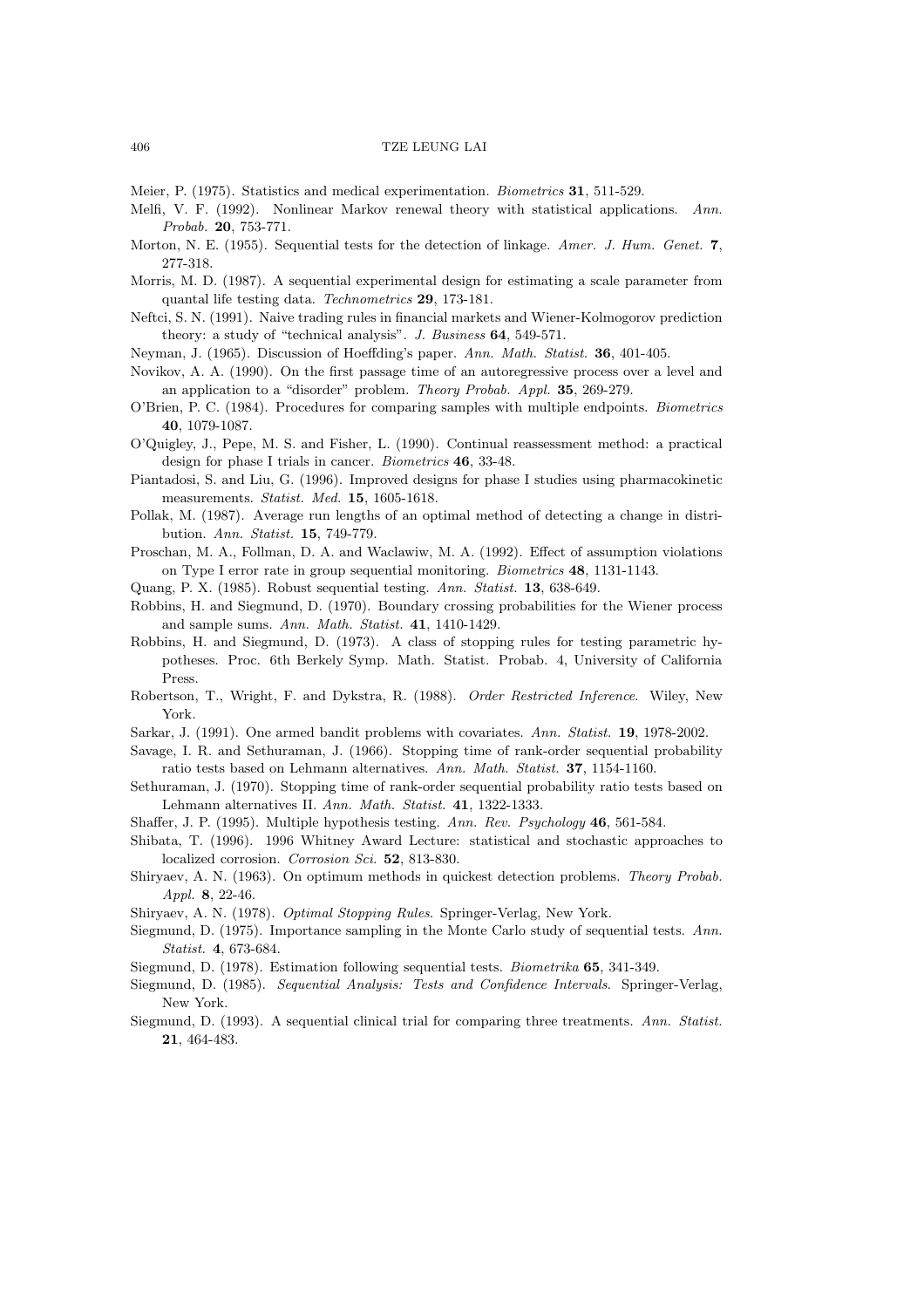- Siegmund, D. (1999). Note on a stochastic recursion. (To appear in *Festschrift for Willem Van Zwet*, Institute of Mathematical Statistics, Harvard, California.
- Siegmund, D. and Yakir, B. (2000b). Approximate p-values for local sequence alignments. *Ann. Statist.* **28**, 637-680.
- Skouras, K. (2000). Strong consistency in nonlinear stochastic regression models. *Ann. Statist.* **28**, 871-879.
- Slate, E. H. and Turnbull, B. W. (2000). Statistical models for longitudinal biomarkers of disease onset. *Statist. Med.* **19**, 617-637.
- Sriram, T. N. (1987). Sequential estimation of the mean of a first order stationary autoregressive process. *Ann. Statist.* **15**, 1079-1090.
- Srivastava, M. S. (1967). On fixed-width confidence bounds for regression parameters and mean vector. *J. Roy. Statist. Soc. Ser. B* **29**, 132-140.
- Srivastava, M. S. (1971). On fixed-width confidence bounds for regression parameters. *Ann. Math. Statist.* **42**, 1403-1411.
- Stute, W. (1983). Sequential fixed-width confidence intervals for a nonparametric density function. *Z. Wahrsch. Verw. Gebiete* **62**, 113-123.
- Tamura, R. N., Faries, D. E., Andersen, J. S. and Heiligenstein, J. H. (1994). A case study of an adaptive clinical trial in the treatment of out-patients with depressive disorder. *J. Amer. Statist. Assoc.* **89**, 768-776.
- Turnbull, B. W. and Hayter, A. J. (1985). A forward stochastic approximation procedure for scheduling sacrifices in tumorigenicity studies. *Proceedings Biopharmaceutical Section, Annual Meeting of American Statistical Association*. Las Vegas, Nevada, August 1985, pp.131-136.
- Vining, G. G. and Myers, R. H. (1990). Combining Taguchi and response surface philosophies: a dual response approach. *J. Qual. Tech.* **22**, 38-45.
- Wald, A. (1947). *Sequential Analysis.* John Wiley and Sons, New York.
- Ware, J. H. (1989). Investigating therapies of potentially great benefit: ECMO (with discussion). *Statist. Sci.* **4**, 298-340.
- Wei, C. Z. (1987a). Multivariate adaptive stochastic approximation. *Ann. Statist.* **15**, 1115- 1130.
- Wei, C. Z. (1987b). Adaptive prediction by least squares predictors in stochastic regression models with applications to time series. *Ann. Statist.* **15**, 1667-1682.
- Whittle, P. (1982 & 1983). *Optimization over Time*, vol. 1 & 2. Wiley, New York.
- Woodroofe, M. (1976b). Frequentist properties of Bayesian sequential tests. *Biometrika* **63**, 101-110.
- Woodroofe, M. (1978). Large deviations of likelihood ratio statistics with applications to sequential testing. *Ann. Statist.* **6**, 72-84.
- Woodroofe, M. (1979). A one-armed bandit problem with a concomitant variable. *J. Amer. Statist. Assoc.* **74**, 799-806.
- Woodroofe, M. (1989). Very weak expansions for sequentially designed experiments: linear models. *Ann. Statist.* **17**, 1087-1102.
- Woodroofe, M. and Sun, J. (1999). A penalized maximum likelihood estimate of  $f(0+)$  when f is non-increasing. *Statist. Sinica* **3**, 501-515.
- Wu, C. F. J. (1985). Asymptotic inference from sequential design in a nonlinear situation. *Biometrika* **72**, 553-558.
- Wu, W., Woodroofe, M. and Mentz, G. (2000). Isotonic regression: another look at the change point problem. Technical Report 355, Statistics Department, University of Michigan. Submitted to *Biometrika*.